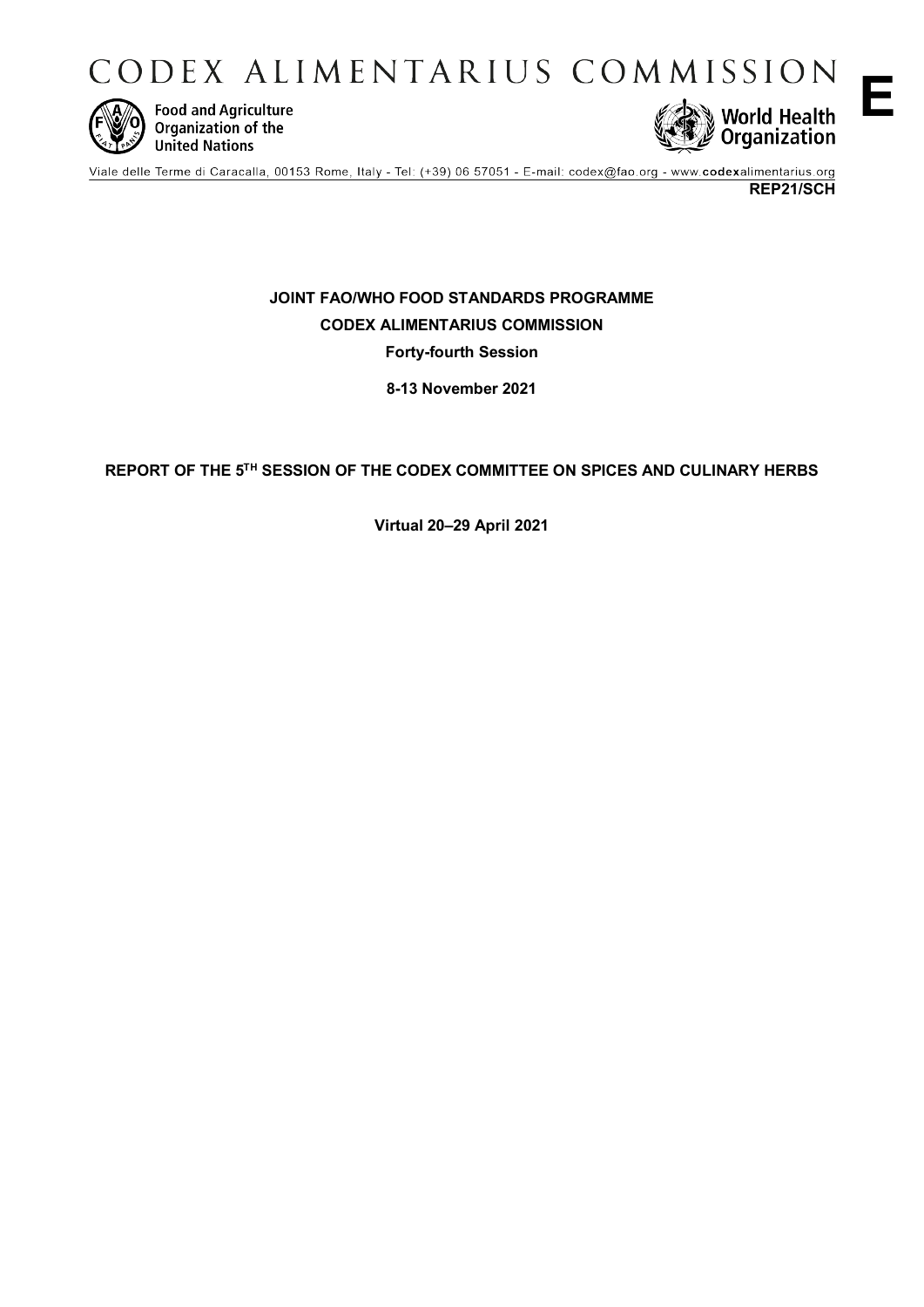# **TABLE OF CONTENTS**

|                                                                                                       | <b>Paragraphs</b> |
|-------------------------------------------------------------------------------------------------------|-------------------|
|                                                                                                       |                   |
|                                                                                                       |                   |
|                                                                                                       |                   |
|                                                                                                       |                   |
| Matters referred by the Codex Alimentarius Commission and its subsidiary bodies                       |                   |
|                                                                                                       |                   |
|                                                                                                       |                   |
|                                                                                                       |                   |
|                                                                                                       |                   |
|                                                                                                       |                   |
| Proposed draft standard for dried or dehydrated chili pepper and paprika (agenda item 7.1)  116 - 131 |                   |
|                                                                                                       |                   |
| Proposal for new work (replies to CL 2017/67 and CL 2019/100-SCH) (agenda item 9.1) 150 - 158         |                   |
|                                                                                                       |                   |
|                                                                                                       |                   |
|                                                                                                       |                   |

# **Appendices**

| Appendix III – Draft standard for dried roots, rhizomes and bulbs — dried or dehydrated ginger page 33 |  |
|--------------------------------------------------------------------------------------------------------|--|
|                                                                                                        |  |
|                                                                                                        |  |
|                                                                                                        |  |
|                                                                                                        |  |
|                                                                                                        |  |
| Appendix IX – Project document for spices in the form of dried fruits and berries                      |  |

**Pages**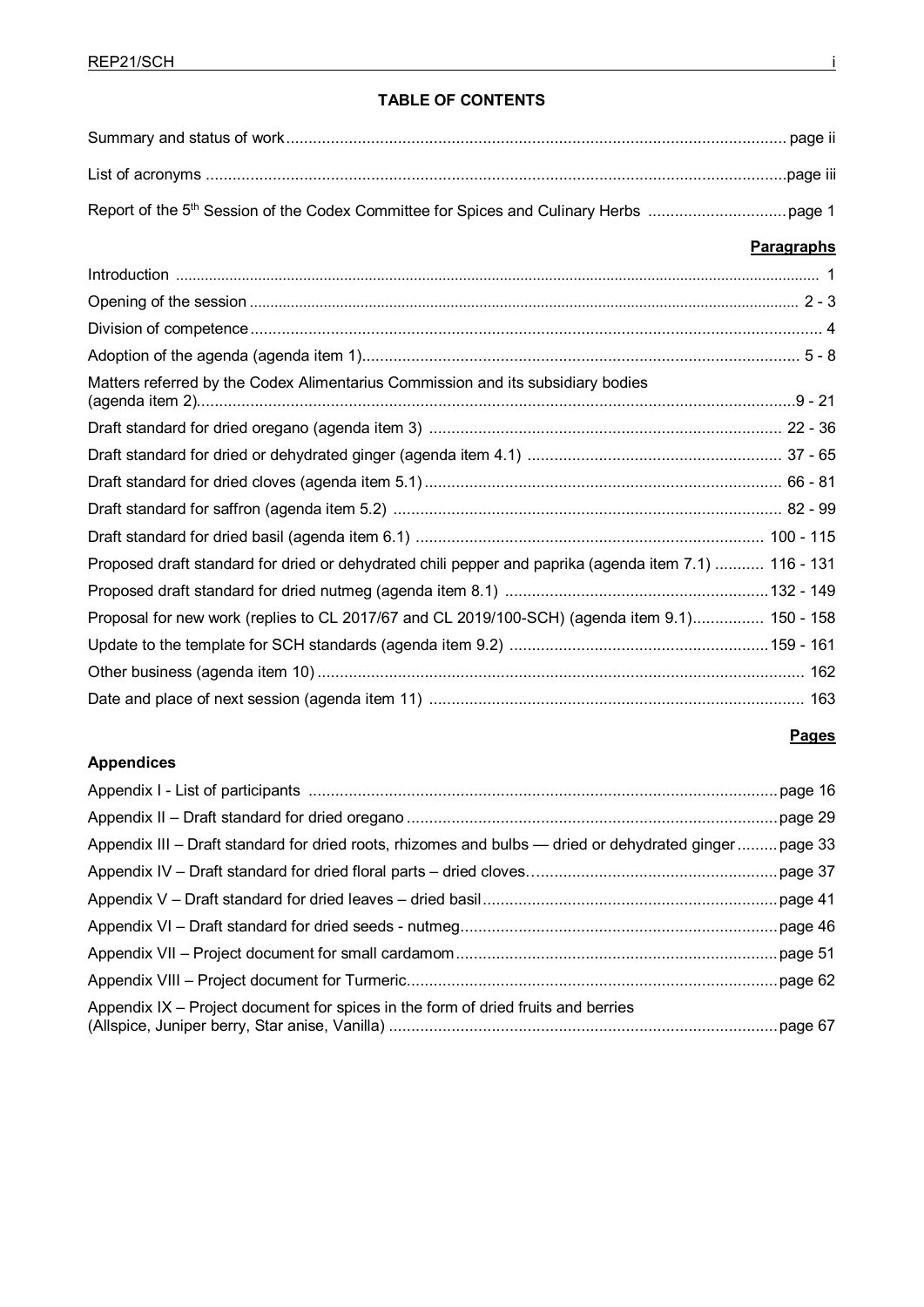| <b>SUMMARY AND STATUS OF WORK</b>                                 |                |                                                                                                                                                                                                                                                                                                                                                    |                                                                                                                                                                                                                          |                |                          |  |  |
|-------------------------------------------------------------------|----------------|----------------------------------------------------------------------------------------------------------------------------------------------------------------------------------------------------------------------------------------------------------------------------------------------------------------------------------------------------|--------------------------------------------------------------------------------------------------------------------------------------------------------------------------------------------------------------------------|----------------|--------------------------|--|--|
| <b>Responsible Party</b>                                          | <b>Purpose</b> | <b>Text/Topic</b>                                                                                                                                                                                                                                                                                                                                  | Code                                                                                                                                                                                                                     | <b>Step</b>    | Para(s)                  |  |  |
| <b>Members</b>                                                    | Adoption       | Draft standard for dried oregano                                                                                                                                                                                                                                                                                                                   | N06-2014                                                                                                                                                                                                                 | 8              | 36 (I)                   |  |  |
| CCEXEC81<br>CAC44                                                 | Adoption       | Draft standard for dried roots, rhizomes and bulbs<br>- dried or dehydrated ginger                                                                                                                                                                                                                                                                 | N02-2017                                                                                                                                                                                                                 | 8              | 65 (I)                   |  |  |
|                                                                   | Adoption       | Draft standard for dried floral parts - dried cloves                                                                                                                                                                                                                                                                                               | N08-2017                                                                                                                                                                                                                 | 8              | 81 (I)                   |  |  |
|                                                                   | Adoption       | Draft standard for dried leaves - dried basil                                                                                                                                                                                                                                                                                                      | N05-2017                                                                                                                                                                                                                 | 8              | $\overline{115}$ (I)     |  |  |
|                                                                   | Adoption       | Draft standard for dried seeds - Nutmeg                                                                                                                                                                                                                                                                                                            | N07-2017                                                                                                                                                                                                                 | 5              | $149$ (l)                |  |  |
| <b>Members</b><br>CCEXEC81<br>CAC44                               | Approval       |                                                                                                                                                                                                                                                                                                                                                    | Proposals for the development of a standard for small cardamom, a<br>standard for turmeric and a group standard for spices in the form of dried<br>fruits and berries (All spice, Juniper berry, Star anise and Vanilla) |                |                          |  |  |
| CCEXEC81/CAC<br>44                                                | Information    | chilli peppers and paprika to CCSCH6                                                                                                                                                                                                                                                                                                               | $98$ (III);<br>Extension of the timeline for completion of work on saffron, nutmeg and<br>131(III)<br>149(III)                                                                                                           |                |                          |  |  |
| <b>CCFA</b><br><b>CCFL</b><br><b>CCMAS</b>                        | Endorsement    | Relevant sections of the:<br>i)<br>Draft standard for dried oregano<br>Draft standard for dried roots, rhizomes and bulbs - dried or<br>ii)<br>dehydrated ginger<br>Draft standard for dried floral parts - dried cloves<br>iii)<br>Draft standard for dried leaves - dried basil<br>iv)<br>V)<br>Proposed Draft Standard for dried seeds - Nutmeg |                                                                                                                                                                                                                          |                | 36; 65<br>81; 98;<br>149 |  |  |
| <b>CCFA</b>                                                       | Information    | clarification on calcium (as oxide) and sulfur dioxide which were used as<br>processing aids                                                                                                                                                                                                                                                       |                                                                                                                                                                                                                          |                |                          |  |  |
| EWG (Iran)<br>CCSCH <sub>6</sub>                                  | Drafting       | Draft standard for saffron                                                                                                                                                                                                                                                                                                                         |                                                                                                                                                                                                                          | 6/7            | 98                       |  |  |
| <b>EWG</b><br>(Indonesia/India)<br>CCSCH <sub>6</sub>             | Drafting       | Proposed Draft standard for dried seeds - nutmeg                                                                                                                                                                                                                                                                                                   |                                                                                                                                                                                                                          | 6/7            | 149                      |  |  |
| EWG (India)<br>CCSCH <sub>6</sub>                                 | Re-drafting    | Proposed draft standard for dried chili pepper and paprika                                                                                                                                                                                                                                                                                         |                                                                                                                                                                                                                          | 2/3            | 131                      |  |  |
| EWG (India/Iran)<br>CCSCH <sub>6</sub>                            | Drafting       | Proposed draft standard for small cardamom<br>2/3                                                                                                                                                                                                                                                                                                  |                                                                                                                                                                                                                          |                | 158 (II)<br>(a)          |  |  |
| EWG (Iran/India)<br>CCSCH <sub>6</sub>                            | Drafting       | Proposed draft standard for turmeric<br>2/3                                                                                                                                                                                                                                                                                                        |                                                                                                                                                                                                                          |                | 158<br>$(II)$ $(b)$      |  |  |
| EWG (USA/India)<br>CCSCH <sub>6</sub>                             | Drafting       | Proposed draft standard for spices in dried fruits and berries<br>2/3<br>(allspices, juniper berry, Star anise and Vanilla)                                                                                                                                                                                                                        |                                                                                                                                                                                                                          |                | $158$ (II)<br>(c)        |  |  |
| (USA, Brazil,<br>Ghana, India,<br>Iran, UK)<br>CCSCH <sub>6</sub> | Updating       | Continuation with the task of updating the template                                                                                                                                                                                                                                                                                                |                                                                                                                                                                                                                          | $\blacksquare$ | 159                      |  |  |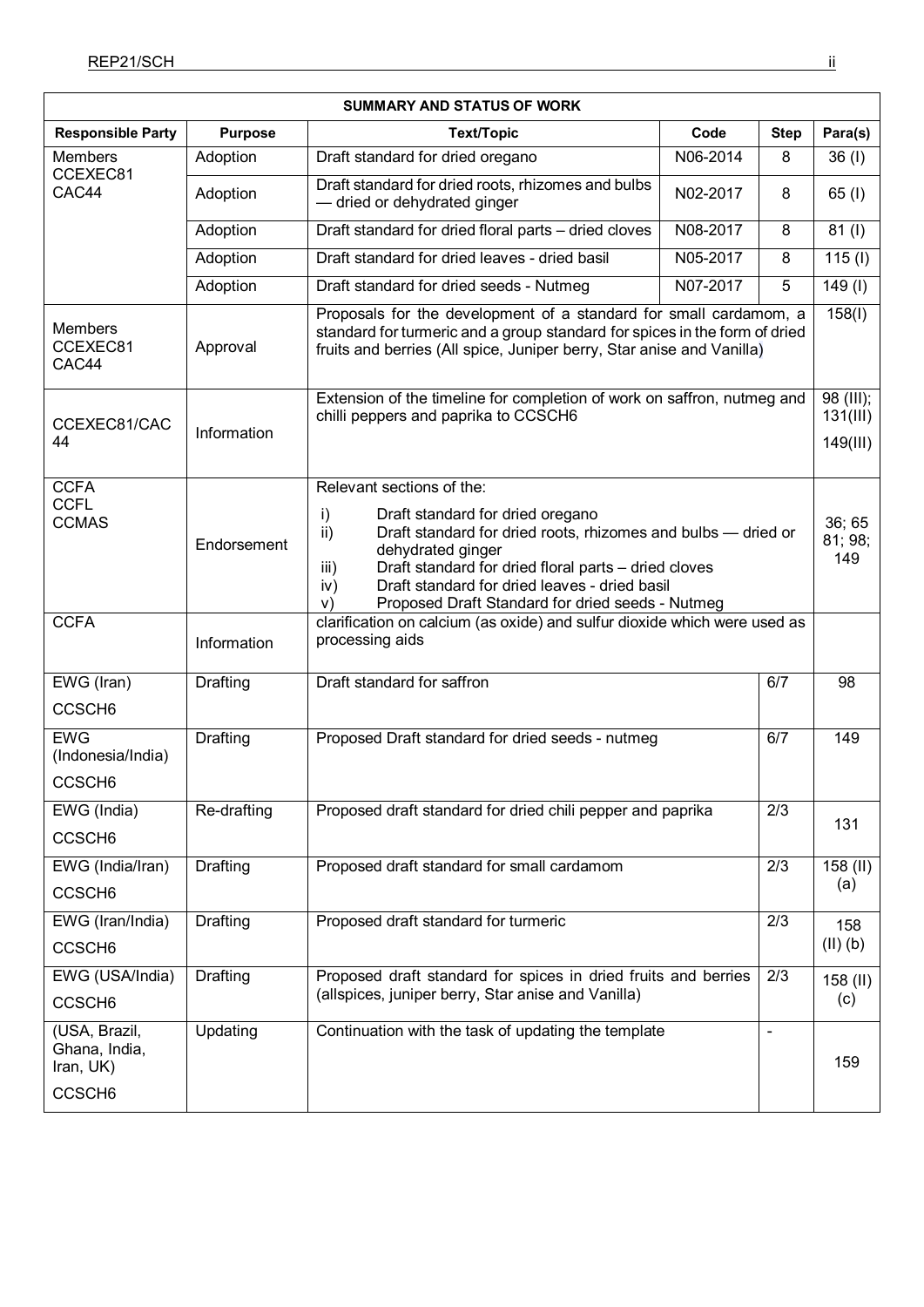| <b>AOAC</b>   | Association of Official Analytical Chemists              |
|---------------|----------------------------------------------------------|
| <b>ASTA</b>   | American Spice Trade Association                         |
| CAC           | <b>Codex Alimentarius Commission</b>                     |
| <b>CCCF</b>   | Codex Committee on Contaminants in Foods                 |
| <b>CCEXEC</b> | Executive Committee of the Codex Alimentarius Commission |
| <b>CCFA</b>   | <b>Codex Committee on Food Additives</b>                 |
| <b>CCFFV</b>  | Codex Committee on Fresh Fruits and Vegetables           |
| <b>CCFH</b>   | Codex Committee on Food Hygiene                          |
| <b>CCFL</b>   | Codex Committee on Food Labelling                        |
| <b>CCMAS</b>  | Codex Committee on Methods of Analysis and Sampling      |
| <b>CCPFV</b>  | Codex Committee on Processes Fruits and Vegetables       |
| <b>CCSCH</b>  | Codex Committee on Spices and Culinary Herbs             |
| <b>CL</b>     | <b>Circular letter</b>                                   |
| <b>CRD</b>    | Conference room document                                 |
| <b>CXS</b>    | <b>Codex Standard</b>                                    |
| <b>CXC</b>    | Codex code of practice                                   |
| <b>CXG</b>    | Codex guideline                                          |
| EU            | European Union                                           |
| <b>EWG</b>    | Electronic working group                                 |
| <b>IWG</b>    | In-session Working Group                                 |
| <b>GMP</b>    | <b>Good Manufacturing Practice</b>                       |
| <b>FAO</b>    | Food and Agriculture Organization of the United Nations  |
| <b>FDA</b>    | United States Food and Drug Administration               |
| <b>GSFA</b>   | <b>General Standard for Food Additives</b>               |
| <b>ISO</b>    | International Organization for Standardization           |
| <b>PWG</b>    | Physical working group                                   |
| <b>SCH</b>    | Spices and culinary herbs                                |
| <b>WHO</b>    | World Health Organization                                |
|               |                                                          |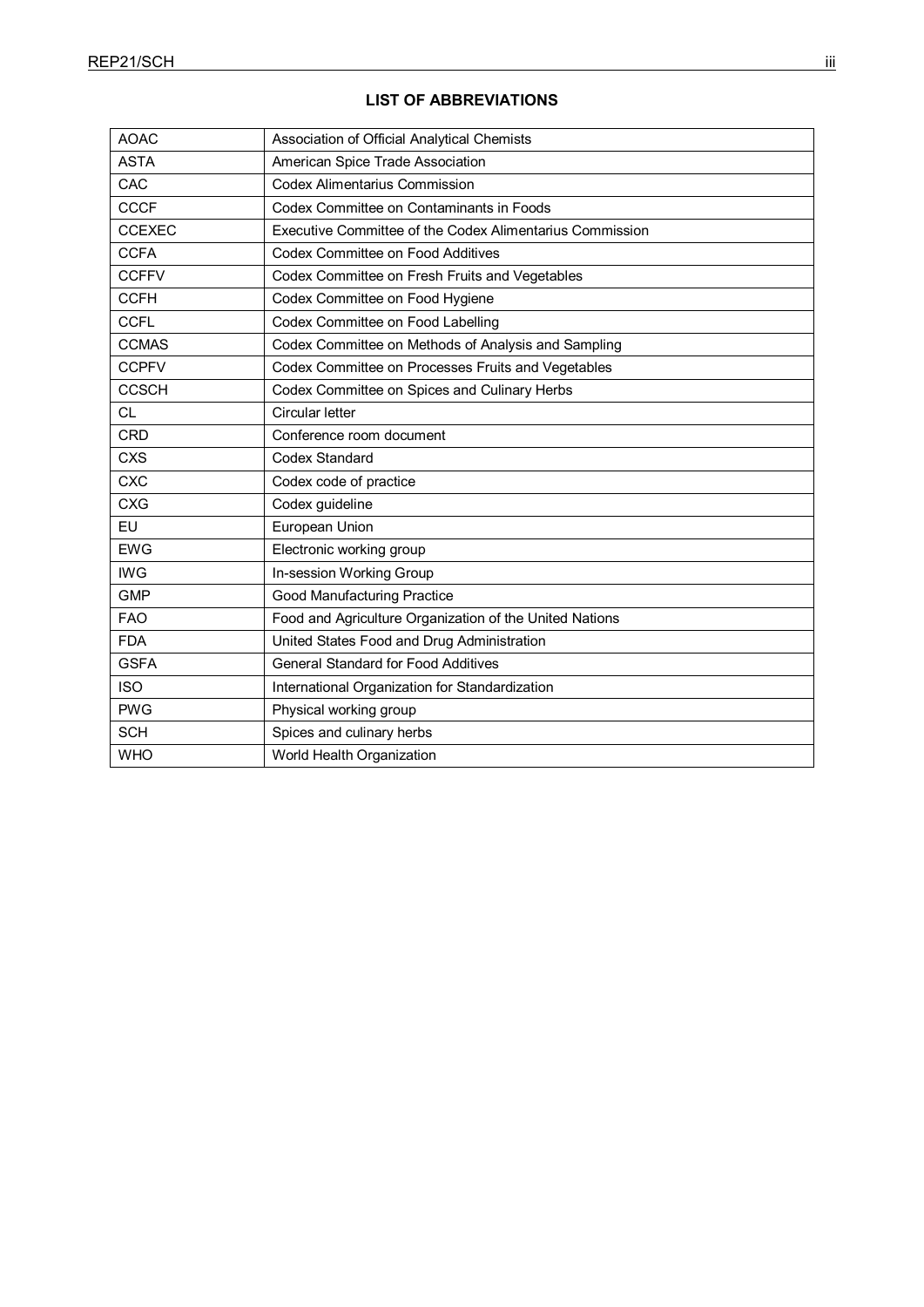# **INTRODUCTION**

1. The Codex Committee on Spices and Culinary Herbs (CCSCH) held its fifth session virtually, on 20, 21, 22, 26, 27 and 29 April 2021, at the kind invitation of the Government of India. Dr M. R. Sudharshan, former Research Director, Spices Board India, Ministry of Commerce and Industry, Government of India, chaired the session, which had 275 registrants representing 65 Member Countries, one Member Organization (European Union) and Observers of 11 international governmental (IGOs) and non-governmental organizations (NGOs) and United Nations agencies. The full list of participants is contained in Appendix I.

# **OPENING OF THE SESSION[1](#page-4-0)**

- 2. Ms. Rita Teaotia IAS, Chairperson, Food Safety and Standards Authority of India, opened the meeting, welcoming participants and noting the importance of establishing harmonized international standards for spices and culinary herbs in order to protect consumer health and promote fair practices in food trade. She expressed India's commitment towards the work of Codex including providing reliable and scientifically collected occurrence data for the ongoing work on developing maximum levels for aflatoxins and ochratoxin as well as lead in spices; and wished the delegates very fruitful deliberations.
- 3. Mr. D. Sathiyan IFS, Secretary, Spices Board India, Dr. Roderico H. Ofrin, World Health Organization (WHO) Representative in India, Mr. Konda Chavva, Assistant Representative of the Food and Agriculture Organization of the United Nations (FAO) in India, and Mr. Guilherme da Costa Junior, Chairperson of the Codex Alimentarius Commission (CAC) also addressed the Committee.

## **Division of Competence**[2](#page-4-1)

4. CCSCH5 noted the division of competence between the European Union (EU) and its Member States, in accordance with paragraph 5, Rule II, of the Rules of Procedure of CAC.

## **ADOPTION OF THE AGENDA (Agenda item 1)[3](#page-4-2)**

- 5. CCSCH5 adopted the Provisional Agenda.
- 6. The Chairperson proposed that the Information document from the International Organization for Standardization  $(ISO)^4$  $(ISO)^4$  could be presented under agenda item 10, Other business, time permitting, which CCSCH5 supported.
- 7. CCSCH5 agreed to establish three In-session Working Groups (IWGs), working in English, to consider the following issues and prepare recommendations for the plenary:
	- Proposed draft standard for dried seeds Nutmeg (Agenda item 8.1), chaired by Indonesia
	- New work proposals and the template for group standards (Agenda item 9.1 and 9.2), co-chaired by United States of America and India
	- Proposed draft Standard for dried or dehydrated chilli pepper and paprika (Agenda item 7.1), chaired by India
- 8. On the request by India not to re-assess the two new work proposal on cardamom and turmeric (Agenda 9.1) outstanding from CCSCH4, the Chairperson recalled that though these had been evaluated at the previous session, CCSCH4 had requested for their re-submission at CCSCH5 with updated information, in case there were new published trade and scientific data.

## **MATTERS REFERRED BY THE CODEX ALIMENTARIUS COMMISSION AND ITS SUBSIDIARY BODIES (Agenda item 2)[5](#page-4-4)**

9. CCSCH5 took note of the matters referred for information and agreed that matters for action would be considered under the relevant agenda items.

## **Tolerances for defects in the draft CCSCH standards**

10. A Member highlighted the concerns expressed at CAC42 regarding the tolerances for some parameters such as mammalian excreta, visible mould formation and insect fragments included in the draft standards for spices and culinary herbs. The proposed values set for these provisions could be too high. It was proposed that

<span id="page-4-0"></span> $1$  CRD29 (Opening remarks)

<span id="page-4-1"></span> $2$  CRD01 (Annotated Agenda – Division of competence between the European Union and its Member States)

<span id="page-4-2"></span><sup>3</sup> CX/SCH 21/5/1Rev

<span id="page-4-3"></span><sup>4</sup> CX/SCH/5 INF/02

<span id="page-4-4"></span><sup>5</sup> CX/SCH 21/5/2; CRD20 (comments of Canada); CRD24 (comments of India); CRD27 (comments of Brazil, Chile, Ecuador, Argentina, Paraguay, Colombia, Costa Rica, Peru, Venezuela, Guyana and Cuba); CRD28 (comments of Ecuador)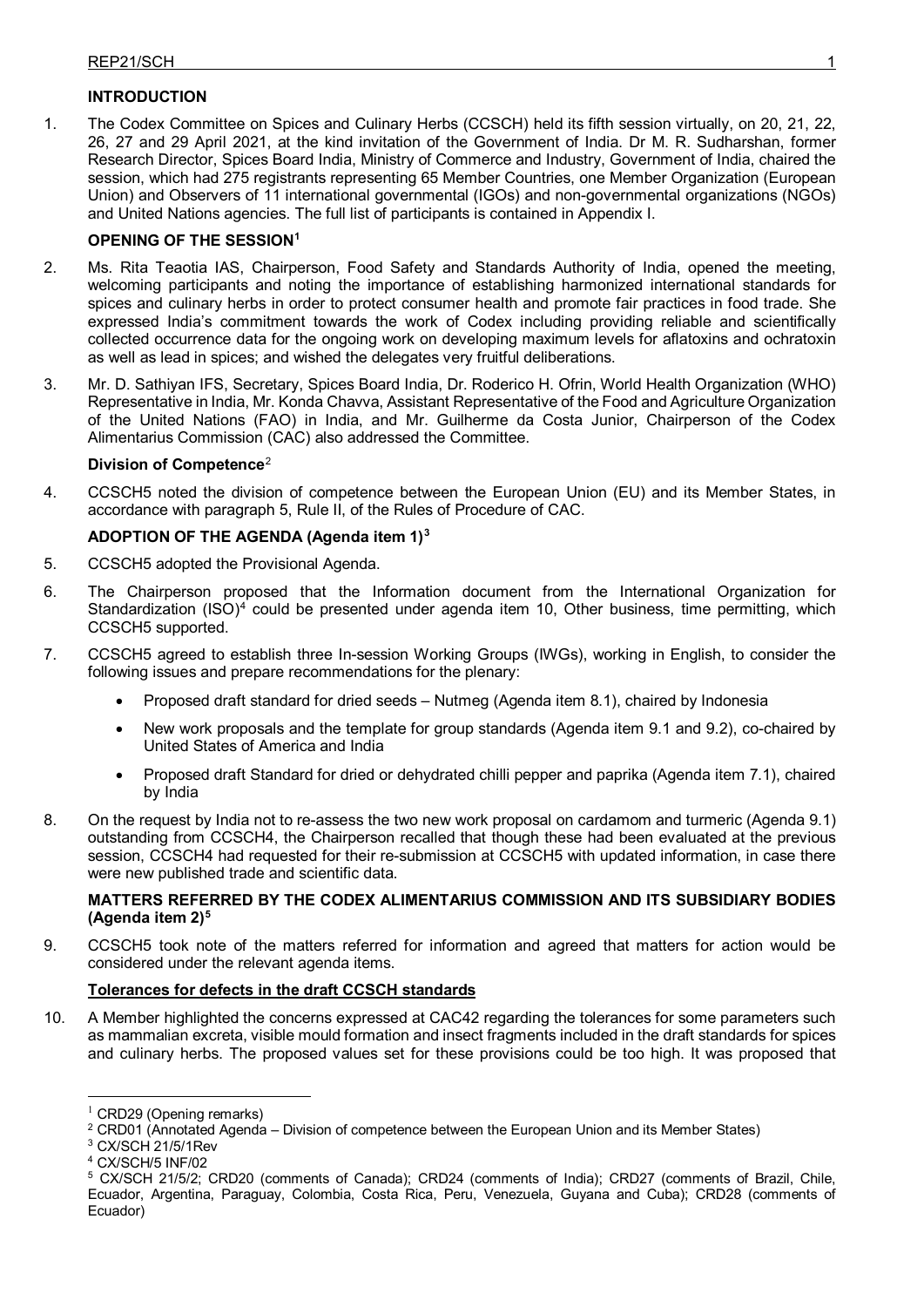CCSCH consider requesting scientific advice from FAO and WHO to assess and verify these values.

- 11. The Chairperson noted that some concerns had been raised on the provision for tolerances for defects like presence of extraneous material, foreign matter, filth etc. in the standards for spices and culinary herbs (SCH).
- 12. The Chairperson highlighted that spices and culinary herbs are:
	- agricultural commodities and it is the general understanding that the agricultural products cannot be produced without any defects even after following Good Agricultural Practices. These defects get drastically reduced during processing following Good Manufacturing Practices including sterilization processes.
	- ii. a special group of commodities, though considered food, that are not consumed directly for their caloric content like, meat, fish & fisheries products, milk and milk products, fresh and/or processed fruits and vegetables etc. but are used in foods in small quantities to enhance colour, odour or flavour of the foods and hence they are different.
- 13. The Chairperson stressed that the standards for spices and culinary herbs are:
	- i. elaborated in tandem with the purpose of Codex. The standards published so far and the ones in the process of development, follow the format for Codex Commodity Standards in the Codex Procedural Manual (PM). Food safety aspects are taken care of as these standards comply with the relevant provisions of the Codex General Subject Committees under the Food Additives, Contaminants, Hygiene and Food Labeling sections. The Physical and Chemical Characteristics section of the standards with tolerance limits for defects is to facilitate trade.
	- ii. in line with the core values and purpose of Codex, protecting the health of the consumers and ensuring fair practices in the food trade
- 14. CCSCH5 agreed to consider this issue under the relevant agenda items.

#### **Food additive provisions for the proposed draft standard for dried roots, rhizomes and bulbs**

15. The Codex Secretariat brought the Committee's attention to an inadvertent omission in paragraph 14 of document CX/SCH 21/05/2 and requested to insert the following underlined text in the first line:

"CCFA51 agreed not to endorse the food additive provisions for the proposed draft standard for ...".

#### **Section 8.3 and 8.3.1 "Country of Origin/Country of Harvest"**

- 16. CCSCH5 noted the following views expressed by delegations on the two terms:
	- a) The *General Standard for the Labelling of Prepackaged Food* (CXS 1-1985) requires declaration of country of origin as mandatory, if its omission would mislead or deceive the consumer. As such, there should be distinct and clear labelling provisions for "Country of Origin" and "Country of Harvest".
	- b) To ensure consistency in the labelling section among standards developed by CCSCH, the provisions "Country of Origin" and "Country of Harvest" should be separate and both provisions be optional.
	- c) Taking into account the practical aspects of inspection of agricultural commodities, "Country of Harvest" and "Country of Origin" as well as the "Year of Harvest" are difficult to verify during inspection. However, a clear distinction between these requirements is required, and the requirements should be separate, with "Country of Origin" as a mandatory provision and "Country of Harvest" and "Year of harvest" as optional provisions.
	- d) For some products, the origin of their production is very important and relevant to consumers and therefore "Country of Harvest" should be included as an optional labelling requirement. Declaration of the region of production was considered equally important in providing significant information to the consumer, especially for regional products, and should therefore also be an optional labelling requirement where appropriate.
- 17. Canada referring to CRD20 expressed support for CCSCH5 to:
	- ensure clear labelling provisions to separate country of origin from country of harvest;
	- be consistent with the three CCSCH standards adopted in 2017 where country of origin is optional and
	- allow these labelling provisions to each be optional for all standards under consideration, unless its omission would mislead or deceive the consumer.
- 18. The Chairperson noted that there was consensus to separate the two provisions, and to keep the provision "Country of Origin" as mandatory and the provision "Country of Harvest" as optional in the SCH standards.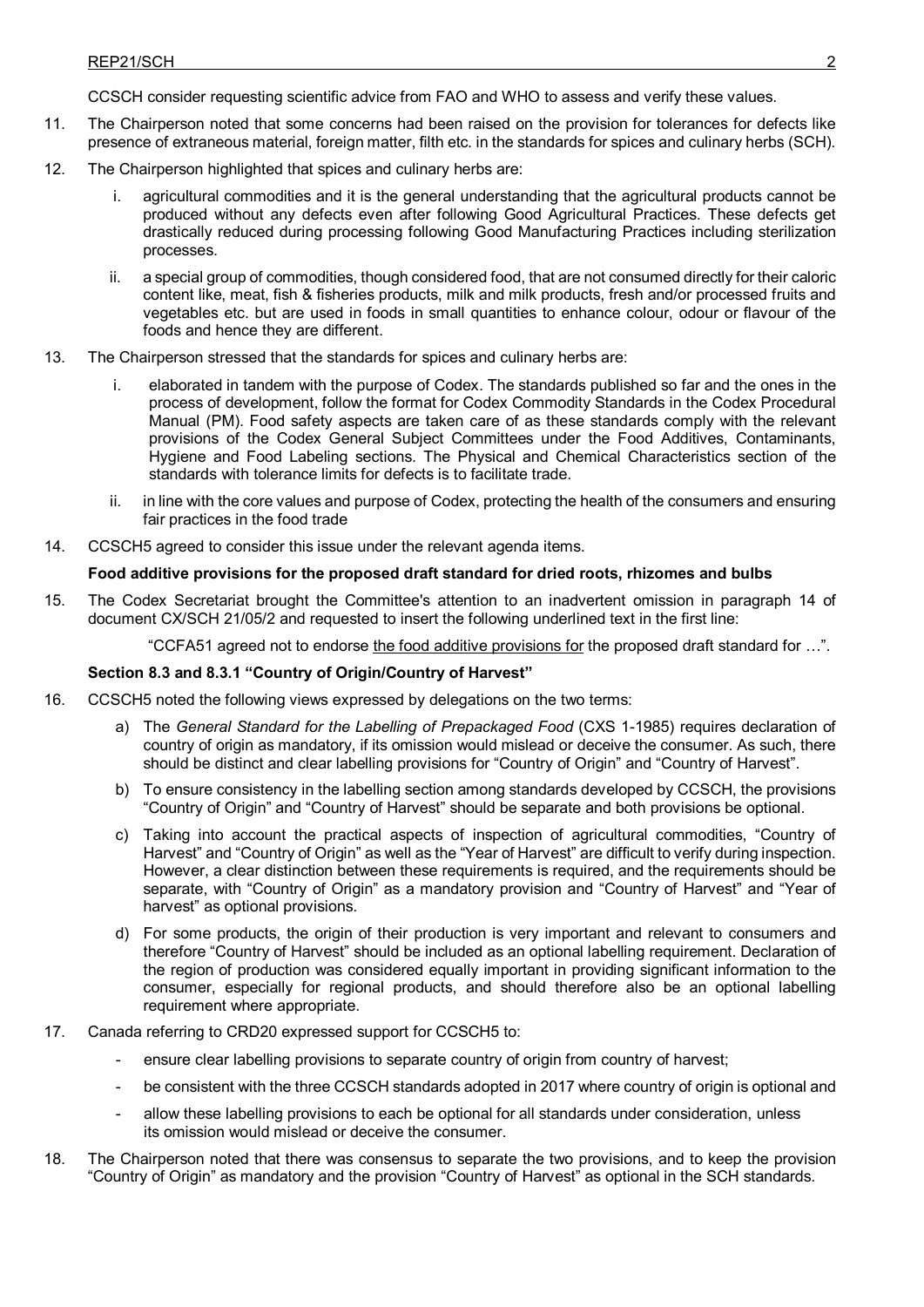## **Conclusion**

- 19. CCSCH5 agreed to:
	- I. keep both provisions in the standards.
	- II. split "Country of Origin/Country of Harvest" into two independent and clear provisions, i.e. a provision on "Country of Origin" being mandatory and a provision on "Country of Harvest" being optional; and that these provisions would be reconsidered in individual standards, should the need arise.
	- III. inform the Codex Committee on Food Labelling (CCFL) on the above decision.

#### **Section 8.5 "Inspection mark (optional)"**

- 20. CCSCH5 noted the suggestions to delete this section as no information was available. A Member explained that inspection marks were widely used in trade and proposed to describe this terminology under the agenda item for layout and make this provision optional.
- 21. CCSCH5 agreed that the provision be expunged from SCH standards. However, it could be considered under individual draft standards should there be a need.

## **DRAFT STANDARD FOR DRIED OREGANO (Agenda item 3)[6](#page-6-0)**

- 22. Turkey, as Chair of the Electronic Working Group (EWG) introduced the Agenda item recalling that CCSCH4 agreed to establish an EWG to review outstanding issues noting that following the rescheduling of CCSCH5, the EWG had continued its work with an additional mandate to consider comments submitted at Step 6, as well as the matters referred to CCSCH by Codex Committee on Food Additives (CCFA), CCFL, and Codex Committee on Methods of Analysis and Sampling (CCMAS). The EWG also held an informal in-session virtual meeting to resolve outstanding matters and reached consensus on all provisions.
- 23. The CCSCH Chairperson reminded the Committee that most of the issues were already agreed upon at the last session of CCSCH, except Section 2.1 - Product definition, the Tables for physical and chemical characteristics, respectively, and Section 8 - Labelling. Other sections would be considered for the purposes of ensuring consistency of the text and editorial corrections.

### **Section 2.1 Product definition**

- 24. CCSCH5 held broad discussions on the Product definition for oregano and noted the following views expressed by delegations:
	- a) Since in Table 1 (Dried culinary herbs covered by the standard), the general names and trade names were similar, the table should be simplified to indicate only the general name and the scientific name, and the trade name should be deleted.
	- b) The use of trade names for oregano derived from geographical regions may confuse both the consumers and the market in terms of the country of origin and/or the country of harvest. In the available literature on scientific research, there was no citation of trade names and thus they were not considered official names.
	- c) As nomenclature in a Codex standard was very important for any plant-derived product; grouping of the plants falling under different botanical families should be carefully examined. Considering that Oregano included two distinct species i.e. Oregano - *Origanum* and Mexican oregano – *Lippia*, these should be clearly differentiated under the common names by using the name "Oregano-Origanum" instead of *Origanum* spp. L. (except *Origanum majorana* L.) and "Oregano-Lippia" instead of *Lippia* L. spp.
	- d) Inclusion of the different varieties/species of oregano in the standard based on the chemotype of essential oils contained in them was not acceptable. Sword oregano (*Satureja* spp. L*.)* should not be included in the standard for dried oregano since it was not recognised as oregano.
- 25. The EWG Chair explained how the rationalization and simplification of Table 1 was arrived at, underlining the previous decision of CCSCH that the scope of the standard should cover all products traded as oregano. The criteria used to rationalize the list of plants included: i) use of genus names instead of variety names (*Origanum* spp. L., except *Origanum majorana* L. and *Lippia* spp. L.), and ii) identification of other plants traded as oregano (*Poliomintha longiflora* and *Satureja* spp. L.).

<span id="page-6-0"></span><sup>&</sup>lt;u>.</u> <sup>6</sup> CX/SCH 21/05/3; CX/SCH 21/05/3 Add.1; CRD09 (comments of Kenya, Tanzania, Thailand); CRD17 (comments of Thailand); CRD18 (Malaysia); CRD19 (comments of European Union); CRD21 (comments of Morocco); CRD24 (comments of India); CRD27 (comments of Brazil, Chile, Ecuador, Argentina, Paraguay, Colombia, Costa Rica, Perú, Venezuela, Guyana and Cuba); CRD28 (comments of Ecuador); CRD32 (Report of informal meeting)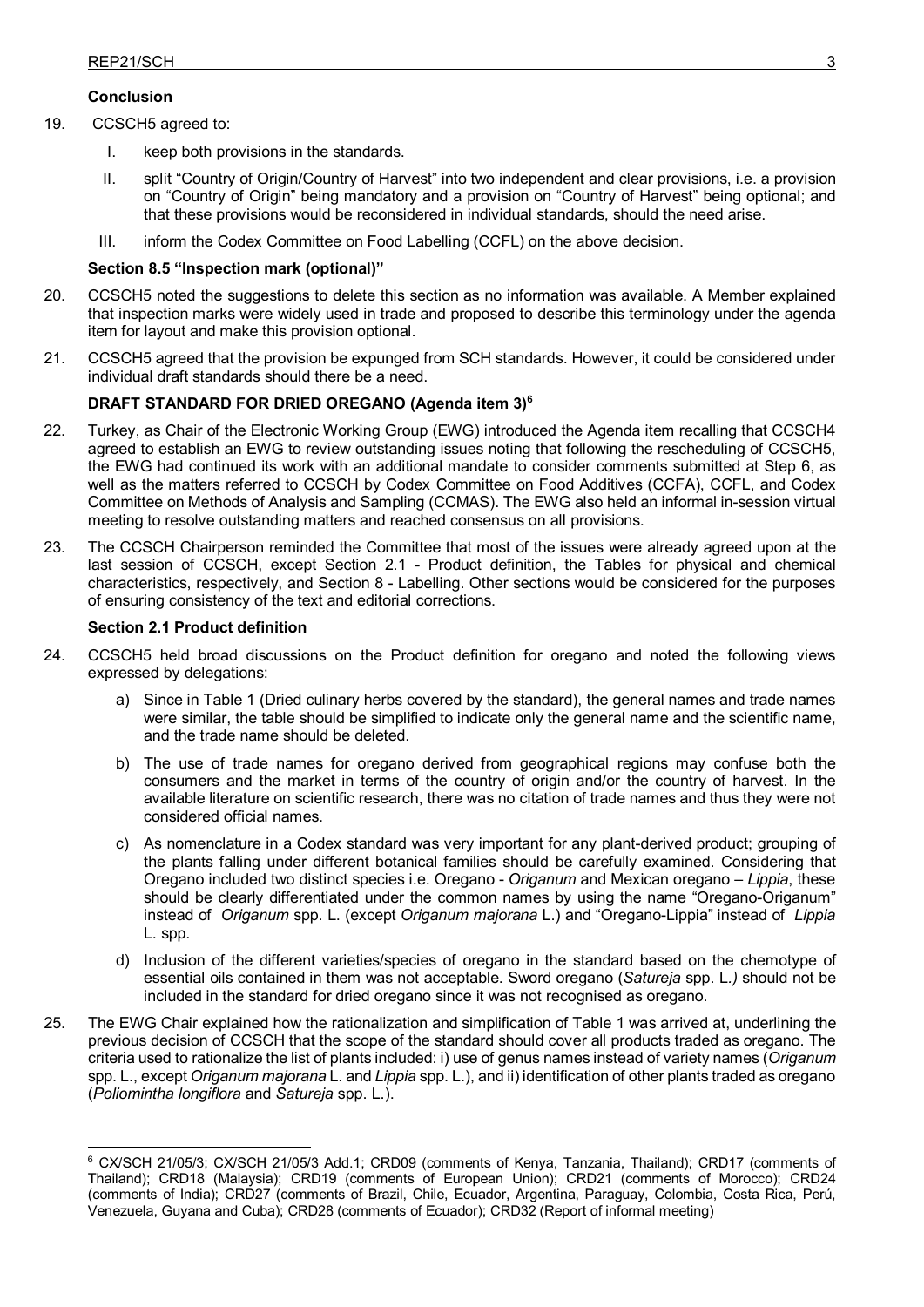26. CCSCH5 further noted the direct link between Section 2 Description and Section 8 Labelling, in particular the common name, scientific name and the style of the product. Moreover, it was further observed that the intent of labelling was to ensure that consumers were not misled when buying oregano.

## *Conclusion*

27. Based on the above considerations and further informal consultations (see paragraph 28), CCSCH5 decided to delete the trade names, to exclude "Sword oregano" (*Satureja* spp. L), and to delete *Poliomintha longiflora"*  under the general name "Mexican oregano"*.*

## Sections 3.2.4 – Physical Characteristics and 3.2.5 – Chemical Characteristics

28. CCSCH5 discussed Sections 3.2.4 (Table 2. Physical characteristics) and Section 3.2.5 (Table 3 Chemical characteristics) and noted diverging views on tolerances for insect fragments; applicability of parameters to different styles; volatile oil content for different styles, among others; and agreed that these needed to be clarified. CCSCH5 requested the Chair of EWG to continue informal consultations and propose workable solutions. The outcome of the consultations was outlined in CRD32.

## Table 2 Physical Characteristics

- 29. CCSCH5 considered the proposals in CRD32 and:
	- Decided to delete the parameter for insect fragments, noting that the proposed tolerances for the different styles were too high as compared to tolerances for similar parameters in other SCH standards and these tolerances have to be scientifically justified. CCSCH5 agreed that, in the future, the tolerances for insect fragments could be revisited when scientific data become available.
	- Agreed that the following parameters will apply only to the styles of whole oregano:
		- i) "Visible mould/insect damage"
		- ii) Mammalian excreta
		- iii) Other excreta
	- Agreed that currently there were no validated Methods of Analysis and Sampling for oregano presented in powdered style; therefore for this style the term "Not Applicable" (N/A) should be used.
	- Agreed to insert a footnote to explain the meaning of "N/A": Not applicable, means that this form of the above product has not been evaluated for this provision, and currently there are no values. N/A **does not** refer to zero"

## Table 3: Chemical requirements

30. CCSCH5 agreed to reduce the minimum values for volatile oil in the ground/powdered product from 1.5 to 1.3 in order to create the distinction between Ground/Powdered Oregano and Class/Grade II Oregano noting that ground/powder product was more susceptible to evaporative loss of the oil and could not have similar values with Class/Grade II.

## Section 4: Food additives

31. The food additives provision was realigned to the standardized text recommended by CCFA. i.e. "Anticaking agents listed in Table 3 of the *General Standard for Food Additives* (CXS 192-1995) are acceptable for use in powdered form of the foods conforming to this standard".

## Section 8 Labelling

- 32. CCSCH5 recalled the discussion on the provision of labelling under Agenda Item 2 on the labelling of Country of Origin and Country of Harvest, and briefly exchanged views on how to reflect the aspects in Section 2 - Description under the labelling provisions. Delegations expressed the following views.
	- The scientific name and style of the product should be mandatory only when the product was offered for direct consumption, and not when it was used as an ingredient in a compound food. However, this approach may have several challenges: Spices and culinary herbs were usually sold in very small packages with small labels which cannot accommodate long scientific names; Some countries/regions use multilingual labels, which reduced the available space for consumer information; and in some instances consumers information may not be accessible (like in potato chips with oregano). On the other hand, if oregano was sold directly as a dried herb to consumers, then consumers may want to be informed about the species and quality factors on the label.
	- The common name and scientific name should be both mandatory with the latter being the most important aspect of this labelling provision.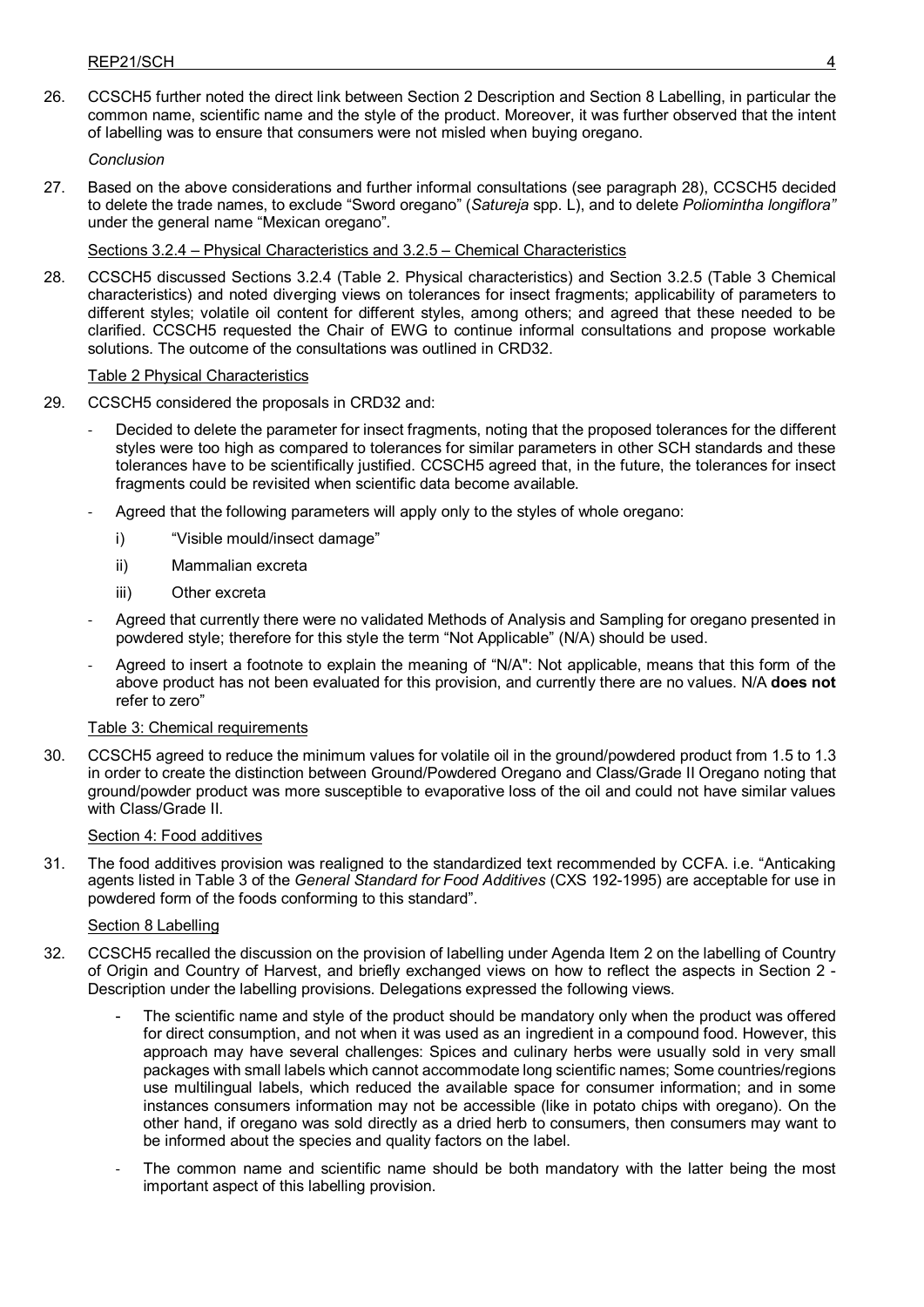- In line with the *General Standard for the Labelling of Prepackaged Foods* (CXS1-1985), the scientific name should be optional and its inclusion in the labelling did not clarify anything to consumers because it was overly complicated.
- Country of origin should always be mentioned on the label, however in this case, the country of harvest was more relevant than the country of origin and thus should be displayed as well.
- 33. The Chairperson of CCSCH, taking into account the views expressed as well as the challenges highlighted, proposed that the general name should be mandatory while the use of scientific name remained optional.
- 34. CCSCH5 agreed with the proposal of the Chairperson to amend:
	- a) Section 8.2.2 to make declaration of scientific name optional by including a statement "The scientific name of the product is optional".
	- b) Section 8.3 to clearly include its main elements as follows:
		- 8.3 Country of Origin and Country of Harvest;
			- 8.3.1 Country of Origin shall be declared
			- 8.3.2 Country of Harvest (optional)
		- 8.3.3 Region of Harvest and Year of Harvest (optional)

# **Section 9 Methods of analysis and sampling**

35. CCSCH5 endorsed the proposed provisions for the methods of analysis noting that there had been collaboration with the delegates to CCMAS to assist in selection of the methods as well as the determination of their Type as required by the Codex Procedural Manual.

## **Conclusion**

- 36. CCSCH5 agreed to:
	- I. forward the draft Standard for dried oregano to CAC44 for adoption at Step 8 (Appendix II); and
	- II. forward the revised provisions for labelling and methods of analysis and sampling to the appropriate committees for endorsement.

# **DRAFT STANDARD FOR DRIED OR DEHYDRATED GINGER (Agenda item 4.1)**[7](#page-8-0)

- 37. Nigeria as EWG Chair introduced the Agenda item highlighting that besides the original terms of reference, the EWG had also considered matters referred from CCFA, CCFL and CCMAS.
- 38. CCSCH5 considered the proposed draft standard section by section, making editorial corrections and revising provisions to ensure consistency in the use of terms such as "aroma" vs "odour"; "chemical requirements" vs "chemical characteristics"; and "physical requirements" vs "physical characteristics", and agreed on the following:

## **Section 1 Scope**

39. To delete "or culinary herbs" from the scope noting that the standard covered spices only.

## **Section 2.1 Product Definition**

40. To delete the terms "roots" and "bulbs", noting that ginger was technically classified under rhizomes.

# **Section 3 Essential Composition and Quality Factors**

- 41. Not to insert a provision for infestation to clarify that foreign matters shall be visible to the naked eyes. The Chairperson explained that this issue had been considered at the previous session and it had been decided not to include this provision since all the relevant parameters relating to infestation had been covered in the table on physical characteristics.
- 42. Not to insert a provision for adulteration. The Chairperson reminded CCSCH5 that this issue had also been discussed at CCSCH3, which had noted that the individual quality parameters as laid down in various sections of the standard were the basis for the quality evaluation of the spice and therefore anything not included was effectively an adulterant and that CCSCH3 had agreed a specific reference to economic adulteration would not add value to the text<sup>8</sup>.

<u>.</u>

<span id="page-8-0"></span><sup>7</sup> CX/SCH 21/5/4; CX/SCH 21/5/4 Add.1 (comments of Chile, Colombia, Cuba, EU, Iraq, United States of America, CCTA and IOSTA); CRD06 (Methods of analysis); CRD10 (comments of Kenya, Tanzania and Thailand), CRD17 (comments of Thailand), CRD19 (comments of EU), CRD24 (comments of India) and CRD27 (comments of Brazil, Chile, Ecuador, Argentina, Paraguay, Colombia, Costa Rica, Perú, Venezuela, Guyana and Cuba); CRD33 (Report of the informal meeting on Draft Standard for Dried or Dehydrated Ginger)

<span id="page-8-1"></span><sup>8</sup> REP17/SCH para. 32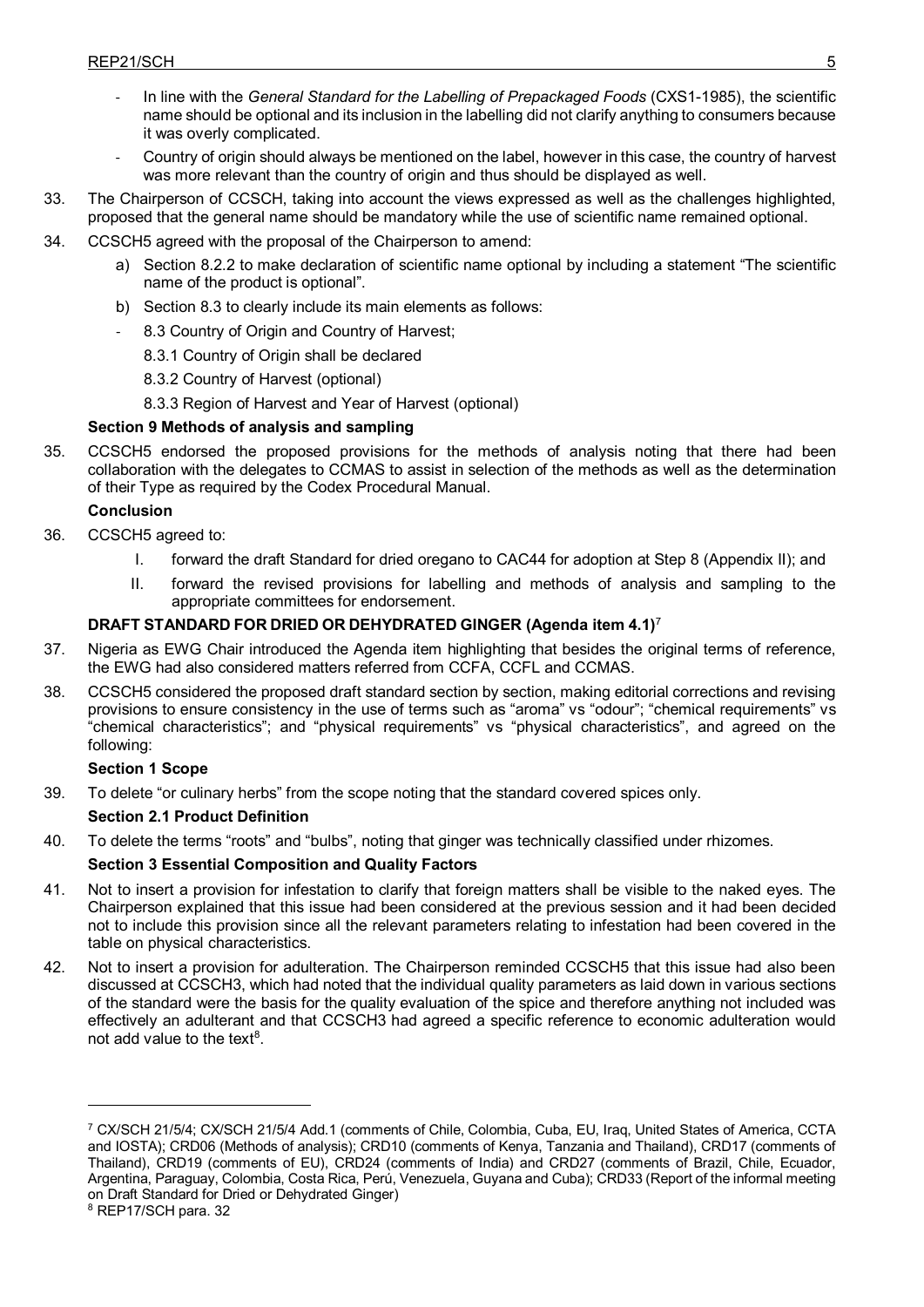## **Section 4 Food additives**

- 43. To align the food additives provision with the text recommended by CCFA (see paragraph 31).
- 44. To include a provision for processing aids in accordance with the requirements of the PM, and consequentially delete Calcium oxide and Sulfur dioxide from Annex I Table 2 (see paragraph 63).

## **Section 5 Contaminants**

- 45. To align with the guidance provided by CCCF to commodity committees that documents such as codes of practice could be referenced in the sections of contaminants, and thus include the wordings "other relevant Codex texts" in this section, as this would provide more flexibility in the application of the standard.
- 46. To include reference to the *Code of Practice for the Prevention and Reduction of Mycotoxins in Spices* (CXC 78-2017) since dried ginger could support fungal growth associated with mycotoxin production.

## **Section 8.2 Name of the product**

- 47. To replace "the name of the product" in Section 8.2.1 with "the common name of the product" for the purpose of aligning the provision with section 2.1 Product Definition.
- 48. To request to address the issue of translation to Spanish as there were some inconsistencies in translation of this section into Spanish

## **Section 8.3 Country of Origin**

- 49. Recalling the discussion and the decision taken under Agenda item 2, Members expressed the following opinions on how the decision could impact the product under consideration:
	- Country of origin and country of harvest might be different. As indicated in the *General Standard for the Labelling of Prepackaged Foods* (CXS 1-1985), when a food undergoes processing in a second country which changes its nature, the country in which the processing is performed shall be considered to be the country of origin for the purposes of labelling;
	- Country of harvest should always be displayed on the label since the country of harvest was more relevant than the country of origin, while the indication of the region of production could be optional;
	- In order to avoid food fraud, country of harvest should be mandatory if it was different from the country of origin. This could help consumers understand the different handling practices in harvest/storage between one country and another country; and
	- There were no definitions of country of harvest, region of harvest and year of harvest in the *General Standard for the Labelling of Prepackaged Foods* (CXS 1-1985). Information on these aspects was not verifiable and inclusion of provisions in this regard might cause confusion.
- 50. The Chairperson proposed that country of origin should be mandatory while country of harvest, region of harvest and year of harvest should be optional, and it was necessary to include all these requirements in the draft standard.
- 51. CCSCH5 agreed with the proposal from the Chairperson to align this provision with paragraph 34(b).
- 52. CCSCH5 agreed that these provisions should be utilized in all the draft or proposed draft SCH standards considered at this session unless otherwise specified.

## **Section 8.4 Commercial identification**

53. To delete this section as there were no requirements for sizing in the draft standard.

## **Section 8.5 Inspection mark (optional)**

54. To delete this section.

## **Section 8.6 Labelling of non-retail containers**

55. In response to a proposal to revise this section as "to be developed" since CCFL was drafting a guidance for the labelling of non-retail containers, CCSCH5 agreed that this Section should remain unchanged since it contained standardised text existing in all SCH standards and could be reviewed once the guidance developed by CCFL was adopted.

## **Section 9.1 Methods of Analysis**

56. The Codex Secretariat clarified that there should be only one Type I method for each provision listed in a commodity standard unless these methods are complementary or identical.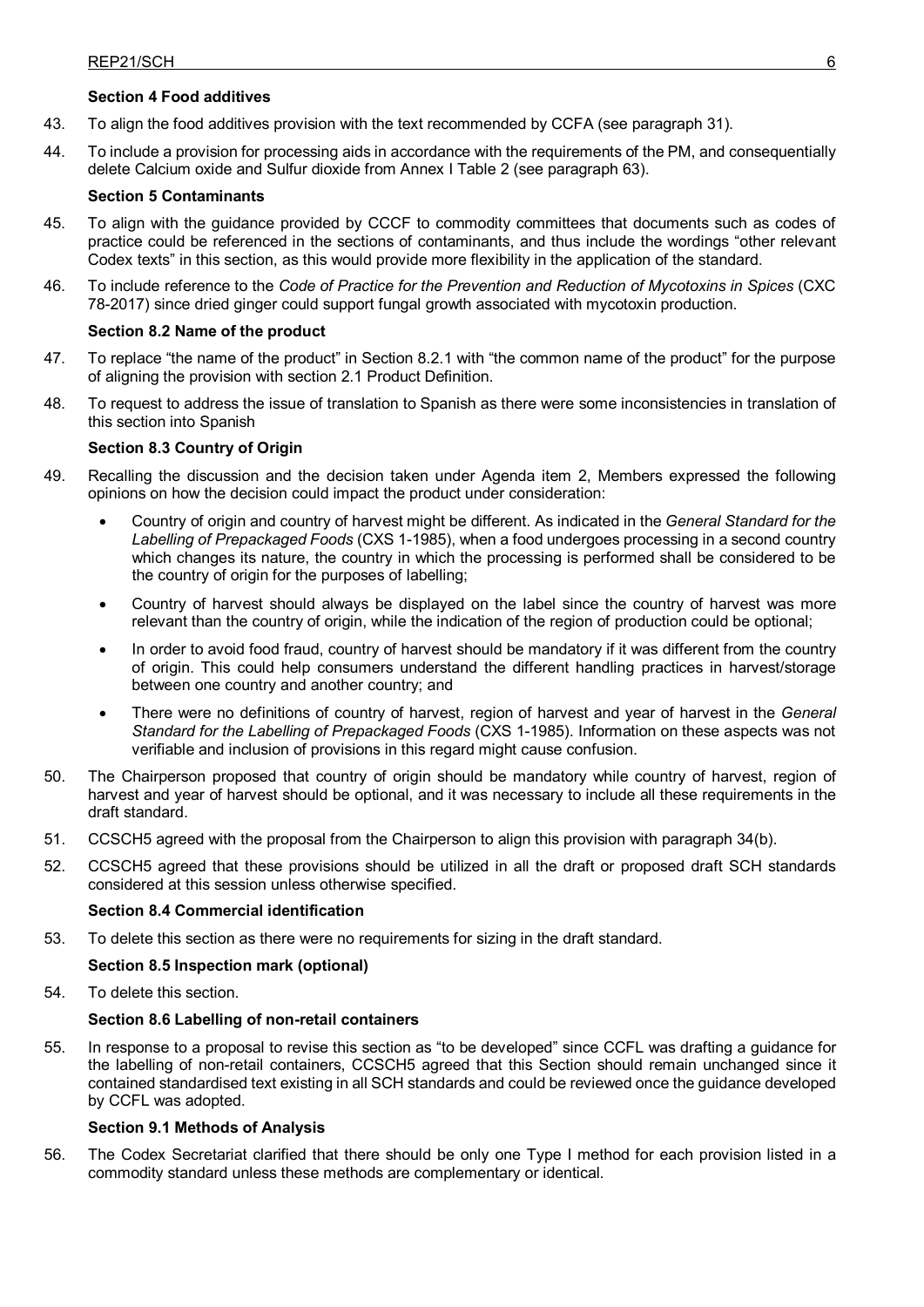- 57. CCSCH5 noted the parameters in Table 4 Methods of analysis should be aligned with the parameters indicated in Annexes I and II of the standard, and agreed to send for endorsement of the revised Table 4.
- 58. CCSCH5 proposed that CRD06 Rev on methods of analysis should be reviewed and incorporated into the template for SCH standards for future reference.

## **Section 9.2 Sampling Plan**

59. To replace the text with "to be developed".

**Annex I** 

- 60. CCSCH5 noted divergent views on parameters and values in the Table for chemical requirements including:
	- The parameter total ash for bleached/unbleached should have the same values for "whole/pieces" and "ground/powdered" forms;
	- As bleaching agents" were a recognised functional class under food additives, calcium oxide (INS 529) and sulfur dioxide (INS 220) should be included as food additives;
	- Since sulphites could be naturally occurring, and depending on the method of analysis, even natural substances containing sulfur might be titrated as SO2, the note " sulfur dioxide shall not be detected" should be replaced with "SO<sub>2</sub> <  $150$ mg/kg, as residual sulfur dioxide" in Table 2 (Notes);
	- Different values for Acid Insoluble Ash expressed on dry basis in "whole/pieces form" and calcium (as oxide) expressed on dry basis in "whole/pieces form" and "ground/powdered form" were proposed.

## **Annex II**

- 61. Members expressed the following views:
	- Scientific justification for the proposed values for some parameters i.e. Whole insect dead and Mammalian excreta in Annex II should be provided. The basis for proposed values for the tolerances in the different styles of ginger were unclear.
	- The unit measurements for different parameters should be expressed correctly, for example, Mammalian excreta and Other Excreta should be milligram per kilogram rather than particles per 10 grams.
	- For some parameters, such as Mammalian excreta and Other excreta in "pieces" and "grounded/powdered" forms, there were no validated analytical methods for determination of these parameters, these should not be assigned any values. Instead, these parameters should be indicated as "Not Applicable" (N/A), which did not refer to "zero";
	- In order to improve efficiency and in light of the fact that there was no sufficient testing methods, the parameters contained in table three could be combined and simplified where possible. Furthermore, considering the Codex principle of consumer protection, all the values were proposed to strive towards 0%.
- 62. Due to time constraints and the difficulty to achieving consensus, CCSCH5 agreed to request the EWG Chair (Nigeria), to undertake informal discussions to develop a workable proposal for both Annexes I and II.
- 63. CCSCH5 considered the outcome of the informal consultations, in CRD33, as the basis for discussion and reached consensus on the following:
	- a) Calcium oxide and sulfur dioxide were used as "processing aids" in dried and dehydrated ginger for bleaching purposes, and taking into account the explanation by the Codex Secretariat that in the PM, processing aids were listed under food additives, and thus decided to transfer the substances to Section 4 Food Additives from Annex I;
	- b) Agreed on all the other parameters and their associated values as contained in Annex I of CRD33.
- 64. CCSCH5 discussed the revised Annex II in CRD33 and agreed to:
	- change the parameter for "Whole insects, dead" to "Whole dead insects"; and
	- revise the value for "Mould visible/Insect defiled/infested" in "pieces form" as "NA" noting that a specific value could be assigned in future once relevant information became available.
	- endorse all the proposed values and corresponding changes as laid out in Annex II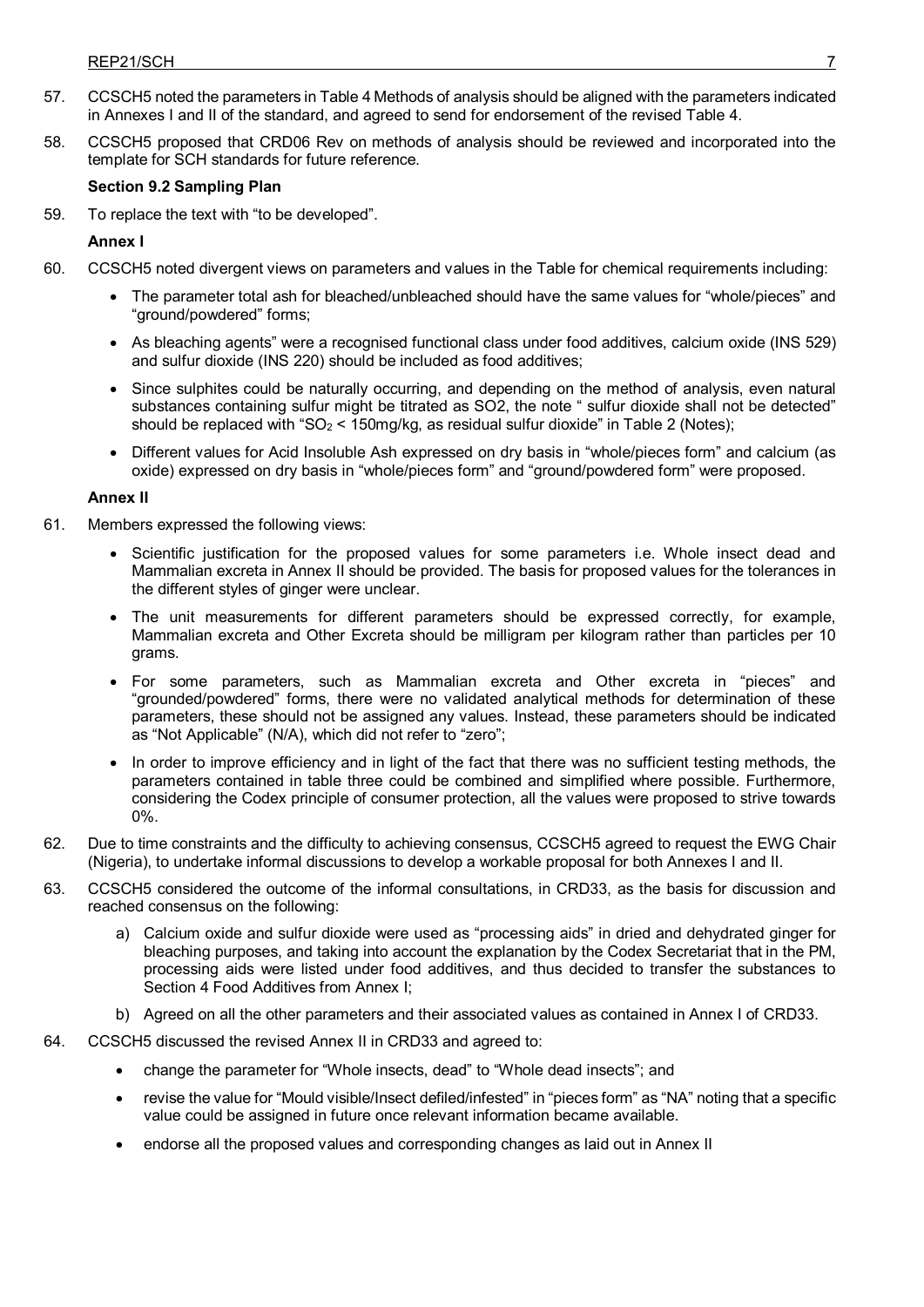# **Conclusion**

- 65. CCSCH5 agreed to:
	- I. forward the draft standard for dried roots, rhizomes and bulbs dried or dehydrated ginger to CAC44 for adoption at Step 8 (Appendix III);
	- II. provide clarification to CCFA that the two substances, i.e. calcium (as oxide) and sulfur dioxide were used as processing aids; and
	- III. forward the revised provisions on food additives, labelling (Section 8.3 Country of Origin and Country of Harvest) and methods of analysis and sampling to the appropriate committees for endorsement.

# **DRAFT STANDARD FOR DRIED CLOVES (Agenda item 5.1)[9](#page-11-0)**

- 66. Nigeria, as Chair of the EWG introduced the Agenda Item, recalling that CCSCH4 agreed to forward the proposed draft standard for dried floral parts – dried cloves to CAC42 for adoption at Step 5 and re-establish an EWG chaired by Nigeria. The EWG considered outstanding issues taking into account discussions at CCSCH4, comments received at Step 6 (see CX/SCH 21/5/5 Add.1), as well as matters referred by CCFL and by CCMAS. Four rounds of consultations were conducted, however the responses were low as result of the COVID-19 pandemic.
- 67. CCSCH5 discussed the draft standard section by section, made editorial corrections, and aligned the text to SCH standard template as well as the relevant decisions taken in the previous agenda items. CCSCH5 agreed on the following changes:

## **Title**

68. To amend the title to "Draft standard for dried floral parts – cloves", in line with the decision of CCSCH3 that the work on cloves would be based on the general concept of group standard for dried floral parts.

## **Section 1 Scope**

69. To delete reference to culinary herbs noting that cloves belong to spices; and to clarify that the cloves are offered for "repackaging" and not "repacking". In this regard, it was noted that the term "repackaging" should be applied across all the draft CCSCH standards and in accordance with SCH template.

## **Section 2.1 Product definition**

70. To use the term "common" name rather than "generic" name and to ensure consistency with other SCH texts; to the use of the term "dried" only in case of cloves; and to use the valid names rather than synonyms as proposed by a delegation.

## **Section 3.2.3 Classification**

71. To indicate that the section on classification was optional, and to align the section with Table 2 and Table 3 by inserting the provision - "If traded as classified, the provision in Annex 1 and 2 applies as minimum requirements". CCSCH5 noted the submission that generally cloves were traded unclassified, however if classified, they should comply with the prescribed requirements.

## **Section 4 Food additives**

72. To align the food additives provision with the recommendation of CCFA (see paragraph 31)

## **Section 5 Contaminants**

73. To include "other relevant Codex texts" at the end of section 5.1 with the aim of providing more flexibility and aligning with other SCH standards.

## **Section 8 Labelling**

- 74. To align the section 8.3 in accordance with the decision taken under paragraph 34(b)
- 75. To expunge the provisions on "commercial identification sizing" and "inspection mark (optional)' as these were not applicable to cloves or there was no available information for the two requirements.

## **Section 9 Methods of analysis and sampling**

<span id="page-11-0"></span>76. To realign Section 9 to be consistent with the PM, i.e. "Methods of Analysis and Sampling", and to replace the text "Section 9.2. Sampling plan" with "to be developed".

<sup>-</sup><sup>9</sup> CX/SCH 21/5/5; CRD11 (comments of Kenya, Tanzania, Thailand); CRD18 (comments of Malaysia); CRD19 Rev. (comments of EU); CRD24 (comments of India); CRD27 (comments of Brazil, Chile, Ecuador, Argentina, Paraguay, Colombia, Costa Rica, Peru, Venezuela, Guyana and Cuba); CRD28 (comments of Ecuador)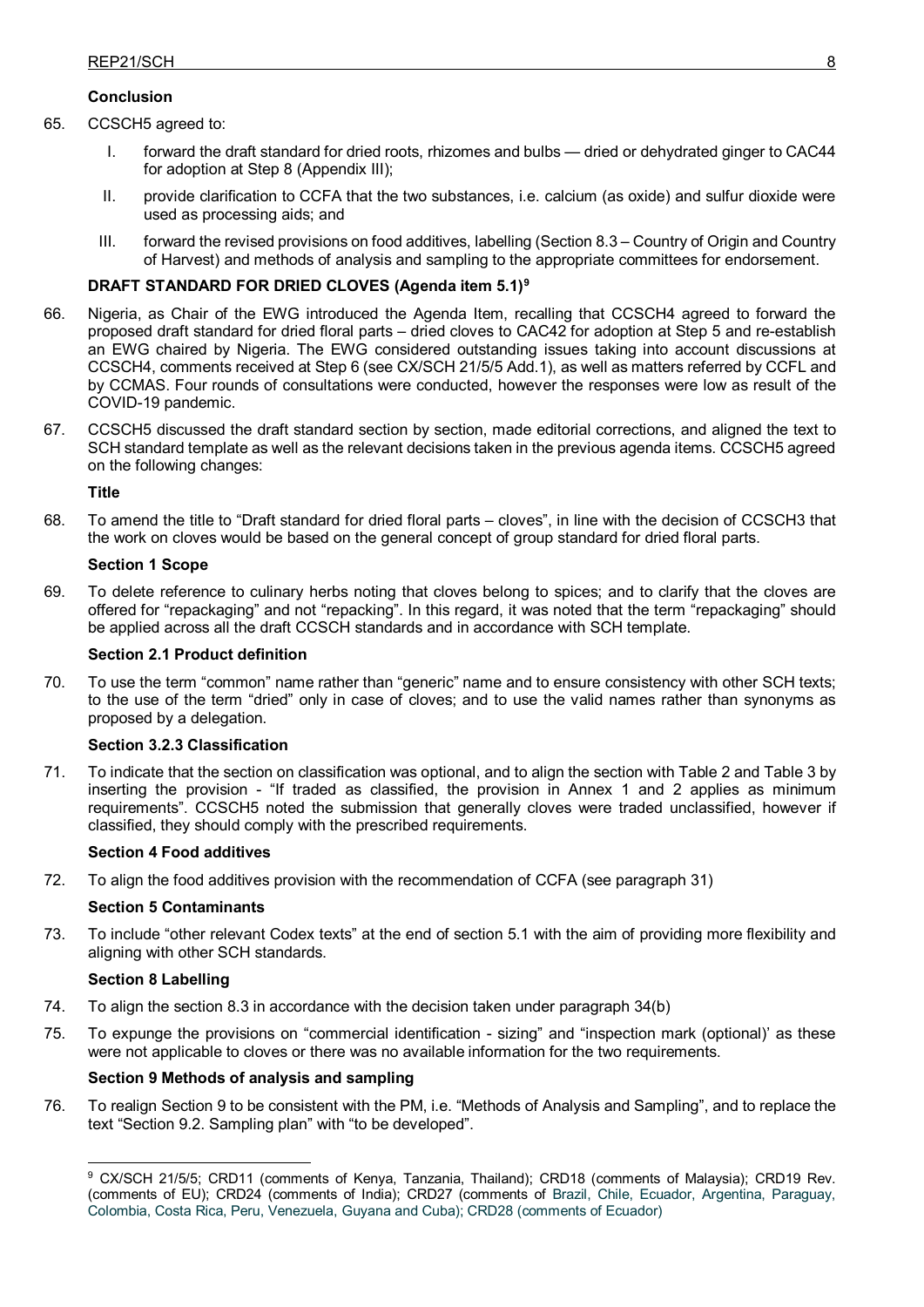## **Annex I**

77. To clarify that the parameters for "Total ash", "Acid insoluble ash" and "Volatile oils" should be expressed on a dry matter basis.

# **Annex II**

- 78. To note the explanation that for "Mammalian or/and other excreta", and "mould visible" in ground cloves, there were no validated analytical methods for determination of these parameters and as such these should not be assigned any value. The parameters were assigned "Not Applicable" (N/A).
- 79. To change the units of measurement for "Mammalian or/and other excreta" by weight to milligram(mg) per kilogram (kg).
- 80. To insert the following missing footnotes in Table 3 to define or explain: "Extraneous matter" (Footnote 1); "Foreign matter" (Footnote 2) and "other excreta" (\*Footnote), and a new footnote to explain (N/A), i.e., not applicable.

## **Conclusion**

- 81. CCSCH5 agreed to:
	- I. forward the draft Standard for dried floral parts-cloves to CAC44 for adoption at Step 8 (Appendix IV); and
	- II. forward the revised provisions on labelling (Section 8.3 Country of Origin and Country of Harvest) and methods of analysis and sampling to the appropriate committees for endorsement.

## **DRAFT STANDARD FOR SAFFRON (Agenda item 5.2)[10](#page-12-0)**

- 82. The Islamic Republic of Iran, as the chair of EWG, introduced the Agenda item, referring to the progress made since CCSCH4.
- 83. CCSCH5 considered the draft standard for saffron section by section and made several editorial amendments to ensure consistency with other SCH standards
- 84. CCSCH5 made the following proposals and decisions:

**Title** 

85. To align the title of the draft standard to be consistent with the scope by including the term dried, i.e. "Standard for dried saffron";

## **Section 3.2.3 Classification**

86. To align the provision with other SCH standards by changing "Grade I" to "Extra class", and consequentially reassigning numbers to subsequent grades (Extra Class, Class I, Class II).

## **Section 6 Hygiene**

87. To amend the title of the guideline referred to in 6.2 to *Principles and Guidelines for the Establishment and Application of Microbiological Criteria related to Foods* (CXG21-1997).

## **Section 8 Labelling**

- 88. CCSCH5 noted conflicting opinions regarding declaration of country of harvest:
	- Some members held the view that this provision should be mandatory given the high value of saffron and the vulnerability to fraud; and
	- Other members held the view that the provision for the country of harvest should be optional to ensure consistency with other CCSCH standards.
- 89. A member proposed that the provision 8.3 be re-discussed by the EWG.

## **Section 8.5 Inspection Mark (optional)**

90. To expunge the section for inspection mark.

<span id="page-12-0"></span><sup>&</sup>lt;u>.</u> <sup>10</sup> CX/SCH 21/5/6; CX/SCH 21/5/6 Add.1; CRD06 (Methods of analysis), CRD12 (comments of Kenya and Tanzania), CRD17 (comments of Thailand), CRD18 (comments of Malaysia), CRD19 (comments of EU), CRD21 (comments of Morocco), CRD24 (comments of India), CRD27 (comments of Brazil, Chile, Ecuador, Argentina, Paraguay, Colombia, Costa Rica, Peru, Venezuela, Guyana and Cuba), CRD28 (comments of Ecuador)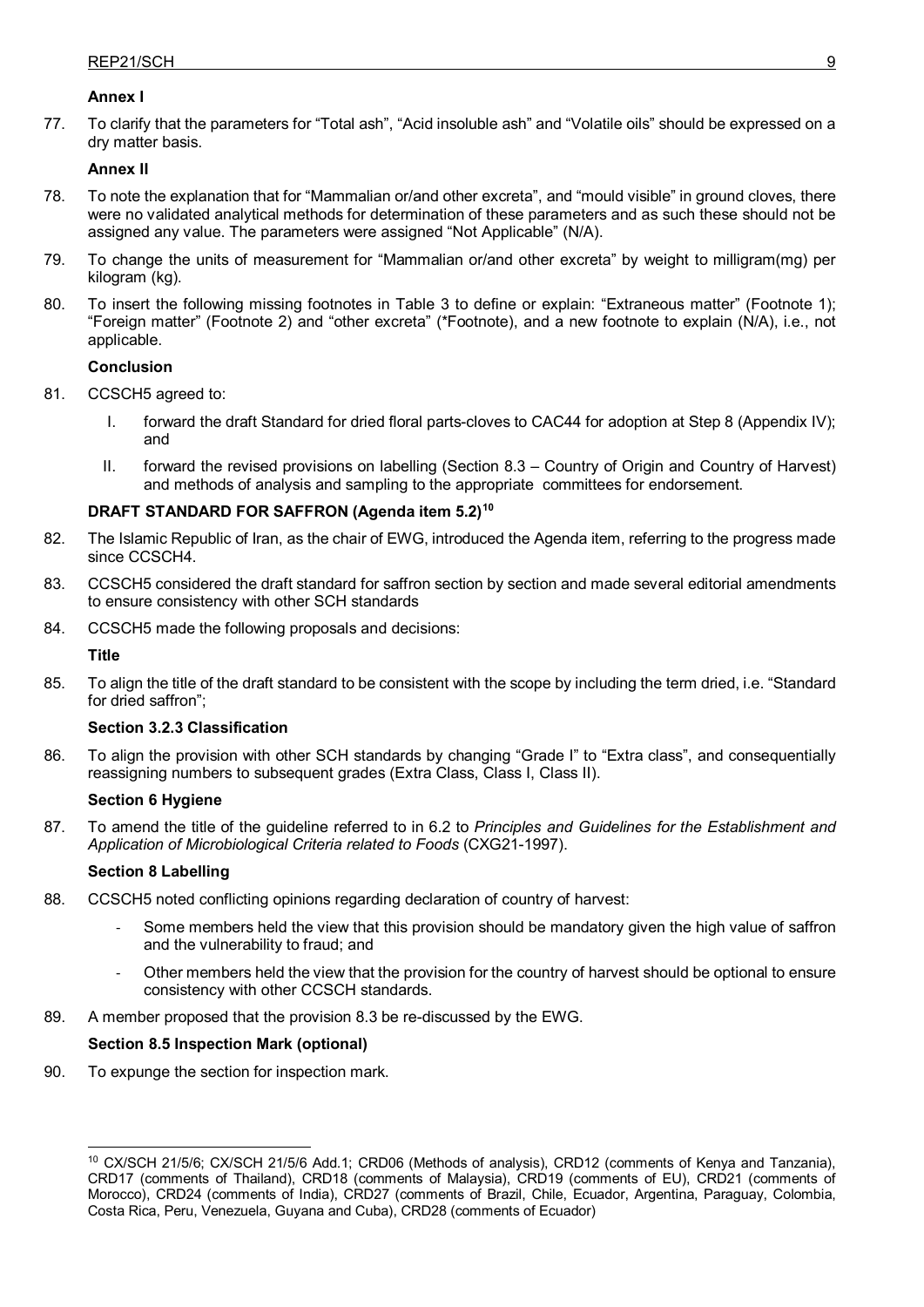# **Section 9 Methods of analysis and sampling**

- 91. To align methods of analysis and sampling with those provided in CRD6 Rev.
- 92. To insert "9.2 sampling plan to be developed" under this section.

# **Table 1 Chemical characteristics**

- 93. CCSCH5 noted the different views on taste strength (picrocrocin) and coloring strength (crocin);
	- In order to ensure the high value that customers expect for the extra class, the values for picrocrocin and crocin for the extra class should be established as proposed by the EWG, 80 and 220 respectively and that the crocin value was only 20 above the ISO standard and thus the difference was marginal. It was also pointed out that the trade practice for the extra class of saffron required the value of crocin as 260.
	- ii. Requirements for picrocrocin and crocin should be fully aligned with current ISO standard and trade practices for all the classes/grades, and that scientific justification should be provided if the standard adopted values higher than those in the ISO standard that had already existed. Furthermore, CCSCH would be able to revisit the standard in case ISO upgraded these values.
	- iii. Based on the principle of inclusiveness in the development of Codex standard and that CAC43 had already adopted the draft standard at Step 5, the requirements for picrocrocin and crocin should remain the same as originally agreed at CCSCH4. The values provided minimum requirements, for picrocrocin and crocin as 50 and 120 respectively, for all the styles without mandatory classification of class/grade. Buyers and sellers were able to agree on products with higher contents of picrocrocin and crocin, should there be the need.
- 94. In a spirit of compromise, it was proposed to insert an additional class as "class/grade III" to align the classes more closely with those in the ISO standards and reclassify the chemical characteristics. However, there was no consensus in following the newly developed table due to lack of time to consult with expertise at a national level.
- 95. A delegation proposed that ND should be replaced by zero to be in line with other standards developed by CCSCH.

## **Table 2 Physical characteristics**

- 96. CCSCH5 noted the different comments and proposals on amendments to the table for tolerances including: to align extraneous matter and foreign matter with the ISO standard for extra class, class/grade I and class/grade II; to include a provision for live insects; to provide scientific justifications on some of the values proposed under the different parameters, including insect fragment and rodent filth; to subdivide categories as whole filament, cut filament and powdered style with the values inserted for each subcategory.
- 97. It was also noted that the Tables I and II need further work to clarify the concerns raised by Members. Delegation suggested that the letters "ND" should be replaced with "N/A" or zero(0) to be consistent with other standards developed by the committee.

## **Conclusion**

- 98. CCSCH5 agreed to:
	- I. hold the draft standard for dried saffron at Step 7 and to return, for consideration at step 6 the Sections: 3.2.2 (Annex I and Annex II); 3.2.3 and Section 8.3 only, taking into account the comments made at and/or submitted to CCSCH5; and
	- II. re-establish an EWG, chaired by Iran and co-chaired by Greece, working in English only, to consider only the outstanding issues, namely sections "3.2.2 Chemical and physical characteristics", Annex I and Annex II, "3.2.3 Classification", and "8.3 Country of origin and country of harvest".
	- III. request CAC to extend the timeline for completion until CCSCH6.
- 99. CCSCH5 agreed that no further comments would be requested nor discussion on the standard would be held at its next session with the exception of the sections highlighted in paragraph 98 that were returned to Step 6 for comments and further consideration at its next session.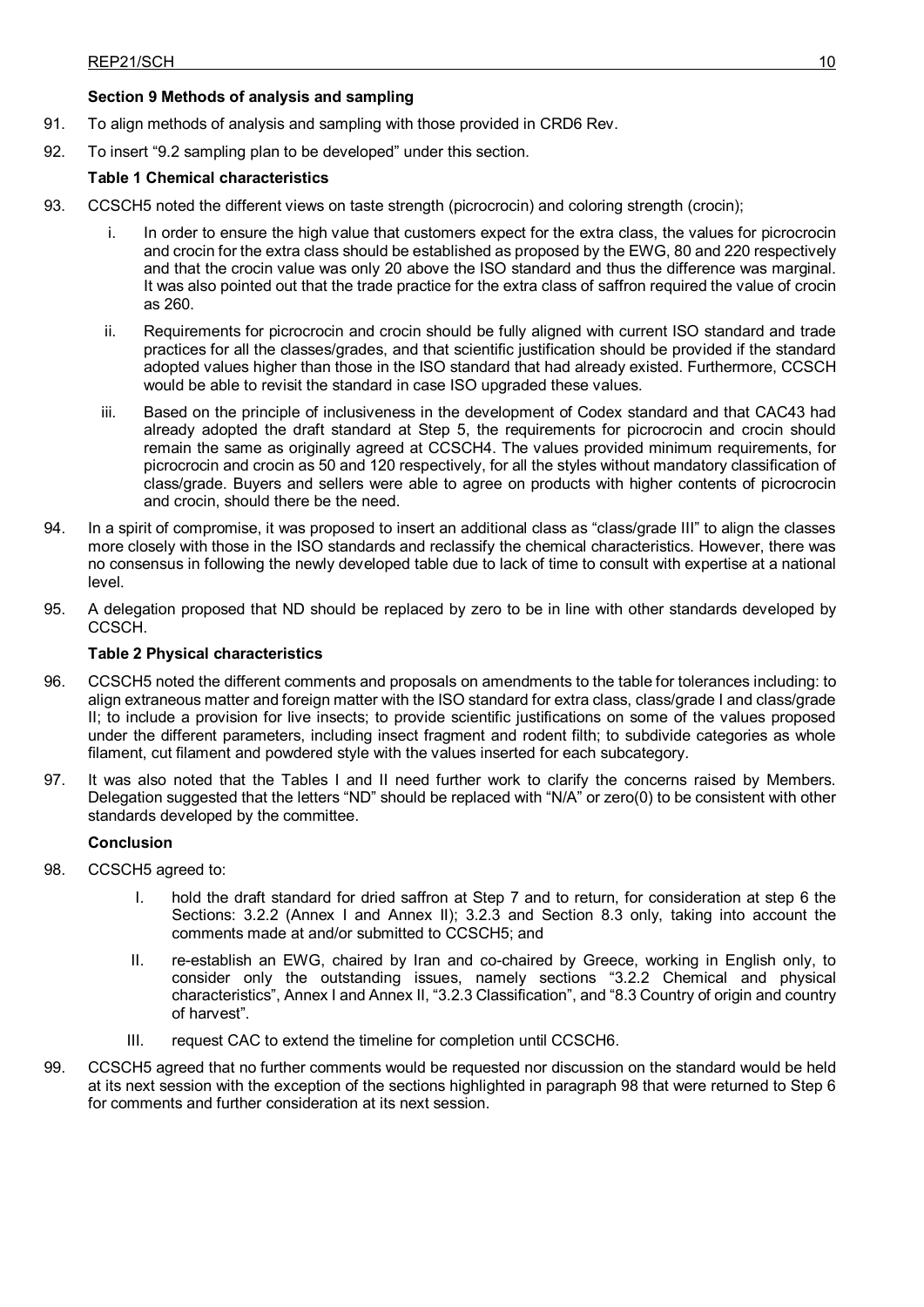# **DRAFT STANDARD FOR DRIED BASIL (Agenda item 6.1)[11](#page-14-0)**

- 100. Egypt as Chair of the EWG introduced the Agenda Item, summarizing the work conducted by the EWG and noting that all outstanding issues had been resolved.
- 101. CCSCH5 considered the draft standard section by section, made editorial corrections and endorsed the following sections to which there were no substantial changes made: i.e. Section 1 Scope; Section 5 Contaminants; Section 6 Hygiene; Section 7 Weights and Measures.
- 102. For the remaining Sections of the draft standard, CCSCH5 made the following comments and decisions:

## **Section 2 Product definition**

103. To replace the term "General name" with "Common name" to align with the existing practice in the sector.

## **Section 3.1 Composition**

104. To replace "dried culinary leaves" with "dried basil" with a view to ensure consistency between the section and the product definition.

## **Section 4 Food additives**

105. To align the food additives provisions with the standardized text recommended by CCFA as in paragraph 31.

## **Section 8 Labelling**

- 106. To align Sub-section 8.2.1 with Section 2.1 Product description by inserting the term "Common name". The following wordings previously contained in a footnote was inserted in the text of the section, i.e. "The Common name may be used if the product is a blend of the different species listed in Table 1. If a trade name is used then the product shall be a minimum of 80% of the species listed for that trade name".
- 107. To amend Sub-section 8.2.2 by deleting both the term "species" in square bracket and the footnote stating, "Other distinctly different styles besides the three described in this standard were allowed" noting that this aspect was already covered by section 2.2.1 (bullet 4).
- 108. To revise Section 8.3 to align the text as agreed under agenda item 4.1 (see paragraph 34(b)), and expunge Sections related to Commercial Identification and Inspection mark.

## **Section 9.1 Methods of analysis and sampling**

109. To agreed with the revised methods of analysis as provided by Egypt in consultation with relevant experts for CCMAS during the session.

## **Annex I**

- 110. To clarify that the parameters for total ash, acid-insoluble ash and volatile oils should be expressed on dry basis, and thus made the necessary editorial corrections.
- 111. To revise the tolerances for acid insoluble ash under the styles for "Crushed/rubbed/ flaked" and "Ground/powdered" to be of the same value, i.e. 2.

## **Annex II**

- 112. To revise the tolerances for the different parameters in the different styles of Basil.
- 113. To clarify N/A in a footnote that N/A as used in the Table means: Not applicable, means that this form of the above product has not been evaluated for this provision, and currently we do not have values. N/A does not refer to zero.
- 114. To include the parameter for Live insects in the Table; and to expunge the parameter for colour defects from the table,

## **Conclusion**

- 115. CCSCH5 agreed to:
	- i. forward the draft standard for dried basil to CAC44 for adoption at Step 8 (Appendix V); and
	- ii. forward the revised provisions on labelling (Section 8.3 Country of Origin and Country of Harvest) and methods of analysis to the appropriate committees for endorsement.

<span id="page-14-0"></span><sup>-</sup><sup>11</sup> CX/SCH 21/5/7; CX/SCH 21/5/7 Add1; CRD13 (comments of Kenya and Tanzania); CRD18 (comments of Malaysia); CRD19 (comments of EU); CRD24 (India); CRD27 (comments of Brazil, Chile, Ecuador, Argentina, Paraguay, Colombia, Costa Rica, Perú, Venezuela, Guyana and Cuba); CRD28 (comments of Ecuador);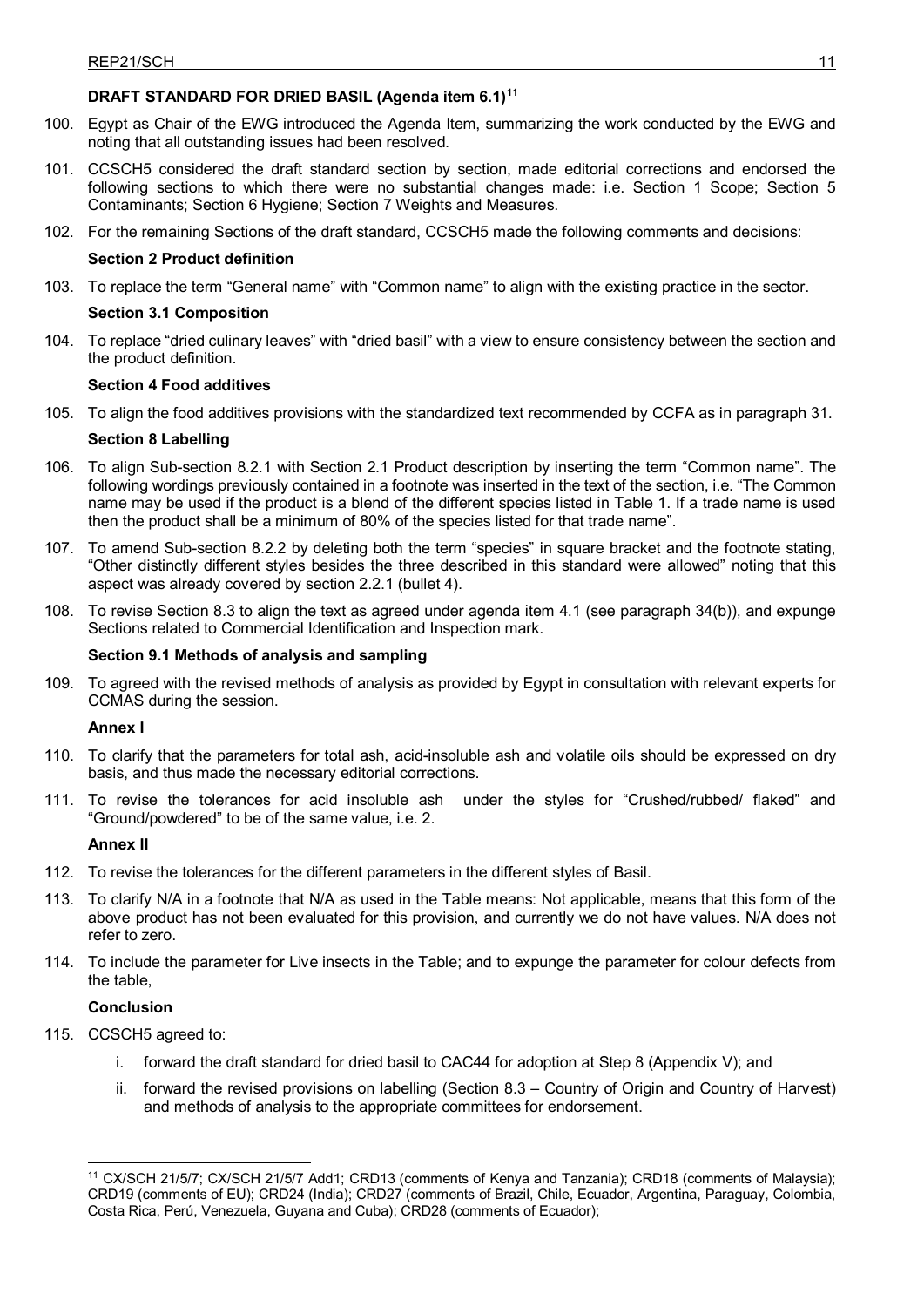# **PROPOSED DRAFT STANDARD FOR DRIED OR DEHYDRATED CHILLI PEPPER AND PAPRIKA (Agenda item 7.1[\)12](#page-15-0)**

- 116. India, as Chair of the EWG, introduced the Agenda Item, recalling that CCSCH4 agreed to establish an EWG chaired by India to redraft the proposed draft standard for circulation for comments at Step 3. The EWG had conducted three rounds of consultations; however, the responses were low due to the COVID-19 pandemic. It was noted that the EWG had reached consensus on most sections; however some variance in comments was observed on the values for chemical and physical factors provided in Annexes I and II.
- 117. CCSCH5 discussed the proposed draft standard section by section and taking into account the decisions taken under the different agenda items and provided the following guidance and recommendations:

# **Section 1 Scope**

118. To align the scope (language style) with the Template for SCH standards in order to be consistent with the already adopted SCH.

# **Section 2.1 Product definition**

- 119. To include in Table 1:
	- Chilli pepper (including Chile or Ají/Pimentón/Hot Pepper) in a separate row different from that of paprika and its scientific name Capsicum annuum L.
	- Include alternative common names for chilli peppers such as Chile or Ají/Pimentón/Hot Pepper
	- *Capsicum baccatum* L. under the scientific names for Chilli.
- 120. To delete the footnote, i.e. \* As per International Plant Names Index (IPNI) www.ipni.org.

# **Section 2.2 Styles**

- 121. To delete "form" from the heading subsection and insert "flaked" in the group "Crushed/Cracked/broken".
- 122. To revise and consolidate the text in the paragraph to read:

"Ground chilli pepper or/and ground paprika is the product obtained by grinding whole dried chilli pepper or paprika with or without the placenta, seeds, with or without calyx and stalk, without any other added matter."

123. To delete the qualitative colour requirements for chilli pepper and paprika; as well as the particle size requirement for the ground product.

# **Section 3.2.3 Classification**

124. To align the classification with the Codex standards for commodities i.e. Extra, Class/Grade I and Class/Grade II.

# **Sections 3.3 Classification of "Defectives" and 3.4 Lot Acceptance**

125. To delete these two sections consistent with the previous decision of CCSCH.

# **Sections 4 Food additives, 5 Contaminants and 6 Hygiene,**

126. To align, as appropriate, the text of these sections with those used in other SCH standards discussed at the Session.

# **Section 8.3 Country of origin and harvest**

127. To align the section with the requirements in 34(b)

# **Section 8.5 Inspection mark (optional)**

128. To delete the section

# **Annex I and Annex II**

129. To reconsider the proposed values for the different parameters in the Table 2 and Table 3, as some values could be higher and/or parameters may not be applicable in certain (product) styles.

<span id="page-15-0"></span><sup>-</sup><sup>12</sup> CX/SCH 21/5/8; CRD03 (Report of the In-session Working Group); CRD06 (Typing of Methods of Analysis); CRD07 (Discussion Paper on Grouping, by United States of America); CRD14 (comments of Peru, the Philippines, Tanzania, Thailand); CRD17 (comments of Thailand); CRD19 Rev. (comments of EU); CRD21 (comments of Morocco); CRD22 (comments of Brazil); CRD24 (comments of India); CRD27 (comments of Brazil, Chile, Ecuador, Argentina, Paraguay, Colombia, Costa Rica, Peru, Venezuela, Guyana and Cuba); CRD30 (proposed draft standard, India)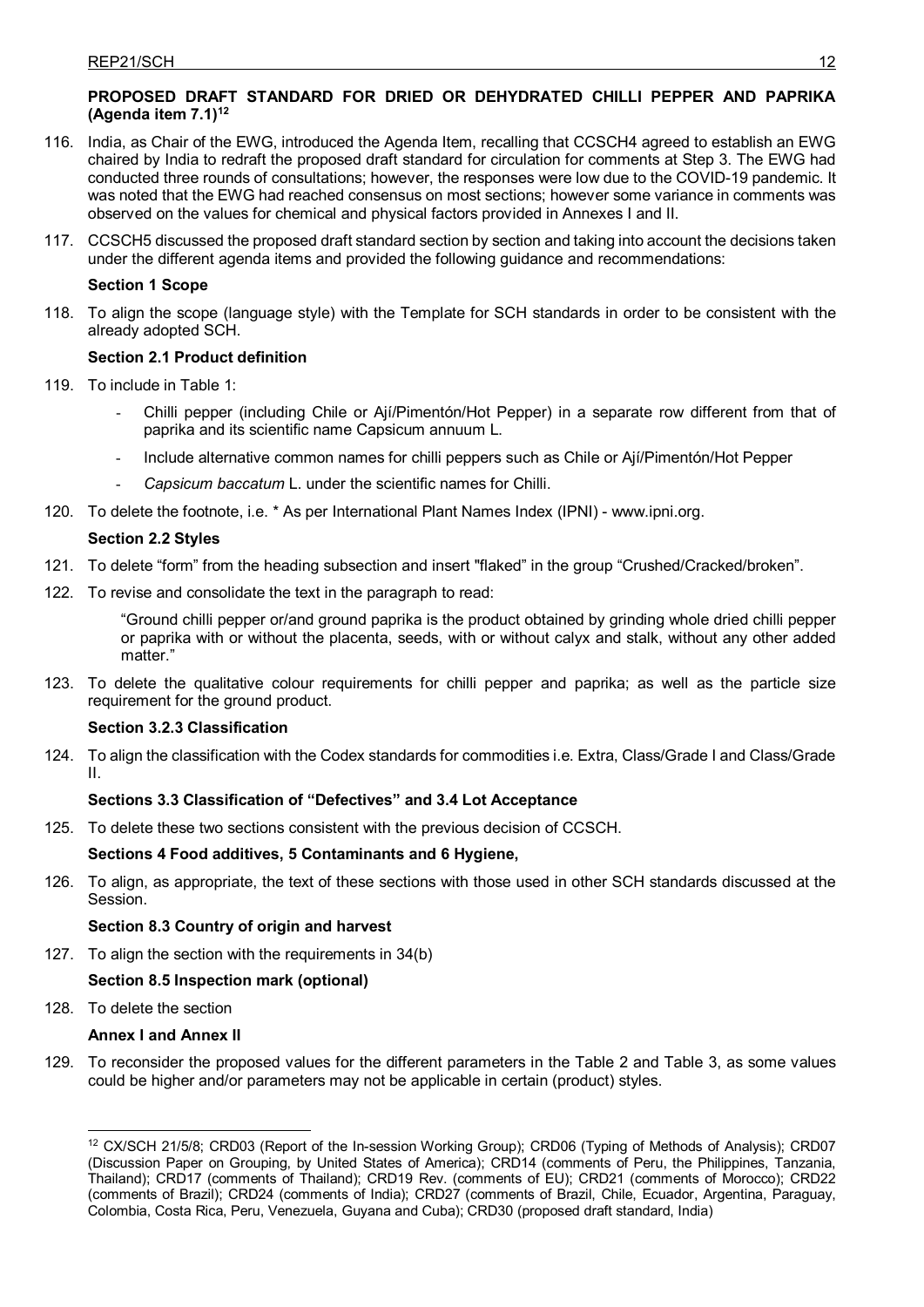130. To share data where appropriate to scientifically justify the proposed values.

# **Conclusion**

- 131. CCSCH5 agreed to:
	- I. return the draft Standard dried or dehydrated chilli pepper and paprika to step 2/3 for redrafting;
	- II. establish an EWG, chaired by India and working in English only, to redraft the document taking into account comments submitted at the session, for circulation for comments at Step 3; and
	- III. request CAC44 to extend the timeline for completion of the work to CCSCH6.

# **PROPOSED DRAFT STANDARD FOR DRIED NUTMEG (Agenda item 8.1[\)13](#page-16-0)**

- 132. Indonesia, as EWG and IWG Chair, introduced the Agenda Item, noting that the EWG took into account the discussions at CCSCH4, comments received at Step 3, as well as matters referred by CCFA, CCFL, and CCMAS, in its work. Based on the comments received in response to CX/SCH 21/5/9 Rev, Indonesia had prepared CRD23 for discussions by an IWG during CCSCH5
- 133. CCSCH5 considered the draft standard as modified by the IWG and contained in CRD4 as the basis for discussion, noting that the sub-section on Quality Criteria had been agreed for deletion by the IWG.
- 134. CCSCH5 made editorial corrections, aligned the text to SCH standard template and other draft SCH standards considered at the current session, and made the following comments and decisions:

## **Section 1 Scope**

135. To replace "seeds" in the last line of the section with "nutmeg".

## **Section 2.2 Styles**

136. Not to replace the text "Whole Inshell" with "Seed with shell" and "Whole shelled" with "seed without shell" as had been proposed by a member, noting that this issue had been widely discussed by the EWG, the IWG, and CCSCH4.

## **Section 3.2.3. Classification**

- 137. To insert "optional" to the title of the section, to take into account the existing trade practices
- 138. To revise the second provision under this section to read "When dried nutmeg are traded as classified, the chemical and physical characteristics in Annexes I and II apply as the minimum requirements", noting that there were no quality requirements for different classes in Annex II.

## **Section 5 Contaminants**

139. To make reference to "*Code of Practice for the Prevention and Reduction of Mycotoxins in Spices* (CXC 78- 2017) and other relevant Codex texts".

## **Section 6 Food Hygiene**

140. To align the title of the section with the Procedure Manual, i.e. deleted "Food"; to insert "Spices and dried culinary herbs" in order to associate Annex III with its correct title; and to correctly provide the reference number for the associated Code of Practice, i.e. *(*CXC 75-2015), (see sub-section 6.1).

# **Section 8.3 Country of origin and Country of harvest**

141. To align the text as agreed under agenda item 4.1 (see paragraph 34(b))

# **Section 8.4 Commercial identification**

142. To delete Section 8.4.1 as there were no parameters relating to the classes.

<span id="page-16-0"></span><sup>-</sup><sup>13</sup> CX/SCH 21/5/9 Rev; CX/SCH 21/5/9 Add.1 (comments of Chile, Costa Rica, Colombia, Cuba, India, Iraq, Japan, Panama, Sri Lanka, Syria, Uganda, and United States of America); CRD04 (Report of the In-session working group on the proposed draft Standard for dried nutmeg), CRD15 (comments of Kenya, Tanzania and Thailand), CRD17 (comments of Thailand), CRD18 (Malaysia), CRD19 (comments of EU), CRD23 (comments of Indonesia), CRD24 (comments of India), CRD25 (comments of Saudi Arabia) and CRD27 (comments of Brazil, Chile, Ecuador, Argentina, Paraguay, Colombia, Costa Rica, Perú, Venezuela, Guyana and Cuba)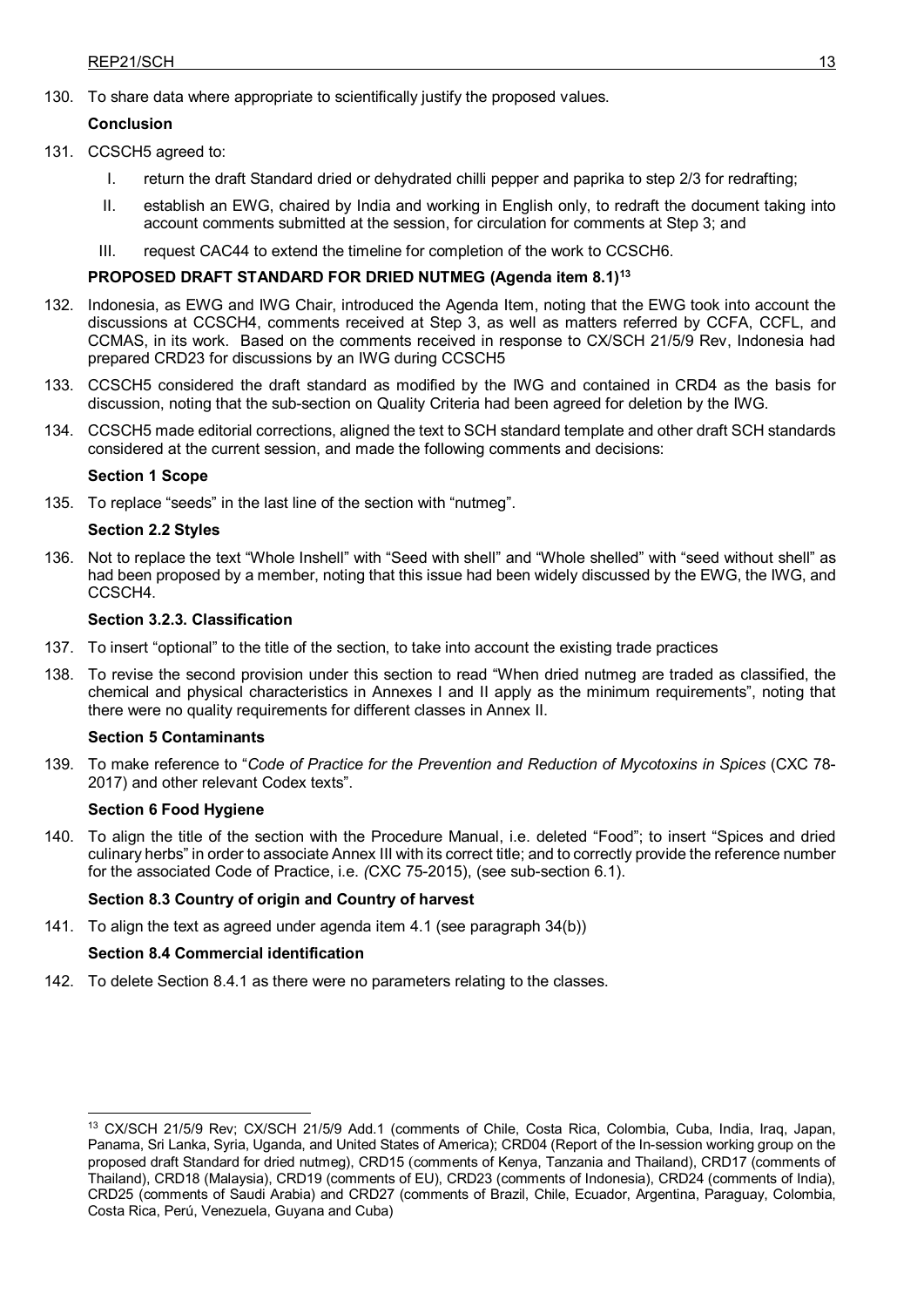## **Annex I**

143. The following views were noted:

- The content of volatile oils was highly variable, depending on the place where the nutmegs had been grown, the age of the tree, the experience of the producers and the degree of ripening of the seeds so different ranges of values for whole, broken and ground/powdered nutmeg were proposed;
- The requirements for volatile oils were "minimum" and that ranges of values were not necessary as they were included; and
- Calcium oxide was not used for nutmeg; therefore the parameter should be deleted.

## 144. CCSCH5 agreed:

- to replace the unit of measurement for Volatile Oils content with "mL/100g (min)";
- to insert ranges of values for whole, broken and ground/powdered nutmeg as 3.5-11%, 3.0-11% and 2.5-11% respectively; and
- to put the proposed values for "Volatile Oils content" and the parameter for "Calcium as Ca-Oxide" in square brackets.

## **Annex II**

- 145. To revise the parameter for "Mould visible" as "Mould visible/ Insect defiled/ infested".
- 146. To retain the parameters for "Mould visible/ Insect defiled/ infested" and "Insect fragments" in square brackets.

## **Annex III**

- 147. To submit for endorsement of the method of analysis noting that the years associated with the reference numbers for methods be deleted, noting the footnote that "Latest edition or version of the approved methods should be used"
- 148. A Member suggested including provisions such as "myristicin and methoxysafrole" since nutmeg contained these substances, which might have detrimental health effect.

## **Conclusion**

- 149. CCSCH5 agreed to:
	- I. forward the proposed draft Standard for dried seeds nutmeg to CAC44 for adoption at Step 5 (Appendix VI) and extension of the timeline for completion until CCSCH6;
	- II. forward the provisions on food additives, labelling and methods of analysis and sampling to the appropriate committees for endorsement; and
	- III. re-establish an EWG, chaired by Indonesia and co-chaired by India, working in English, to consider those parameters or values in square brackets, taking into account the comments submitted at Step 6 as well as discussions at the current session.

## **PROPOSAL FOR NEW WORK (REPLIES TO CL 2017/67 and CL 2019/100-SCH)[14](#page-17-0) (Agenda item 9)**

## **9.1 Report of the In-Session Working Group on Priorities and Group Standards**

- 150. The United States of America, as Chair of the IWG on Priorities and Standards layout, presented its report (CRD2) highlighting the recommendations.
- 151. CCSCH4 noted the challenge of non-availability of trade data for some individual spices and that in trade spices are grouped together without any distinction between them. The three recommendations were considered as follows.

## *Recommendation 1: Submission of three new work proposals to the Commission*

- 152. CCSCH5 endorsed the recommendation with the following amendments to the document:
	- In case of the project documents for small cardamom and turmeric, aligned the relevance of the proposed new work to the Codex Strategic Plan 2020-2025;
	- In case of the project document on the group standard for spices derived from dried fruits and berries, provided a qualitative indication of the proposed timeline for completion of work.

<span id="page-17-0"></span><sup>&</sup>lt;u>.</u> <sup>14</sup> CRD02 (Report of In-session working group); CRD05 (comments of Iran); CRD08 (comments of United States of America); CRD16 (Thailand); CRD28 (comments of Ecuador); CRD31 (comments of UK)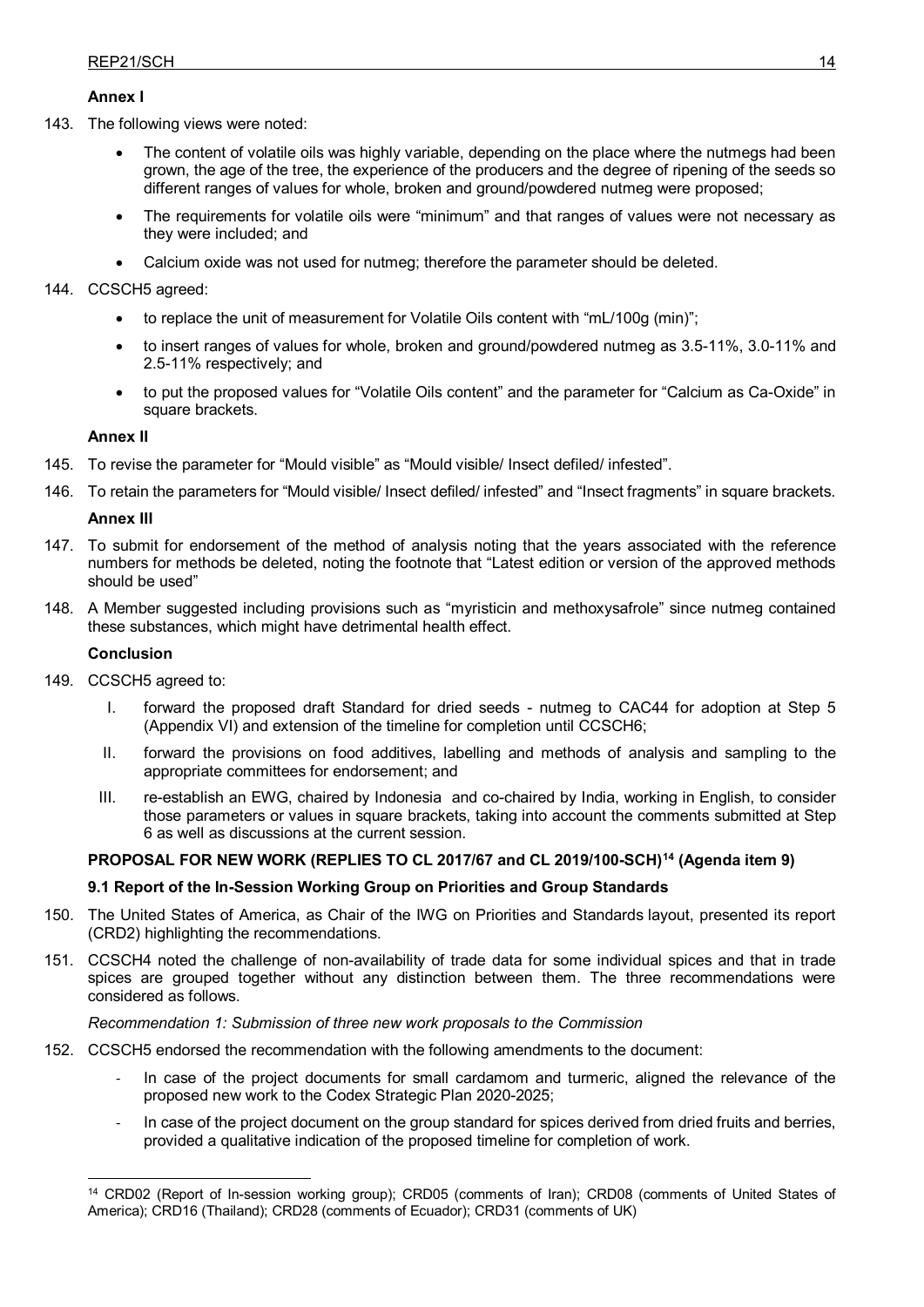- 153. A Member expressed support that CCSCH work be undertaken based on grouping, noting that spices and culinary herbs that do not fit into the groups could be elaborated as individual stand-alone standards.
- 154. Without objecting to the fact that the work of the CCSCH is undertaken on the basis of the grouping, another Member pointed out that spices and culinary herbs which do not fit into the groups or which come under different denominations according to the regions could be excluded from the scope of the standard for spices derived from dried fruits and berries.
- 155. Iran drew the attention of CCSCH5 to their project document (CRD5) on Turmeric, and that it had not been taken into account during the IWG. The Chair of the IWG, confirmed that the document was nearly identical to the proposal by India, and that it had been inadvertently omitted from the report of the IWG. However, the report will be revised to acknowledge it.

*Recommendation 2*: *Merger of new work for small cardamom with work on group standard*

156. CCSCH5 did not endorse the proposal, and agreed that the work should continue in parallel and would be merged in the future. All work will follow the format of group standards.

*Recommendation 3: Updating project documents for new work* 

157. It was noted that the project document had already been updated with appropriate information.

## **Conclusion**

- 158. CCSCH5 agreed:
	- I. to submit for approval by CAC44 the proposals for new work for: small Cardamom, Turmeric and Group standard for spices derived from dried fruits and berries,.
	- II. to establish the folllowing EWGs, subject to the approval of new work, to prepare the proposed draft standards for circulation for comments at Step 3 and consideration at its the next session.
		- a. EWG to prepare a draft standard for small cardamom (Appendix VII), chaired by India and cochaired by Iran and working in English only.
		- b. EWG to prepare a draft standard for turmeric (Appendix VIII), chaired by Iran and co-chaired by India and working in English only.
		- c. EWG to start work to prepare a group standard for spices in the form of dried fruits and berries focusing on the following four spices - Allspice, Juniper berry, Star anise and Vanilla (Appendix IX), chaired by the United States of America and co-chaired by India and working in English only.
		- d. The EWGs will submit their reports at least three months before CCSCH6.
	- III. to request the Codex Secretariat to issue a Circular Letter requesting proposals for new work for consideration at CCSCH6.

## **9.2 Update to the Template for the Standards for Spices and Culinary Herb[s15](#page-18-0)**

- 159. CCSCH5 endorsed the recommendation of the IWG on Priorities, Standard Layout, and Group Standards in CRD2 to revise the layout of the template by a small working group of delegations; and agreed to establish a small working group chaired by United States of America, assisted by Brazil, Ghana, India, Islamic Republic of Iran and United Kingdom.
- 160. The task of the working group would be to revise the template of standard layout in the document (SCH/5 INF/01) taking into account the discussions held at CCSCH5 and make recommendations to CCSCH6 on the possible changes.
- 161. The Codex secretariat informed the meeting that work on ensuring consistency in terminologies in French and Spanish versions of the template will soon be undertaken.

## **OTHER BUSINESS (Agenda item 10)**

162. There were no issues discussed under this Agenda item as time did not permit to have a presentation from  $ISO<sup>16</sup>$ 

## **DATE AND PLACE OF THE NEXT SESSION (Agenda item 11)**

163. CCSCH5 noted that CCSCH6 is tentatively scheduled to be held in approximately 18 months subject to confirmation by the host government in consultation with the Codex Secretariat.

<span id="page-18-1"></span><span id="page-18-0"></span><sup>-</sup><sup>15</sup> CRD2 (Report of In-session working group; CRD07 Rev (comments of India and United States of America); CRD27 (comments of Brazil, Chile, Ecuador, Argentina, Paraguay, Colombia, Costa Rica, Perú, Venezuela, Guyana and Cuba) <sup>16</sup> CX/SCH/5 INF/02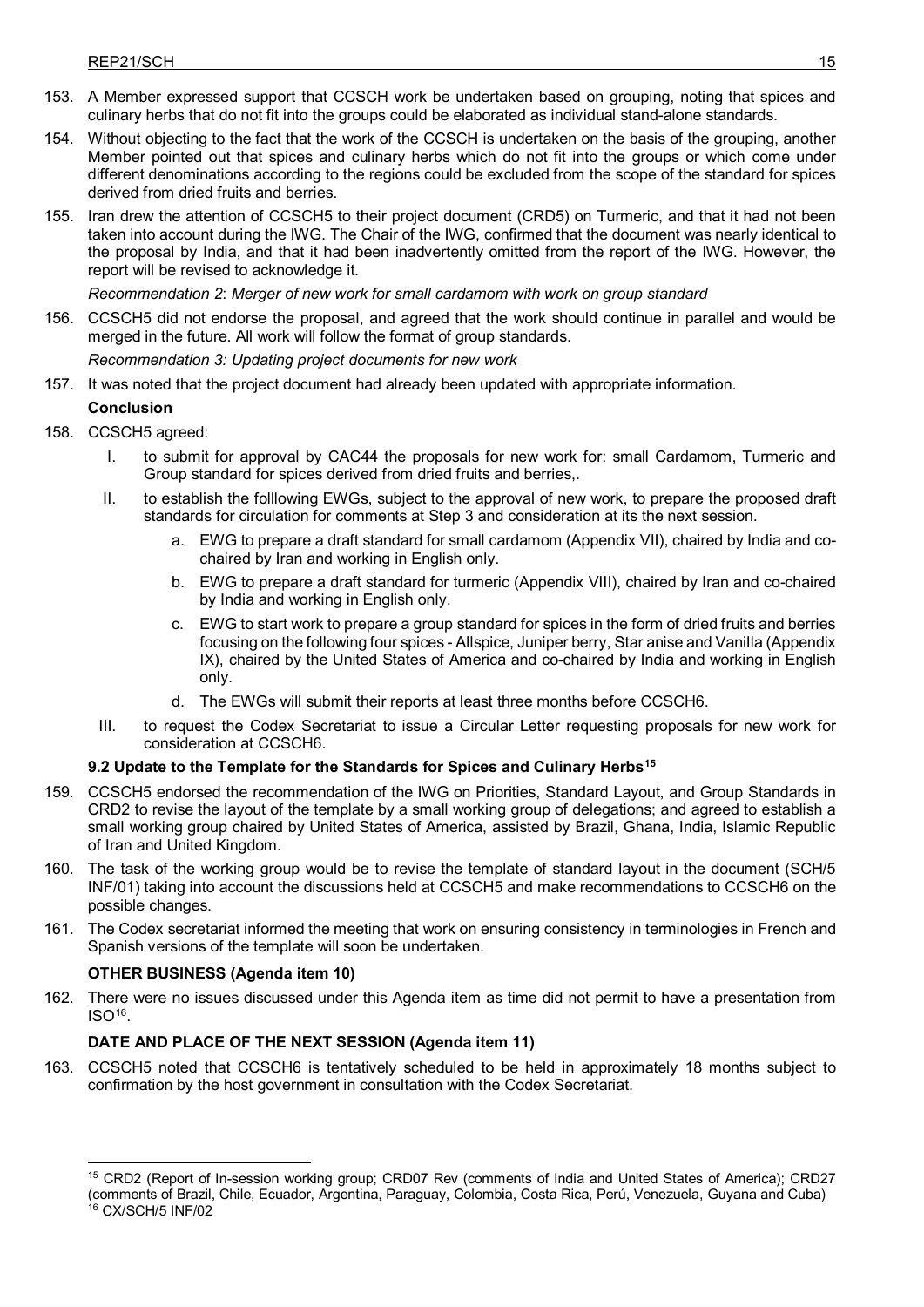## **APPENDIX I**

#### **LIST OF PARTICIPANTS LISTE DES PARTICIPANTS LISTA DE PARTICIPANTES**

#### **CHAIRPERSON - PRÉSIDENT - PRESIDENTE**

Dr M R Sudharshan (Former Director (Research) Spices Board India) Ministry of Commerce and Industry - Government of India Karnataka, India

## **CHAIR'S ASSISTANTS - ASSISTANTS DU PRÉSIDENT - ASISTENTES DEL PRESIDENTE**

Mrs Bijumol K K Senior Chemist Spices Board India Ministry of Commerce & Industry, Government of India Mumbai-400710, India

Mr Venugopal G **Scientist** Spices Board (Quality Evaluation Laboratory) Ministry of Commerce & Industry, Government of India Kolkata - 700 001, India

#### **MEMBERS NATIONS AND MEMBER ORGANIZATIONS ÉTATS MEMBRES ET ORGANISATIONS MEMBRES ESTADOS MIEMBROS Y ORGANIZACIONES MIEMBROS**

#### **ARGENTINA - ARGENTINE**

Mr Federico Aguirre **Tecnico SENASA** 

Ms Natalia Delgreco Tecnico INAL

Ms Lelia Palma Punto Focal del Codex Ministerio de Agricultura, Ganaderia y Pesca CABA

Dra Rita Yanina Rasente Analista INAL – ANMAT

Ms Silvia Santos Coordinadora General de Frutas, Hortalizas y Aromáticas Servicio Nacional de Sanidad y Calidad **Agroalimentaria SENASA** 

#### **AUSTRALIA - AUSTRALIE**

Mrs Danielle Davis Assistant Director, Codex Contact Point Department of Agriculture, Water and the Environment Canberra, ACT

Ms Anu Edirisuriya Project Officer Department of Agriculture, Water and the Environment Canberra, ACT

#### **AUSTRIA - AUTRICHE**

Mrs Bettina Brandtner Contact Point Ministry of Agriculture Regions and Tourism Vienna

## **BELGIUM - BELGIQUE - BÉLGICA**

Mrs Carine Gorrebeeck Regulatory Expert FPS public health. Brussels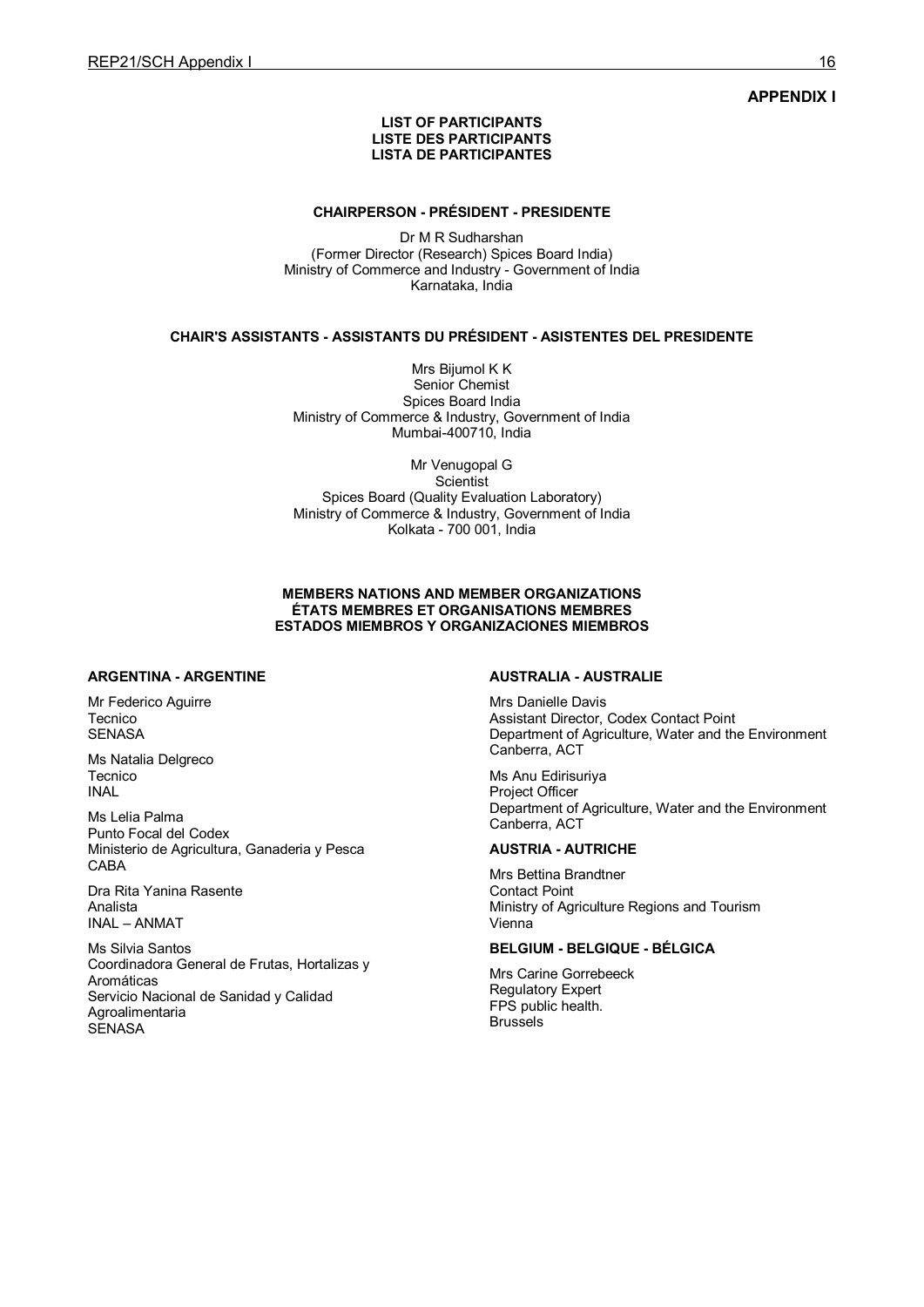#### **BRAZIL - BRÉSIL - BRASIL**

Mr Andre Bispo Oliveira Federal Inspector Ministry of Agriculture, Livestock and Food Supply - MAPA Brasíla

Dr Guilherme Antonio Costa Junior Chair of the Codex Alimentarius Commission Ministry of Agriculture, Livestock and Food

#### **CANADA - CANADÁ**

Mrs Alison Wereley Senior Policy Analyst International Affairs Branch, Canadian Food Inspection **Agency Ottawa** 

Mrs Irina Frenkel Policy and Program Leader Canadian Food Inspection Agency Ottawa

Ms Simmer Randhawa A/Manager, Policy and Programs Canadian Food Inspection Agency **Guelph** 

Mrs Amelie Vega International Program Officer - Codex Canadian Food Inspection Agency **Ottawa** 

#### **CHILE - CHILI**

Mrs Karen Baracatt Asesor Técnico Ministerio de Agricultura Santiago

Mr Fernando Arancibia Consultor Técnico Sector Privado Santiago

Mr Mauricio Donders Académico Universidad Tecnológica Metropolitana, UTEM Santiago

Mrs Constanza Miranda Asesor Técnico Ministerio de Agricultura Santiago

Mrs Ligia Morend Profesional del Departamento de Agricultura Orgánica Ministerio de Agricultura Santiago

Mrs Ximena Sepulveda Asesor Sabor con Sentido, Privado Santiago

Mr Diego Varela Coordinador Asuntos Internacionales. Ministerio de Agricultura. Santiago

## **CHINA - CHINE**

Mrs Hao Ding Assistant Researcher China National Center for Food Safety Risk Assessment Beijing

Mrs Hanyang Lyu Assistant Researcher China National Center for Food Safety Risk Assessment Beijing

Mr Lijun Sun Principle Investigator All China Federation of Supply and Marketing Cooperatives Nanjing Institute for Comprehensive Utilization of Wild Plants

Mrs Jing Tian Researcher China National Center for Food Safety Risk Assessment Beijing

Mrs Jiaqi Wang Assistant Researcher China National Center for Food Safety Risk Assessment Beijing

Mrs Jun Wang Researcher China National Center for Food Safety Risk Assessment Beijing

Mrs Jing Zhang Assistant Researcher China National Center for Food Safety Risk Assessment Beijing

Mr Jianbo Zhang Researcher China National Center for Food Safety Risk Assessment Beijing

#### **COLOMBIA - COLOMBIE**

Eng Lilian Areliz Sanchez Mesa Profesional especializada Ministerio de Salud y Protección Social Bogotá

Eng Blanca Cristina Olarte Pinilla Profesional especializada Ministerio de Salud y Protección Social Bogotá

#### **COSTA RICA**

Mrs Melina Flores Rodríguez Asesor Codex Ministerio de Economia Indutria y Comercio Tibás

Mrs Amanda Lasso Cruz Asesor Codex Ministerio de Economía Industria y Comercio San José

## **CROATIA - CROATIE - CROACIA**

Mr Saša Paprika Head of Service Ministry of Agriculture Zagreb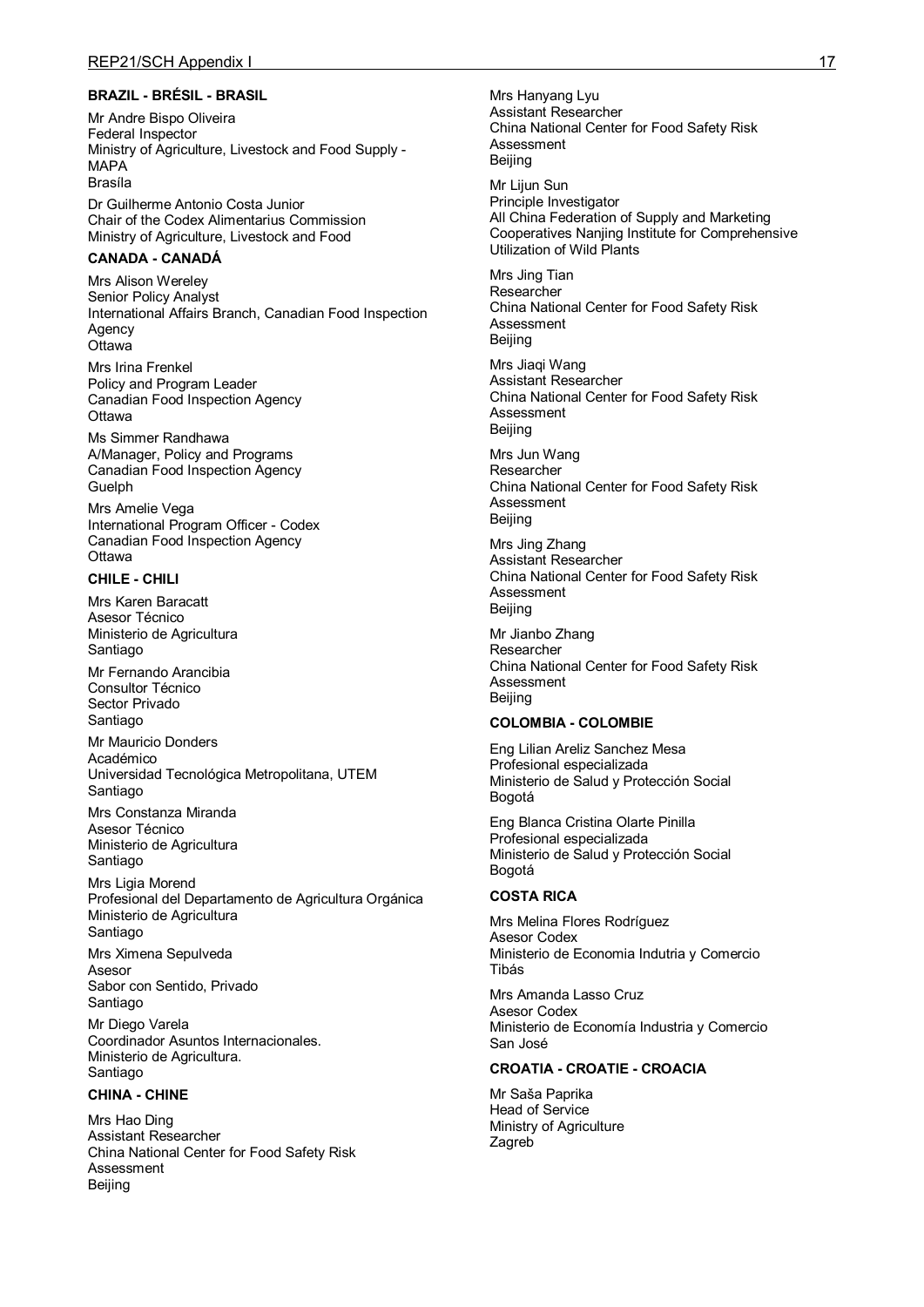Ms Anita Štefanac Head of Department Ministry of Agriculture Zagreb

#### **CUBA**

Ing. Mariana Pérez Periche Jefa Departamento Independiente de Gestión de Calidad Ministerio de la Agricultura. Minag

Ing. Martha Beltrán Morales Presidenta del Comité de Especias y Hierbas culinarias en Cuba Minag

Mr Jorge Félix Medina Pérez Secrertario Comitë Nacional del Codex Cuba Oficina Nacional de Normalización La Habana

#### **CZECH REPUBLIC – TCHÈQUE, RÉPUBLIQUE – CHECA, REPÚBLICA**

Ms Marketa Zelenkova national expert Ministry of Agriculture of the Czech Republic Prague 1

Ms Paulina Strecanska national expert Ministry of Agriculture of the Czech Republic Prague 1

#### **ECUADOR - ÉQUATEUR**

Ms María De Lourdes Alvear Analista de Relaciones Internacionales Ministerio de Agricultura y Ganadería - MAG Quito

Mr Rommel Aníbal Herrera Coordinador General de Inocuidad de Alimentos Agencia de Regulación y Control Fito y Zoosanitaria-AGROCALIDAD **Quito** 

Mr Israel Vaca Jiménez Analista de certificación de producción primaria y buenas practicas Ministerio de Agricultura y Ganadería - MAG Quito

Ms Daniela Vivero Analista de certificación de producción primaria y buenas practicas Ministerio de Agricultura y Ganadería - MAG Quito

## **EGYPT - ÉGYPTE - EGIPTO**

Eng Ahmed Mohammed Elhelw Codex Contact Point for Egypt Egyptian Organization for Standardization and Quality (EOS) Cairo

Prof Ibrahim Mohamed Ahmed Haridy Emeritus chief researcher (Prof) Horticulture Research Institute, Agriculture Research Center Giza

Dr Fathi Mahrous Shaarawy CEO Greatco Aromatics Greatco Aromatics Giza

Dr Tamer Abdelhay Mohamed Chemist Central Health Laboratories Ministry of Health and Population Cairo

Dr Shaimaa Kamel Production Manager Royal Herbs Giza

Eng Gehad Gaber Technical Specialist Chamber of Food Industries Cairo

## **ESTONIA - ESTONIE**

Mrs Evelin Kivima Chief Specialist Ministy of Rural Affairs Tallinn Mrs Svetlana Jankovenko Adviser

Ministry of Rural Affairs Tallinn

#### **EUROPEAN UNION - UNION EUROPÉENNE - UNIÓN EUROPEA**

Mr Risto Holma Senior Administrator European Commission Brussels

#### **FRANCE - FRANCIA**

Mr Gilles Morini Chargé de mission Ministère de l'économie et des finances

Mr Nicolas Cocolo Responsable du domaine scientifique Arômes, Epices, Huiles essentielles DGCCRF / Service Commun des Laboratoires **Marseille** 

Mrs Louise Dangy Point de contact national **SGAF** Paris

#### **GERMANY - ALLEMAGNE - ALEMANIA**

Mr Walther Quasigroch Administrator Federal Ministry of Food and Agriculture Bonn

#### **GHANA**

Dr Joris Gerald Niilante Amissah Lecturer University of Ghana Accra

#### **GREECE - GRÈCE - GRECIA**

Prof Stella Kokkini Professor of Systematic Botany and Geobotany Aristotle University of Thessaloniki Thessaloniki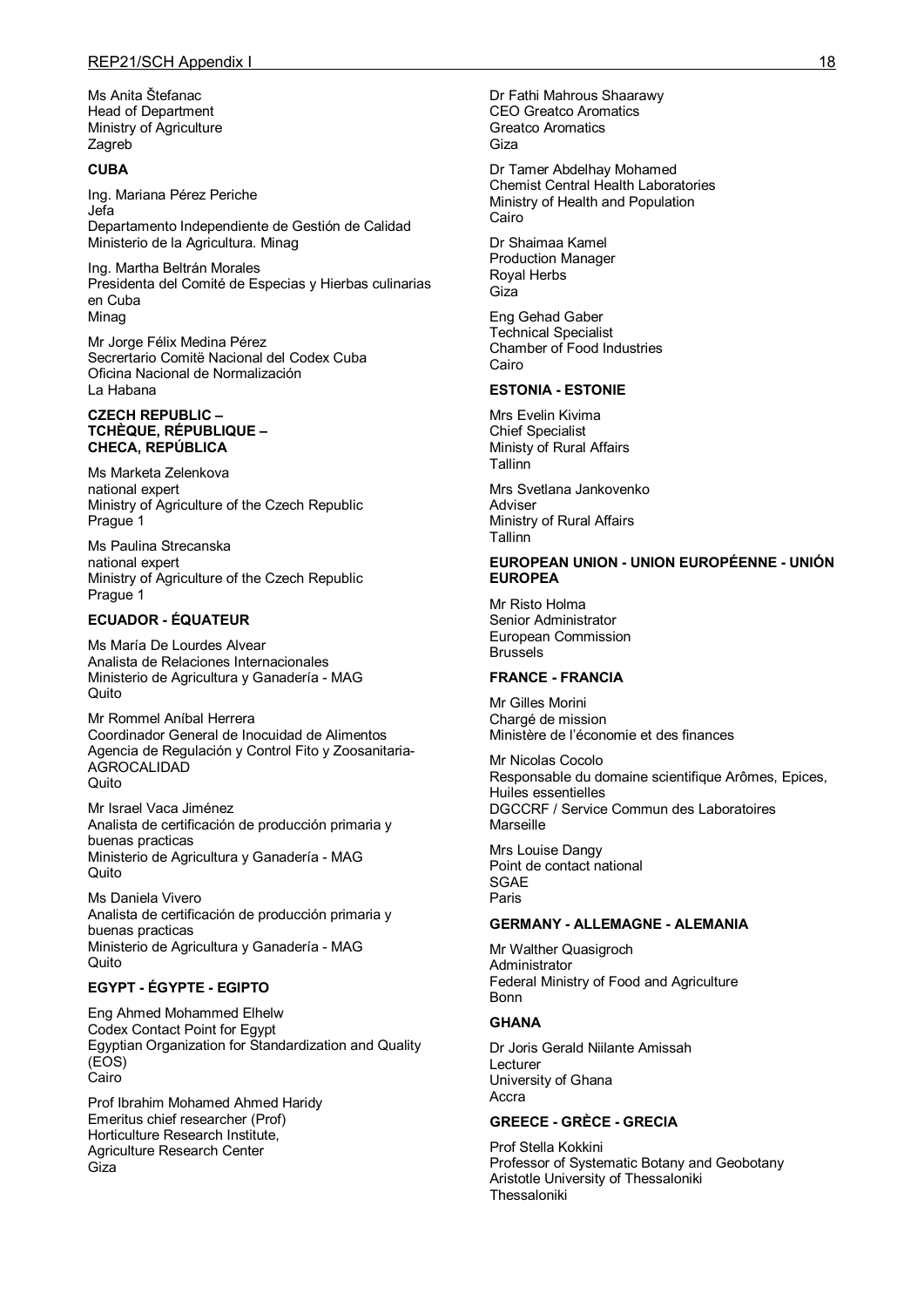Mrs Dimitra Papadimitriou Head of Nutrition and Food Standards Unit Hellenic Food Authority (EFET) Athens

Prof Petros Tarantilis Professor on Instrumental Chemical Analysis of Natural **Products** Agricultural University of Athens Athens

#### **GUYANA**

Ms Tandeka Barton Senior Analytical Officer Government Analyst-Food and Drug Department

## **HUNGARY - HONGRIE - HUNGRÍA**

Ms Ágnes Bart Quality expert Ministry of Agriculture Budapest

Ms Tímea Dóró Coordinator Ministry of Agriculture Budapest

#### **INDIA - INDE**

Mr D Sathiyan **Secretary** Spices Board India Cochin Kerala

Mr Gopi Chilukuri Principal Manager - Product Development ITC Limited (Foods Division)

Ms Priyamvada Nilayangod Technical assistant, WSO All India Spices Exporters Forum

Dr V Srilatha Associate Professor & University Head, S.V. Agricultural College

Mr Wasi Asghar Assistant Director Export Inspection Council

Mr Kannan B Assistant Manager ITC Limited (Foods Division) Bangalore

Dr Sarita Bhalla Consultant, DPPQ&S Department of Agriculture, cooperation and Farmers welfare

Ms Srilatha C.m. Scientist C Spices Board India, (Ministry of Commerce & Industry, Govt. of India)

Mrs Arkalina Dwibedi Technical Officer Food Safety and Standards Authority of India New Delhi

Dr Femina Femina Deputy Director Directorate of Arecanut and Spices Development, Ministry of Agriculture& Farmers Welfare

Mr Rijo Johny Scientist B, Quality Evaluation Laboratory, Spices Board Mumbai

Mr Harish Kumar RK Assistant Director (Technical) Food Safety and Standards Authority of India New Delhi

Dr Krishna Kant Principal Scientist ICAR, National Research Centre on Seed Spices

Mr Perumal Karthikeyan Deputy Director Food Safety and Standards, Authority of India New Delhi

Dr N K Leela Principal Scientist ICAR-Indian Institute of Spices Research

Mr Ramalingam M.S Deputy Director Spices Board Ministry of Commerce & Industry, Govt. of India Gangtok, Sikkim

Dr B K Mishra Principal Scientist, ICAR, National Research Centre on Seed Spices

Mrs Sakshee Pipliyal Assistant Director (Technical) Food Safety and Standards Authority of India New Delhi

Dr Anand R Scientist, Quality Evaluation Laboratory, Spices Board Tamil Nadu

Dr J S Remya Senior Technical Assistant Directorate of Arecanut and Spices Development Ministry of Agriculture & Farmers Welfare Govt. of India

Dr P.g. Shah Residue Analyst Anand Agricultural University Anand

Ms Parul Singh Deputy Secretary Ministry of Commerce & Industry, Govt. of India

Dr Dinesh Singh Bisht Scientist C, Quality Evaluation Laboratory, Spices Board Mumbai

Dr V Srinivasan Principal Scientist Indian Institute of Spices Research, Kozhikode Kozhikode (Calicut)

Dr Ravi Bihari Srivastava Chairman, Scientific Panel on Spices and Culinary Herbs, FSSAI & Member Scientific Committee, FSSAI Ministry of Defence (MOD), Govt Of India

Dr Sharad Srivastava Senior Principal Scientist CSIR-National Botanical Research Institute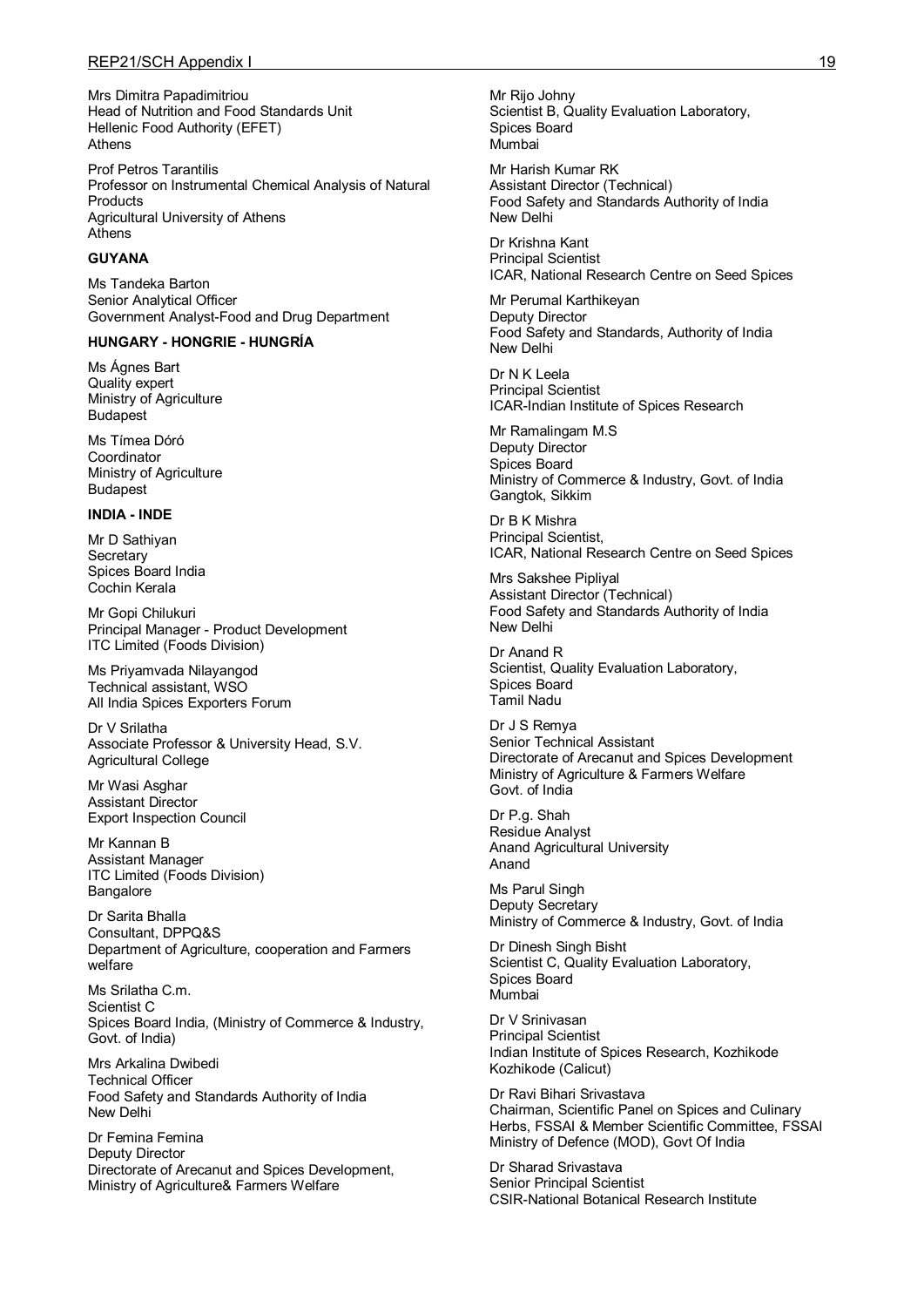Dr Subbraj T Scientist B Spices Board **Guntur** 

Dr PS Sreekantan Thampi Advisor World Spice Organisation Cochin

N. Priyamvada Technical Assistant World Spice Organisation Cochin

Mr Zavier T. V Scientist A Spices Board (Quality Evaluation Laboratory) Ministry of Commerce & Industry, Govt. of India) Tiruvallur-Gummidipoondi Chennai-601 201

#### **INDONESIA - INDONÉSIE**

Mrs Yusmita Siti Hajar Farida Cooperation Analyst Ministry of Trade DKI Jakarta

Prof Purwiyatno Hariyadi Vice Chairperson of the Codex Alimentarius Commission Bogor Agricultural University (IPB) Bogor

Mr Singgih Harjanto Secretariat of the Codex Contact Point of Indonesia National Standardization Agency of Indonesia Jakarta

Mr Harmoko Harmoko Laboratory Analyst Ministry of Trade **Jakarta** 

Mr Apriyanto Dwi Nugroho Coordinator for the Division of Fresh Food Safety Agency for Food Security, Ministry of Agriculture Jakarta

Dr Otih Rostiana Senior Researcher Indonesian Spice and Medicinal Crops Research **Institute** Indonesian Agency for Agricultural Research and **Development** Ministry of Agriculture Bogor

Prof Joni Munarso Research Professor Indonesian Center for Agricultural Postharvest Research and Development Indonesian Agency for Agricultural Research and **Development** Ministry of Agriculture Bogor

Mrs Ita Munardini Coordinator for the Division of Quality Standardization and Business Development Directorate General of Plantation, Ministry of Agriculture Jakarta

Mrs Sulistiyorini Sulistiyorini Technical Officer: Food Security Analyst in Fresh Food Safety Division Agency for Food Security, Ministry of Agriculture Jakarta

Mrs Windri Widyaningsih Secretariat of the Codex Contact Point of Indonesia National Standardization Agency of Indonesia Jakarta

#### **IRAN (ISLAMIC REPUBLIC OF) - IRAN (RÉPUBLIQUE ISLAMIQUE D') – IRÁN (REPÚBLICA ISLÁMICA DEL)**

Dr Farahnaz Gillasi Moud Director General Institute of Standards & Industrial Research of Iran (ISIRI)

Mrs Leila Zinatbakhsh Secretary, N.C.C. of IRAN, Head of Codex standards cooperation group Institute of Standards & Industrial Research of IRAN (ISIRI) Tehran

Ms Arasteh Alimardani Member national committee of CCSCH Novin

Mrs Samaneh Eghtedari Member national committee of CCSCH Institute of Standards, &, Industrial Research of Iran Tehran

Dr Fakhrisadat Hosseini Assistant Prof. Alzahra university.Biological science Faculty

Mrs Marzieh Mokhber Member of CCSCH Iran University Tehran

#### **IRELAND - IRLANDE - IRLANDA**

Mr Paul Martin Agricultural Inspector Department of Agriculture, Food and the Marine (DAFM)

## **ITALY - ITALIE - ITALIA**

Mr Ciro Impagnatiello Senior Officer Ministry of Agricultural Food and Forestry Policies Rome

Mr Giulio Cardini Senior Officer Ministero Politiche Agricole Alimentari e Forestali e del Turismo Rome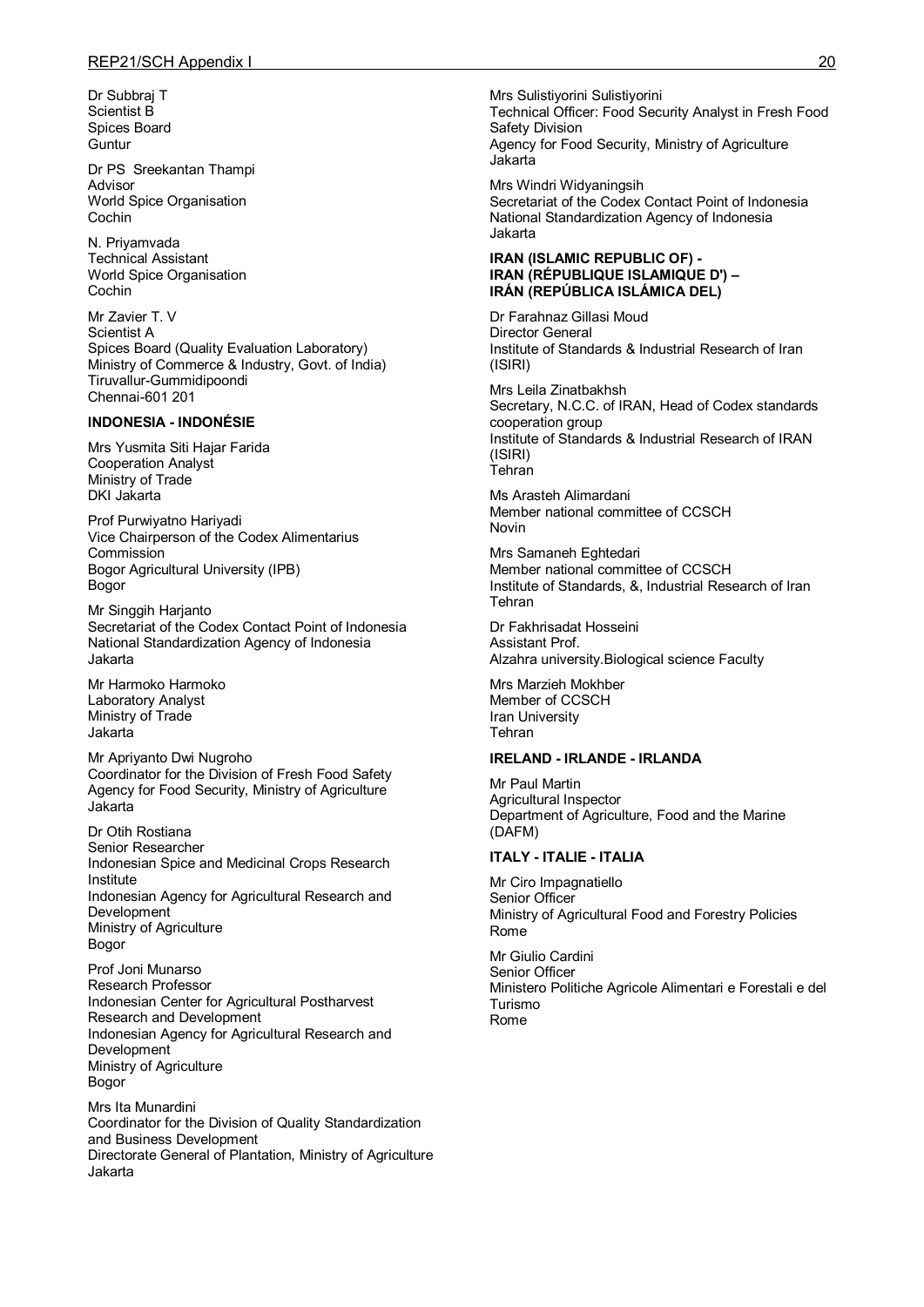## **JAMAICA - JAMAÏQUE**

Mr Damian Rowe Senior Plant Quarantine/SPS Enquiry Point Officer Ministry of Agriculture

#### **JAPAN - JAPON - JAPÓN**

Dr Yoshihiro Chuda Deputy Director Ministry of Agriculture, Forestry and Fisheries Tokyo

Mr Tadashi Ebihara Technical Committee Advisor in charge of Codex All Nippon Spice Association

Ms Asuka Horigome Science Officer Ministry of Agriculture, Forestry and Fisheries Tokyo

Mr Masakazu Kawashima Deputy Director Ministry of Agriculture, Forestry and Fisheries Tokyo

Mr Hisato Kobayashi Technical Committee Advisor in charge of Codex All Nippon Spice Association

Mr Masanori Natsuka Section Chief Ministry of Agriculture, Forestry and Fisheries Tokyo

Ms Aya Orito-nozawa Associate Director Ministry of Agriculture, Forestry and Fisheries Tokyo

### **KENYA**

Ms Josephine Simiyu Deputy Director Agriculture and Food Authority Nairobi

Mr George Kiminza Food Standards Officer Kenya Bureau of Standards Nairobi

Ms Maryann Kindiki Manager, National Codex Contact Point Kenya Bureau of Standards Nairobi

Ms Naomi Mariach Principal Standard Officer Kenya Bureau of Standards Nairobi

Mr Edmond Momanyi Laboratory analyst Kenya Plant Health Inspectorate Service Nairobi

Ms Lucy Muthoni Namu Senior Principal analytical chemist Kenya Plant Health Inspectorate Services Nairobi

Ms Esther Ngari Director -Standard development and International **Trade** Kenya Bureau of Standards Nairobi

#### **LATVIA - LETTONIE - LETONIA**

Mrs Iveta Veinberga expert Ministry of Agriculture Riga

### **LEBANON – LIBAN - LÍBANO**

Ms Mariam Eid Vice-Chair of the Codex Alimentarius Commission Codex

#### **LITHUANIA - LITUANIE - LITUANIA**

Mrs Akvile Sapronaite Senior Specialist State Food and Veterinary Service Vilnius

#### **MADAGASCAR**

Mrs Henintsoa Harizafy Secrétariat Comité National du Codex Ministère de l'Industrie du Commerce et de l'Artis Antananarivo

Mrs Lantomalala Raharinosy Point de contact du Codex Ministère de l'Industrie du Commerce et de l'Artis Antananarivo

## **MALAYSIA - MALAISIE - MALASIA**

Mr Mohd Azhar Abdul Aziz Deputy Director Food safety and Quality Division Ministry of Health Malaysia Putrajaya

Mrs Hamanyza Ab Halim Senior Principal Assistant Director Ministry of Health Malaysia Putrajaya

Mrs Nurul Emilia Abd Karim Assistant Director Ministry of Health Malaysia Wilayah Persekutuan Putrajaya

Mrs Zawiyah Sharif Senior Principal Assistant Director Ministry of Health Malaysia Putrajaya

#### **MEXICO - MEXIQUE - MÉXICO**

Ms Tania Daniela Fosado Soriano Punto de Contacto Codex Secretaría de Economía CDMX

Ms Estephanie Paniagua Coordinador Tecnico **CANAINCA** 

## **MOROCCO - MAROC - MARRUECOS**

Mr Hafidi Abdelkrim Délégué Régional MOROCCO DOODEX Casablanca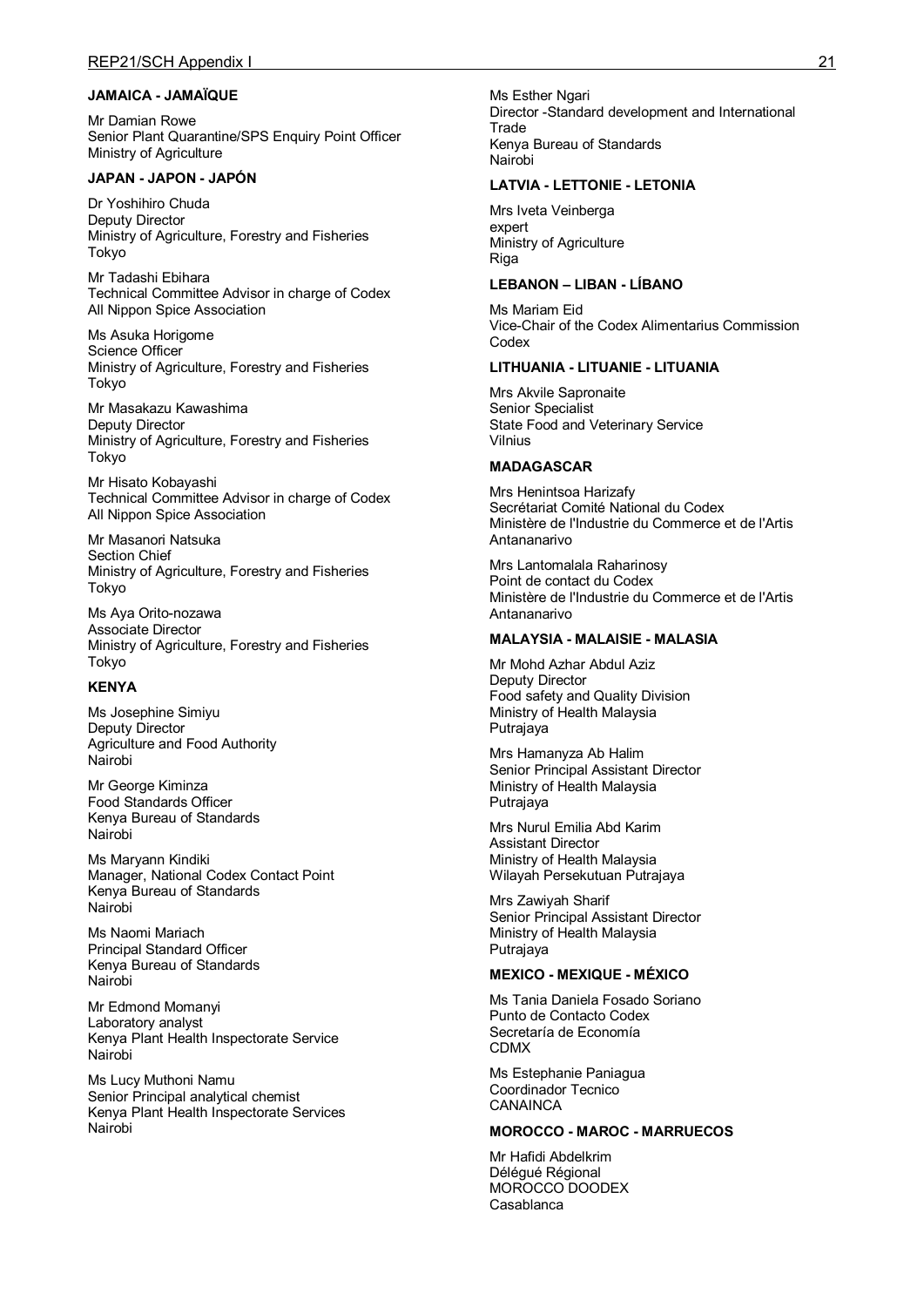## REP21/SCH Appendix I 22

Mr Zouaoui Ahmed chef de Service Alimentaire Laboratoire Officiel d'Analyses et de Recherches Chimiques(LOARC) Casablanca

Mr Brahim Dribi Alaoui Technicien à la Section Café et Epices Laboratoire Officiel d'Analyses et de Recherches Chimiques(LOARC) Casablanca

Dr Kaoutar Elfazazi Scientific Researcher Institut National de la Recherche Agronomique (INRA) RABAT

Ms Khadija Haddad Chef de service du Contrôle des Produits Végétaux et d'Origine Végétale **ONSSA** RABAT

Mr Rachid Kajja Cadre Technique Superieur Morocco Foodex Beni Mellal

Mrs Kadiri Khadija Chef de Service de la Normalisation et du codex alimentarius Office National de la Securite Sanitaire des Produits **Alimentaires** Rabat

Ms Wafaa Massad Quality.M Association Interprofessionnelle Marocaine des Exportateurs et Importateurs, des Céréales, de Légumineuses et d'Épices (AIMEXICLE) Casablanca

Eng Bouchra Messaoudi Cadre au Service de la Normalisation et Codex **Alimentarius** Office National de la Securite Sanitaire des produits alimentaires Rabat

Mr Younes Noutfia Scientific Researcher National Institute of Agronomic Research (INRA Morocco) Rabat

Mr Amine Souilmi Chef de service des Accords Internationaux à la DAAJ Direction des Affaires Administratives et Juridiques Casablanca

Mr Stitou Mohamed Chef de Service des Affaires Juridiques Direction des Affaires Administratives et Juridiques Ministère de l'Agriculture, de la Pêche maritime, du Développement Rural et des Eaux et Forêts Rabat

#### **NETHERLANDS - PAYS-BAS - PAÍSES BAJOS**

Ms Louke Koopmans Sector Account Manager Grains, Pulses and Oilseeds and Natural Ingredients Ministry of Economic Affairs and Climate Policy The Hague

#### **NIGERIA - NIGÉRIA**

Mrs Mopelola Olubunmi Akeju **Director** Federal Competition and Consumer Protection Commission Abuja

Mr Olugbemiga John Atanda Deputy Director Federal Ministry of Health Abuja

Mr Babajide Emmanuel Jamodu Senior Standards Officer Standards Organisation of Nigeria Abuja

Dr Nkechi Osondu Mba Deputy Director Federal Competition and Consumer Protection **Commission** Abuja

Ms Philomina Ngozi Nwobosi Assistant Chief Scientific Officer Federal Ministry of Health Abuja

Mrs Fyne Joy Uwemedimo-okita Senior Officer (Standards) Standards Organisation of Nigeria (SON) Abuja

## **PARAGUAY**

Ms Maria Ines Ibarra Colman Codex Contact Point Instituto Nacional de Tecnología, Normalización y Metrología - INTN Paraguay Asunción

Mrs Marizela López Cattebeke Técnica Instituto Nacional de Alimentación y Nutrición (INAN) Asunción

Eng Leticia Soria Caceres Coordinadora del Comité de Frutas y Hortalizas Frescas Servicio Nacional de Calidad y Sanidad Vegetal y de Semilla - SENAVE Asunción

Mrs María Laura Vera Técnica SENAVE Asuncion

Prof Zuny Mabel Zarza De Riquelme Técnica Instituto Nacional de Alimentación y Nutrición (INAN) Asunción

#### **PERU - PÉROU - PERÚ**

Mr Luis Andres Reymundo Meneses Especialista en Inocuidad Agroalimentaria - Coordinador Titular de Especies y Hierbas Culinarias – Codex Alimentarius SENASA La Molina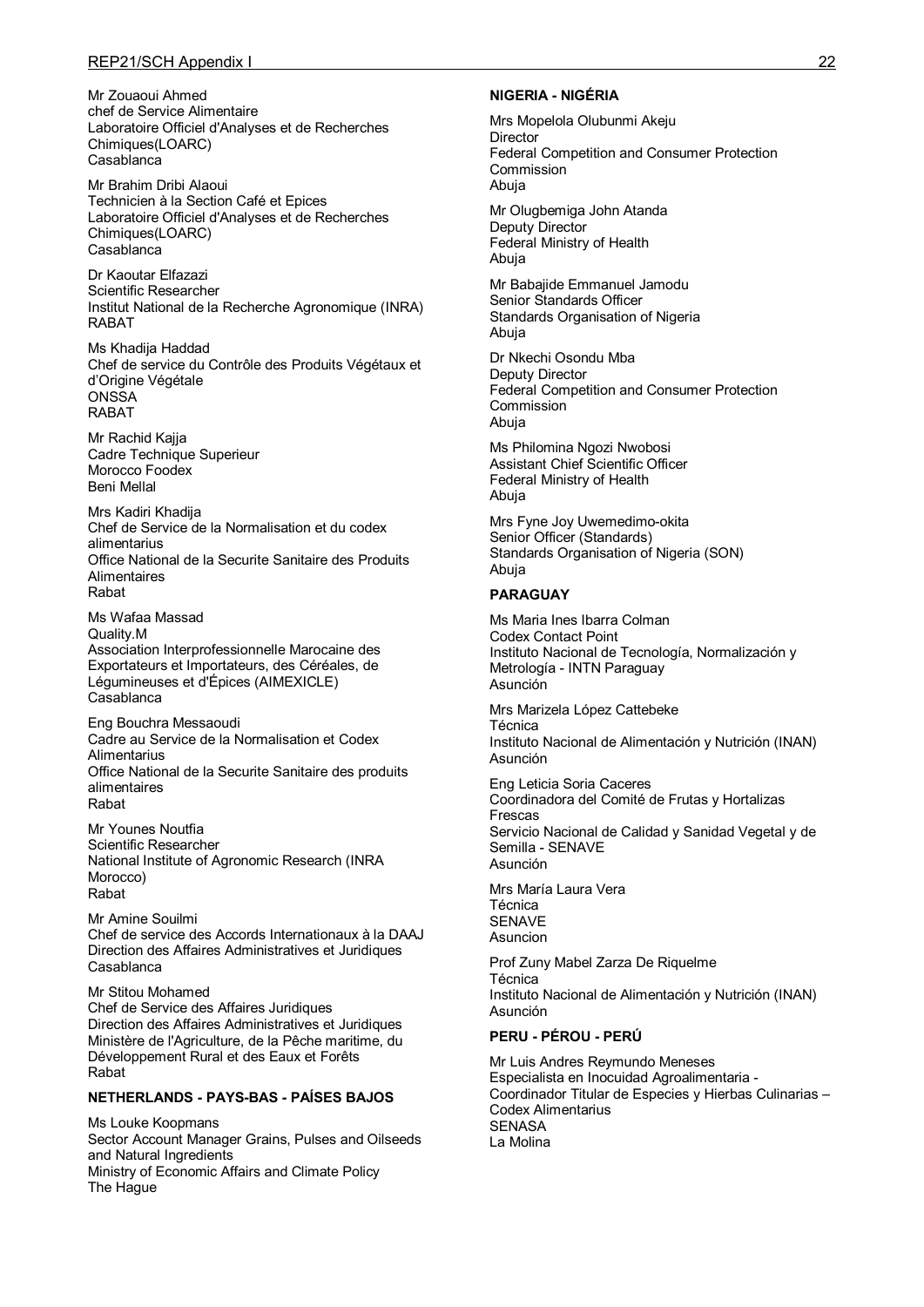Mrs Carmen Verónica Chavez Felix Especialista en Inocuidad Agroalimentaria - Coordinador Titular de la Comisión Técnica sobre especies y hierbas culinarias SENASA La Molina

#### **PHILIPPINES - FILIPINAS**

Mrs Joan Marie Alcazar Co-Chairperson, SCSCH Food and Drug Administration

Dr Herminigilda Gabertan Chairperson, SCSCH Agricultural Center Chief IV Department of Agriculture Los Baños, Laguna

Ms Cecilia Mallari Member, SCSCH Bureau of Plant Industry (BPI)

Ms Ma. Queenie Tabur Member, SCSCH Bureau of Plant Industry (BPI)

#### **POLAND - POLOGNE - POLONIA**

Ms Joanna Maryniak - Szpilarska Main Expert Agricultural and Food Quality Inspection **Warsaw** 

#### **PORTUGAL**

Ms Paula Bico Head of Directorate Directorate-General for Food and Veterinary (DGAV) Lisboa

Mrs Andreia Alvarez Porto Permanent Representation of Portugal to the EU Dr Alexandra Campos

Senior Technician Directorate-General for Food and Veterinary (DGAV) Lisboa

Eng Cristina Gardner Marques Senior Technician Directorate-General for Food and Veterinary (DGAV) Lisboa

Mrs Mona Lepadatu Political Administrator General Secretariat of the Council of the European Union Brussels

#### **REPUBLIC OF KOREA – RÉPUBLIQUE DE CORÉE – REPÚBLICA DE COREA**

Ms Hae Ju Kang Researcher Rural development Administration National Institute of Agricultural Sciences

Ms Jooyeon Kim CODEX Researcher Ministry of Food and Drug Safety

Mr Jin-Woo Kim Research Scientist Korea Food Research Institute Dr Chang-Won Park Senior Research Scientist Korea Food Research Institute

Dr. You-Shin Shim Principal Research Scientist Korea Food Research Institute

Mr Dusup Song Scientific Officer Ministry of Food and Drug Safety

Dr Yoye Yu CODEX Researcher Ministry of Agriculture, Food and Rural Affairs

#### **ROMANIA - ROUMANIE - RUMANIA**

Ms Georgeta Popovici **Councellor** National Sanitary Veterinary and Food Safety Authority Bucharest

#### **RUSSIAN FEDERATION – FÉDÉRATION DE RUSSIE – FEDERACIÓN DE RUSIA**

Ms Anna Koroleva consultant Federal Service for Surveillance on Consumer Rights Protection and Human Well-being

#### **SAUDI ARABIA – ARABIE SAOUDITE – ARABIA SAUDITA**

Ms Nada Saeed Senior specifications and regulations specialist Saudi Food and Drug Authority Riyadh

### **SLOVAKIA - SLOVAQUIE - ESLOVAQUIA**

Mrs Anna Závracká State adviser State Veterinary and Food Administration of the Slovak **Republic** Bratislava

#### **SUDAN - SOUDAN - SUDÁN**

Mrs Ula Abdelaziz Makkawi Abdelrhman Senior Quality Control & Food Safety officer Quality Control and Export Development Administration Federal Ministry of Agriculture

#### **SYRIAN ARAB REPUBLIC – SYRIENNE, RÉP ARABE – SIRIA, REPÚBLICA ARABE**

Eng Reem Rustom Head of Department of medicinal and aromatic plants General Commission for Scientific Agricultural Research Damascus

Eng Maisaa Abo Alshamat Head of Plants standard Department Syrian Arab organization for standardization And Metrology Damascus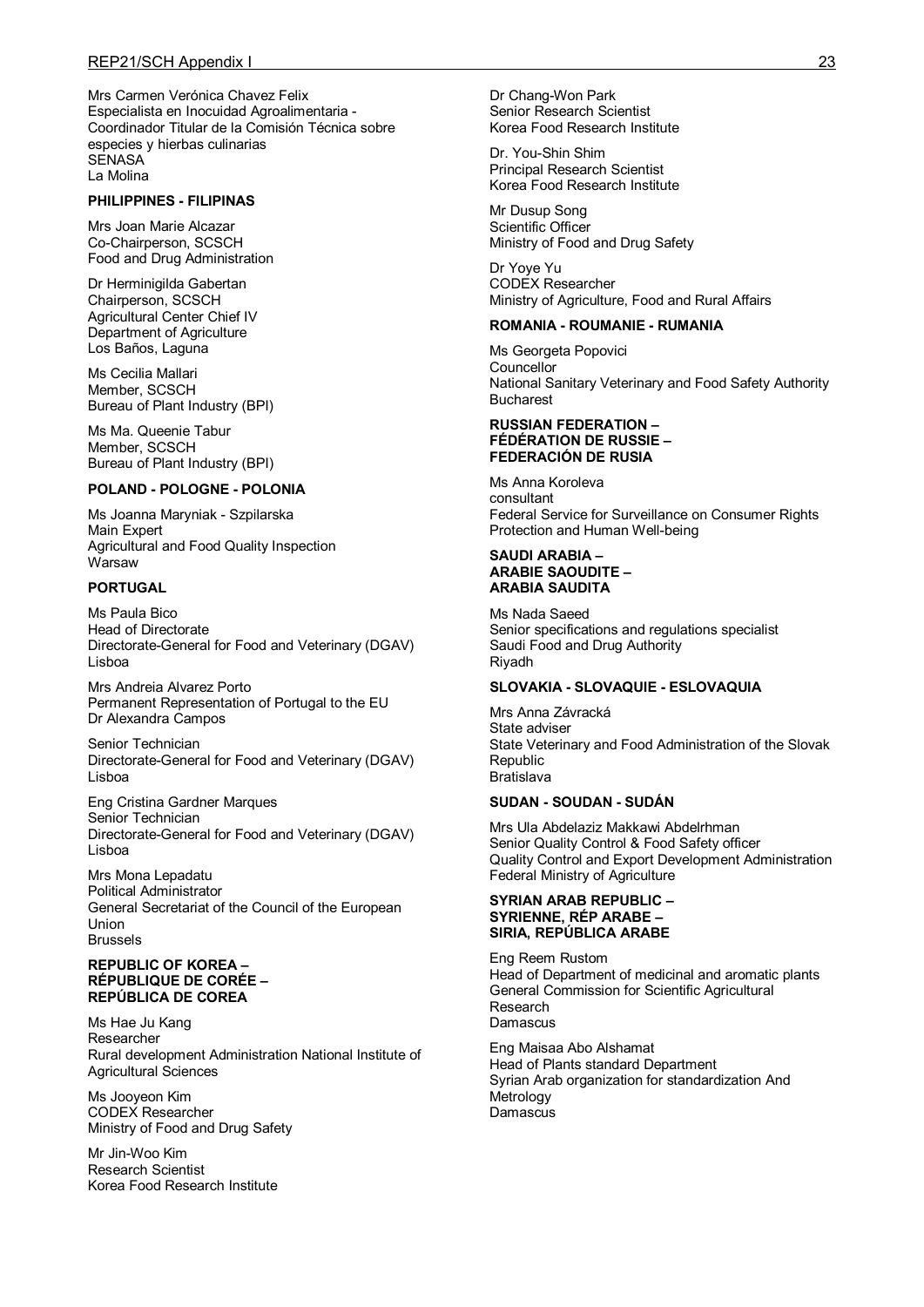#### **THAILAND - THAÏLANDE - TAILANDIA**

Mr Prateep Arayakittipong Standards Officer Office of Standard Development (ACFS) Ministry of Agriculture and Cooperatives

Mrs Chutiwan Jatupornpong Standards Officer Senior Professional Level (ACFS) Ministry of Agriculture and Cooperatives

Ms Oratai Silapanapaporn Advisor of ACFS Ministry of Agriculture and Cooperatives

Ms Sasiwimon Tabyam Expert on Phytosanitary (ACFS) Ministry of Agriculture and Cooperatives

Ms Ornsurang Teerawat Expert in Food Standard Ministry of Public Health Nonthaburi

Ms Padaranee Thamathon Chief of Vegetable and Mushroom Promotion Group Ministry of Agriculture and Cooperatives **Bangkok** 

Ms Sirida Upanan chief of Herb and Spicy Promotion Group Ministry of Agriculture and Cooperatives **Bangkok** 

Ms Kunsiri Viengvisas Standards Officer Office of Standard Development (ACFS) Ministry of Agriculture and Cooperatives

## **TURKEY - TURQUIE - TURQUÍA**

Mr Ahmet Gungor Food Engineer Ministry of Agriculture and Forestry ANKARA

Mr Recep Ariturk Food Engineer Kutas Group Cooperation IZMIR

Mrs Nilüfer Dural Food engineer Ministry of Agriculture and Forestry Ankara

Ms M. Emel Molla Head of department Ministry of Agriculture and Forestry Ankara

#### **UGANDA - OUGANDA**

Dr Moses Matovu Research Scientist National Agricultural Research Organization Kampala

Ms Ruth Awio Standards Officer Uganda National Bureau of Standards Kampala

Mr Henry Richard Kimera Chief Executive Officer Consumer Education Trust Kampala

Mr Edward Kizza Standards Officer Uganda National Bureau of Standards Kampala

Ms Hadijah Meeme Researcher Uganda Industrial Research Institute Kampala

Mr Hakim Baligeya Mufumbiro Principal Standards Officer Uganda National Bureau of Standards Kampala

Mr Duncan Mugume Surveillance Officer Uganda National Bureau of Standards Kampala

Dr Martin Mutambuka Lecturer Kyambogo University

Ms Phiona Namubiru Analyst Uganda National Bureau of Standards Kampala

Mr Julius Ssemyalo Individual Consultant Consulting Services Kampala

#### **UNITED KINGDOM – ROYAUME-UNI – REINO UNIDO**

Mrs Michelle Mcquillan Team Leader Food Compositional Standards Department for Environment Food and Rural Affairs London

Ms Sophie Gallagher Food Policy Advisor Department for Environment Food and Rural Affairs London

#### **UNITED REPUBLIC OF TANZANIA – RÉPUBLIQUE-UNIE DE TANZANIE – REPÚBLICA UNIDA DE TANZANÍA**

Ms Zena Issa Kilima STANDARDS OFFICER TANZANIA BUREAU OF STANDARDS DAR ES SALAAM

Dr Stephen Nyandoro University Professor University of Dar es Salaam Dar es Salaam

#### **UNITED STATES OF AMERICA – ÉTATS-UNIS D'AMÉRIQUE – ESTADOSUNIDOS DE AMÉRICA**

Mr Dorian Lafond International Standards Coordinator Agricultural Marketing Service Washington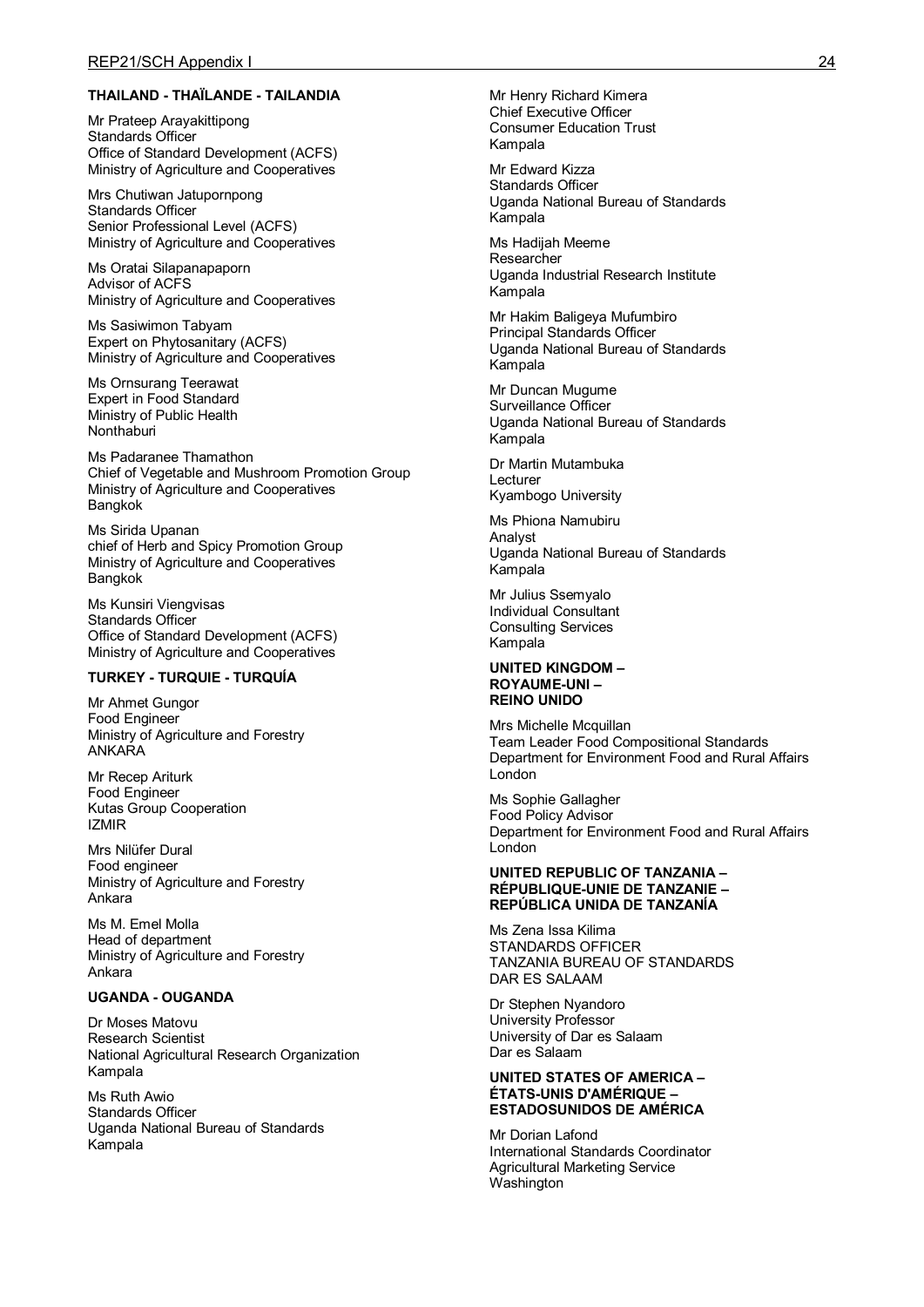Ms Robin Chilton Chief Specialty Crops Inspection Division **Fredericksburg** 

Ms Marie Maratos Bhat International Issues Analyst U. S. Department of Agriculture Washington, DC

Mrs Heather Selig Staff Officer U.S. Codex Contact Point Washington

Ms Mary Stanley **Member** U.S. Department of Agriculture, Food Safety and Inspection Service Washington DC

Dr Aparna Tatavarthy Microbiologist Food and Drug Administration College Park, MD

Dr Chih-yung Wu International Trade Specialist Foreign Agriculture Service, U.S. Department of **Agriculture** Washington, D.C.

#### **VENEZUELA (BOLIVARIAN REPUBLIC OF) - VENEZUELA (RÉPUBLIQUE BOLIVARIENNE DU) - VENEZUELA (REPÚBLICA BOLIVARIANA DE)**

Mrs Yorselis Moncada Directora Adjunta de Normalización **SENCAMER** 

Ms Stephanny Peña Coordinator of Codex Issues SENCAMER

Mrs Roxana Abreu Head of International Affairs SENCAMER

Mrs Corina Camacho Professional SENCAMER

Mr Glender Pérez Jefe de División SENCAMER

#### **ZIMBABWE**

Ms Notmah Nembaware Environ Health Officer Ministry of Health **Harare** 

Ms Theotia Nzenza DD Food Safety and Port Health Ministry of Health **Harare** 

Ms Tariro Tamanikwa Port Health Manager Ministry of Health **Harare** 

Ms Margaret Tawodzera Food Safety Manager Ministry of Health **Harare**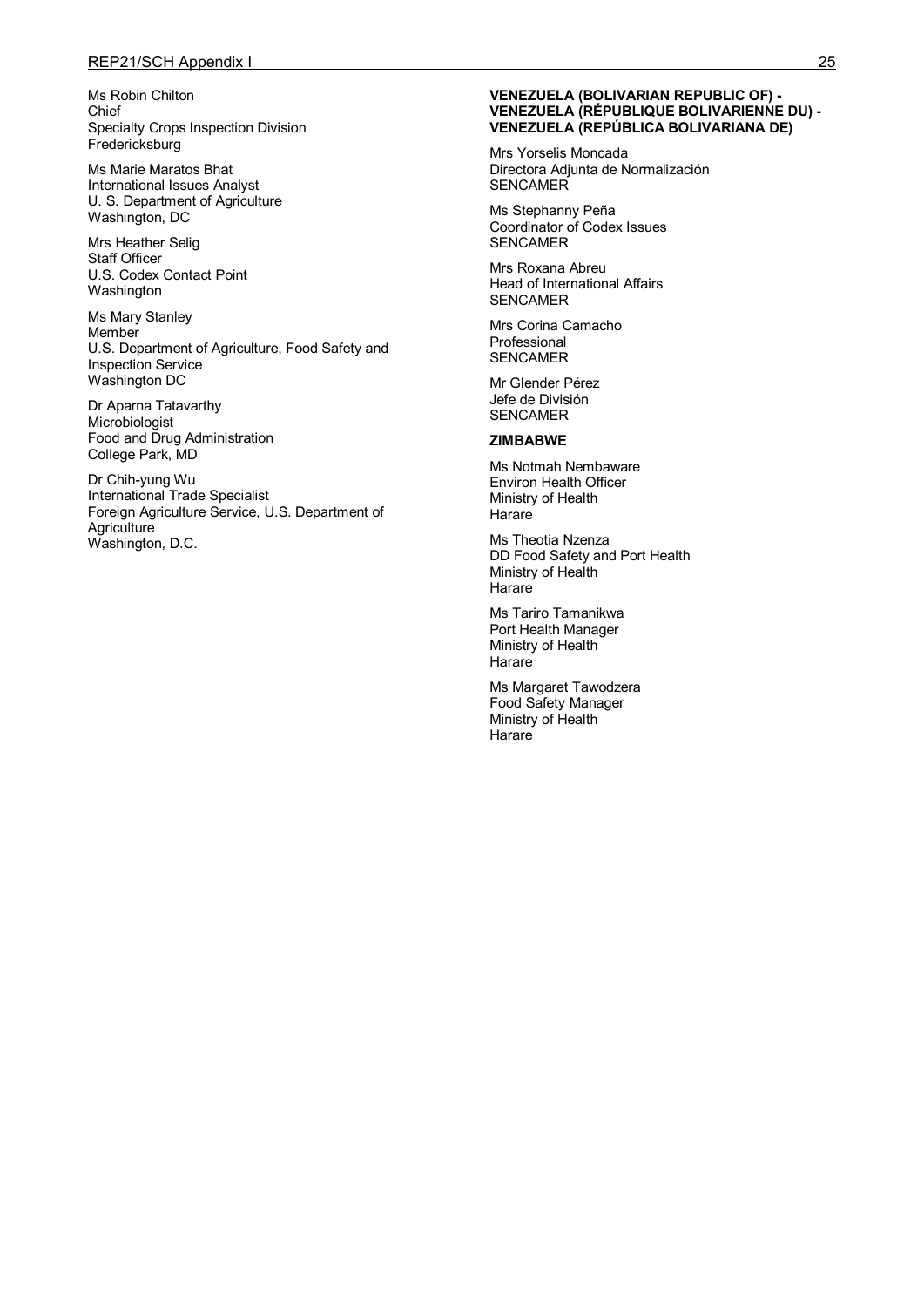#### **INTERGOVERNMENTAL ORGANIZATIONS - ORGANISATIONS INTERGOUVERNEMENTALES-ORGANIZACIONES INTERGUBERNAMENTALES**

#### **AFRICAN UNION (AU)**

Mr John Oppong-otoo Food Safety Officer African Union Interafrican Bureau for Animal Resources Nairobi

#### **CARIBBEAN AGRICULTURAL HEALTH AND FOOD SAFETY AGENCY (CAHFSA)**

Mrs Juliet Goldsmith Plant Health Specialist Caribbean Agricultural Health and Food Safety Agency Paramaribo

#### **EAST AFRICAN COMMUNITY (EAC)**

Mr Martin Kimanya Standards and SPS Expert EAC Secretariat

#### **ECONOMIC COMMUNITY OF WEST AFRICAN STATES (ECOWAS)**

Dr Benoit Gnonlonfin Senior SPS Advisor ECOWAS

Mr Ernest Aubee Head, agriculture **ECOWAS** 

#### **INTERNATIONAL NON-GOVERNMENTAL ORGANIZATIONS - ORGANISATIONS INTERNATIONALES NON GOUVERNEMENTALES - ORGANIZACIONES INTERNACIONALES NO GUBERNAMENTALES**

# **INTERNATIONAL CO-OPERATIVE ALLIANCE (ICA)**

Mr Kazuo Onitake Senior Scientist, Quality Assurance Department International Co-operative Alliance Tokyo

#### **INTERNATIONAL ORGANIZATION OF SPICE TRADE ASSOCIATIONS (IOSTA)**

Mrs Laura Shumow Executive Director ASTA Washington DC

Ms Jessica Skerritt **Director** Verto Solutions Washington

#### **INTERNATIONAL ORGANIZATION FOR STANDARDIZATION (ISO)**

Dr Navita Yadav Scientist D & member Secretary-FAD 9 Bureau of Indian Standards New Delhi

#### **SSAFE**

Ms Sarah Barone SSAFE Member **SSAFE** 

Mr Brian Hooper SSAFE Member SSAFE

Ms Roxanne Myles SSAFE Member **SSAFF** 

#### **UNITED STATES PHARMACOPEIAL CONVENTION (USP)**

Mrs Kristie Laurvick Senior Manager - Food Standards USP Rockville MD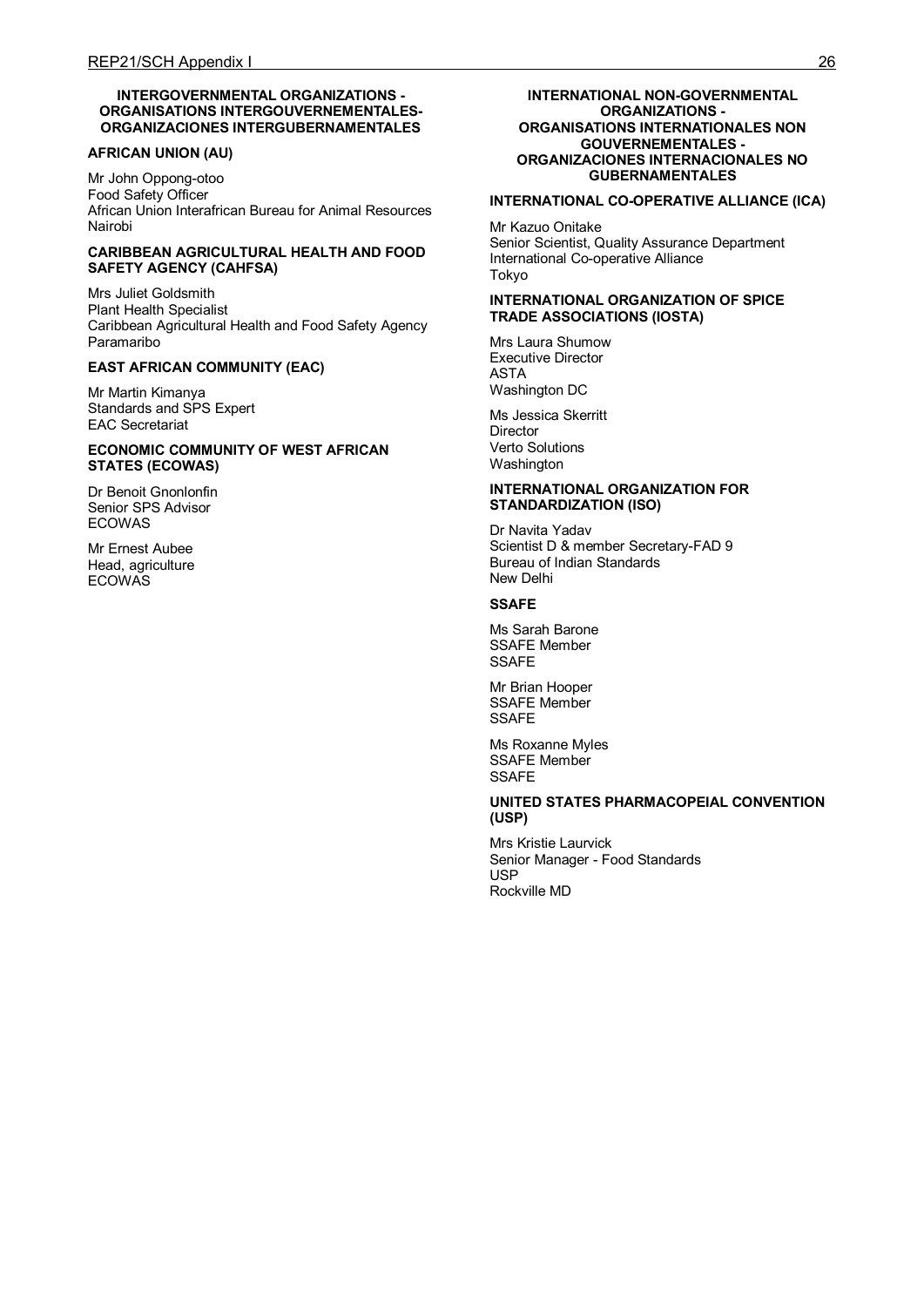#### **FAO**

Mr Konda Chavva Assistant FAO Representative in India Food and Agriculture Organization New Delhi

Mr Vinay Singh National Food Security and Nutrition Expert Food and Agriculture Organization New Delhi

#### **WHO**

Dr Roderico H. Ofrin WHO Representative to India World Health Organization New Delhi

Mr Michael Hinsch CTF Administrator Codex Trust Fund Geneva

#### **HOST COUNTRY SECRETARIAT – SECRÉTARIAT DU GOUVERNEMENT HÔTE - SECRETARÍA DEL GOBIERNO ANFITRIÓN**

Mr Ramesh Babu Natarajan Scientist C, Spices Board & Organizing secretary, **CCSCH** Spices Board India

Mr Venugopal G Scientist A, Quality Evaluation Laboratory Spices Board

Mrs Bijumol K.k. Senior Chemist Spices Board India, Ministry of Commerce & Industry, Govt of India

Ms Sudharma K.v Junior Chemist Spices Board India, Ministry of Commerce & Industry, Govt of India

Mr P M Suresh Kumar Director Spices Board India, (Ministry of Commerce & Industry, Govt. of India)

Dr A Raniith Scientist - C Spices Board India Cochin

Dr A. B Rema Shree Director (Research) Spices Board India, (Ministry of Commerce & Industry, Govt. of India)

#### **CODEX SECRETARIAT – SECRÉTARIAT DU CODEX – SECRETARÍA DEL CODEX**

Mr Tom Heilandt **Secretary** Codex Alimentarius Commission Joint FAO/WHO Food Standards Programme Rome

Ms Sarah Cahill Senior Food Standards Officer Codex Alimentarius Commission Joint FAO/WHO Food Standards Programme Rome

Dr Hilde Kruse Senior Food Standards Officer Codex Alimentarius Commission Joint FAO/WHO Food Standards Programme Rome

Mr Patrick Sekitoleko Food Standards Officer Codex Alimentarius Commission Joint FAO/WHO Food Standards Programme Rome

Ms Lingping Zhang Food Standards Officer Codex Alimentarius Commission Joint FAO/WHO Food Standards Programme Rome

Mrs Myoengsin Choi Food Standard officer Codex Alimentarius Commission Joint FAO/WHO Food Standards Programme Rome

Mr Goro Maruno Food Standards Officer Codex Alimentarius Commission Joint FAO/WHO Food Standards Programme Rome

Mr David Massey Special Advisor Codex Alimentarius Commission Joint FAO/WHO Food Standards Programme Rome

Mr Roberto Sciotti Codex Alimentarius Commission Joint FAO/WHO Food Standards Programme Rome

Mr Giuseppe Di Chiera Programme Specialist Codex Alimentarius Commission Joint FAO/WHO Food Standards Programme Rome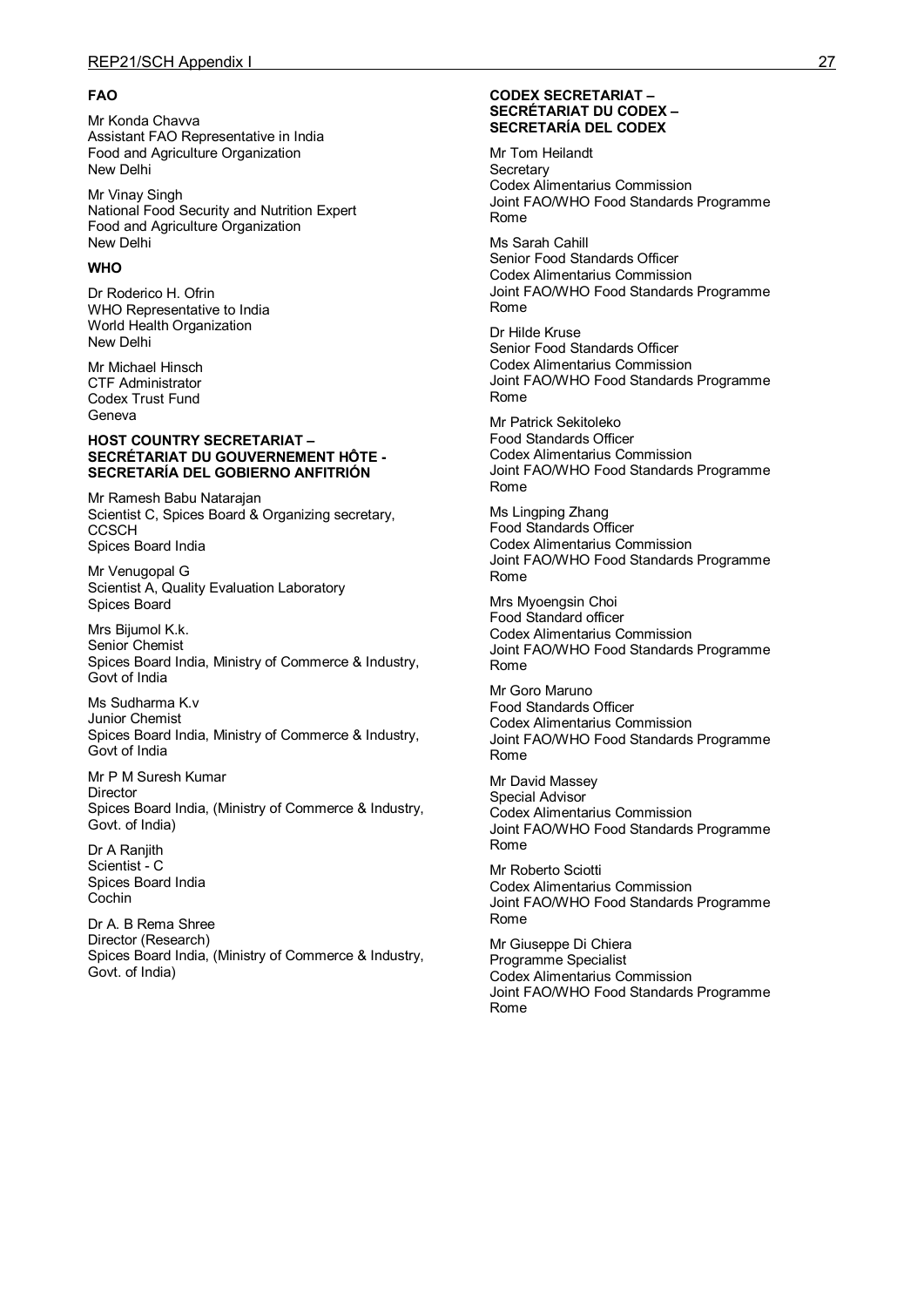## REP21/SCH Appendix I 28

Mrs Jocelyne Farruggia Office Assistant Codex Alimentarius Commission Joint FAO/WHO Food Standards Programme Rome

Ms Ilaria Tarquinio Programme Assistant Codex Alimentarius Commission Joint FAO/WHO Food Standards Programme Rome

Ms Florence Martin De Martino Clerk Codex Alimentarius Commission Joint FAO/WHO Food Standards Programme Rome

Mr Peter Di Tommaso Documents clerk Codex Alimentarius Commission Joint FAO/WHO Food Standards Programme Rome

Ms Elaine Raher Office Assistant Codex Alimentarius Commission Joint FAO/WHO Food Standards Programme Rome

Mr Robert Damiano Office Assistant Codex Alimentarius Commission Joint FAO/WHO Food Standards Programme Rome

Mr Benjamin Lomotey office helper Codex Alimentarius Commission Joint FAO/WHO Food Standards Programme Rome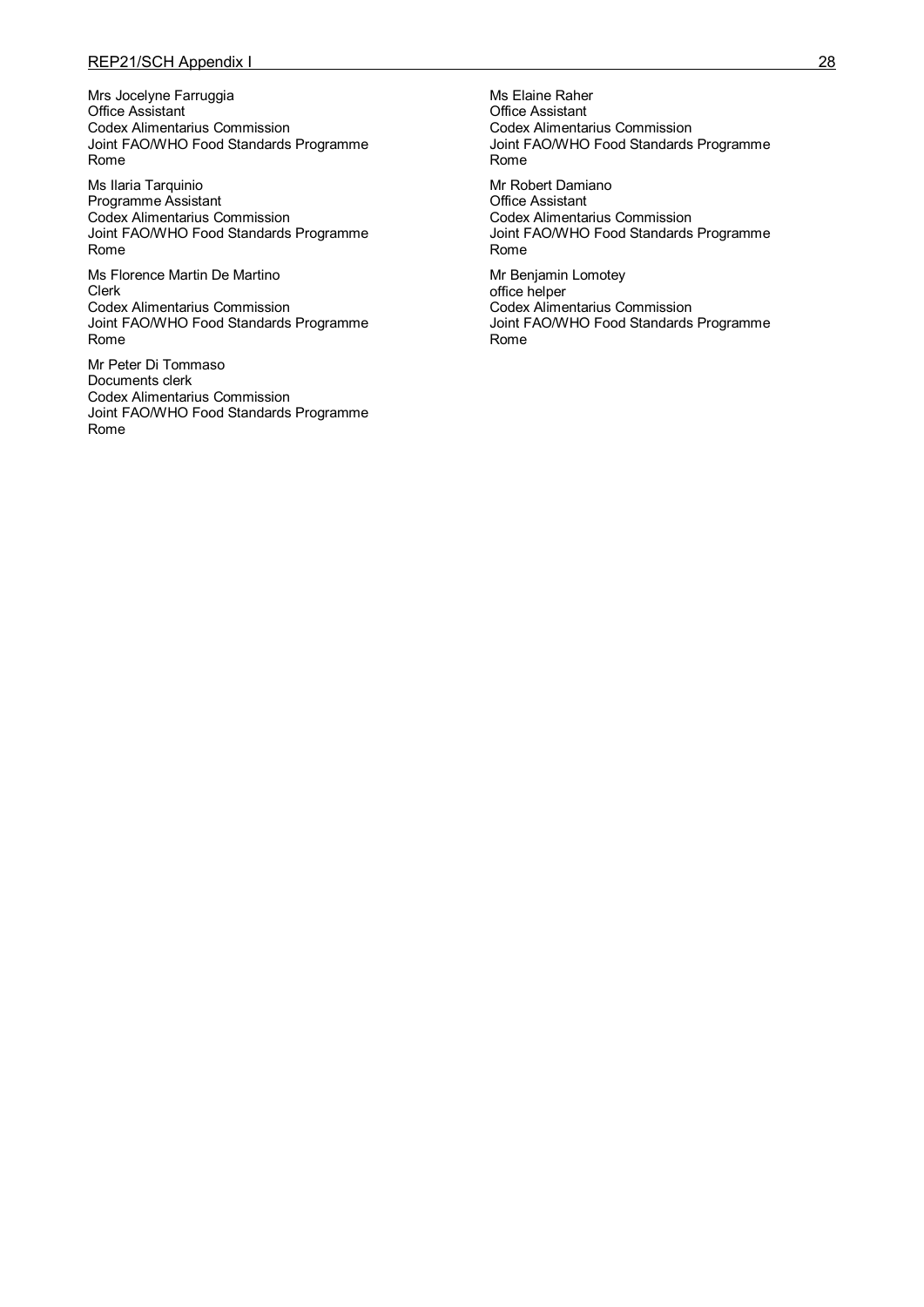**APPENDIX II**

# **DRAFT STANDARD FOR DRIED OREGANO** (**For adoption at Step 8**)

# **1 SCOPE**

This Standard applies to dried leaves/flowers of oregano, as defined in Section 2.1, offered for direct consumption, as an ingredient in food processing or for repackaging if required. It excludes dried oregano intended for industrial processing.

# **2 DESCRIPTION**

# **2.1 Product definition**

Dried oregano is the product obtained from the leaves and the flowering tops of the plants mentioned in Table 1 and processed in an appropriate manner, undergoing operations such as cleaning, drying, rubbing and sifting.

| Table 1. Dried culinary herbs covered by this Standard |  |  |  |
|--------------------------------------------------------|--|--|--|
|--------------------------------------------------------|--|--|--|

| General name    | <b>Scientific name</b>                        |
|-----------------|-----------------------------------------------|
| Oregano         | Origanum spp. L., except Origanum majorana L. |
| Mexican oregano | Lippia spp. L.                                |

## **2.2 Styles**

**2.2.1** Dried oregano may be offered in one of the following styles:

- a) Whole;
- b) Crushed/Rubbed: processed to varying degrees, ranging from a coarse to fine crush; and
- c) Ground/Powdered: processed into a powder.

**2.2.2** The particle size of ground/powdered styles is determined by contractual agreement between buyer and seller.

# **3 ESSENTIAL COMPOSITION AND QUALITY FACTORS**

## **3.1 Composition**

Product as defined in Section 2.

## **3.2 Quality factors**

## **3.2.1 Moisture content**

Dried oregano (whole, crushed/rubbed or ground/powdered) shall not contain more than 12% moisture.

## **3.2.2 Odour, flavour and colour**

Dried oregano shall have a characteristic odour and flavour, varying according to the composition/chemical content of the main components of the volatile oil (carvacrol and/or thymol), which may vary depending on geo-climatic factors/conditions. Dried oregano shall be free from any foreign odour or flavour and especially from mustiness. Dried oregano shall have a characteristic colour varying from pale greyish yellow green to dark green.

## **3.2.3 Classification**

Whole and crushed/rubbed oregano may be classified in three classes/grades according to the physical and chemical requirements as specified in Table 2 and 3, respectively.

- Extra
- Class/Grade I
- Class/Grade II

When dried oregano is treated as unclassified/ungraded, the chemical and physical characteristics of Class/Grade II apply as the minimum requirements.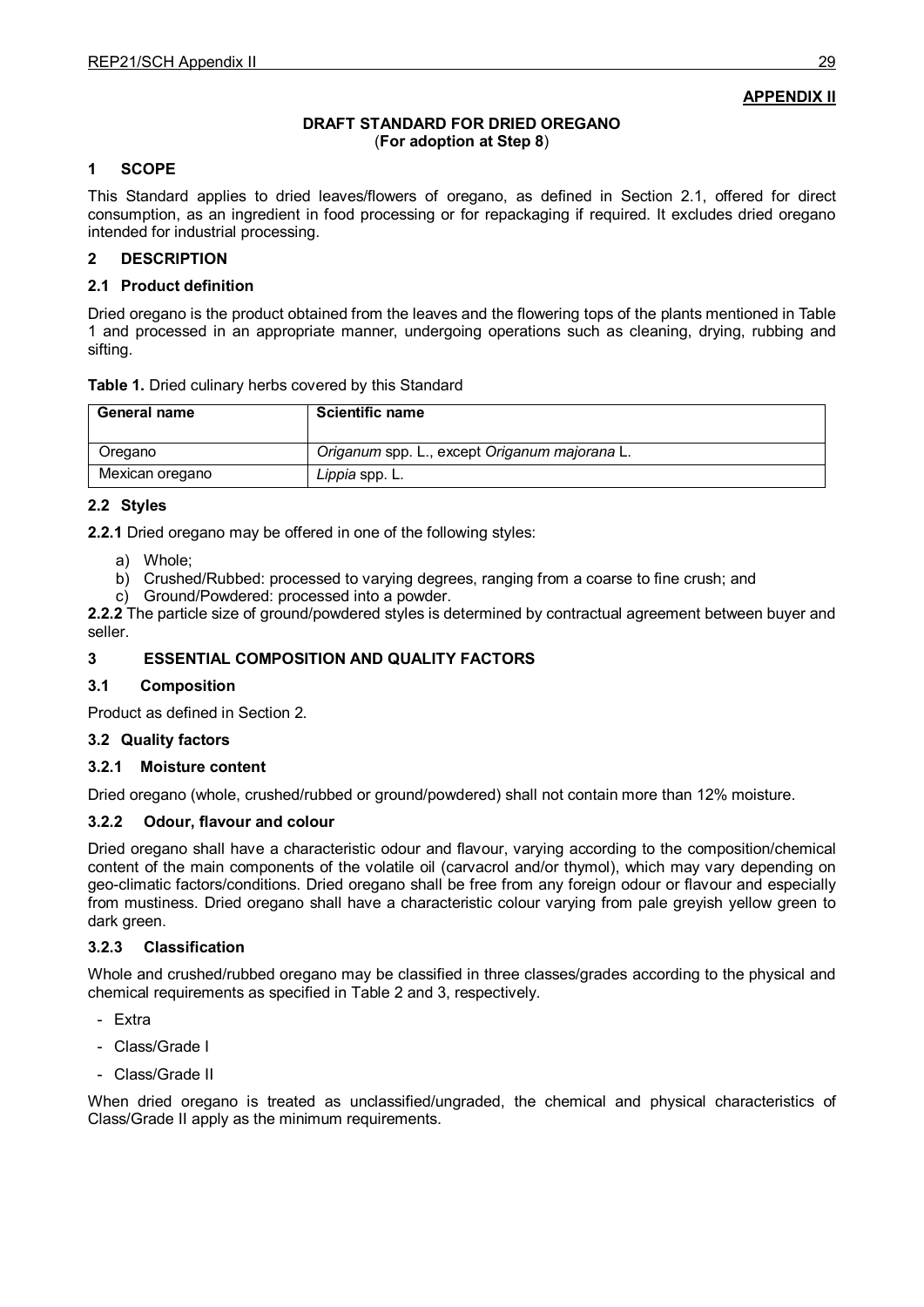# **3.2.4 Physical characteristics**

Whole, crushed/rubbed and ground/powdered oregano shall comply with the physical requirements specified in Table 2.

| Table 2. Physical requirements for whole, crushed/rubbed and ground/powdered oregano (allowed tolerance |  |  |
|---------------------------------------------------------------------------------------------------------|--|--|
| for defects)                                                                                            |  |  |

| Parameter                                                                                                                    | Whole or Crushed/Rubbed Oregano |               |                | Ground/Powdered |  |
|------------------------------------------------------------------------------------------------------------------------------|---------------------------------|---------------|----------------|-----------------|--|
|                                                                                                                              | Extra                           | Class/Grade I | Class/Grade II | Oregano         |  |
| Extraneous matter (1) (maximum %<br>mass fraction)                                                                           | 0.5                             | 2             | 2              | $N/A(^{5})$     |  |
| Foreign matter content (2) (maximum<br>% mass fraction)                                                                      | 0.1                             | 0.1           | 0.1            | N/A             |  |
| Tolerance for<br>oregano<br>powder<br>among non-powder styles<br>(%<br>smaller than the particle<br>size<br>indicated) $(3)$ | 5                               | 10            | 20             | N/A             |  |
| Dead insects (maximum<br>number/100 $g$ )                                                                                    | 3                               | 3             | 3              | N/A             |  |
| Visible mould/insect damage<br>(maximum % m/m) (applies to<br>whole only)                                                    | 1                               | 3             | 5              | N/A             |  |
| Live insects (count /100g)                                                                                                   | 0                               | $\mathbf{0}$  | $\Omega$       | $\mathbf{0}$    |  |
| Mammalian excreta maximum<br>(mg/Kg) (applies to whole only)                                                                 | 1.0                             | 2.2           | 2.2            | N/A             |  |
| Other excreta (maximum mg/Kg) $(4)$<br>(applies to whole only)                                                               | 10                              | 10            | 22             | N/A             |  |

(1): Vegetative matter associated with the plant from which the product originates but not accepted as part of the final product, such as stems/sticks, etc.

(²): Any visible/detectable objectionable foreign matter or material not usually associated with the natural components of the spice plant, such as stones, burlap bagging, metal, foreign leaves etc.

 $(^3)$ : Particle size is evaluated upon request accompanied by supporting documents.

( 4 ): Excreta from other animals such as reptiles and birds.

( 5 ): N/A: Not applicable, means that this form of the above product has not been evaluated for this provision, and currently we do not have values. N/A does not refer to zero.

## **3.2.5 Chemical characteristics**

Whole, crushed/rubbed and ground/powdered oregano shall comply with the chemical requirements specified in Table 3.

|  |  |  |  | Table 3. Chemical requirements for whole, crushed/rubbed and ground oregano |  |  |  |
|--|--|--|--|-----------------------------------------------------------------------------|--|--|--|
|--|--|--|--|-----------------------------------------------------------------------------|--|--|--|

|                                                             | Whole or Crushed/Rubbed Oregano |                   |                    |                            |
|-------------------------------------------------------------|---------------------------------|-------------------|--------------------|----------------------------|
| Parameter                                                   | Extra                           | Class/<br>Grade I | Class/<br>Grade II | Ground/Powdered<br>Oregano |
| Total ash, % mass fraction (dry basis),<br>maximum          | 9                               | 10                | 10                 | 12                         |
| Acid-insoluble ash, % mass fraction (dry<br>basis), maximum | 1.2                             | 2                 | 2                  | 2.5                        |
| Volatile oils, ml/100 g (dry basis),<br>minimum             | 2.5                             | 2.0               | 1.5                | 1.3                        |

## **4 FOOD ADDITIVES**

Anticaking agents listed in Table 3 of the *General Standard for Food Additives (CXS 192-1995)* are acceptable for use in powdered form of the foods conforming to this Standard.

## **5 CONTAMINANTS**

5.1 The products covered by this Standard shall comply with the maximum levels of the *General Standard for Contaminants and Toxins in Food and Feed* (CXS 193-1995) and *Code of Practice for Weed Control to Prevent*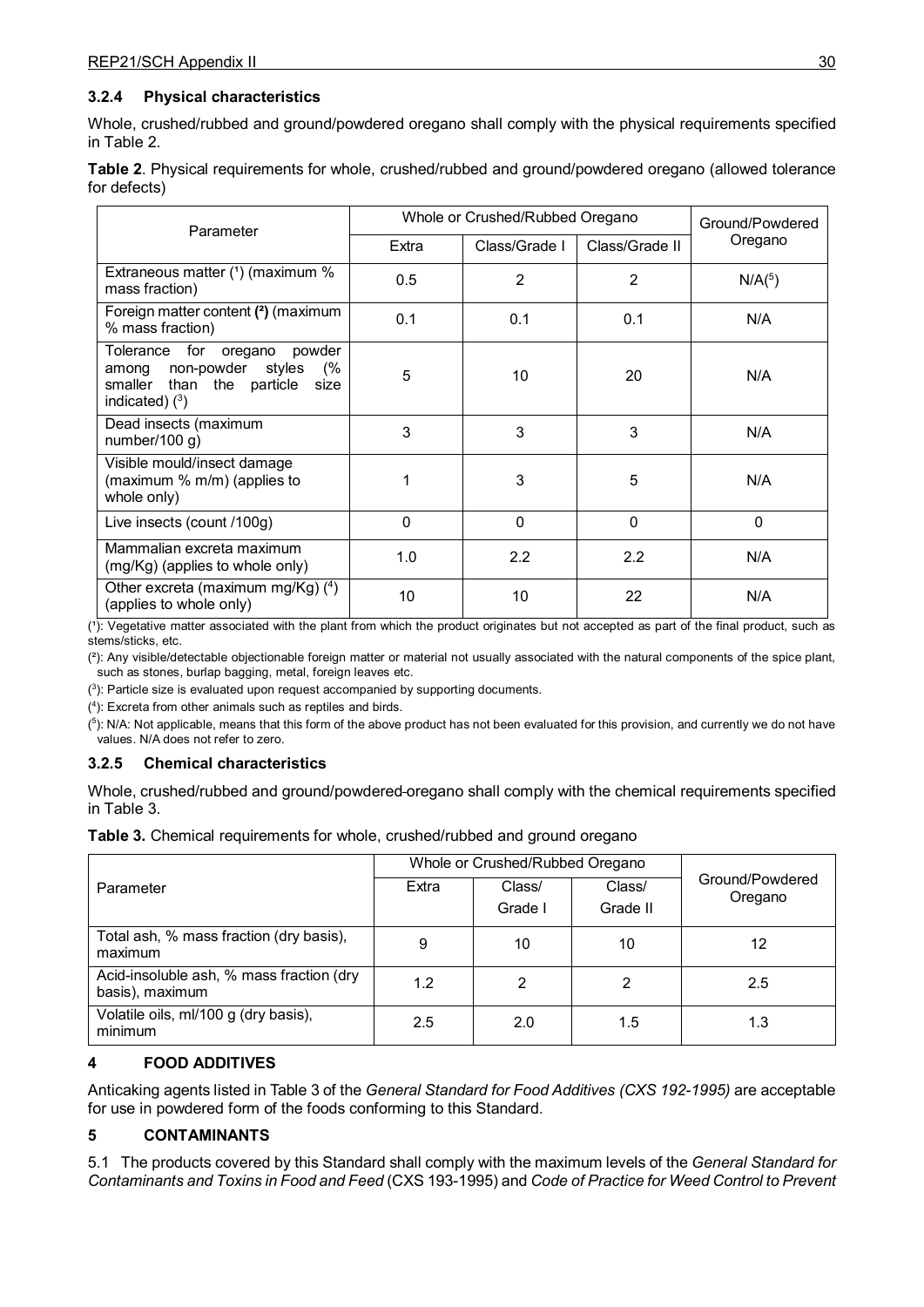*and Reduce Pyrrolizidine Alkaloid Contamination in Food and Feed* (CXC 74-2014) and other relevant Codex texts.

**5.2** The products covered by this Standard shall comply with the maximum residue limits for pesticides established by the Codex Alimentarius Commission**.**

# **6 HYGIENE**

**6.1** It is recommended that the products covered by this Standard be prepared and handled in accordance with the appropriate sections of the *General Principles of Food Hygiene* (CXC 1-1969), the *Code of Hygienic Practice for Low-Moisture Foods* (CXC 75-2015), Annex III Spices and Dried Culinary Herbs*,* and other relevant Codex texts such as Codes of Hygienic Practice and Codes of Practice.

**6.2** The products shall comply with any microbiological criteria established in accordance with the *Principles and Guidelines for the Establishment and Application of Microbiological Criteria Related to Foods*  (CXG 21-1997)*.*

# **7 WEIGHTS AND MEASURES**

Containers shall be as full as practicable without impairment of quality and shall be consistent with a proper declaration of contents for the product**.**

# **8 LABELLING**

**8.1** The products covered by this Standard shall be labelled in accordance with the *General Standard for the Labelling of Pre-packaged Foods* (CXS 1-1985). In particular, the following specific provisions apply:

# **8.2 Name of the product**

8.2.1 The name of the product shall be "dried oregano" or "oregano" when the omission of the word dry would not mislead or confuse the consumer.

8.2.2 The general name and style of the product shall be as described in Table 1 and Section 2.2 (styles). The scientific name of the product is optional.

# **8.3. Country of origin and country of harvest**

8.3.1 Country of origin shall be declared

- 8.3.2 Country of harvest (optional)
- 8.3.3 Region of harvest and year of harvest (optional)

## **8.4 Commercial identification**

- Class/Grade, if applicable
- Particle Size (optional)

## **8.5 Labelling of non-retail containers**

Information for non-retail containers shall be given either on the package or in accompanying documents, except that the name of the product, lot identification and the name and address of the manufacturer, packer, distributor or importer, as well as storage instructions, shall appear on the container. However, lot identification, and the name and address of the manufacturer, packer, distributor or importer may be replaced by an identification mark, provided that such a mark is clearly identifiable with the accompanying documents.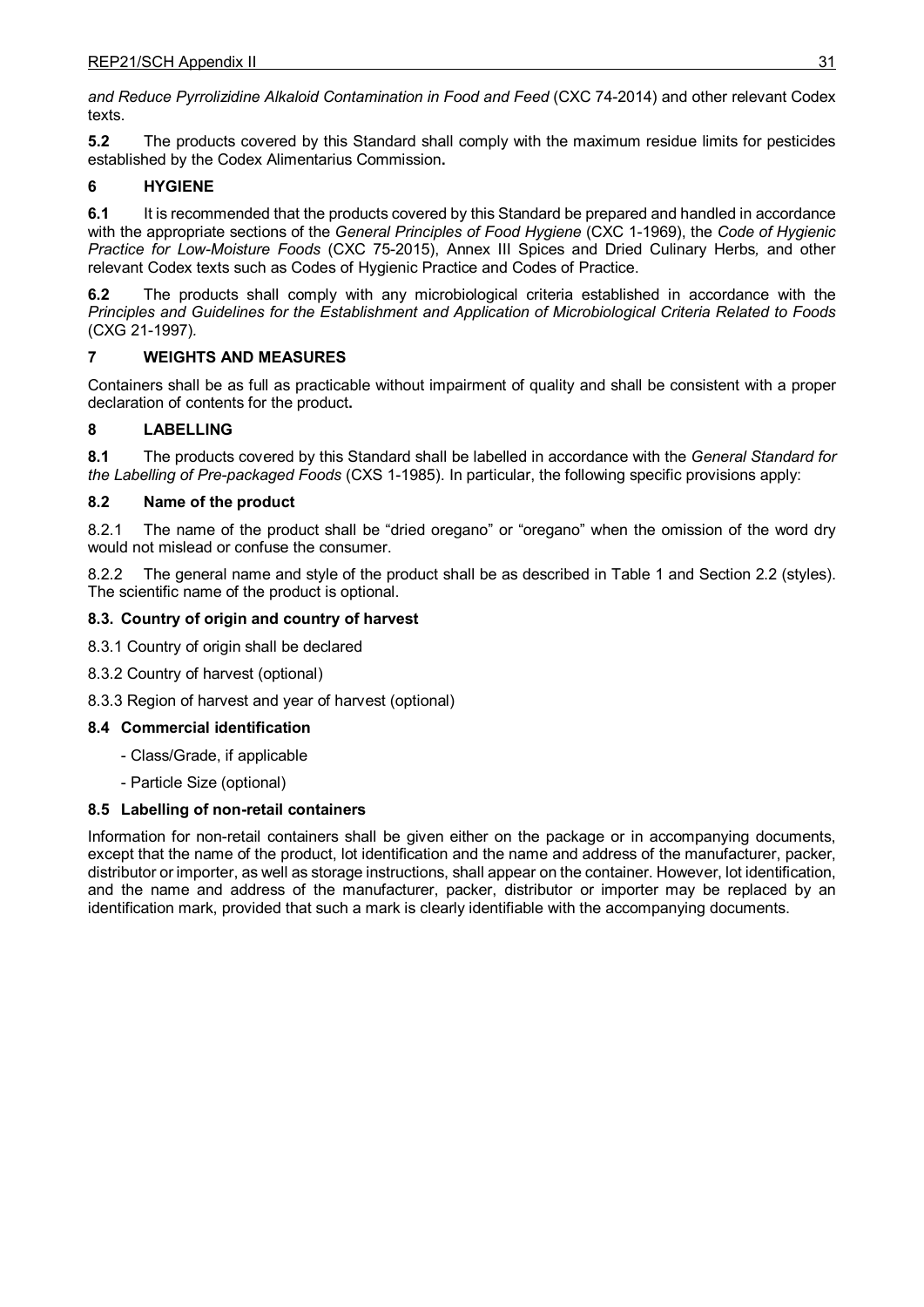# **9. METHODS OF ANALYSIS AND SAMPLING**

# **9.1 Methods of analysis**

Table 4. Methods of analysis<sup>1</sup>

| <b>Provision</b><br><b>Method</b> |                                                                 | <b>Principle</b>                     | <b>Type</b> |
|-----------------------------------|-----------------------------------------------------------------|--------------------------------------|-------------|
| Moisture                          | <b>ISO 939</b>                                                  | <b>Distillation</b>                  |             |
| Total ash on dry basis            | ISO 939 and                                                     | Calculation                          |             |
|                                   | <b>ISO 928</b>                                                  | Distillation and                     | I           |
| Acid-insoluble ash on dry         | ISO 939 and                                                     | Gravimetry<br>Calculation            |             |
| basis                             | <b>ISO 930</b>                                                  | Distillation and                     |             |
|                                   |                                                                 | Gravimetry                           |             |
| Volatile oils on a dry basis      | ISO 939 and                                                     | Calculation                          |             |
|                                   | ISO 6571                                                        | <b>Distillation and Distillation</b> |             |
| Extraneous matter                 | <b>ISO 927</b>                                                  | Visual examination                   |             |
|                                   |                                                                 | followed by Gravimetry               |             |
| Foreign matter                    | <b>ISO 927</b>                                                  | Visual examination                   |             |
|                                   |                                                                 | followed by Gravimetry               |             |
| Mammalian excreta                 | Macroanalytical Procedure                                       | Visual examination                   | IV          |
| Other excreta                     | Manual, USFDA, Technical                                        |                                      |             |
|                                   | Bulletin V.39 B (For whole)                                     |                                      |             |
|                                   | https://www.fda.gov/food/labor<br>atory-methods-food/mpm-v-8-   |                                      |             |
|                                   | spices-condiments-flavors-                                      |                                      |             |
|                                   | and-crude-drugs#v32                                             |                                      |             |
| Whole dead insect                 | <b>ISO 927</b>                                                  | Visual examination                   |             |
|                                   |                                                                 |                                      | IV          |
|                                   | MPM V-8 Spices, Condiments,                                     |                                      |             |
|                                   | Flavours and Crude Drugs A.                                     |                                      |             |
|                                   | General methods for spices                                      |                                      |             |
|                                   | herbs and botanicals (V 32)<br>https://www.fda.gov/food/laborat |                                      |             |
|                                   | ory-methods-food/mpm-v-8-                                       |                                      |             |
|                                   | spices-condiments-flavors-                                      |                                      |             |
|                                   | and-crude-drugs#v32                                             |                                      |             |
|                                   | Method V-8 Spices,                                              | Visual examination                   | IV          |
| Mould visible                     | Condiments, Flavors and                                         |                                      |             |
|                                   | Crude Drugs (Macroanalytical                                    |                                      |             |
|                                   | Procedure Manual, FDA                                           |                                      |             |
|                                   | Technical Bulletin Number 5)                                    |                                      |             |
|                                   | https://www.fda.gov/food/laborat                                |                                      |             |
|                                   | ory-methods-food/mpm-v-8-                                       |                                      |             |
|                                   | spices-condiments-flavors-                                      |                                      |             |
|                                   | and-crude-drugs#v32                                             |                                      |             |
| <b>Insect Damage</b>              | <b>ISO 927</b>                                                  | <b>Visual Examination</b>            |             |

(1) Latest edition or version of the approved method should be used

# **9.2 Sampling plan**

To be developed.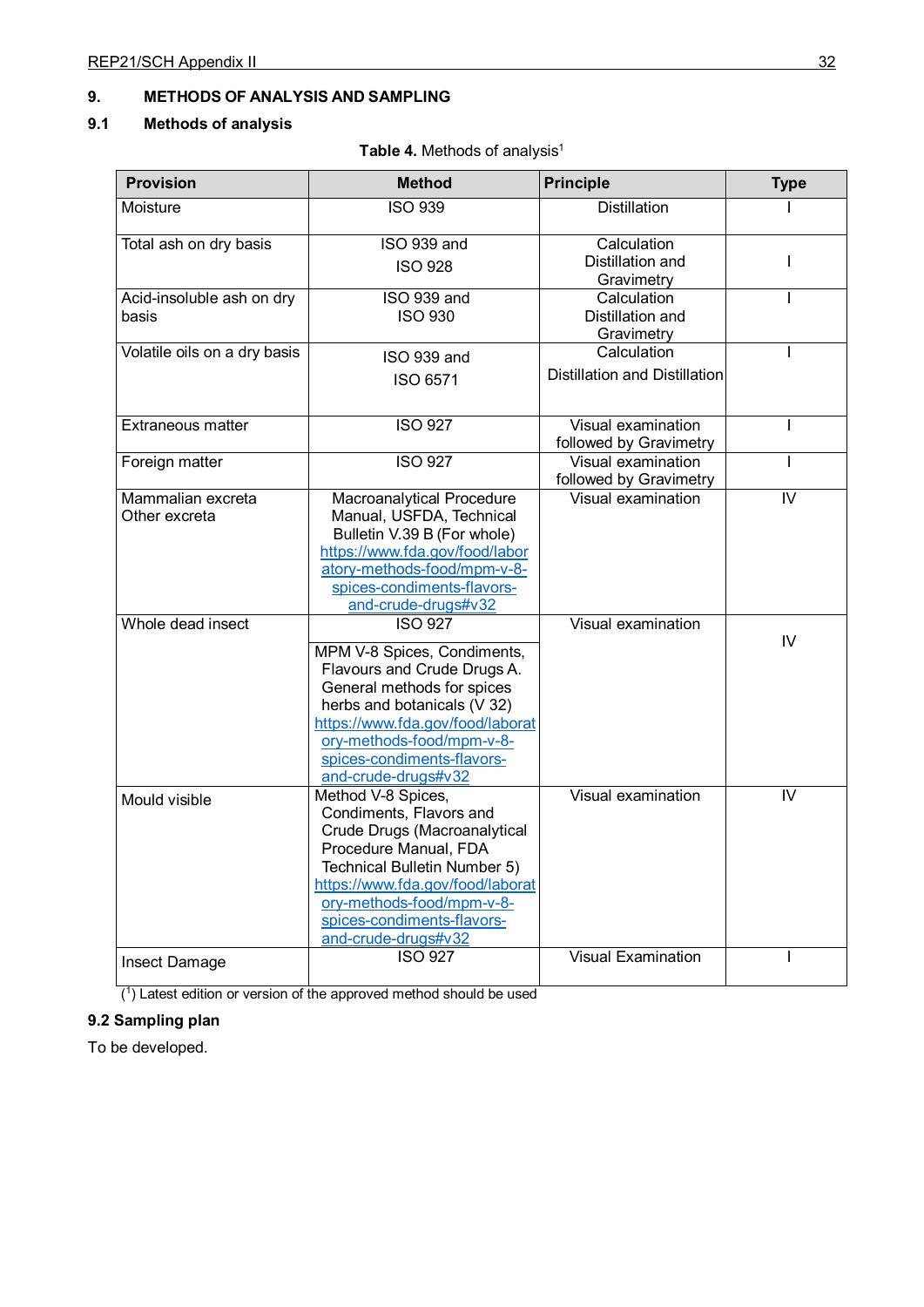# **APPENDIX III**

## **DRAFT STANDARD FOR DRIED ROOTS, RHIZOMES AND BULBS —**

#### **DRIED OR DEHYDRATED GINGER**

#### **(For adoption at Step 8)**

#### **1 SCOPE**

This Standard applies to plant products in their dried or dehydrated form as spices, defined in Section 2.1 below, offered for direct consumption, as an ingredient in food processing, or for repackaging if required. It excludes products for industrial processing.

#### **2 DESCRIPTION**

#### **2.1 Product definition**

Dried or dehydrated ginger is a product obtained from the rhizomes of the plant as mentioned in Table 1.

**Table 1**. Common and scientific names of plants used as dried or dehydrated ginger

| Common name         | <b>Scientific name</b>     |
|---------------------|----------------------------|
| <b>Dried Ginger</b> | Zingiber officinale Roscoe |

## **2.2 Styles/forms**

Dried or dehydrated ginger may be:

- Whole: single or branched rhizomes of varying sizes, which may be cut at both ends with the flattened circular shape intact;
- Pieces: comprising various cut, diced or sliced styles;
- Ground/powdered

## **3. ESSENTIAL COMPOSITION AND QUALITY FACTORS**

#### **3.1 Composition**

Dried or dehydrated ginger as described in Section 2 above shall conform to the requirements specified in Annexes I and II.

## **3.2 Quality factors**

#### **3.2.1 Odour, flavour and colour**

The product shall have a characteristic odour, flavour and colour, which can vary depending on geo-climatic factors/conditions, and shall be free from any foreign odour, flavour and colour especially from rancidity and mustiness.

#### **3.2.2 Chemical and physical characteristics**

The generic product shall comply with the requirements specified in Annex I (Chemical characteristics – Table 2) and Annex II (Physical characteristics – Table 3). The defects allowed must not affect the general appearance of the product as regards to its quality, keeping quality and presentation in the package.

#### **4 FOOD ADDITIVES**

4.1 Anticaking agents listed in Table 3 of the *General Standard for Food Additives* (CXS 192-1995) are acceptable for use in powdered form of the foods conforming to this standard

#### 4.2 Processing aids

The following processing aids used in products conforming to this Standard should be consistent with the *Guidelines on Substances used as Processing Aids* (CXG 75-2010).

|       |     | <b>INS No.   Processing Aid</b> | <b>Maximum Level</b>         |
|-------|-----|---------------------------------|------------------------------|
| 4.2.1 | 529 | Calcium oxide                   | $2.5 \,\mathrm{mg/kg}$       |
| 4.2.2 | 220 | Sulfur dioxide                  | 150 mg/kg, as residual $SO2$ |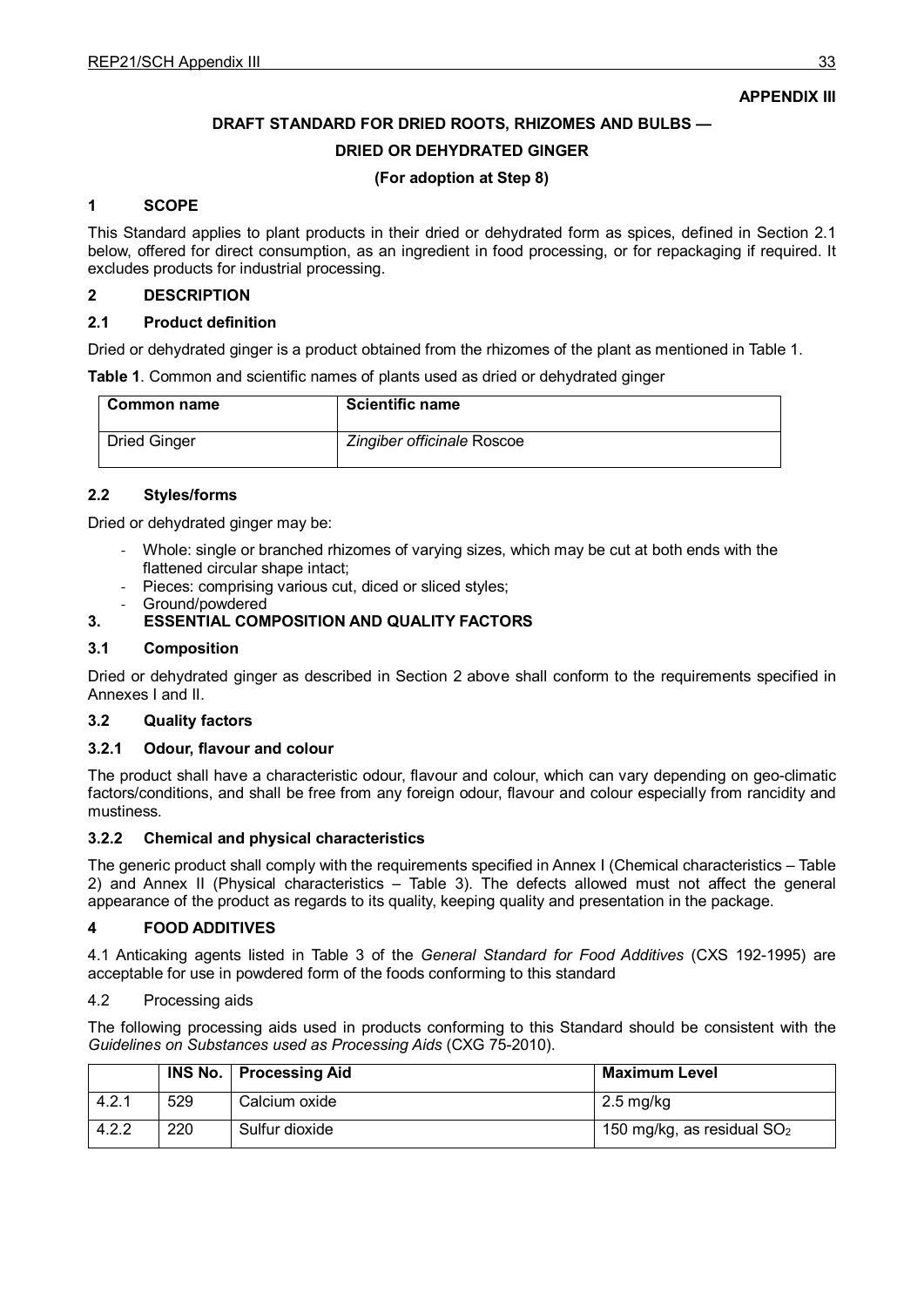## **5 CONTAMINANTS**

**5.1** The products covered by this Standard shall comply with the maximum levels of the *General Standard for Contaminants and Toxins in Food and Feed* (CXS 193-1995), the *Code of Practice for the Prevention and Reduction of Mycotoxins in Spices* (CXC 78-2017) and other relevant Codex texts.

**5.2** The products covered by this Standard shall comply with the maximum residue limits for pesticides established by the Codex Alimentarius Commission.

## **6 HYGIENE**

**6.1** It is recommended that the products covered by the provisions of this Standard be prepared and handled in accordance with the appropriate sections of the *General Principles of Food Hygiene* (CXC 1-1969), the *Code of Hygienic Practice for Low-Moisture Foods* (CXC 75-2015) Annex III on *Spices and dried culinary herbs* and other relevant Codex texts*.*

**6.2** The products should comply with any microbiological criteria established in accordance with the *Principles and Guidelines for the Establishment and Application of Microbiological Criteria Related to Foods* (CXG 21-1997).

## **7 WEIGHTS AND MEASURES**

Containers shall be as full as practicable without impairment of quality and shall be consistent with a proper declaration of contents for the product.

## **8 LABELLING**

**8.1** The products covered by the provisions of this Standard shall be labelled in accordance with the *General Standard for the Labelling of Pre-packaged Foods* (CXS 1-1985). In addition, the following specific provisions apply:

#### **8.2 Name of the product**

8.2.1 The common name of the product shall be as described in Section 2.1.

- 8.2.2 The name of the product may include an indication of the style as described in Section 2.2.
- 8.2.3 Trade name, variety or cultivar may be listed on the label.

#### **8.3 Country of origin and country of harvest**

- 8.3.1 Country of origin shall be declared
- 8.3.2 Country of harvest (optional)
- 8.3.3 Region of harvest and year of harvest (optional)

#### **8.4 Labelling of non-retail containers**

Information for non-retail containers shall be given either on the container or in accompanying documents, except that the name of the product, lot identification, and the name and address of the manufacturer, packer, distributor or importer, as well as storage instructions, shall appear on the container. However, lot identification, and the name and address of the manufacturer, packer, distributor or importer may be replaced by an identification mark, provided that such a mark is clearly identifiable with the accompanying documents.

# **9. METHODS OF ANALYSIS AND SAMPLING**

#### **9.1 Methods of Analysi[s17](#page-37-0)**

As described in Annex III, Table 4.

#### **9.2 Sampling Plan**

To be developed

<u>.</u>

<span id="page-37-0"></span><sup>&</sup>lt;sup>17</sup> Latest edition or version of the approved method should be used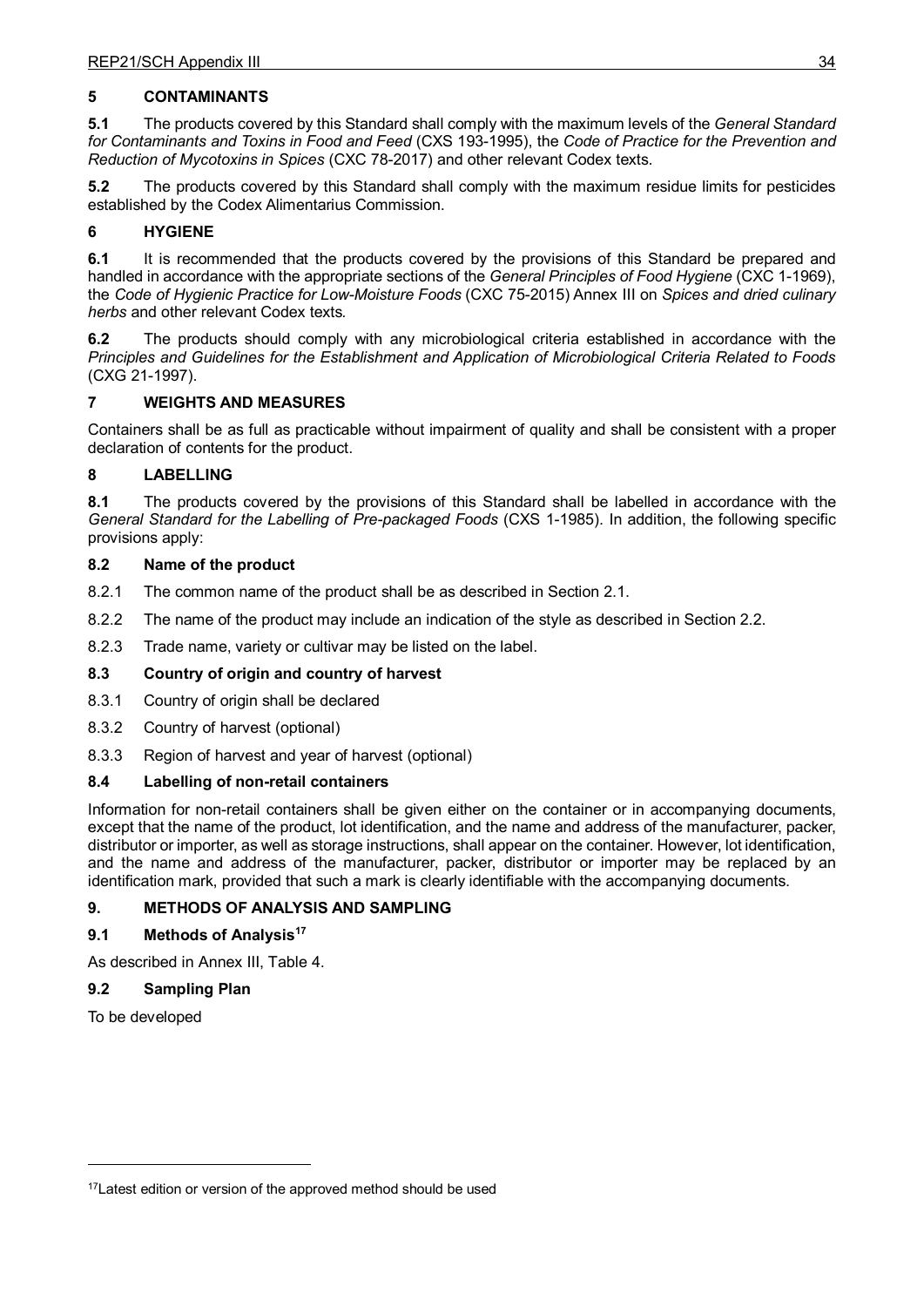**Table 2.** Chemical characteristics for dried or dehydrated ginger

| <b>Product</b>         | <b>Styles/Forms</b>        | <b>Total Ash</b><br>on dry basis %w/w (max) | Acid Insoluble Ash<br>(on dry basis %w/w (max)) | <b>Moisture Content</b><br>$(\%w/w \text{ (max)})$ | <b>Volatile Oils</b><br>(on dry basis mL/ 100g (min)) |
|------------------------|----------------------------|---------------------------------------------|-------------------------------------------------|----------------------------------------------------|-------------------------------------------------------|
| Dried or<br>dehydrated | Whole and<br><b>Pieces</b> | 8.0 (unbleached)<br>12.0 (bleached)         | 1.5                                             | 12.0                                               | 1.5                                                   |
| Ginger                 | Ground/<br>Powdered        | 8.0 (unbleached)<br>12.0 (bleached)         | 1.5                                             | 12.0                                               | 0. ا                                                  |

**Table 3.** Physical characteristics for dried or dehydrated ginger

| <b>Product</b>         | <b>Styles/Forms</b> | <b>Extraneou</b><br>s matter <sup>1</sup><br>$%$ w/w<br>(max) | Foreign<br>matter <sup>2</sup><br>%w/w<br>(max) | <b>Whole</b><br>dead<br>insects.<br>Count/<br>100 <sub>g</sub><br>(max) | <b>Live Insects</b><br>Count/ 100g<br>(max) | <b>Mammalian</b><br>Excreta mg/kg<br>(max) | Other Excreta <sup>3</sup> mg/kg<br>(max) | Mould visible/<br>Insect defiled/<br>infested %w/w<br>(max) |
|------------------------|---------------------|---------------------------------------------------------------|-------------------------------------------------|-------------------------------------------------------------------------|---------------------------------------------|--------------------------------------------|-------------------------------------------|-------------------------------------------------------------|
| Dried or<br>dehydrated | Whole               | 1.0                                                           | 0.5                                             | 4.0                                                                     |                                             | 6.6                                        | 6.6                                       | $3.0*$                                                      |
| Ginger                 | Pieces              | 1.0                                                           | 0.5                                             | 4.0                                                                     |                                             | N/A                                        | N/A                                       | N/A                                                         |
|                        | Ground/<br>Powdered | N/A                                                           | N/A                                             | N/A                                                                     |                                             | N/A                                        | N/A                                       | N/A                                                         |

**<sup>1</sup>**Vegetative matter associated with the plant from which the product originates but not accepted as part of the final product.

<sup>2</sup> Any visible/detectable objectionable foreign matter or material not usually associated with the natural components of the spice plant, such as sticks, stones, burlap bagging, metal, etc.

<sup>3</sup> Excreta from other animals, such as reptiles and birds.

\*The combined defects for mould visible and insect defiled/ infested should not exceed 3.0%

N/A: Not applicable, means that this form of the above product has not been evaluated for this provision, and currently there are no values. N/A does not refer to zero.

**Annex I**

**Annex II**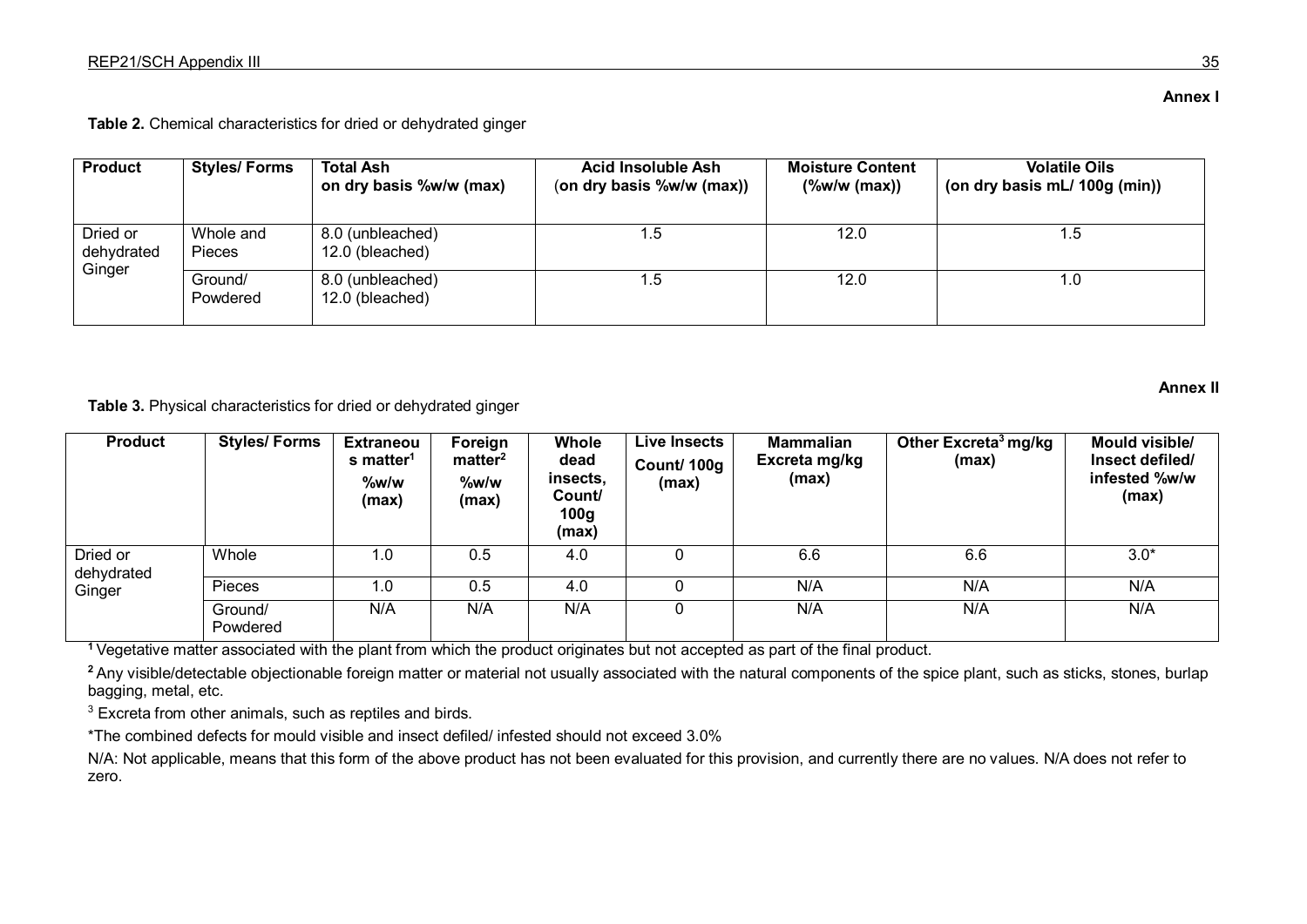| <b>Parameter</b>                   | <b>Method</b>                                                      | <b>Principle</b>                                    | Type <sup>1</sup> |
|------------------------------------|--------------------------------------------------------------------|-----------------------------------------------------|-------------------|
| Moisture                           | <b>ISO 939</b>                                                     | <b>Distillation</b>                                 | J.                |
| Total Ash on dry<br>basis          | ISO 939 and ISO 928                                                | <b>Distillation and Gravimetry</b>                  |                   |
| Acid Insoluble Ash<br>on dry basis | ISO 939 and ISO 930                                                | <b>Distillation and Gravimetry</b>                  |                   |
| Volatile Oil on dry<br>basis       | ISO 939 and ISO 6571                                               | Distillation followed by<br>Volumetry               |                   |
| <b>Extraneous Matter</b>           | <b>ISO 927</b>                                                     | <b>Visual Examination</b><br>followed by Gravimetry |                   |
| Foreign Matter                     | <b>ISO 927</b>                                                     | <b>Visual Examination</b><br>followed by Gravimetry | T                 |
| Insect Damage                      | Method V-8 Spices, Condiments,<br><b>Flavors and Crude Drugs</b>   | Visual Examination                                  | IV                |
|                                    | (Macroanalytical Procedure Manual)<br>MPM: V-8. Spices             |                                                     |                   |
| Whole dead insect                  | <b>ISO 927</b>                                                     | Visual examination                                  |                   |
| Mammalian/ Other                   | MPM V-8 Spices, Condiments,                                        | <b>Visual Examination</b>                           | IV                |
| Excreta                            | <b>Flavours and Crude Drugs</b>                                    | followed by Gravimetry                              |                   |
|                                    | (Macroanalytical Procedure Manual)<br>MPM: V-8. Spices (For whole) |                                                     |                   |
| <b>Mould visible</b>               | Method V-8 Spices, Condiments,<br><b>Flavors and Crude Drugs</b>   | Visual examination                                  | IV                |
|                                    | (Macroanalytical Procedure Manual)<br>MPM: V-8. Spices             |                                                     |                   |
| Live Insect                        | <b>ISO 927</b>                                                     | <b>Visual Examination</b>                           | IV                |
|                                    | AOAC 960.51                                                        | <b>Visual Examination</b>                           | IV                |
| Calcium (as oxide)                 | ISO 1003, Annex A                                                  | Chemical reaction followed                          | $\overline{N}$    |
| on dry basis                       |                                                                    | by gravimetry                                       |                   |
| SO <sub>2</sub>                    | AOAC 963.20                                                        | Colorimeter                                         | $\mathbf{II}$     |

**<sup>1</sup>** According to the definition of "types of method of analysis" as per Codex Procedural Manual Section II

# **Annex III**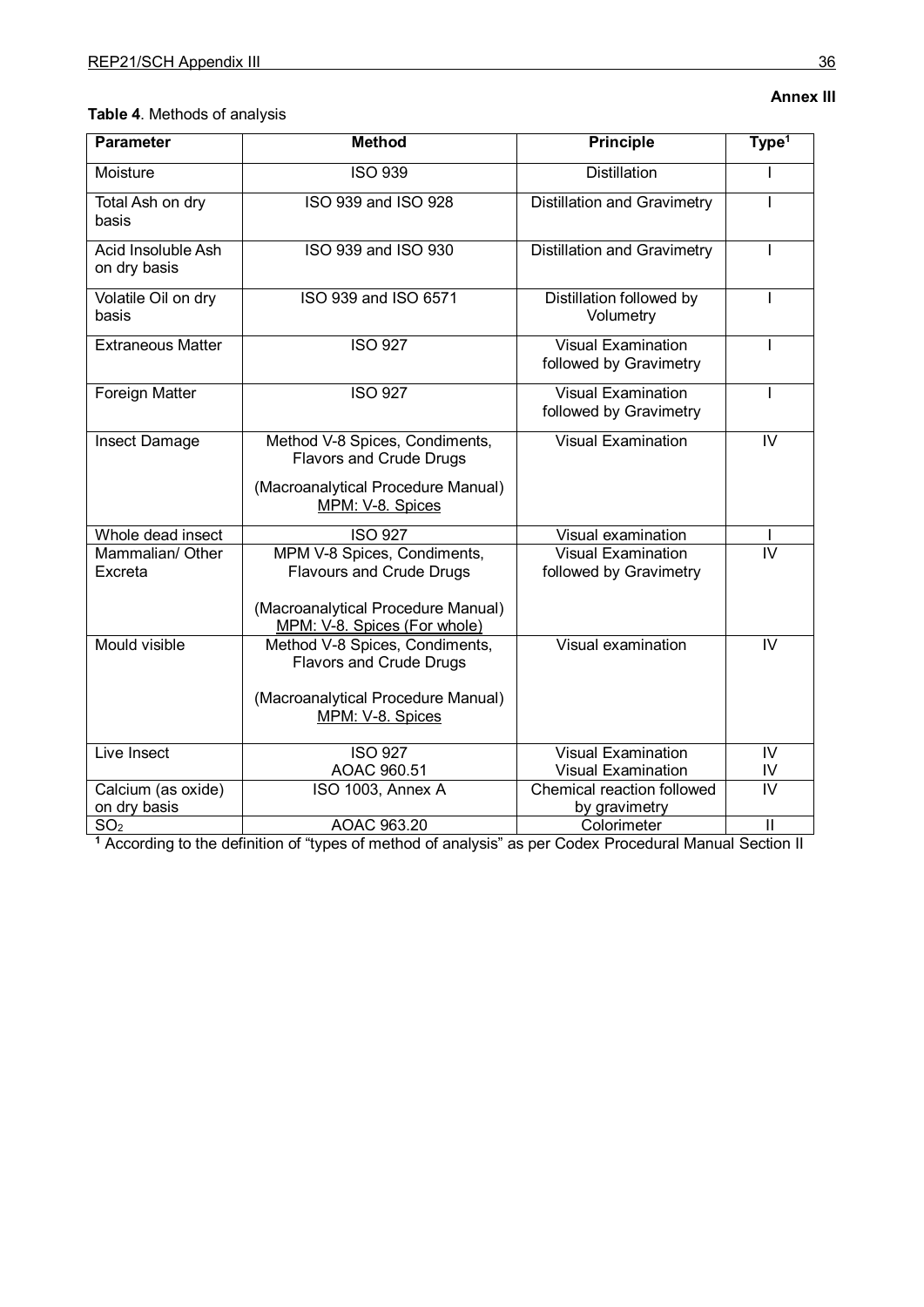## **APPENDIX IV**

## **DRAFT STANDARD FOR DRIED FLORAL PARTS-CLOVES**

#### **(For adoption at Step 8)**

#### **1 SCOPE**

This Standard applies to plant products in their dried or dehydrated form as spices, defined in Section 2.1 below, offered for direct consumption, as an ingredient in food processing, or for repackaging if required. It excludes the product for industrial processing.

#### **2 DESCRIPTION**

#### **2.1 Product definition**

Dried cloves is a product obtained from the dried floral part of the plant (clove nail) as described in Table 1.

**Table 1.** Common and scientific name of dried cloves

| Common name  | Scientific name                           |
|--------------|-------------------------------------------|
| Dried cloves | Syzygium aromaticum (L.), Merrill & Perry |

# **2.2 Styles**

Dried cloves may be:

- Whole
- Ground/powdered (without any added matter)

## **3 ESSENTIAL COMPOSITION AND QUALITY FACTORS**

#### **3.1 Composition**

Product as described in Section 2 above shall conform to the requirements contained in Annexes I and II.

#### **3.2 Quality factors**

#### **3.2.1 Odour, flavour and colour**

The product shall have a characteristic odour, flavour and colour, which can vary depending on geo-climatic factors/conditions, and shall be free from any foreign odour, flavour, and colour especially from rancidity and mustiness.

#### **3.2.2 Chemical and physical characteristics**

The generic product shall comply with the requirements specified in Annex I (Chemical Characteristics - Table 2) and Annex II (Physical Characteristics-Table 3). The defects allowed must not affect the general appearance of the product as regards to its quality, keeping quality and presentation in the package.

#### **3.2.3. Classification (Optional)**

If traded as classified, the provision in Annexes 1and II applies as minimum requirements.

#### **4 FOOD ADDITIVES**

Anticaking agents listed in Table 3 of the *General Standard for Food Additives* (CXS 192-1995) are acceptable for use in powdered form of the foods conforming to this standard.

#### **5 CONTAMINANTS**

**5.1** The products covered by this Standard shall comply with the maximum levels of the *General Standard for Contaminants and Toxins in Food and Feed* (CXS 193-1995) and any other relevant Codex texts.

**5.2** The products covered by this Standard shall comply with the maximum residue limits for pesticides established by the Codex Alimentarius Commission.

#### **6 HYGIENE**

**6.1** It is recommended that the products covered by the provisions of this Standard be prepared and handled in accordance with the appropriate sections of the *General Principles of Food Hygiene* (CAC/RCP 1-1969), the *Code of Hygienic Practice for low moisture foods* (CXC 75-2015) Annex III on Spices and dried culinary herbs and other relevant Codex texts.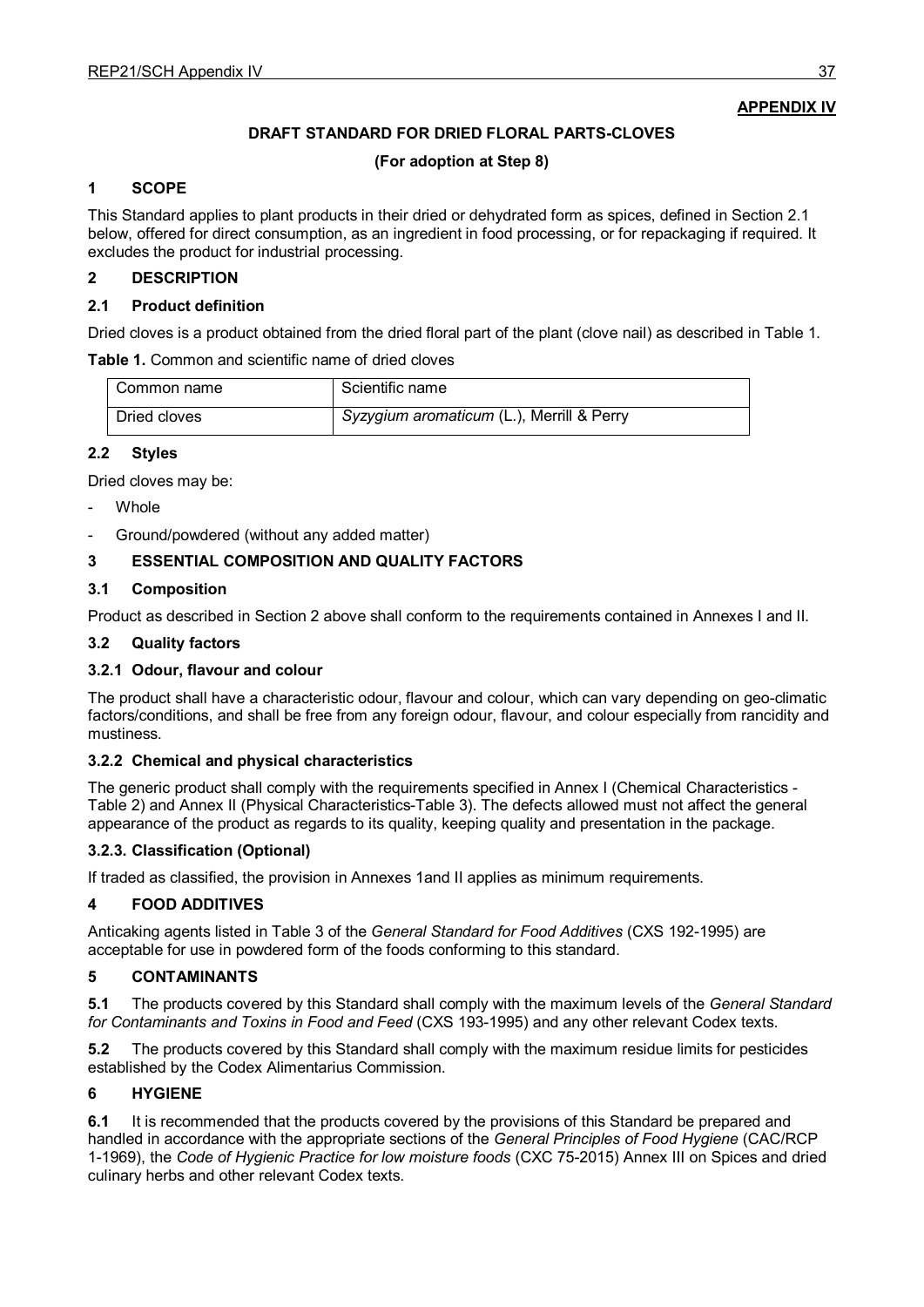**6.2** The products should comply with any microbiological criteria established in accordance with the *Principles and Guidelines for the Establishment and Application of Microbiological Criteria Related to Foods* (CXG 21-1997).

# **7 WEIGHTS AND MEASURES**

Containers shall be as full as practicable without impairment of quality and shall be consistent with a proper declaration of contents for the product.

# **8 LABELLING**

**8.1** The products covered by the provisions of this Standard shall be labelled in accordance with the *General Standard for the Labelling of Pre-packaged Foods* (CXS 1-1985). In addition, the following specific provisions apply:

# **8.2 Name of the Product**

8.2.1 The common name of the product shall be as described in Section 2.1

8.2.2 The name of the product may include an indication of the style as described in Section 2.2.

8.2.3 Trade name, variety or cultivar may be listed on the label.

# **8.3 Country of origin and country of harvest**

**8.3.1** Country of origin shall be declared.

**8.3.2** Country of harvest (optional)

**8.3.3** Region of harvest and year of harvest (optional)

# **8.4 Labelling of non-retail containers**

Information for non-retail containers shall be given either on the container or in accompanying documents, except that the name of the product, lot identification, and the name and address of the manufacturer, packer, distributor or importer, as well as storage instructions, shall appear on the container. However, lot identification, and the name and address of the manufacturer, packer, distributor or importer may be replaced by an identification mark, provided that such a mark is clearly identifiable with the accompanying documents.

# **9 METHODS OF ANALYSIS AND SAMPLING**

# **9.1 Methods of Analysis**

As described in Annex III, Table 4

# **9.2 Sampling Plan**

To be developed.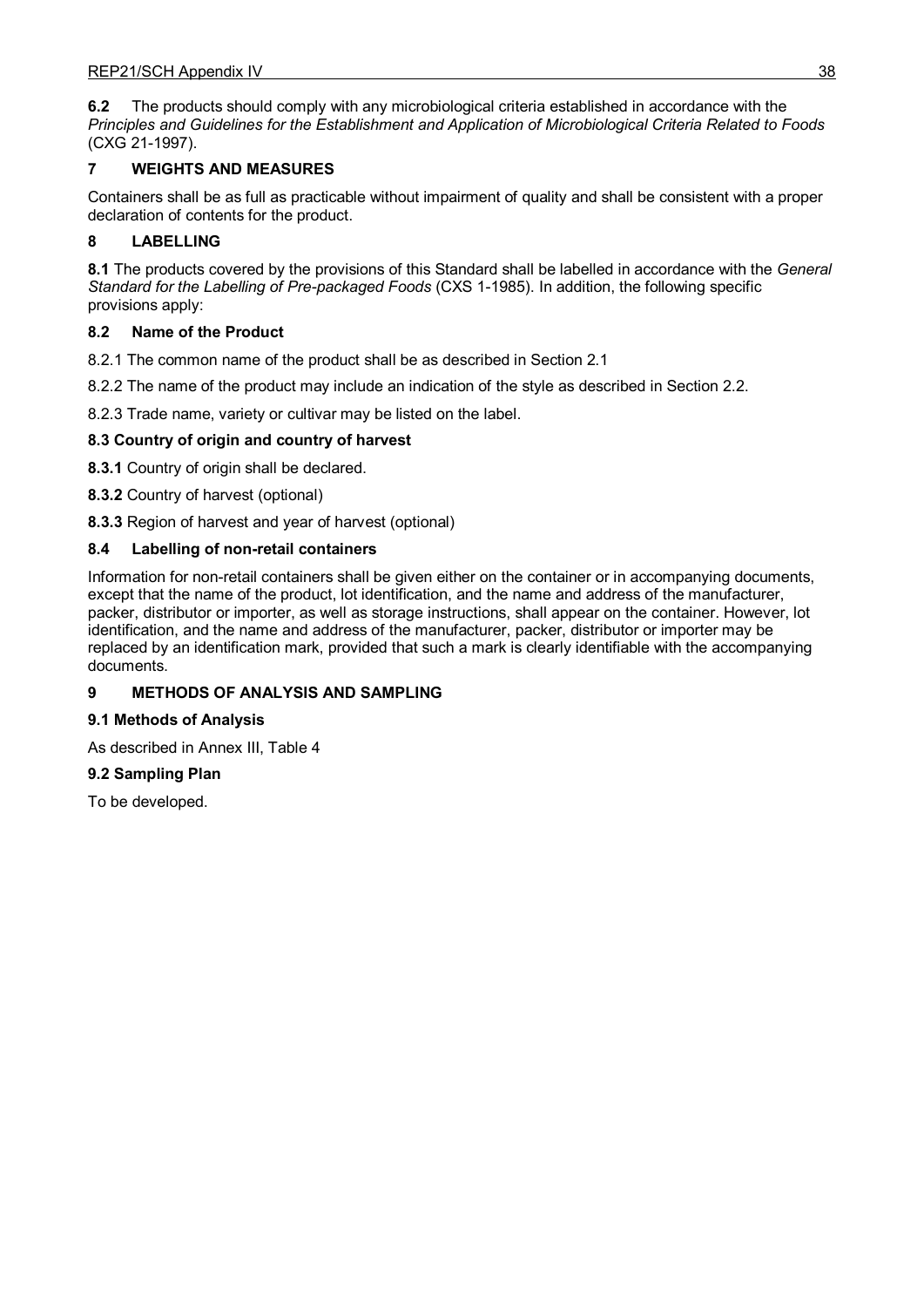## **Annex I**

**Table 2** Chemical requirements of dried floral parts-cloves

| Product     | Style  | <b>Total Ash</b>        | Acid Insoluble Ash       | <b>Moisture Content</b> | Volatile Oils ml/100g (min) | Crude fibre,  |
|-------------|--------|-------------------------|--------------------------|-------------------------|-----------------------------|---------------|
|             |        | %w/w (max) on dry basis | % w/w (max) on dry basis | $%$ w/w (max)           | (on dry basis)              | $%$ w/w (max) |
|             |        |                         |                          |                         |                             |               |
| Dried clove | Whole  |                         | 0.5                      |                         |                             | 13            |
|             | Ground |                         | 0.5                      | 10                      | 14                          | 13            |

# **Annex II**

**Table 3** Physical requirements of dried floral parts-cloves

| Product               | Style  | Mammalian or/and<br>other excreta*<br>$(w/w)$ / mg/Kg,(max) | Live Insects<br>Count/100 g<br>(max) | Mold Visible<br>$%w/w$ (max) | Insect defiled/<br>Infested<br>$%w/w$ (max) | Extraneous<br>matter <sup>1</sup><br>$%w/w$ (max) | Foreign matter <sup>2</sup><br>$%w/w$ (max) | Defects<br>$(Headless3/Mother4/)$<br>Khoker <sup>5</sup><br>$%$ w/w (max) |
|-----------------------|--------|-------------------------------------------------------------|--------------------------------------|------------------------------|---------------------------------------------|---------------------------------------------------|---------------------------------------------|---------------------------------------------------------------------------|
| <b>Dried</b><br>clove | Whole  | 10                                                          |                                      |                              |                                             |                                                   |                                             | 5/6/5                                                                     |
|                       | Ground | N/A                                                         |                                      | N/A                          |                                             |                                                   |                                             | N/A                                                                       |

 $\frac{1}{1}$  Extraneous matter: Vegetative matter associated with the plant from which the product originate but not accepted as a part of the final product<sup>2</sup>Foreign matter: Any visible/detectable objectionable foreign matter or material not usually associated with the natural component of the spice plant such as sticks, stones, burlap bagging, metal, etc.

<sup>3</sup> Headless Clove: Clove consisting of only the receptacle and sepals and which has lost the dome-shaped head.

<sup>4</sup> Mother Clove: Fruit of the clove tree (*Syzygium aromaticum*) in the form of an ovoid brown berry surmounted by four incurved sepals.

<sup>5</sup> Khoker Clove: Clove having undergone fermentation as a result of incomplete drying, as evidenced by its pale brown colour, whitish mealy appearance and often wrinkled surface.

N/A Not Applicable, means that this form of the above product has not been evaluated for this provision, and currently we do not have values. N/A does not refer to zero.

\*Excreta from other animals such as reptiles and birds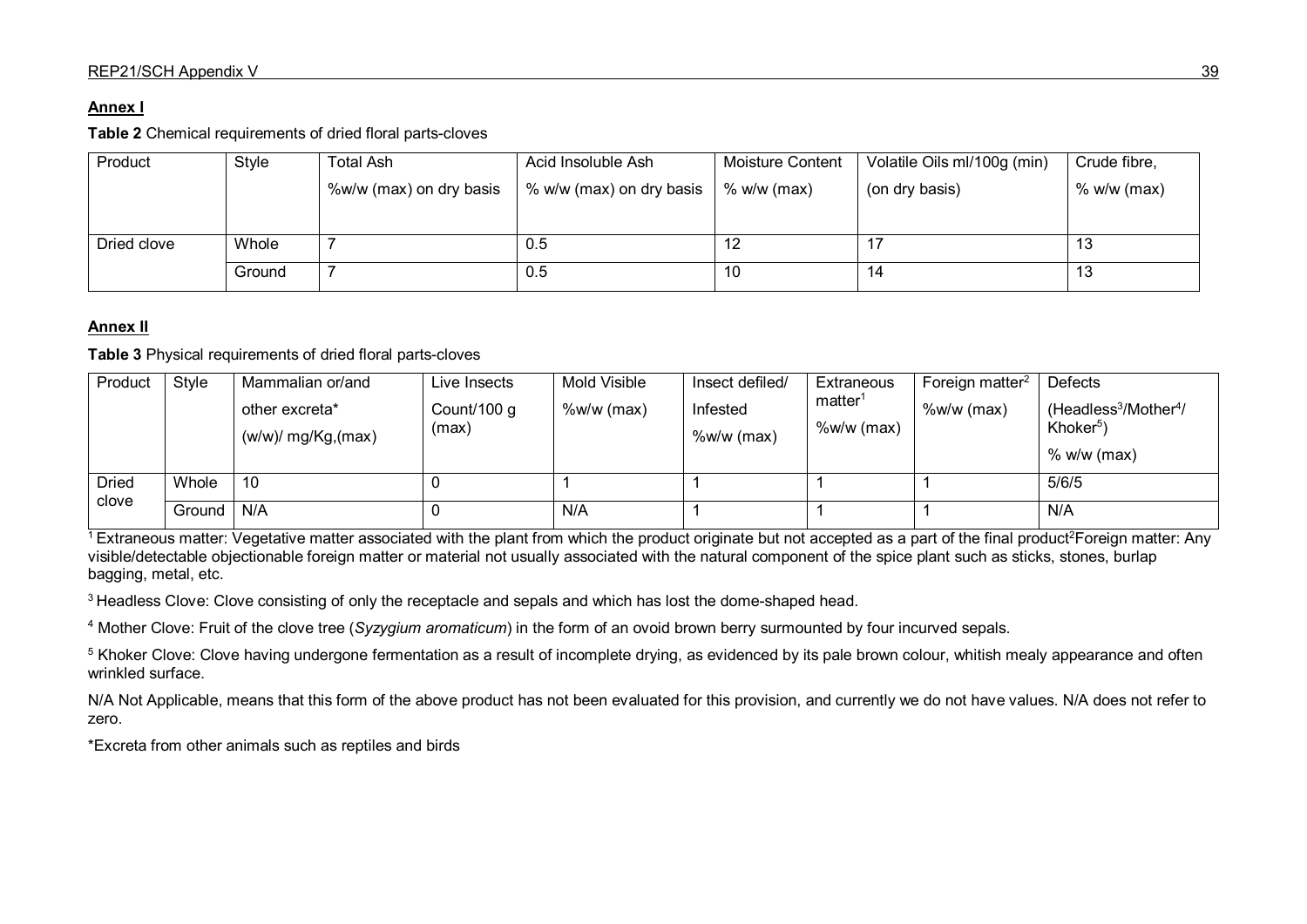# **Annex III**

**Table 4.** Methods of Analysis

| <b>Parameter</b>                    | <b>Method</b>                                                               | <b>Principle</b>          | Type <sup>1</sup> |  |
|-------------------------------------|-----------------------------------------------------------------------------|---------------------------|-------------------|--|
| Moisture                            | <b>ASTA 2.0</b>                                                             | <b>Distillation</b>       |                   |  |
| Volatile oil                        | ISO 6571                                                                    | <b>Distillation</b>       |                   |  |
|                                     |                                                                             | Volumetry                 |                   |  |
| Total ash (dry basis)               | <b>ISO 928</b>                                                              | Gravimetry                |                   |  |
| Acid Insoluble Ash                  | <b>ISO 930</b>                                                              | Gravimetry                |                   |  |
| Extraneous matter                   | <b>ISO 927</b>                                                              | Visual                    |                   |  |
|                                     |                                                                             | Gravimetry                |                   |  |
| Foreign matter                      | <b>ISO 927</b>                                                              | Visual                    |                   |  |
|                                     |                                                                             | Gravimetry                |                   |  |
| Insect damage                       | <b>ISO 927</b>                                                              | <b>Visual Examination</b> | IV                |  |
|                                     | <b>Method V-8 Spices,</b>                                                   | <b>Visual Examination</b> |                   |  |
|                                     | <b>Condiments, Flavors and</b><br><b>Crude Drugs</b>                        |                           | IV                |  |
| Insects/Excreta/Insect<br>fragments | <b>ISO 927</b>                                                              | <b>Visual Examination</b> | IV                |  |
| Crude fibre                         | <b>ISO 5498</b>                                                             | Gravimetry                | T                 |  |
| Mould visible                       | Method V-8 Spices,<br><b>Condiments, Flavours and</b><br><b>Crude Drugs</b> | <b>Visual Examination</b> | $\overline{N}$    |  |
| Live insect                         | <b>ISO 927</b>                                                              | <b>Visual Examination</b> | IV                |  |
| Mammalian or/and Other<br>excreta   | Method V-8 Spices,<br><b>Condiments, Flavours and</b><br><b>Crude Drugs</b> | <b>Visual Examination</b> | IV                |  |

<sup>1</sup> According to the definition of "types of method of analysis" as per Codex Procedural Manual Section II

\*Latest edition or version of the approved method should be used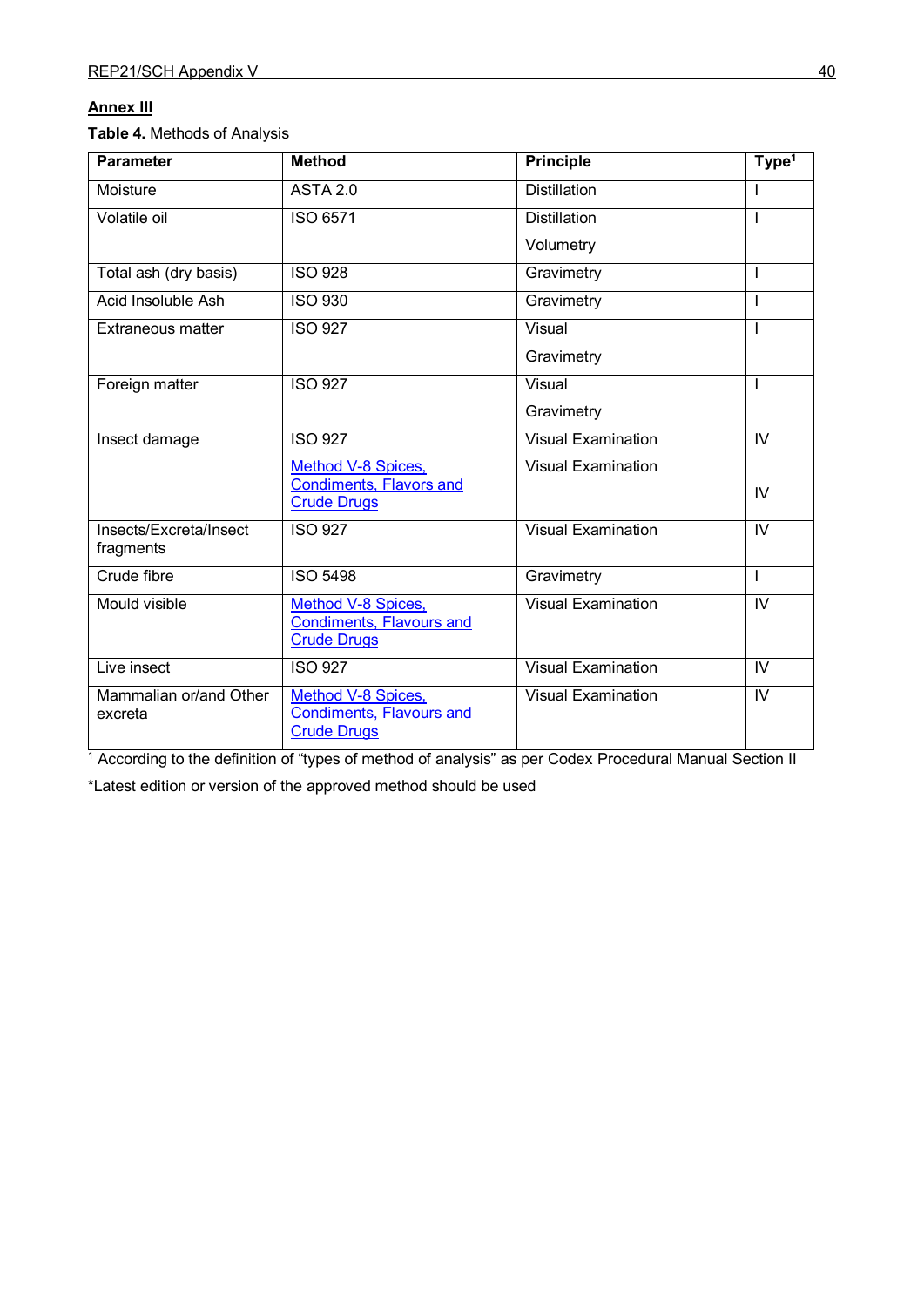# **APPENDIX V**

#### **DRAFT STANDARD FOR DRIED BASIL**

#### **(For adoption at Step 8)**

#### **1 SCOPE**

This Standard applies to basil leaves in their dried form as culinary herbs defined in Section 2.1 below, offered for direct consumption, as an ingredient in food processing, or for repackaging if required. It excludes products for industrial processing.

#### **2 DESCRIPTION**

#### **2.1 Product definition**

Dried basil is the product prepared from leaves of *Ocimum* spp. of the Lamiaceae family (Table 1), dried and processed in an appropriate manner. Undergoing operations such as cleaning, drying, rubbing, milling and sifting are sold in forms as indicated in Section 2.2 Styles.

| Common name  | Trade name                   | <b>Scientific name</b>                       |
|--------------|------------------------------|----------------------------------------------|
|              | Sweet Basil                  | Ocimum basilicum L.                          |
|              | <b>Bush Basil</b>            | Ocimum minimum L.                            |
|              | American Basil               | Ocimum americanum L.                         |
| <b>Basil</b> | Shrubby Basil                | Ocimum gratissimum L.                        |
|              | <b>Camphor Basil</b>         | Ocimum kilimandscharicum Gürke               |
|              | Sacred Basil / Holy<br>Basil | Ocimum tenuiflorum L. / Ocimum<br>sanctum L. |

**Table 1.** Dried Culinary Leaves covered by this standard

## **2.2 Styles**

**2.2.1** Dried basil may be:

- **-** Whole/intact
	- **-** Crushed/rubbed/flaked
- **-** Ground/powdered
- **-** Of other styles distinct from those above, provided they are labelled accordingly.

**2.2.2** The particle size of ground/powdered styles is determined by contractual agreement between buyer and seller.

#### **3. ESSENTIAL COMPOSITION AND QUALITY FACTORS**

#### **3.1 Composition**

Dried basil as described in Section 2 above shall conform to the requirements in Annexes I and II.

#### **3.2 Quality factors**

#### **3.2.1 Odour, flavour and colour**

Dried basil shall have a characteristic odour and flavour, which may vary depending on geo-climatic factors/conditions. Dried basil shall be free from any foreign odour or flavour and especially from mustiness odour. The typical colour of basil may change depending on post-harvest treatment.

#### **3.2.2 Chemical and physical characteristics**

The generic product shall comply with the requirements specified in Annex I (Chemical Characteristics) and Annex II (Physical Characteristics). The defects allowed must not affect the general appearance of the product as regards to its quality, keeping quality and presentation in the package.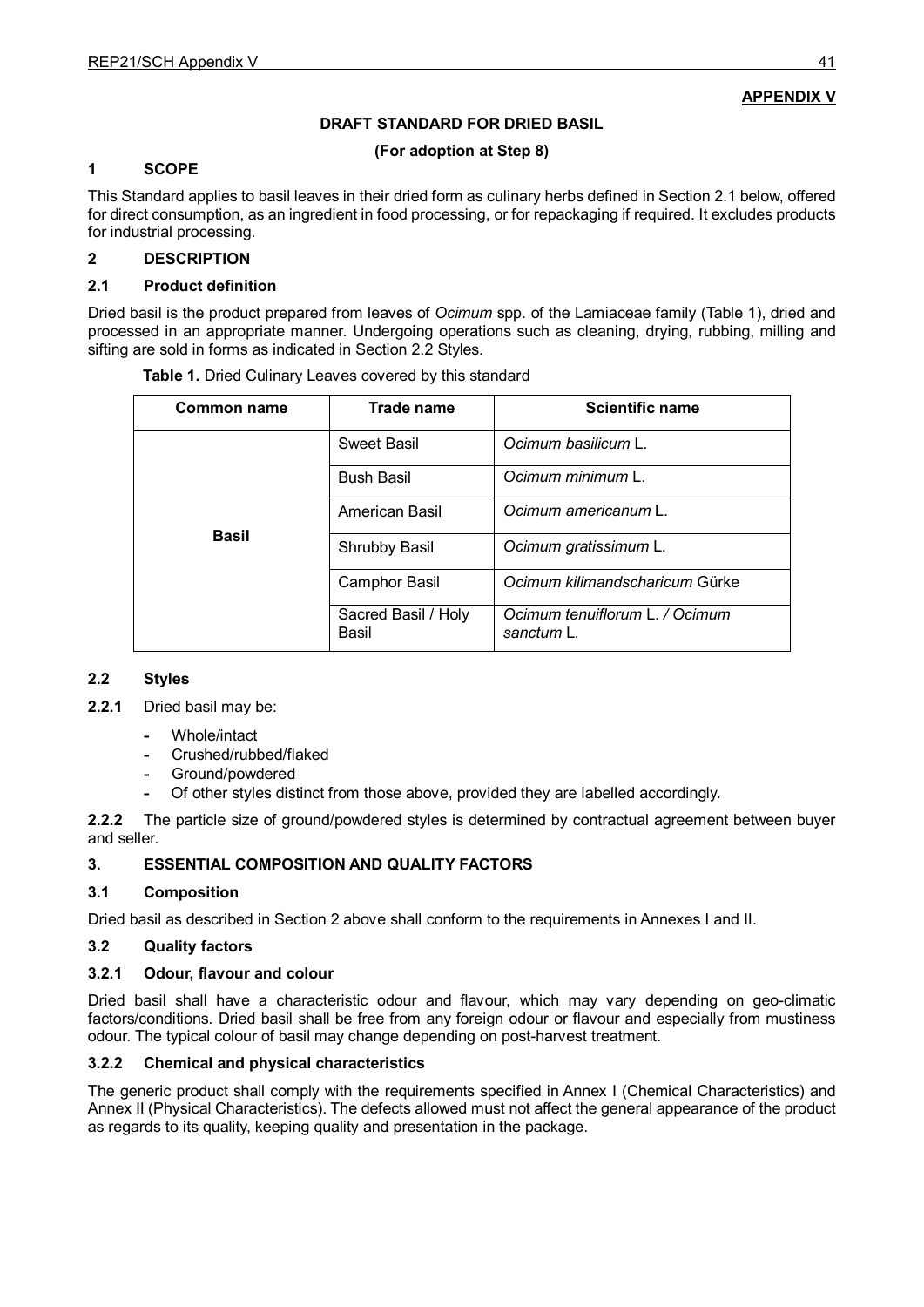## **4 FOOD ADDITIVES**

Anticaking agents listed in Table 3 of the *General Standard for Food Additives* (CXS 192-1995) are acceptable for use in powdered form of the foods conforming to this Standard

## **5 CONTAMINANTS**

**5.1** The products covered by this Standard shall comply with the maximum levels of the *General Standard for Contaminants and Toxins in Food and Feed* (CXS 193-1995), the *Code of Practice for Weed Control to Prevent and Reduce Pyrrolizidine Alkaloid Contamination in Food and Feed* (CXC 74-2014) and other relevant Codex texts.

**5.2** The products covered by this Standard shall comply with the maximum residue limits for pesticides established by the Codex Alimentarius Commission.

# **6 HYGIENE**

**6.1** It is recommended that the products covered by the provisions of this Standard be prepared and handled in accordance with the appropriate sections of the *General Principles of Food Hygiene* (CXC 1-1969), the *Code of Hygienic Practice for Low-Moisture Foods* (CXC 75-2015) Annex III Spices and Culinary Herbs; *Code of Practice for the Prevention and Reduction of Mycotoxins in Spices (*CXC 78 - 2017), and other relevant Codex texts.

**6.2** The products should comply with any microbiological criteria established in accordance with the *Principles and Guidelines for the Establishment and Application of Microbiological Criteria related to Foods* (CXG 21-1997).

## **7 WEIGHTS AND MEASURES**

Containers shall be as full as practicable without impairment of quality and shall be consistent with a proper declaration of contents for the product.

#### **8 LABELLING**

**8.1** The products covered by the provisions of this Standard shall be labelled in accordance with the *General Standard for the Labelling of Pre-packaged Foods* (CXS 1-1985). In particular, the following specific provisions apply.

#### **8.2 Name of the product**

**8.2.1** The common name of the product shall be as described in Section 2.1.

**8.2.2** The common name may be used if the product is a blend of the different species listed in Table 1. If a trade name is used, then the product shall be a minimum of 80% of the species listed for that trade name.

**8.2.3** The name of the product may include an indication of the trade name and varietal type described in Table 1 and style as described in Section 2.2.

#### **8.3 Country of origin and country of harvest**

- 8.3.1 Country of origin shall be declared
- 8.3. 2 Country of harvest (optional)
- 8.3.3 Region of harvest and Year of harvest (optional)

#### **8.4 Labelling of non-retail containers**

Information for non-retail containers shall be given either on the container or in accompanying documents, except that the name of the product, lot identification, and the name and address of the manufacturer, packer, distributor or importer, as well as storage instructions, shall appear on the container. However, lot identification, and the name and address of the manufacturer, packer, distributor or importer may be replaced by an identification mark, provided that such a mark is clearly identifiable with the accompanying documents.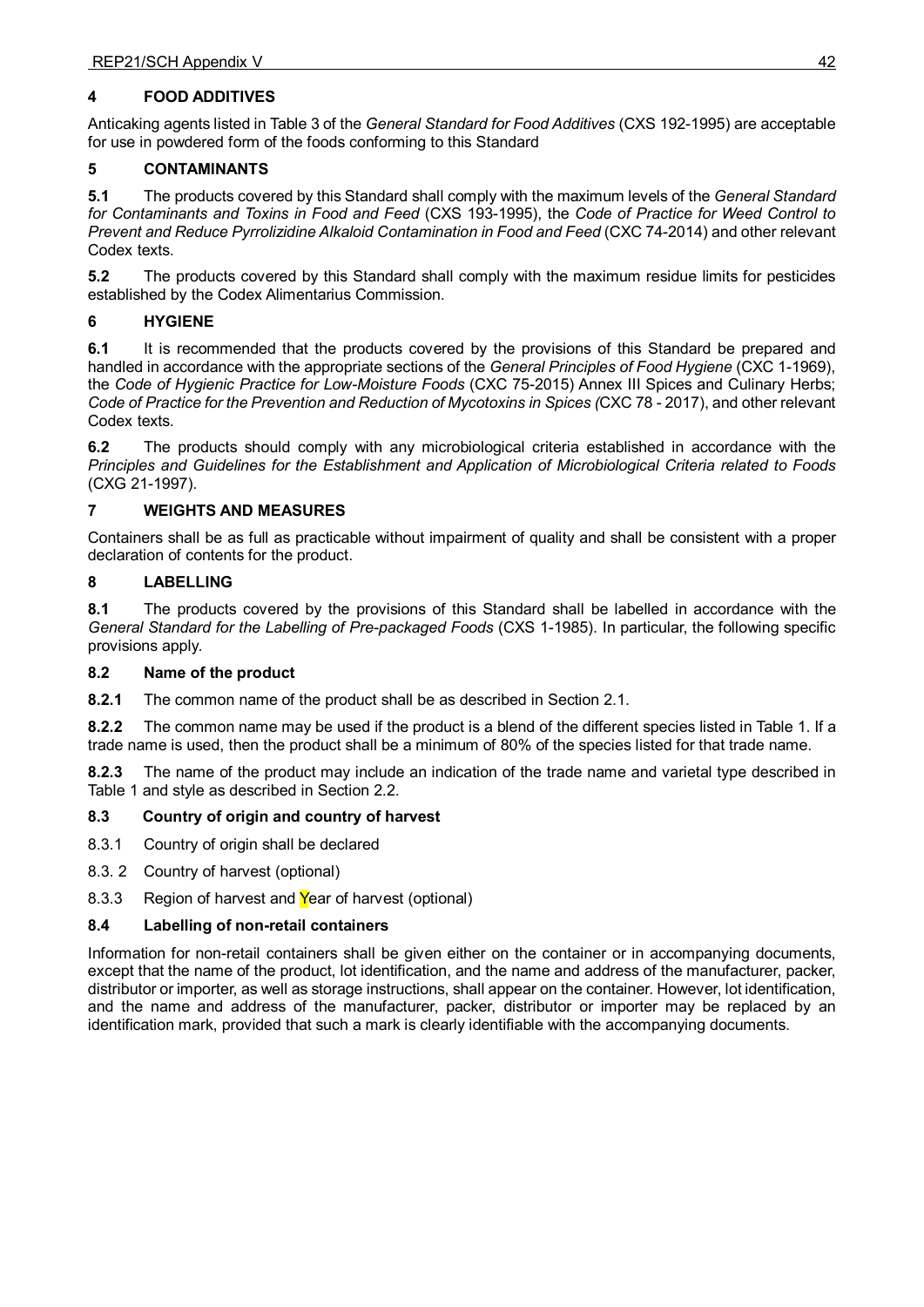# **9. METHODS OF ANALYSIS AND SAMPLING**

#### **9.1 Methods of Analysis \***

As described in Annex III, Table 4.

## **9.2 SAMPLING PLAN**

To be developed.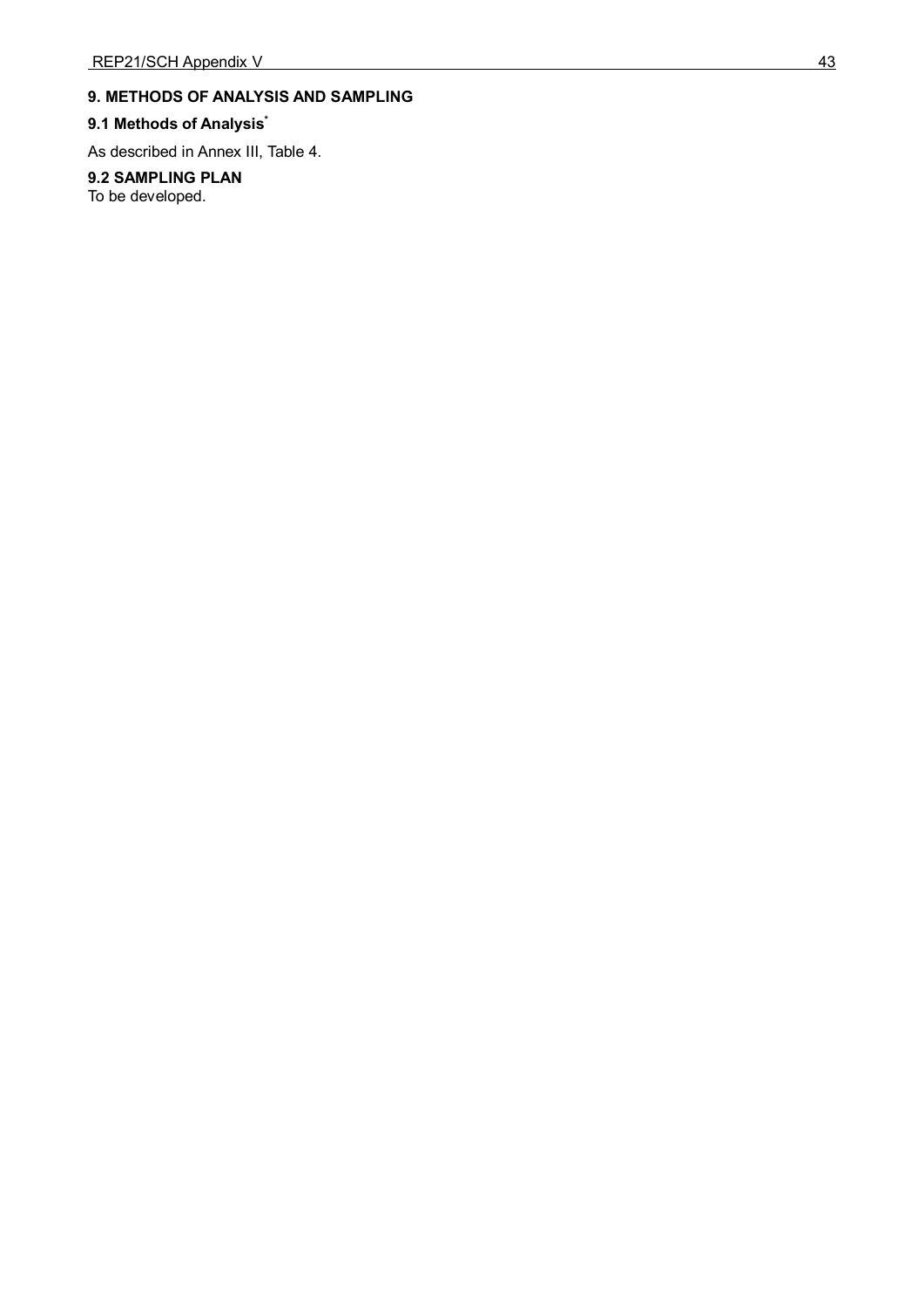## **Table 2. Chemical Characteristics of Dried Basil**

| <b>Common Name</b> | <b>Style</b>              | <b>Moisture Content</b><br>(Max. %) | Total ash on<br>dry basis<br>%w/w max | Acid-insoluble ash<br>on dry basis<br>$%$ w/w max | <b>Volatile Oils on dry</b><br>basis mL/100g<br>(min) |
|--------------------|---------------------------|-------------------------------------|---------------------------------------|---------------------------------------------------|-------------------------------------------------------|
| Basil              | Whole/<br>intact          | 12                                  | 16                                    |                                                   | 0.3                                                   |
|                    | Crushed/rubbed/<br>flaked | 12                                  | 16                                    |                                                   | 0.3                                                   |
|                    | Ground/<br>powdered       | 10                                  | 16                                    |                                                   | 0.1                                                   |

#### **ANNEX Il**

#### **Table 3. Physical Characteristics of Dried Basil**

| Common<br>name | <b>Style</b>                  | <b>Extraneous</b><br>matter <sup>1</sup><br>$%$ w/w max | Foreign<br>matter <sup>2</sup><br>$%$ w/w max | Dead whole insects,<br>count $/100g$<br>max | <b>Visible</b><br>Mold<br>damage<br>%w/w max | Mammalian<br>excreta<br>mg/Kg max | <b>Insect</b><br>damaged<br>leaves, %<br>w/w, max | Other<br>Excreta <sup>3</sup><br>mg/Kg<br>max | Live insects<br>Count/100 g (max) |
|----------------|-------------------------------|---------------------------------------------------------|-----------------------------------------------|---------------------------------------------|----------------------------------------------|-----------------------------------|---------------------------------------------------|-----------------------------------------------|-----------------------------------|
| Basil          | Whole/<br>intact              | 0.5                                                     | 0.1                                           | 2.0                                         | 1.0                                          | 2.2                               | 1.0                                               | 4.4                                           | 0                                 |
|                | Crushed/<br>Rubbed/<br>Flaked | 1.0                                                     | 0.1                                           | N/A                                         | N/A                                          | N/A                               | N/A                                               | N/A                                           | 0                                 |
|                | Ground/<br>powdered           | 0                                                       | 0.1                                           | N/A                                         | N/A                                          | N/A                               | N/A                                               | N/A                                           | 0                                 |

For the final product of the plant from which the product originates - but is not accepted as part of the final product.<br>Any visible objectionable foreign detectable matter or material not usually associated with the natur

N/A: Not applicable, means that this form of the above product has not been evaluated for this provision, and currently we do not have values. N/A does not refer to zero/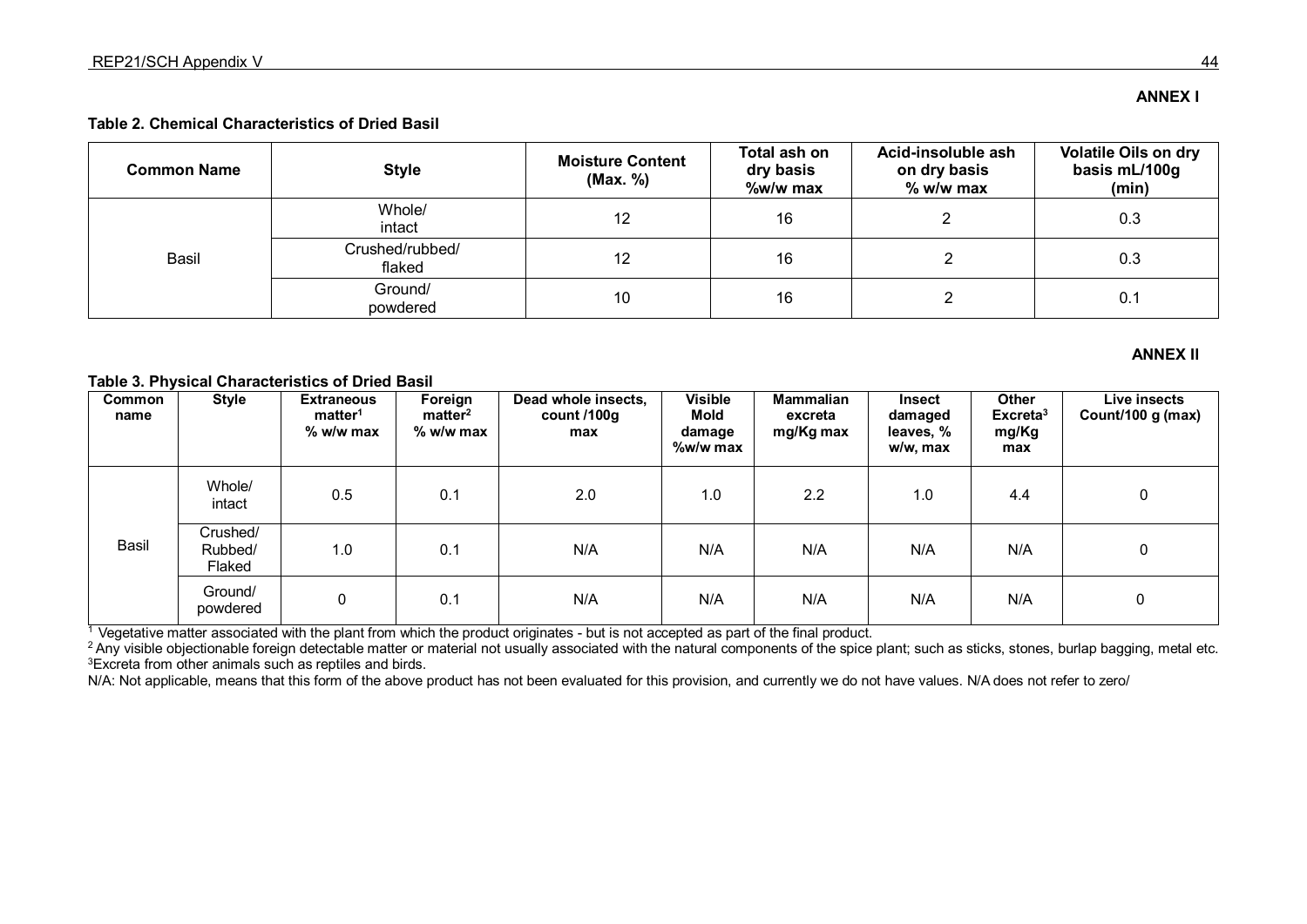#### **Annex III**

<span id="page-48-0"></span><u>.</u>

# **Table 4. Methods of Analysis**

| <b>Parameter</b>                              | <b>Method</b>                                                                                                                                              | <b>Principle</b>                                   | Type <sup>18</sup> |
|-----------------------------------------------|------------------------------------------------------------------------------------------------------------------------------------------------------------|----------------------------------------------------|--------------------|
| Moisture                                      | <b>ISO 939</b>                                                                                                                                             | <b>Distillation</b>                                |                    |
| <b>Total Ash</b>                              | <b>ISO 928</b>                                                                                                                                             | Gravimetry                                         | $\mathbf{I}$       |
| Acid Insoluble<br>Ash                         | ISO 928 and ISO 930                                                                                                                                        | Gravimetry                                         | $\mathbf{I}$       |
| <b>Volatile Oil</b>                           | ISO 6571                                                                                                                                                   | <b>Distillation</b><br>Volumetry                   | $\mathbf{I}$       |
| Extraneous<br>Matter                          | <b>ISO 927</b>                                                                                                                                             | <b>Visual Examination</b><br>followed by Volumetry |                    |
| Foreign Matter                                | <b>ISO 927</b>                                                                                                                                             | <b>Visual Examination</b><br>followed by Volumetry | L                  |
| Insect Damage                                 | Method V-8 Spices, Condiments,<br><b>Flavors and Crude Drugs</b><br>(Macroanalytical Procedure Manual,<br>FDA Technical Bulletin Number 5)                 | <b>Visual Examination</b>                          | IV                 |
| Insects/Excreta/I<br>nsect Fragments          | Method appropriate for particular<br>spice from AOAC Chapter 16,<br>subchapter 14                                                                          | <b>Visual Examination</b>                          | IV                 |
| Mould damage                                  | Method V-8 Spices, Condiments,<br><b>Flavors and Crude Drugs</b><br>(Macroanalytical Procedure Manual,<br>FDA Technical Bulletin Number 5)                 |                                                    | IV                 |
| Mammalian<br>Excreta,<br>And Other<br>Excreta | Method V-8 Spices, Condiments,<br><b>Flavors and Crude Drugs</b><br>(Macroanalytical Procedure Manual,<br>USFDA, Technical Bulletin V.39 B)<br>(For whole) | <b>Visual Examination</b>                          | $\mathbf{I}$       |

**\*** Latest edition or version of the approved method should be used.

<sup>2</sup> According to the definition of "types of method of analysis" as per Codex Procedural Manual Section II.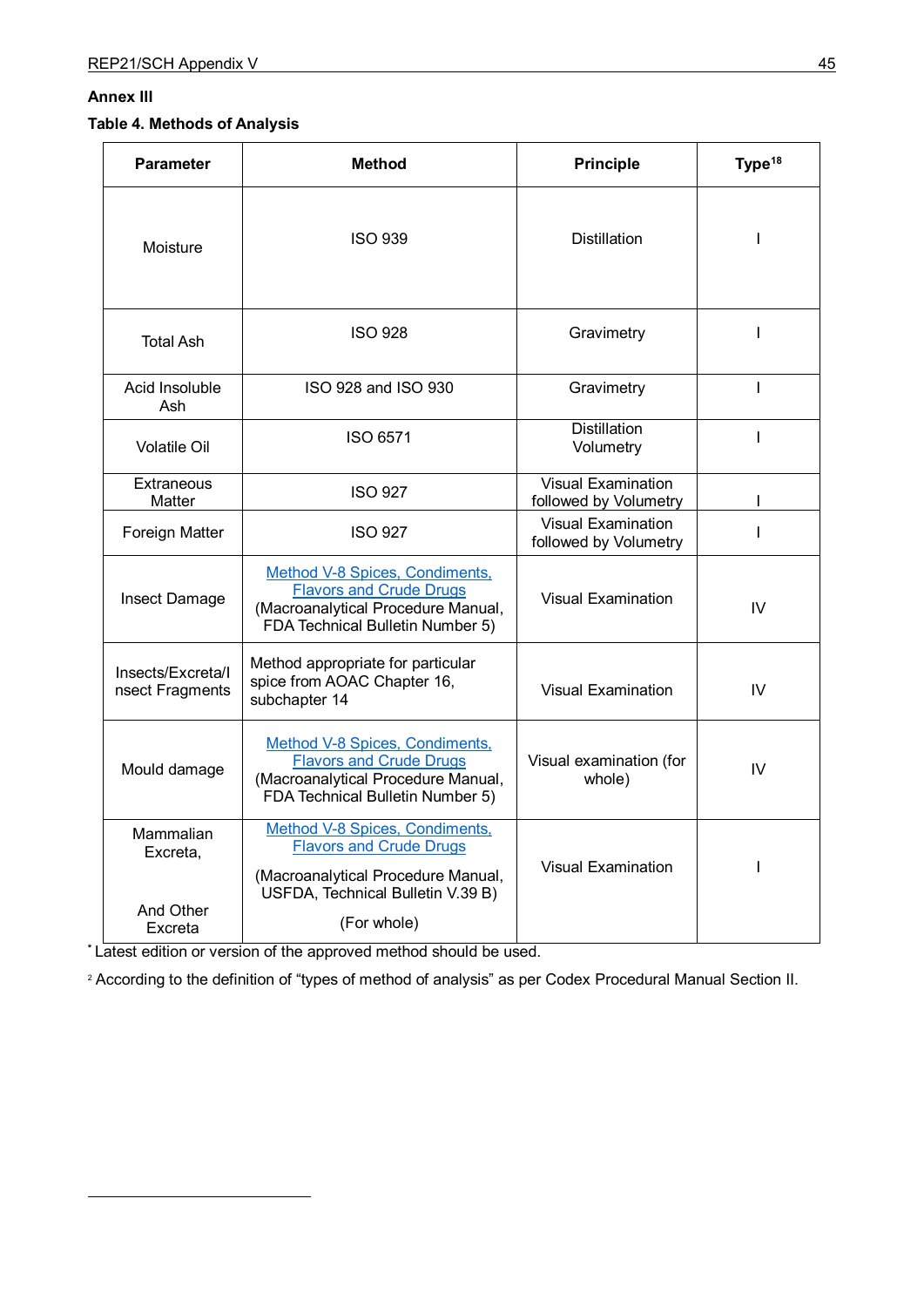## **APPENDIX VI**

## **PROPOSED DRAFT STANDARD FOR DRIED SEEDS – NUTMEG**

**(For adoption at Step 5)**

#### **1. SCOPE**

This Standard applies to dried seeds, in their dried or dehydrated form as spices, as defined in Section 2.1 below, offered for direct consumption, as an ingredient in food processing, or for repackaging if required. It excludes dried seeds for industrial processing.

#### **2. DESCRIPTION**

#### **2.1. Product definitions**

2.1.1 Dried nutmeg is the "seed" of *Myristica fragrans* of the Myristicaceae family (Table 1), having reached appropriate degree of development, harvested and post-harvest treated properly, by undergoing operations such as stripping, drying, sorting, cracking, grading, and/or grinding before the final packaging and, and are sold in styles as described in 2.2.

#### **Table 1.** Dried Seeds Covered by this Standard

| Common name | Scientific name           |
|-------------|---------------------------|
| Nutmeg      | Myristica fragrans Houtt. |

2.1.2 Nutmeg has variety of shapes from ovoid to broadly ovoid, with variety of sizes ranging from 2 – 3 cm long and from 1.5 – 2.5 cm wide. Nutmeg kernels have a slightly wrinkled like surface.

## **2.2. Styles**

Dried nutmeg may be offered in one of the following styles:

- 2.2.1. Whole inshell;
- 2.2.2. Whole shelled;
- 2.2.3. Broken seed; and
- 2.2.4. Ground/powdered seed.

#### **2.3. Sizing (Optional)**

Whole nutmegs (inshell and shelled) may be sized by count per weight, weight, diameter, or in accordance with pre-existing trade practice. When sized, the methods used should be labelled on the package.

#### **3. ESSENTIAL COMPOSITION AND QUALITY FACTORS**

#### **3.1. Compositions**

Product as described in Section 2 above shall conform to the requirements specified in Annexes I and II.

#### **3.2. Quality factors**

#### **3.2.1. Odour, flavour and colour**

The products shall have a characteristic odour, flavour, and colour, which may vary depending on geo-climatic factors/conditions, and shall be free from any foreign odour, flavour and colour especially from rancidity and mustiness.

#### **3.2.2. Chemical and physical characteristics**

Dried nutmeg shall comply with the requirements specified in Annex I (chemical characteristics) and Annex II (physical characteristics). The defects allowed must not affect the general requirements of the product as regards to its quality, keeping quality and presentation in the package.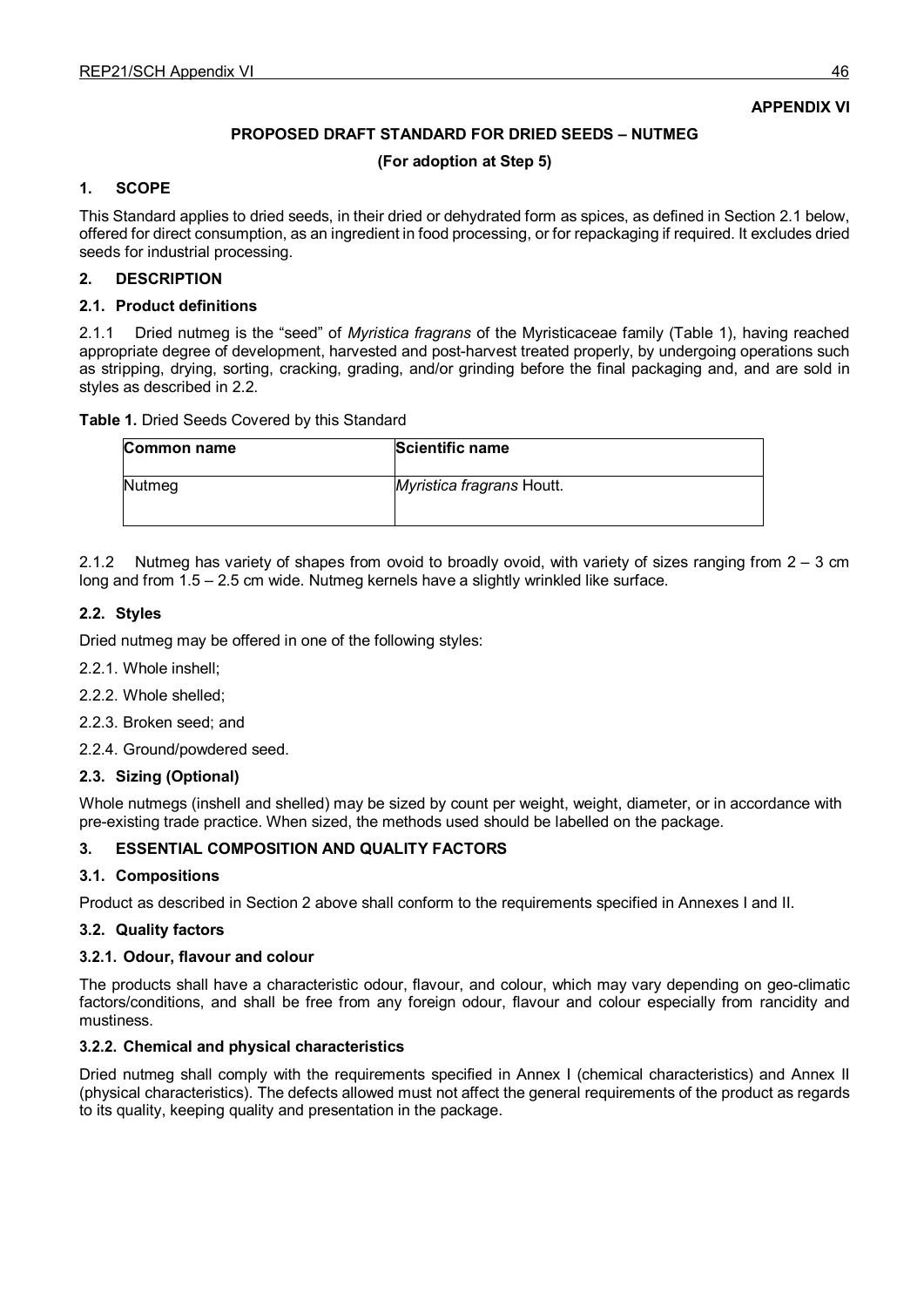## **3.2.3. Classification (optional)**

When dried nutmeg are traded as classified, the chemical and physical characteristics in Annexes I and II apply as the minimum requirements.

#### **4. FOOD ADDITIVES**

Anticaking agents listed in Table 3 of the *General Standard for Food Additives* (CXS 192- 1995) are acceptable for use in the powdered form of the foods conforming to this Standard.

#### **5. CONTAMINANTS**

**5.1.** The products covered by this Standard shall comply with the maximum levels of the *General Standard for Contaminants and Toxins in Food and Feed* (CXS 193-1995), *Code of Practice for the Prevention and Reduction of Mycotoxins in Spices* (CXS 78-2017) and other relevant Codex texts.

**5.2.** The products covered by this Standard shall comply with the maximum residue limits for pesticides established by the Codex Alimentarius Commission.

#### **6. HYGIENE**

**6.1.** It is recommended that the products covered by the provisions of this Standard be prepared and handled in accordance with the appropriate sections of the *General Principles of Food Hygiene* (CXC 1-1969), *the Code of Hygienic Practice for Low Moisture Foods (*CXC 75-2015), Annex III Spices and dried culinary herbs and other relevant Codex texts.

**6.2.** The products should comply with any microbiological criteria established in accordance with the *Principles and* Guidelines *for the Establishment and Application of Microbiological Criteria Related to Foods* (CXG 21-1997).

## **7. WEIGHTS AND MEASURES**

Containers shall be as full as practicable without impairment of quality and shall be consistent with a proper declaration of contents for the product.

#### **8. LABELLING**

**8.1.** The products covered by this Standard shall be labelled in accordance with the *General Standard for the Labelling of Prepackaged Foods* (CXS 1-1985). In particular, the following specific provisions apply:

#### **8.2. Name of the product**

8.2.1. The name of the product shall be as described in Section 2.1.

8.2.2. The name of the product may include an indication of the style as described in Section 2.2.

#### **8.3. Country of origin and country of harvest**

8.3.1. Country of origin shall be declared.

- 8.3.2. Country of harvest (optional)
- 8.3.3. Region of harvest and Year of harvest (optional)

#### **8.4. Commercial identification**

8.4.1 Size (optional)

#### **8.5. Labelling of non-retail containers**

Information for non-retail containers shall be given either on the container or in accompanying documents, except that the name of the product, lot identification, and the name and address of the manufacturer, packer, distributor or importer, as well as storage instructions, shall appear on the container. However, lot identification, and the name and address of the manufacturer, packer, distributor or importer may be replaced by an identification mark, provided that such a mark is clearly identifiable with the accompanying documents.

#### **9. METHODS OF ANALYSIS AND SAMPLING**

#### **9.1. Methods of analysis**

As described in Annex III, Table 4.

# **9.2. Sampling plan**

To be developed.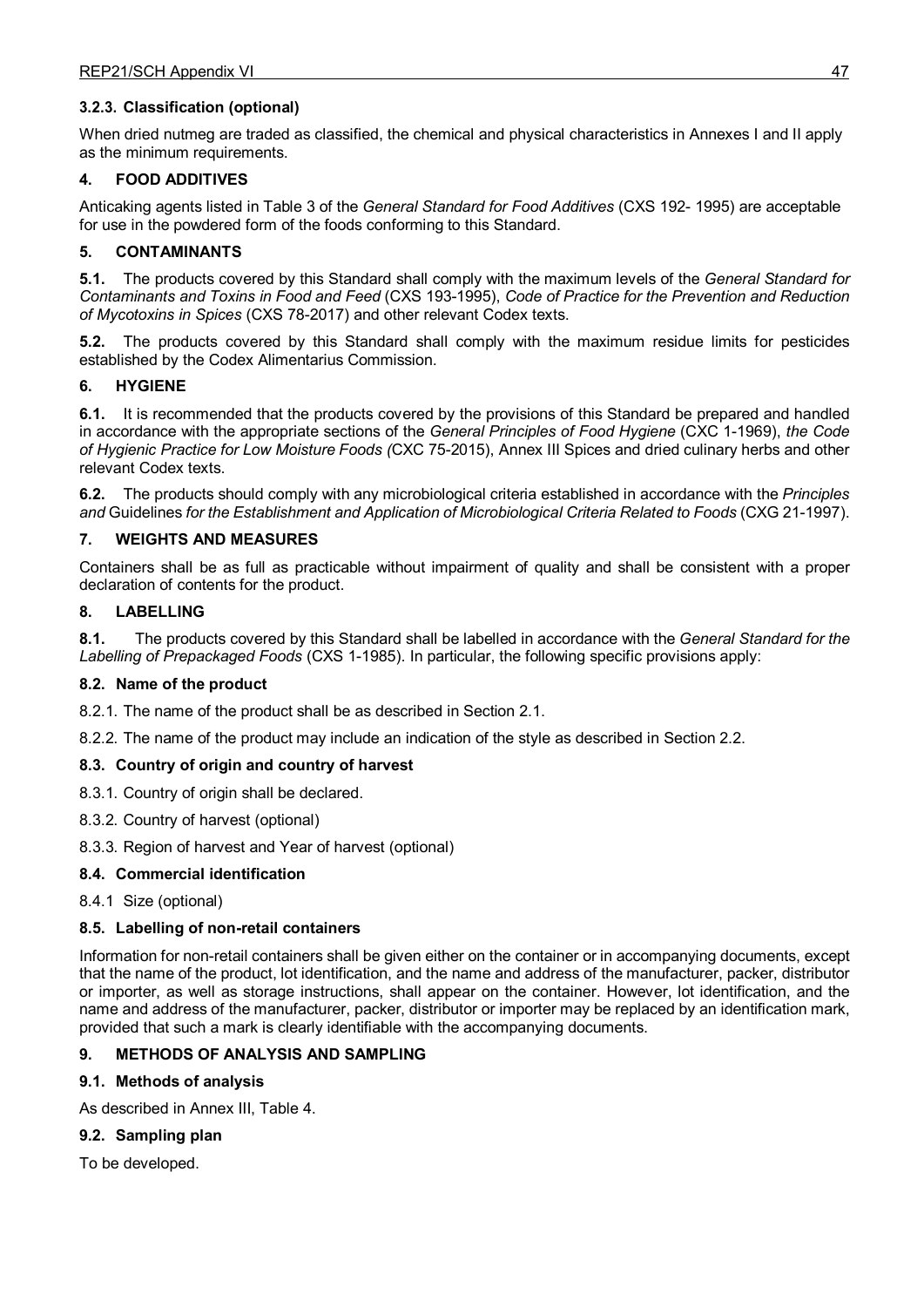# **ANNEX I**

**Table 2.** Chemical characteristics for Whole, Broken and Ground/Powdered Nutmeg

|                                                                 | <b>Specification</b> |                  |                  |  |  |  |
|-----------------------------------------------------------------|----------------------|------------------|------------------|--|--|--|
| <b>Description</b>                                              | <b>Whole</b>         | <b>Broken</b>    | Ground/Powdered  |  |  |  |
| Moisture Content, % mass fraction<br>(max)                      | 10.0                 | 10.0             | 8.0              |  |  |  |
| Total ash, % mass fraction (dry basis),<br>max                  | 3.0                  | 3.0              | 3.0              |  |  |  |
| Acid Insoluble ash, % mass fraction (dry 0.5)<br>basis) max     |                      | $0.5\,$          | 0.5              |  |  |  |
| Water- insoluble ash, % mass fraction<br>(dry basis) max        | 1.5                  | 1.5              | 1.5              |  |  |  |
| Volatile Oils content, (mL/100g)<br>minimum                     | $[6.5][3.5-11]$      | $[6.0]$ [3.0-11] | $[5.0]$ [2.5-11] |  |  |  |
| [Calcium as Ca-Oxide, % mass fraction 0.35<br>(dry basis), max] |                      | 0.35             | <b>NA</b>        |  |  |  |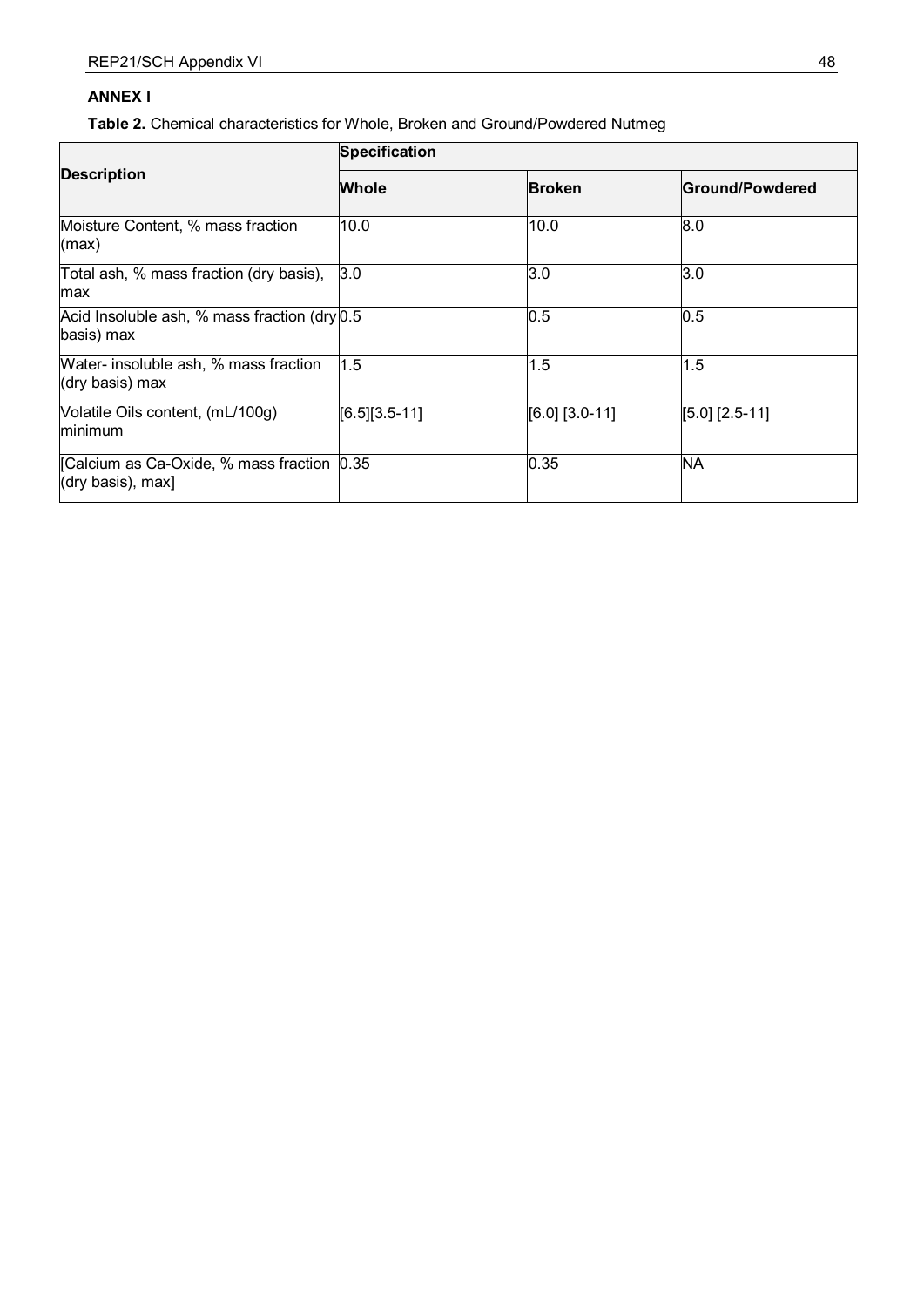# **ANNEX II**

**Table 3.** Physical characteristics for Nutmeg

|                                                                      | <b>INSHELL</b> | <b>SHELLED SEED</b> |               |                            |  |  |
|----------------------------------------------------------------------|----------------|---------------------|---------------|----------------------------|--|--|
|                                                                      | (With shell)   | (Without shell)     |               |                            |  |  |
| <b>Parameters</b>                                                    | Whole          | <b>Whole</b>        | <b>Broken</b> | Ground/<br><b>Powdered</b> |  |  |
| Extraneous matter <sup>1</sup> ,                                     | 0.5            | 0.5                 | 0.5           | N/A                        |  |  |
| $%$ w/w (max)                                                        |                |                     |               |                            |  |  |
| Foreign matter <sup>2</sup> ,                                        |                |                     |               |                            |  |  |
| $%$ w/w (max)                                                        | 0.5            | 0.5                 | 0.5           | N/A                        |  |  |
| Mould visible <sup>3</sup> , insect<br>defiled/infested % w/w (max)] | $0.5$ [10]     | [10] [5]            | [4][N/A]      | N/A                        |  |  |
| Dead whole insects,<br>count/100 $g$ (max)                           | 4              | 4                   | 4             | N/A                        |  |  |
| Insect fragments, count/10g<br>(max)                                 | N/A            | N/A                 | N/A           | 100                        |  |  |
| Rodent contamination (hair),<br>count/10g (max)                      | N/A            | N/A                 | N/A           |                            |  |  |
| Live insect, by count/100g<br>(max)                                  |                |                     | n             |                            |  |  |
| Mammalian and or other<br>excreta, mg/kg (max)                       |                |                     | 11            | N/A                        |  |  |
| Piece of mace, % w/w (max)                                           | N/A            | N/A                 | 0.5           | N/A                        |  |  |

 $\frac{1}{1}$  Vegetative matter associated with the plant from which the product originates - but is not accepted as part of the final product.

<sup>2</sup> Any visible objectionable foreign detectable matter or material not usually associated with the natural components of the spice plant; such as sticks, stones, burlap bagging, metal etc.

<sup>3</sup> Seen by naked eyes.

N/A: Not applicable, means that this form of the above product has not been evaluated for this provision, and currently we do not have values. N/A does not refer to zero.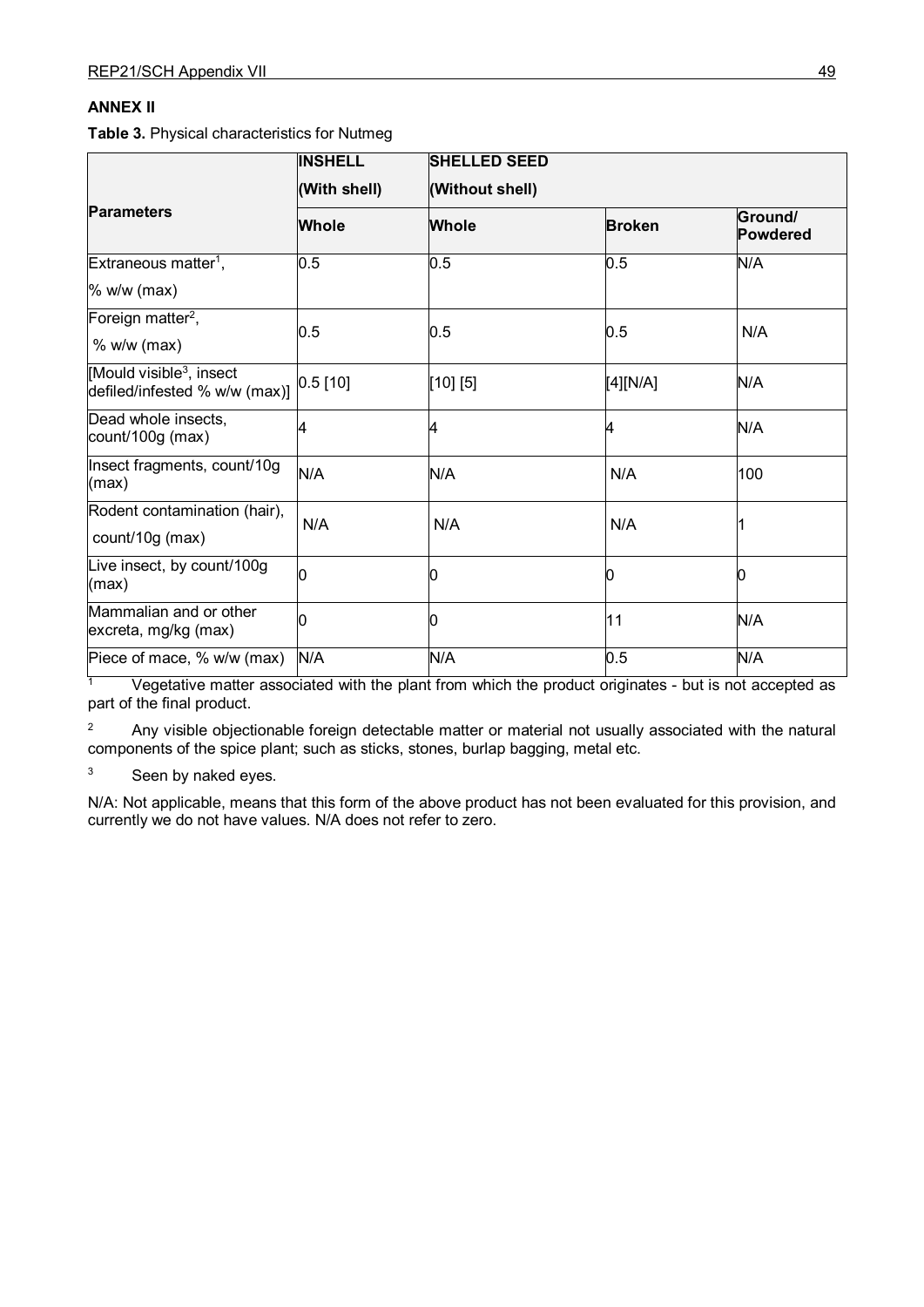# **Annex III**

**Table 4.** Method of Analysis

| <b>Provision</b>                                                | <b>Method</b>                                                                     | <b>Principle</b>                  | <b>Type</b> |  |
|-----------------------------------------------------------------|-----------------------------------------------------------------------------------|-----------------------------------|-------------|--|
| Moisture content                                                | <b>ISO 939</b>                                                                    | <b>Distillation</b>               |             |  |
| Total ash                                                       | <b>ISO 928</b>                                                                    | Gravimetry                        |             |  |
| Acid-insoluble ash                                              | <b>ISO 930</b>                                                                    | Gravimetry                        |             |  |
| Water-insoluble ash                                             | <b>ISO 929</b>                                                                    | Gravimetry                        |             |  |
| Volatile oils content                                           | ISO 6571                                                                          | <b>Distillation</b>               |             |  |
| Calcium content expressed as CaO                                | <b>ISO 1003</b>                                                                   | Titration                         |             |  |
| Extraneous matter                                               | <b>ISO 927</b>                                                                    | Visual examination/<br>Gravimetry |             |  |
| Foreign matter                                                  | <b>ISO 927</b>                                                                    | Visual examination/<br>Gravimetry |             |  |
| Mould visible                                                   | <b>ISO 927</b>                                                                    | Visual examination                | liv         |  |
| Dead insect, insect fragments, rodent ISO 927<br>lcontamination |                                                                                   | Visual examination                | IV          |  |
| Live insect                                                     | <b>ISO 927</b>                                                                    | Visual examination                | liv         |  |
| Mammalian and or other excreta                                  | <b>Macroanalytical Procedure</b><br>Manual (MPM) USFDA<br>technical bulletin V.41 | Visual examination                | IV          |  |
| Piece of mace                                                   | <b>ISO 927</b>                                                                    | Visual examination                | ₹           |  |

**\***Latest edition or version of the approved methods should be used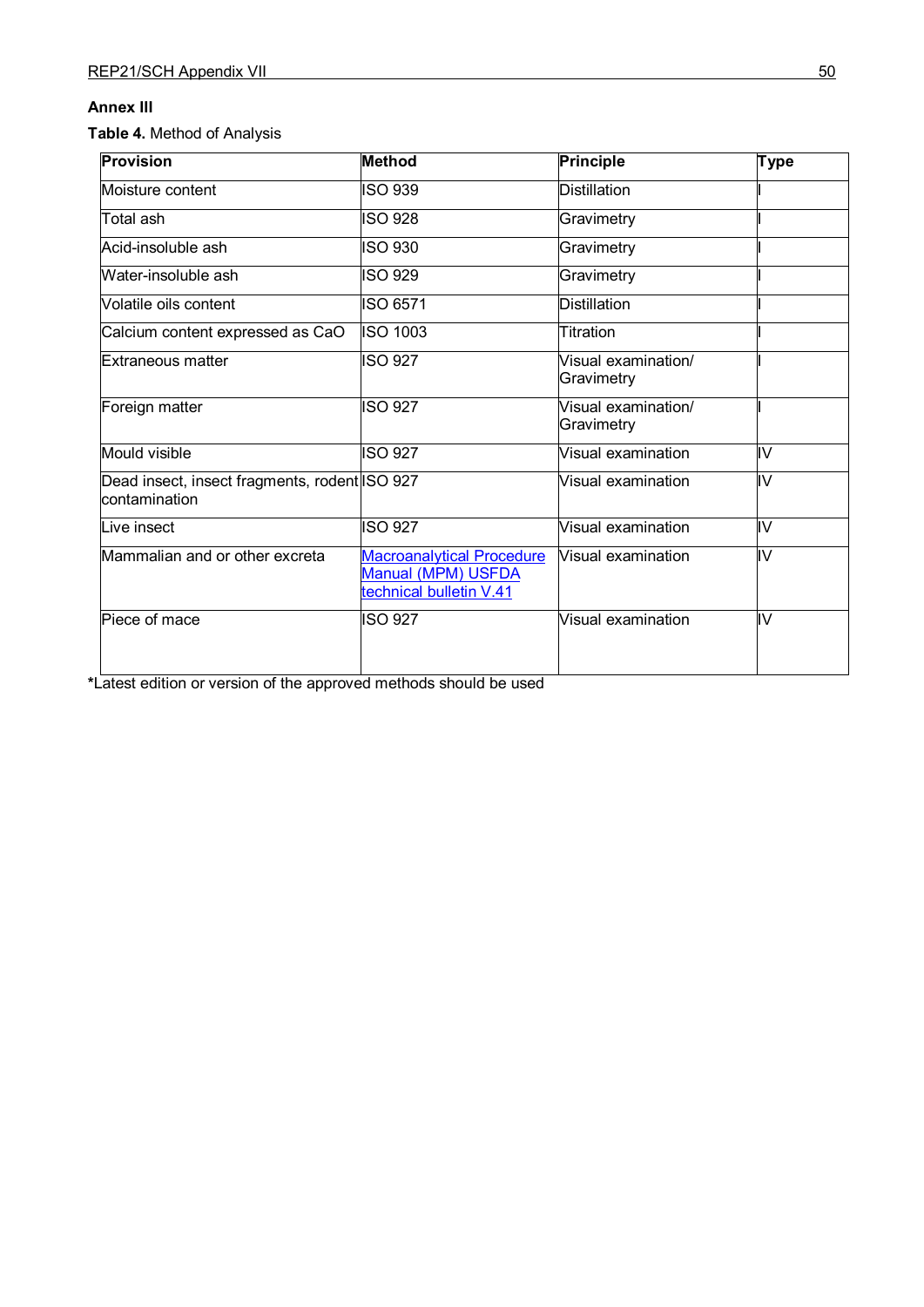## **APPENDIX VII**

#### **PROPOSAL FOR NEW WORK ON CODEX STANDARD FOR SMALL CARDAMOM**

(CCSCH Group category - Dried Fruits and Berries)

#### **(For Approval)**

#### **INTRODUCTION**

Small Cardamom, *Elettaria cardamomum* Maton, often referred as the "Queen of Spices", belongs to the family *Zingiberaceae*. It is popular for its very pleasant aroma and taste.

Apart from small cardamom there is one more variety called large cardamom, also known as black cardamom from the species *Amomum subulatum.* Cardamoms are recognized by their small seed pods: triangular in cross-section and spindle-shaped, with a thin, papery outer shell and small, black seeds. Small cardamom pods are small with light green colour whereas large cadamom pods are larger with dark brown colour. Both genera are native to the Indian subcontinent, Bhutan, Indonesia, and Nepal.

#### **1. Purpose and scope of the standard**

The scope of this work is to establish worldwide standard for small cardamom (*Elettaria cardamomum* Maton) in whole, seed and ground forms. The objective of this standard is to consider the identity and quality characteristics of small cardamom as whole capsule, seed and ground form during international trade.

#### **2. Relevance and timeliness**.

Due to the growing trend of worldwide cardamom production, exporting and trade, it is necessary to establish a commodity standard covering the quality, hygiene and labeling in order to have a reference that has been internationally agreed by consensus between the main producing and trading countries. The codex standard for cardamom will help to protect consumers' health and to promote fair trade practices in accordance with the different international agreements.

Cardamom is the world's third-most expensive spice, surpassed in price per weight only by saffron and vanilla. Economics of this valuable spice from different aspects such as marketing, employment, household's income, globalization and export, is important.

ISO has two specification standards for small cardamom.

- ISO 882-1: Cardamom (*Elettaria cardamomum Maton var. minuscula Burkill*) Specification, Part 1 Whole Capsule.
- ISO 882-2: Cardamom (*Elettaria cardamomum Maton var. minuscula Burkill*) Specification, Part 2- Seeds.

#### **3. Main aspects to be covered**

The main aspects to be covered in the standard are the minimum quality required to ensure consumer health and to promote fair practices in international trade. Hence the standard will cover

- i. Product Definition Defining the product as "dry and/or dehydrated, whole capsule or seed of cardamom and including reference to the genus and the species and/or varietal types if necessary.
- ii. Styles Listing/describing the different forms of presentation including sizes of whole, or seeds of small cardamom.
- iii. Classes/ Quality Criteria -Including provisions for moisture content, ash content, volatile oil content, Extraneous matter and classification of defectives vis-à-vis lot acceptance based on the defects allowed.
- iv. Quality tolerances-Provisions for the labelling and marking of the product in accordance with the *General Standard for the Labelling of Pre-packaged Foods*
- v. Provisions on contaminants that refer to the Codex *General Standard for Contaminants and Toxins in Food and Feed*.
- vi. Hygiene provisions that refer to the Recommended International Code of Practice –*General Principles of Food Hygiene*.
- vii. Provisions for pesticides residues, labelling and packaging with reference to pre-existing Codex documents.
- viii. References to Methods of Analysis and Sampling.

#### **4. Assessment against the Criteria for the Establishment of Work Priorities**

#### **General Criteria**

There are different types of cardamom varieties. Developing a codex standard for small cardamom will supply high quality and safe products to protect consumer's health and will help improve fair trade.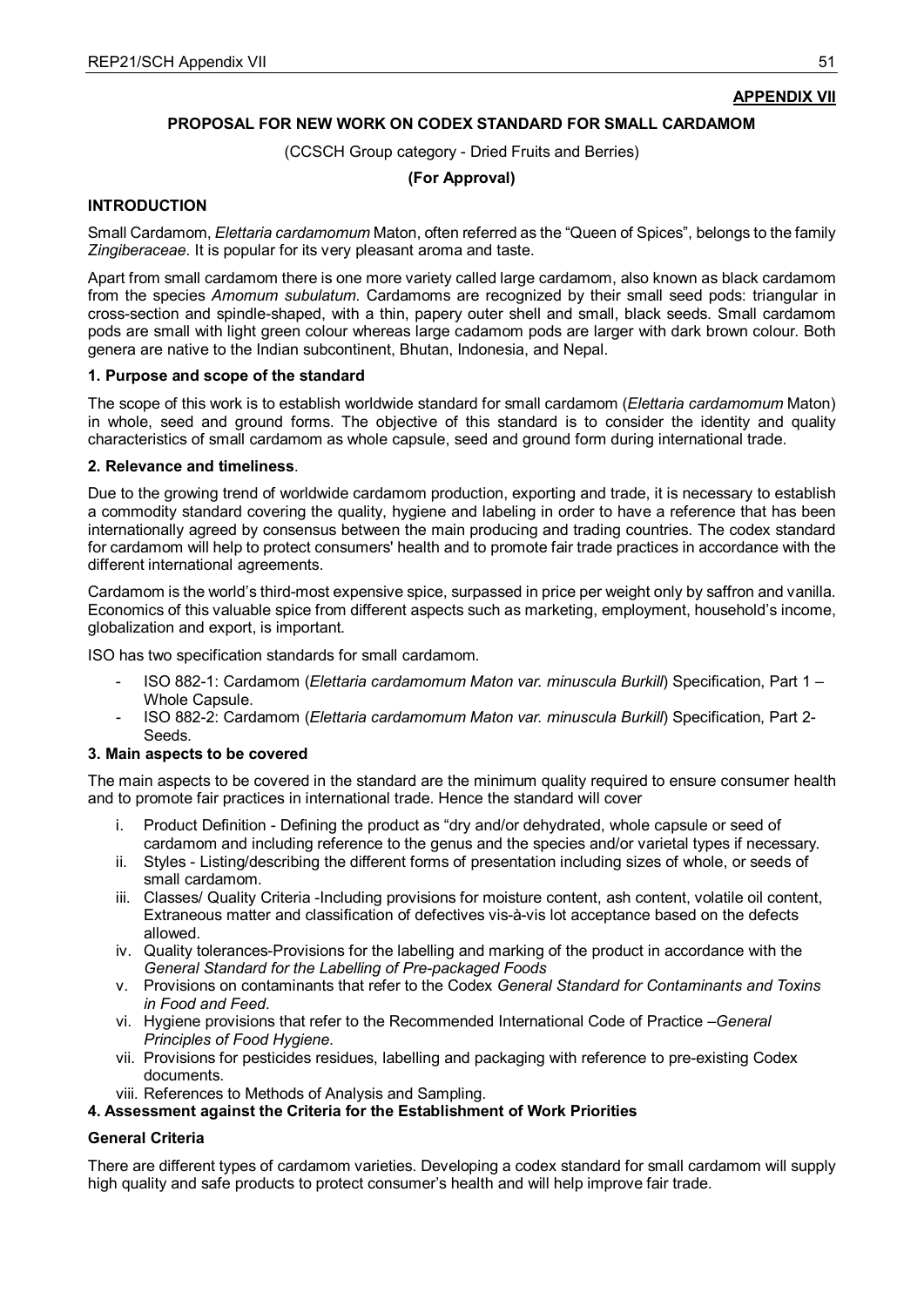#### **(a) Volume of production and consumption in individual countries and volume and pattern of trade between countries**

By the early 21st century, Guatemala had become the largest producer of cardamom in the world, with an average annual yield between 25,000 and 29,000 tonnes. India, formerly the largest producer, since 2000 has been the second worldwide, generating around 15,000 tonnes annually.

Cardamom is one of the most important export products and plays significant role in income and employment of cardamom producers. Guatemala, India, Sri Lanka, Nepal, Indonesia and Tanzania are among main countries dealing with cardamom production.

Major importer countries of cardamom are Saudi Arabia, United Arab Emirates, Viet Nam, India, Bangladesh, Nepal, Jordan, Kuwait, Singapore, and Syrian Arab Republic.

| <b>Country</b>                      | Country's<br>Rank/Share        | <b>Production</b><br><b>Volume</b><br>(Ton) | Growth in<br><b>Production</b><br>(1 Year) | Country's<br>Rank/Share | <b>Export</b><br>Value<br>In 2016 |
|-------------------------------------|--------------------------------|---------------------------------------------|--------------------------------------------|-------------------------|-----------------------------------|
|                                     | <b>In Production</b><br>$(\%)$ |                                             | $\%$                                       | In Export<br>$(\%)$     | (US \$)                           |
| India                               | 31.11                          | 38,000                                      | $+72.7$                                    | $\sqrt{8.67}$ (3)       | 24,022,803                        |
| Guatemala                           | 29.04                          | 35,475                                      | $+2.8$                                     | $\overline{55.75(1)}$   | 154,488,339                       |
| Indonesia                           | 25.41                          | 31,039                                      | $-9.5$                                     | 2.59(6)                 | 7,168,770                         |
| Nepal                               | 5.27                           | 6,439                                       | $+24.6$                                    | $\overline{12.38(2)}$   | 34,317,328                        |
| Laos                                | 2.55                           | 3,115                                       | $+1.2$                                     | 0.04(34)                | 102,128                           |
| <b>Bhutan</b>                       | 2.13                           | 2,596                                       | $+24.2$                                    | 0.18(18)                | 495,144                           |
| Grenada                             | 2.08                           | 2,540                                       | $-18.0$                                    |                         |                                   |
| Tanzania                            | 0.63                           | 764                                         | $-4.7$                                     | 0.07(27)                | 196,293                           |
| Sri Lanka                           | 0.46                           | 563                                         | $+2.0$                                     | $\sqrt{2}$ . 12 (7)     | 5,883,903                         |
| Honduras                            | 0.39                           | 482                                         | $+0.6$                                     | 1.08(9)                 | 2,995,598                         |
| <b>Trinidad and</b><br>Tobago       | 0.32                           | 392                                         | $+7.1$                                     |                         |                                   |
| Saint Vincent and<br>the Grenadines | 0.17                           | $\overline{206}$                            | $+7.3$                                     |                         |                                   |
| Ethiopia                            | 0.13                           | 161                                         | $+5.2$                                     | 0.02(39)                | 67,741                            |
| Malawi                              | 0.07                           | 84                                          | $-6.7$                                     | 0.00(84)                | 906                               |
| Papua New Guinea                    | 0.07                           | 83                                          | $-3.5$                                     | 0.02(44)                | 46,737                            |

**Table 1: Top producing countries of Cardamom (Year 2016)**

Source: Tridge – Global Trade Platform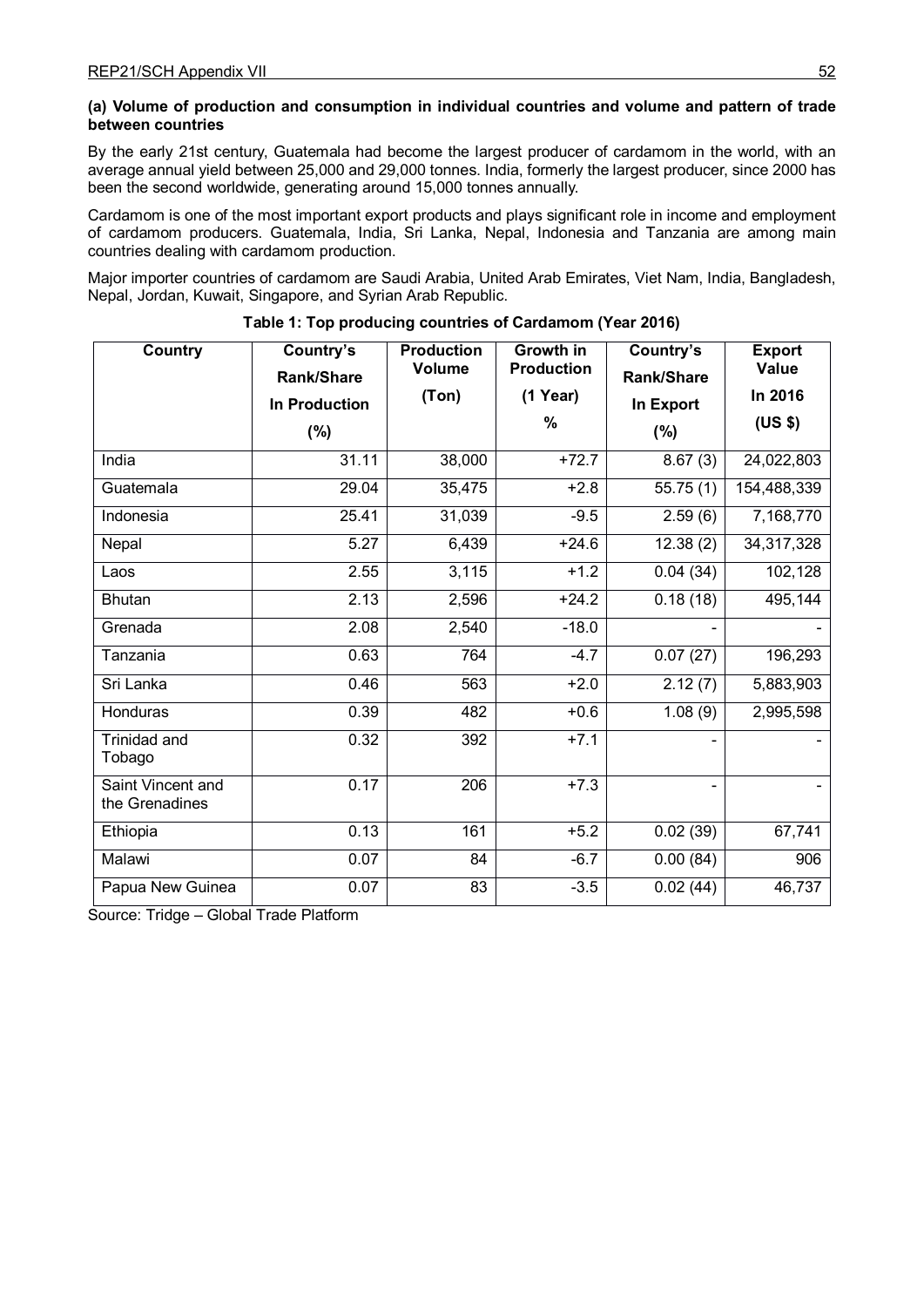| <b>Pattern</b>                 | <b>Value</b><br>exported<br>in 2017<br>(USD<br>thousand) | <b>Trade</b><br>balance<br>in 2017<br>(USD<br>thousand) | Quantity<br>exported<br>in 2017<br>(Tons) | <b>Unit</b><br>value<br><b>USD/unit</b> | Annual<br>growth in<br>value<br>between<br>$2013 -$<br>2017<br>$(\%)$ | Annual<br>growth in<br>quantity<br>between<br>2013-2017<br>(%) | Annual<br>growth in<br>value<br>between<br>2016-2017<br>$(\%)$ | <b>Share</b><br>in<br>world<br>exports<br>$(\%)$ |
|--------------------------------|----------------------------------------------------------|---------------------------------------------------------|-------------------------------------------|-----------------------------------------|-----------------------------------------------------------------------|----------------------------------------------------------------|----------------------------------------------------------------|--------------------------------------------------|
| World                          | 539,361                                                  | 57,776                                                  | 57,211                                    | 9,428                                   | 12                                                                    | 0                                                              | 45                                                             | 100                                              |
| Guatemala                      | 365,799                                                  | 365,564                                                 | 35,695                                    | 10,248                                  | 10                                                                    | $-3$                                                           | 60                                                             | 67.8                                             |
| India                          | 73,980                                                   | 35,334                                                  | 4,698                                     | 15,747                                  | 20                                                                    | 14                                                             | 14                                                             | 13.7                                             |
| Nepal                          | 43,495                                                   | 32,970                                                  | 4,690                                     | 9,274                                   | 19                                                                    | 15                                                             | 20                                                             | 8.1                                              |
| Indonesia                      | 10,978                                                   | 10,967                                                  | 6,892                                     | 1,593                                   | $-4$                                                                  | -6                                                             | 80                                                             | $\overline{2}$                                   |
| Singapore                      | 10,854                                                   | $-1,051$                                                | 961                                       | 11,294                                  | $-4$                                                                  | $-14$                                                          | 100                                                            | $\overline{2}$                                   |
| Sri Lanka                      | 5,552                                                    | 3,360                                                   | 818                                       | 6,787                                   | 205                                                                   | 285                                                            | $-3$                                                           | $\mathbf{1}$                                     |
| <b>Netherlands</b>             | 5,105                                                    | $-1,137$                                                | 481                                       | 10,613                                  | 9                                                                     | 3                                                              | 45                                                             | 0.9                                              |
| United<br>Kingdom              | 3,410                                                    | $-5,326$                                                | 265                                       | 12,868                                  | 18                                                                    | 24                                                             | 10                                                             | 0.6                                              |
| <b>Bhutan</b>                  | 3,410                                                    | 3,408                                                   | 494                                       | 6,903                                   | 114                                                                   | 142                                                            | 589                                                            | 0.6                                              |
| <b>United Arab</b><br>Emirates | 2,926                                                    | $-93,044$                                               | 487                                       | 6,008                                   | 14                                                                    | $-2$                                                           | $-16$                                                          | 0.5                                              |

| Table 2: Trade between Countries- Cardamoms, neither crushed nor ground (top 10 countries) |  |  |  |
|--------------------------------------------------------------------------------------------|--|--|--|
|--------------------------------------------------------------------------------------------|--|--|--|

Sources: ITC calculations based on UN COMTRADE statistics. Unit: US Dollar thousand

**Table 3: Trade between Countries - Cardamoms, neither crushed nor ground**

| <b>Pattern</b>          | Value<br>imported in<br><b>2017 (USD</b><br>thousand) | Trade<br>balance in<br>2017 (USD<br>thousand) | Quantity<br>imported<br>in 2017<br>(Tons) | <b>Unit</b><br>value<br><b>USD/unit</b> | Annual<br>growth in<br>value<br>between<br>2013-2017<br>(%) | Annual<br>growth in<br>quantity<br>between<br>2013-2017<br>$(\% )$ | Annual<br>growth in<br>value<br>between<br>2016-2017<br>(%) | Share in<br>world<br>exports<br>$(\% )$ |
|-------------------------|-------------------------------------------------------|-----------------------------------------------|-------------------------------------------|-----------------------------------------|-------------------------------------------------------------|--------------------------------------------------------------------|-------------------------------------------------------------|-----------------------------------------|
| World                   | 481,585                                               | 57,776                                        | 47,889*                                   |                                         | 8                                                           | $-2$                                                               | 41                                                          | 100                                     |
| Saudi<br>Arabia         | 121,864                                               | $-120, 107$                                   | 8,135                                     | 14,980                                  | $-3$                                                        | $-9$                                                               | 37                                                          | 25.3                                    |
| United Arab<br>Emirates | 95,970                                                | $-93,044$                                     | 9,226                                     | 10,402                                  | 8                                                           | $-3$                                                               | 115                                                         | 19.9                                    |
| India                   | 38,646                                                | 35,334                                        | 4,369                                     | 8,846                                   | 27                                                          | 18                                                                 | $-13$                                                       | 8                                       |
| Bangladesh              | 35,417                                                | $-35,410$                                     | 3,737                                     | 9,477                                   | 28                                                          | 13                                                                 | 95                                                          | 7.4                                     |
| Kuwait                  | 14,914                                                | $-14,479$                                     | 1,084                                     | 13,758                                  | 10                                                          | $6\phantom{1}$                                                     | 64                                                          | 3.1                                     |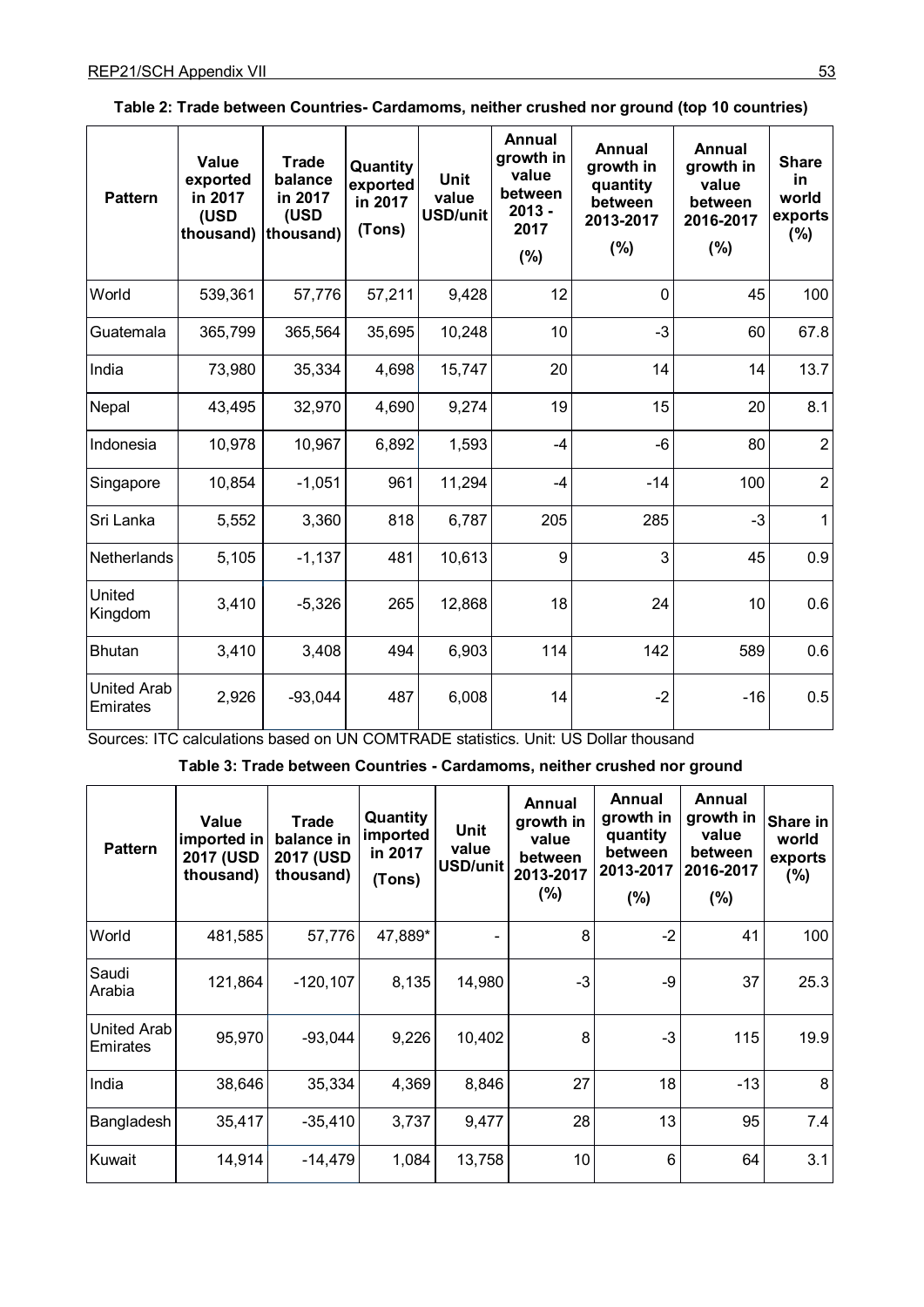| Pakistan                              | 14,005 | $-13,993$ | 0     |        | 22   |       | 2   | 2.9 |
|---------------------------------------|--------|-----------|-------|--------|------|-------|-----|-----|
| Jordan                                | 12,536 | $-10,398$ | 1,348 | 9,300  | 17   | -5    | 44  | 2.6 |
| Singapore                             | 11,905 | $-1,051$  | 1,069 | 11,137 | $-1$ | $-14$ | 109 | 2.5 |
| <b>United</b><br>States of<br>America | 10,655 | $-9,780$  | 856   | 12,447 | 3    | $-1$  | 17  | 2.2 |
| Nepal                                 | 10,525 | 32,970    | 1,481 | 7,107  | 76   | 48    | 17  | 2.2 |
| Egypt                                 | 10,205 | $-10,205$ | 874   | 11,676 | 25   | 15    | 21  | 2.1 |
| Viet Nam                              | 9,949  | $-9,300$  | 6,398 | 1,555  | -5   | $-7$  | 70  | 2.1 |

## **Table 3: Trade between Countries - Cardamoms, neither crushed nor ground (continued)**

| United<br>Kingdom       | 8,736 | $-5,326$ | 704 | 12,409 | 4   | -1    | 38    | 1.8 |
|-------------------------|-------|----------|-----|--------|-----|-------|-------|-----|
| Iraq                    | 7,622 | $-7,622$ | 703 | 10,842 | 709 |       | $-13$ | 1.6 |
| Syrian Arab<br>Republic | 6,935 | $-6,932$ | 909 | 7,629  | 0   | $-17$ | 26    | 1.4 |
| Germany                 | 6,254 | $-4,890$ | 553 | 11,309 | 10  | -3    | 46    | 1.3 |
| Netherlands             | 6,242 | $-1,137$ | 679 | 9,193  | 19  |       | 23    | 1.3 |
| Japan                   | 5,457 | $-5,457$ | 382 | 14,285 |     | $-1$  | 62    | 1.1 |
| Qatar                   | 5,414 | $-5,414$ | 458 | 11,821 | 22  | 12    | 103   | 1.1 |

**(b) Diversification of national legislations and apparent resultant or potential impediments to International trade:**

**1.** Small cardamom is one of the most expensive spice in the world after saffron and vanilla. Trade of small cardamom plays a crucial role in the economy of export as well as importing countries.

2. Import and export take place between many countries. So, establishing international standard criteria based on codex standard is necessary for International trade and consumer support.

Cardamom is traded according to purity, quality specification and forms.

3. There are so many standards available nationally and internationally for small cardamom.

- i. ISO 882-1: Cardamom (*Elettaria cardamomum Maton var. minuscula Burkill*) Specification, Part 1 Whole Capsule.
- ii. ISO 882-2 Cardamom (*Elettaria cardamomum Maton var. minuscula Burkill*) Specification, Part 2- Seeds.
- iii. ISIRI 320-1: Cardamom [*Elettaria cardamomum* (Linnaeus) *Maton* var. *minuscula Burkill*] Specification, Part 1: Whole Capsules
- iv. ISIRI 320-2: Cardamom [*Elettaria cardamomum* (Linnaeus) *Maton* var. *minuscula Burkill*] Specification, Part 2: Seeds
- v. IS 1987:1984 -Cardamom (capsules and seeds) (Indian standard)
- vi. European Spice Association Quality Minima Document
- vii. ASTA cleanliness specifications for spices,seeds and herbs.

This would reduce possible barriers to trade and would provide a comprehensive framework setting out the minimum internationally acceptable requirements for Cardamom.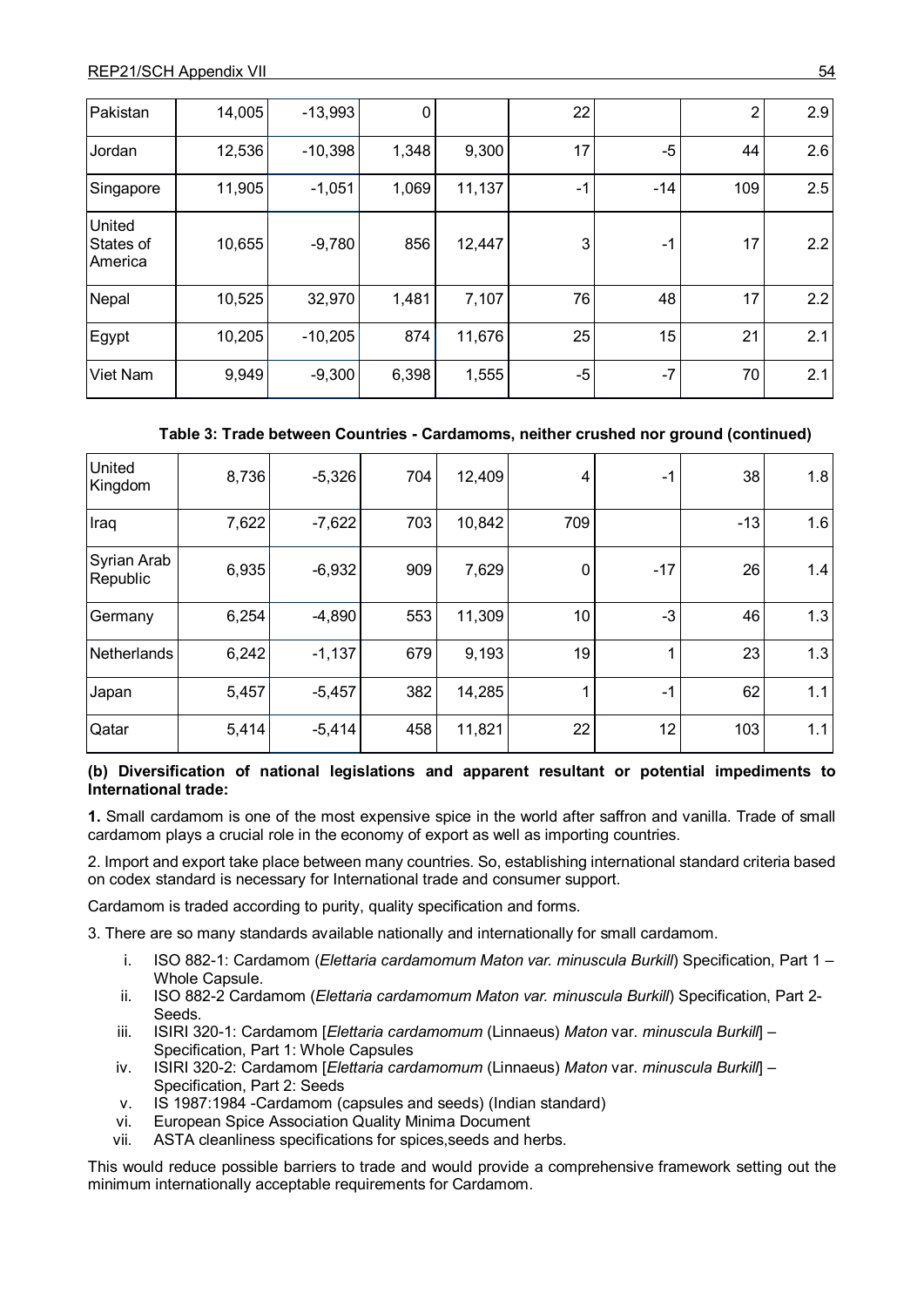This new work will provide a recommendation, which countries could use to develop their own quality and grading standards for Cardamom and, when applied internationally, may assist in providing a harmonized approach.

Lack of harmonized and internationally accepted standard for small cardamom will lead to malpractices in the trade. In order to facilitate a fair trade, an internationally accepted codex standard is very essential.

Due to importance the quality control of small cardamom specifications, it is necessary to develop an international harmonized standard.

#### **(c) International or regional market potential:**

The quantity imported of cardamom in 2017 has been reported 47,889 tones and Annual growths in value of imported between 2016 and 2017 is 41%, which shows international demand for cardamom has been grown (ITC, Trade Map 2017). The major exporters are Guatemala, India, Indonesia, Sri Lanka, Nepal, and Tanzania. According to ITC data, the international trade accounted to more than 47,000 tones for about 481,585 US \$ thousands in 2017.

| <b>Exporters</b>            | 2013           | 2014           | 2015        | 2016           | in 2017 |
|-----------------------------|----------------|----------------|-------------|----------------|---------|
| World                       | 317,143        | 399,539        | 447,605     | 392,219        | 539,339 |
| Guatemala                   | 217,208        | 240,319        | 242,474     | 229,008        | 365,799 |
| India                       | 32,142         | 58,007         | 70,405      | 65,157         | 73,980  |
| Nepal                       | 19,190         | 32,786         | 42,788      | 36,285         | 43,495  |
| Indonesia                   | 10,603         | 10,036         | 7,773       | 6,112          | 10,978  |
| Singapore                   | 9,531          | 10,066         | 11,894      | 5,425          | 10,854  |
| Sri Lanka                   | 114            | 194            | 954         | 5,699          | 5,552   |
| Netherlands                 | 3,771          | 2,709          | 2,513       | 3,524          | 5,105   |
| <b>Bhutan</b>               | 68             | 609            | 12,423      | 495            | 3,410   |
| United Kingdom              | 1,726          | 2,228          | 2,317       | 3,114          | 3,410   |
| <b>United Arab Emirates</b> | 11,609         | 21,005         | 33,349      | 17,203         | 2,910   |
| Jordan                      | 750            | 349            | 263         | 718            | 2,138   |
| Saudi Arabia                | 1,155          | 1,866          | 3,558       | 2,664          | 1,757   |
| Honduras                    | 228            | 820            | 1,189       | 2,317          | 1,483   |
| Guyana                      | 0              | $\mathbf{0}$   | 0           | 0              | 1,391   |
| Germany                     | 1,278          | 1,013          | 1,058       | 1,146          | 1,364   |
| United States of America    | 405            | 392            | 536         | 624            | 875     |
| Viet Nam                    | 841            | 250            | 200         | 69             | 650     |
| France                      | 467            | 438            | 289         | 382            | 495     |
| Kuwait                      | 195            | 219            | 57          | 432            | 435     |
| Costa Rica                  | $\overline{0}$ | $\overline{4}$ | 4           | $\overline{0}$ | 341     |
| Canada                      | 156            | 134            | 295         | 284            | 307     |
| Oman                        | $\mathbf 0$    | $\mathbf 0$    | $\mathbf 0$ | 7              | 296     |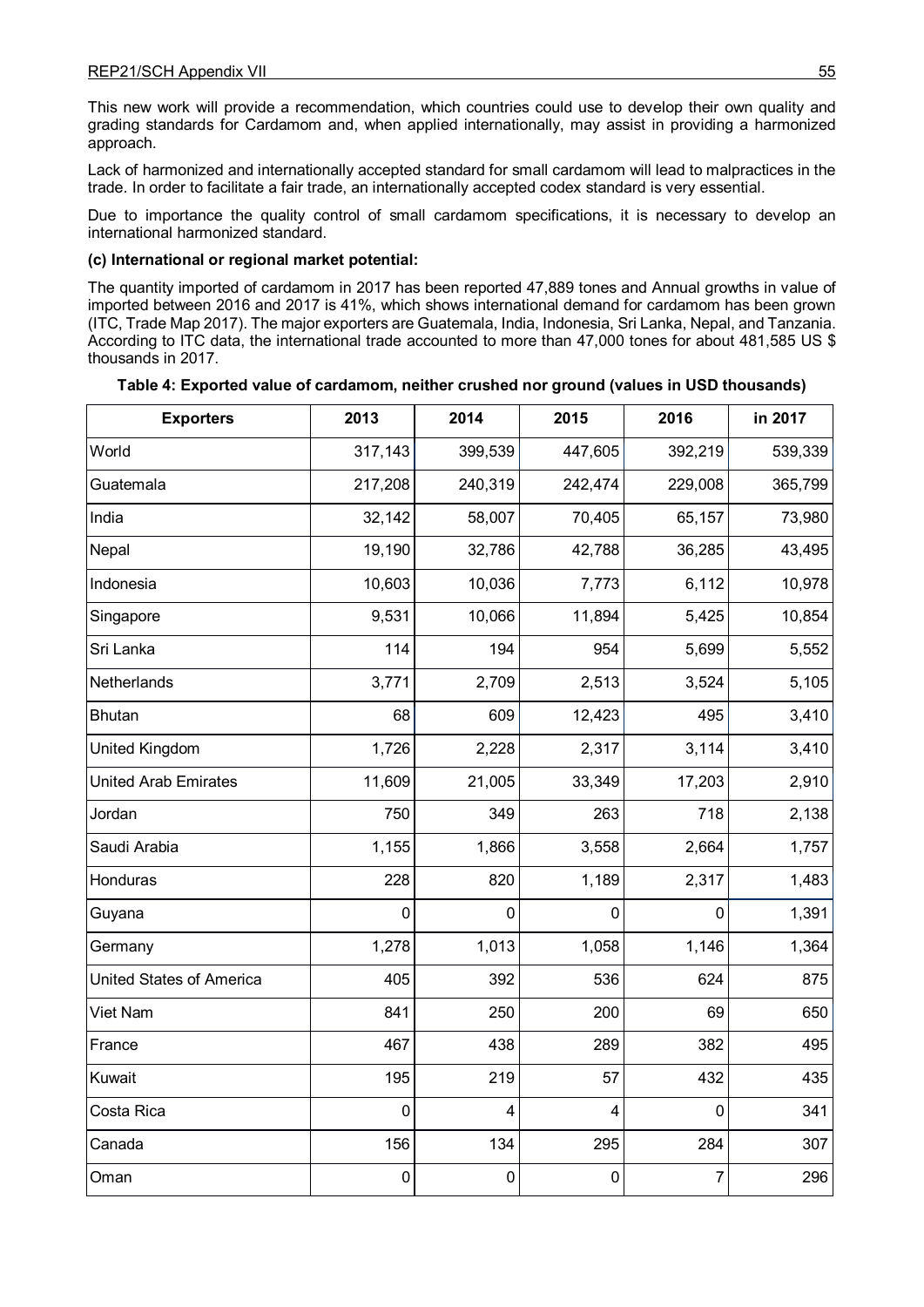| Sweden   | 201   | 145    | 284   | 281   | 254 |
|----------|-------|--------|-------|-------|-----|
| Malaysia | 140   | 78     | 178   | 1,732 | 249 |
| Spain    | 181   | 99     | 165   | 158   | 239 |
| Austria  | 14    | 39     | 47    | 218   | 221 |
| Myanmar  | 2,110 | 13,132 | 9,913 | 7,429 | 184 |
| Italy    | 128   | 88     | 76    | 79    | 133 |
| Pitcairn |       |        |       |       | 121 |
| Guam     |       |        |       | 1.    | 102 |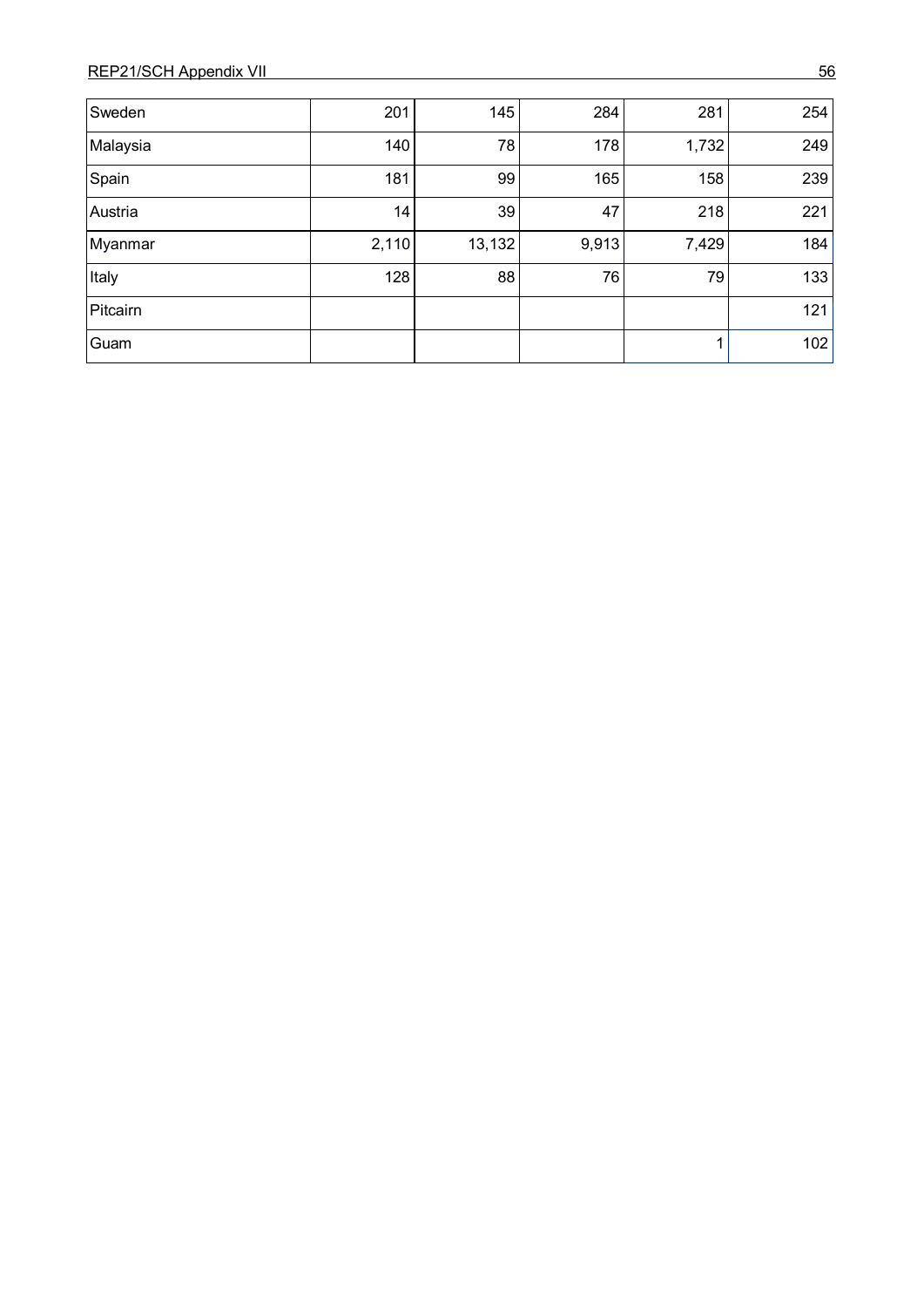|                             | <b>Exported quantity, Tons</b> |             |        |           |        |
|-----------------------------|--------------------------------|-------------|--------|-----------|--------|
| <b>Exporters</b>            | 2013                           | 2014        | 2015   | 2016      | 2017   |
| World                       | 55,976                         | 62,901      | 59,587 | 56,905    | 57,178 |
| Guatemala                   | 38,812                         | 38,989      | 33,327 | 35,645    | 35,695 |
| Indonesia                   | 6,698                          | 7,737       | 6,246  | 4,034     | 6,892  |
| India                       | 2,621                          | 4,230       | 5,308  | 4,829     | 4,698  |
| Nepal                       | 2,173                          | 3,516       | 2,996  | 3,011     | 4,690  |
| Singapore                   | 1,487                          | 1,425       | 1,638  | 736       | 961    |
| Sri Lanka                   | 12                             | 5           | 116    | 767       | 818    |
| <b>Bhutan</b>               | 5                              | 53          | 484    | 38        | 494    |
| Netherlands                 | 469                            | 352         | 318    | 444       | 481    |
| <b>United Arab Emirates</b> | 2,075                          | 4,033       | 6,064  | 3,392     | 454    |
| Honduras                    | 184                            | 218         | 433    | 676       | 370    |
| United Kingdom              | 117                            | 159         | 158    | 275       | 265    |
| Saudi Arabia                | 110                            | 326         | 426    | 420       | 249    |
| Jordan                      | 204                            | 78          | 45     | 122       | 242    |
| Myanmar                     | 227                            | 1,188       | 1,326  | 1,802     | 115    |
| Germany                     | 134                            | 112         | 120    | 113       | 110    |
| Guyana                      | $\mathbf 0$                    | $\mathbf 0$ | 0      | $\pmb{0}$ | 107    |

# **Table 5: Exported Quantity of cardamom, neither crushed nor ground**

# **Table 6: Imported value of cardamom, neither crushed nor ground (Top importers)**

| <b>Importers</b>            | Imported value<br>(in USD thousands) |         |         |         |         |  |
|-----------------------------|--------------------------------------|---------|---------|---------|---------|--|
|                             | 2013                                 | 2014    | 2015    | 2016    | 2017    |  |
| World                       | 314,220                              | 367,876 | 443,676 | 340,834 | 481,464 |  |
| Saudi Arabia                | 126,660                              | 114,286 | 122,364 | 88,644  | 121,864 |  |
| <b>United Arab Emirates</b> | 53,409                               | 81,563  | 106,192 | 43,971  | 95,969  |  |
| India                       | 13,589                               | 34,090  | 53,990  | 44,276  | 38,646  |  |
| Bangladesh                  | 16,377                               |         | 35,713  | 20,144  | 35,417  |  |
| Kuwait                      | 9,181                                | 9,313   | 10,140  | 9,092   | 14,914  |  |
| Pakistan                    | 6,309                                | 9,349   | 11,124  | 13,724  | 14,005  |  |
| Jordan                      | 7,740                                | 4,630   | 8,112   | 8,711   | 12,536  |  |
| Singapore                   | 9,674                                | 10,037  | 11,566  | 5,709   | 11,905  |  |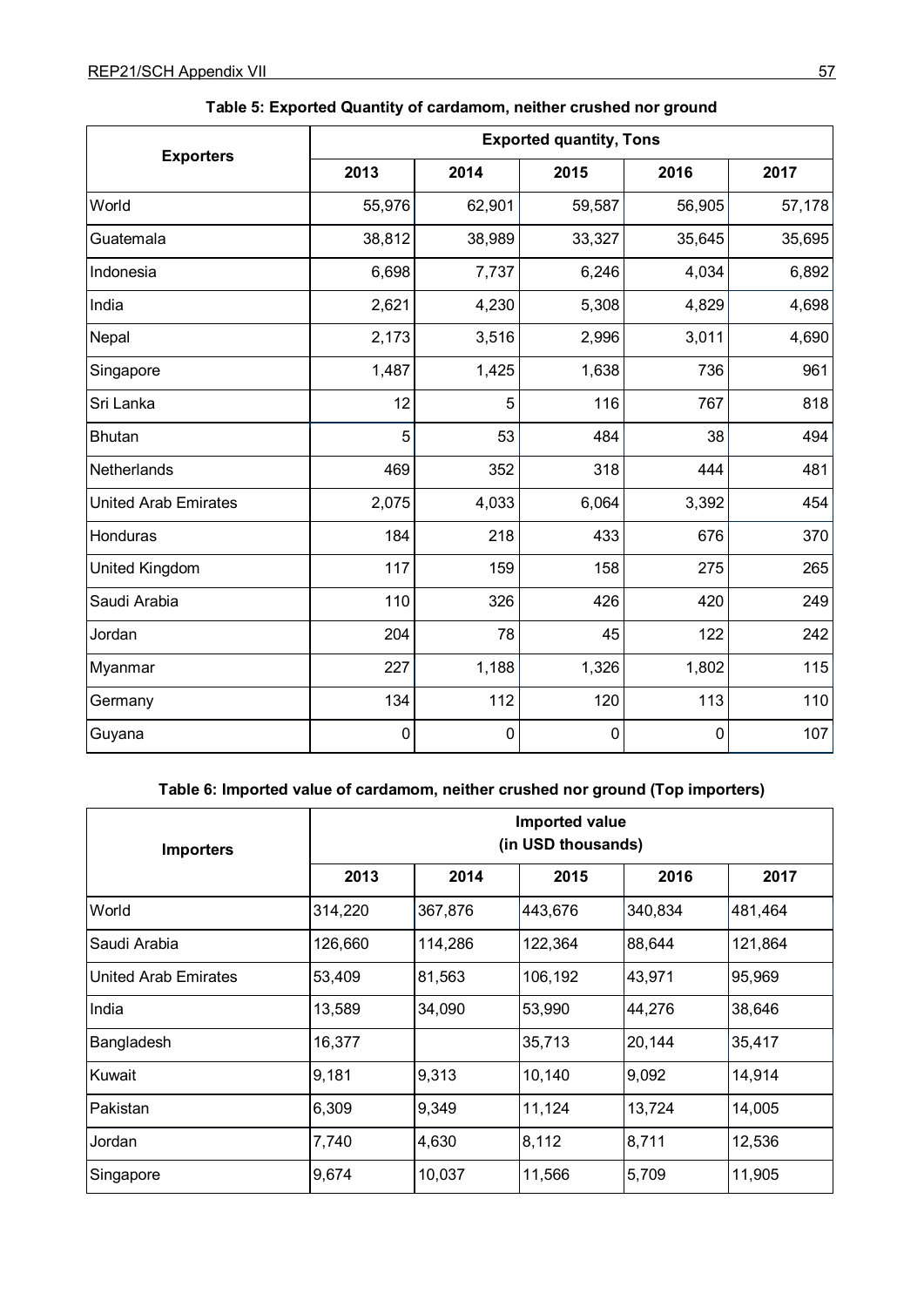| United States of America  | 9,719 | 7,901       | 8,740 | 9,109 | 10,655 |
|---------------------------|-------|-------------|-------|-------|--------|
| Nepal                     | 649   | 8,106       | 2,376 | 9,023 | 10,525 |
| Egypt                     | 0     | 9,767       | 7,735 | 8,467 | 10,205 |
| Viet Nam                  | 702   | 230         | 76    | 98    | 9,949  |
| United Kingdom            | 6,763 | 7,097       | 6,938 | 6,329 | 8,736  |
| Iraq                      |       | $\mathbf 0$ | 1,787 | 8,884 | 7,622  |
| Syrian Arab Republic      | 6,062 | 7,912       | 9,361 | 5,711 | 6,935  |
| Germany                   | 3,996 | 3,944       | 4,051 | 4,291 | 6,254  |
| Netherland                | 3,090 | 3,511       | 3,235 | 5,095 | 6,242  |
| Japan                     | 4,791 | 3,759       | 4,007 | 3,361 | 5,457  |
| Qatar                     | 5,580 | 2,383       | 3,580 | 2,779 | 5,414  |
| Canada                    | 2,939 | 1,967       | 3,254 | 2,139 | 3,798  |
| Iran, Islamic Republic of | 1,022 | 625         |       | 5,644 | 3,652  |
| Malaysia                  | 1,669 | 1,487       | 2,615 | 3,721 | 3,520  |
| Oman                      | 2,456 | 2,238       | 2,345 | 1,889 | 3,121  |
| Australia                 | 1,301 | 1,169       | 1,445 | 1,444 | 2,457  |
| Sri Lanka                 | 323   | 252         | 479   | 2,787 | 2,192  |
| Sudan                     |       |             | 0     | 4,519 | 2,120  |
| Myanmar                   | 368   | 524         | 417   | 1,009 | 2,085  |
| Free Zones                | 601   | 267         | 98    | 514   | 2,008  |
| Lebanon                   | 1,088 | 2,078       | 1,418 | 1,611 | 1,921  |
| France                    | 1,208 | 1,290       | 1,540 | 1,510 | 1,709  |

# **Table 7: Imported Quantity of cardamom, neither crushed nor ground**

|                             | 2013                                 | 2014                          | 2015                                 | 2016                          | 2017                          |
|-----------------------------|--------------------------------------|-------------------------------|--------------------------------------|-------------------------------|-------------------------------|
| <b>Importers</b>            | Imported<br>quantity,<br><b>Tons</b> | Imported<br>quantity,<br>Tons | Imported<br>quantity,<br><b>Tons</b> | Imported<br>quantity,<br>Tons | Imported<br>quantity,<br>Tons |
| World                       | 39,515                               | 50,261                        | 51,203                               | 46,133                        | 47,889*                       |
| <b>United Arab Emirates</b> | 6,750                                | 10,872                        | 12,802                               | 5,937                         | 9,226                         |
| Saudi Arabia                | 12,155                               | 11,513                        | 11,005                               | 9,590                         | 8,135                         |
| Viet Nam                    | 59                                   | 28                            | 9                                    | 13                            | 6,398                         |
| India                       | 1,845                                | 4,626                         | 4,485                                | 4,399                         | 4,369                         |
| Bangladesh                  | 1,765                                |                               | 3,981                                | 3,459                         | 3,737                         |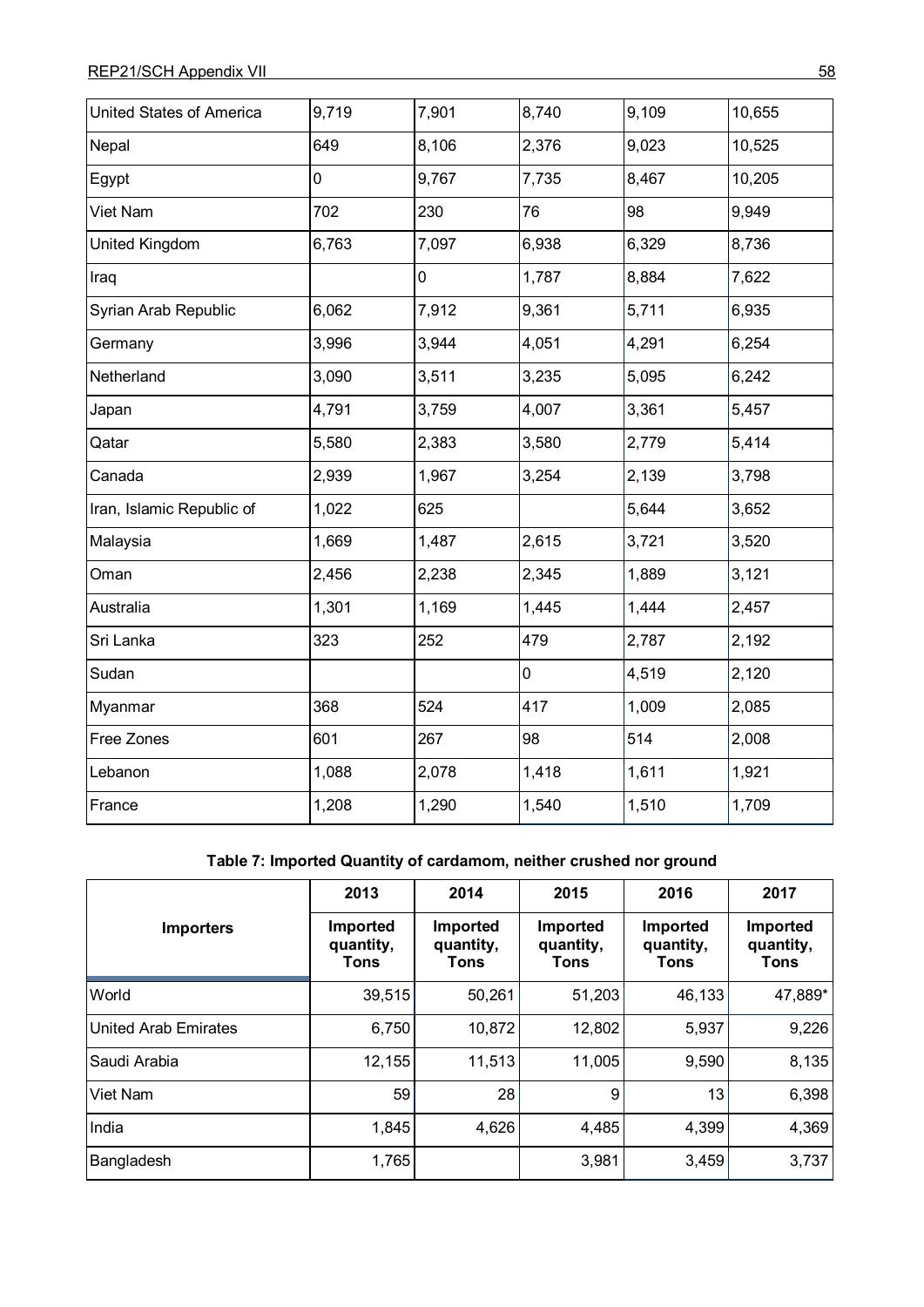| Nepal                     | 177         | 1,959       | 428         | 1,390 | 1,481 |
|---------------------------|-------------|-------------|-------------|-------|-------|
| Jordan                    | 1,980       | 1,035       | 1,161       | 1,322 | 1,348 |
|                           |             |             |             |       |       |
| Kuwait                    | 833         | 915         | 906         | 992   | 1,084 |
| Singapore                 | 1,600       | 1,598       | 1,491       | 795   | 1,069 |
| Syrian Arab Republic      | 2,145       | 2,054       | 2,153       | 1,661 | 909   |
| Egypt                     | $\mathbf 0$ | 1,312       | 915         | 925   | 874   |
| United States of America  | 941         | 984         | 969         | 1,117 | 856   |
| <b>United Kingdom</b>     | 698         | 671         | 629         | 592   | 704   |
| Iraq                      |             | $\mathbf 0$ | 319         | 1,571 | 703   |
| Netherlands               | 688         | 712         | 527         | 848   | 679   |
| Germany                   | 615         | 584         | 479         | 547   | 553   |
| Qatar                     | 546         | 297         | 429         | 400   | 458   |
| Oman                      | 441         | 592         | 544         | 396   | 428   |
| Japan                     | 360         | 365         | 339         | 296   | 382   |
| Malaysia                  | 309         | 282         | 341         | 383   | 349   |
| Sri Lanka                 | 27          | 40          | 59          | 305   | 322   |
| Sudan                     |             |             | $\mathbf 0$ | 865   | 285   |
| Canada                    | 314         | 226         | 298         | 191   | 273   |
| Guatemala                 | 129         | 109         | 185         | 50    | 236   |
| Turkey                    | 17          | 20          | 149         | 193   | 229   |
| Free Zones                | 141         | 51          | 10          | 60    | 218   |
| Iran, Islamic Republic of | 247         | 159         |             | 821   | 214   |
| Myanmar                   | 31          | 64          | 49          | 140   | 204   |

#### **Table 8: Pattern of Export International Trade**

| Worldwide export data |                        |                  |                 |  |
|-----------------------|------------------------|------------------|-----------------|--|
| Year                  | <b>Export quantity</b> | Value, US Dollar | Growth rate     |  |
|                       | (in Metric Tons)       | thousand         | In Value $(\%)$ |  |
| 2013                  | 55,976                 | 317,907          |                 |  |
| 2014                  | 62,901                 | 400,115          | $+25$           |  |
| 2015                  | 59,587                 | 447,612          | $+12$           |  |
| 2016                  | 56,905                 | 392,222          | $-14$           |  |
| 2017                  | 57,178                 | 539,361          | $+37$           |  |

 **Sources: ITC calculations based on UN COMTRADE and ITC statistics.**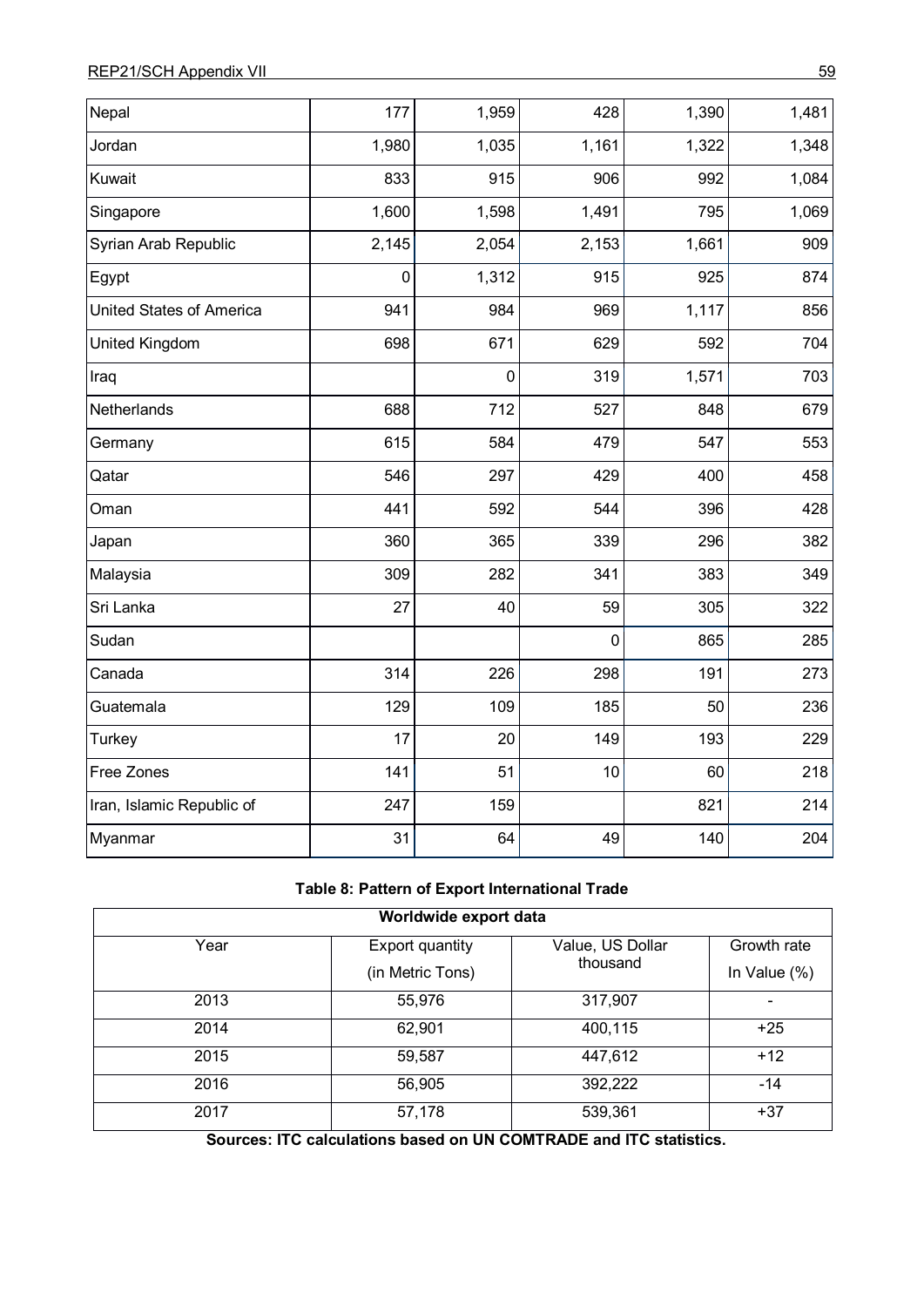| Worldwide import data                                              |                  |                           |              |
|--------------------------------------------------------------------|------------------|---------------------------|--------------|
| Year                                                               | import quantity  | Value, US Dollar thousand | Growth rate  |
|                                                                    | (In Metric Tons) |                           | in Value (%) |
| 2013                                                               | 39,515           | 314,220                   |              |
| 2014                                                               | 50,261           | 367,876                   | $+17$        |
| 2015                                                               | 51,203           | 443,676                   | $+20$        |
| 2016                                                               | 46,133           | 340,834                   | $-30$        |
| 2017                                                               | *47,889          | 481,585                   | $+14$        |
| Sources: ITC calculations based on UN COMTRADE and ITC statistics. |                  |                           | *mirror data |

#### **Table 9: Pattern of Import International Trade**

Global demand for cardamom is expected to increase in future, mainly on account of increased culinary applications and functional foods. It can lead to increase cardamom trade. Due to the importance of the food safety, hygiene, quality control of cardamom specifications, it's necessary to develop an international harmonized standard.

#### **(d) Amenability of commodity to standardization**

The characteristics of cardamom its cultivation to retail sale e.g. cultivar varieties, composition, quality characteristics, processing, packaging, etc. all lead to adequate parameters for the standardization of the product. Taking into account that technical information is available and certain degree of harmonization at regional/international levels has already been achieved on certain aspects relevant to consumer's protection and trade facilitation as mentioned in point (b).

#### **(e) Coverage of the main consumer protection and trade issues by existing or proposed general standards**

There is no general commodity standard covering cardamom under Codex. The proposed standard will heighten consumer protection and facilitate cardamom trade by establishing an internationally agreed quality standard.

Since cardamom is placed in the group of spices category with considerable higher prices (the world's thirdmost expensive spice), there is always a risk of impurity and manipulation for this valuable product. Thus, need to pay special attention to consumer protection against adulteration.

#### **(f) Number of commodities which would need separate standards including whether raw, semiprocessed or processed**

A single standard for cardamom will cover all forms of cardamom traded worldwide. The different forms of cardamom like whole capsule ,seed ,ground etc.will be examined under this standard individually.

#### **(g) Work already undertaken by other international organizations in this field and/or suggested by the relevant international intergovernmental body (dies)**

The existing standards, which may be considered while developing a Codex standard for cardamom, are:

- ISO 882 Cardamom [*Elettaria cardamomum* (Linnaeus) *Maton* var. *minuscula Burkill* ] **Specification** Part 1: Whole Capsules
- ISO 882-2 Cardamom [*Elettaria cardamomum* (Linnaeus) *Maton* var. *minuscula Burkill* ] Specification Part 2: Seeds

#### **5. Relevance to the Codex strategic objectives**

The elaboration of a Codex standard for cardamom is in accordance with the strategic objectives as it will address current and emerging issues in the global trade of spices and culinary herbs by establishing a sciencebased standard developed with full participation of Codex Member countries throughout the process of development of the standard, and thereby promoting adoption of these standards by Member countries in their national legislation, and facilitating fair practices in food trade and protecting consumer health. Therefore this proposal is consistent with the Strategic Plan 2020-25 of the Codex Alimentarius Commission, in particular outcomes 1.2, 2.2, 3.2, and 4.2.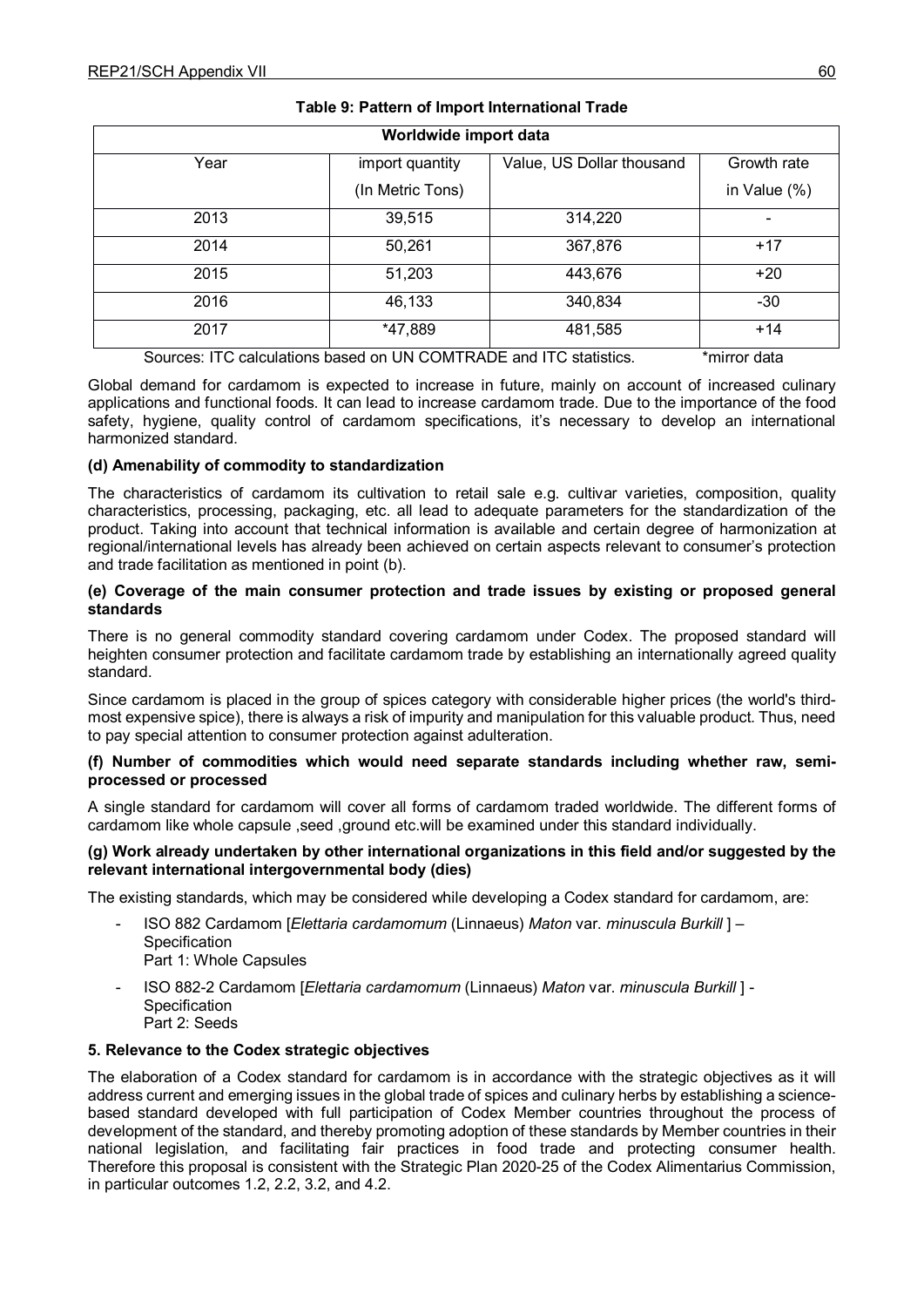## **Goal 2- Promoting Widest and Consistent application of scientific principles and Risk analysis**

#### **The proposed work will promote the elaboration of Codex commodity standards based on the rigorous scientific analysis of collected data**

This Codex Standard will facilitate fair trade of cardamom, as the quality, purity parameters and food safety. The purity of cardamom allows to provide proper criteria for the quality control of these product.

So, elaborating of this standard can help to avoid the risks such as lack of Good Hygienic Production, noncompliance with grading, adding artificial color. In addition, this proposed standard can be a reference for solving food safety issues such as microbial contamination, heavy metals, contaminants, residue pesticides, food additives.

#### **6. Information on the relation between the proposal and other existing Codex documents.**

This is proposed as a new global standard and has no relation to any other existing Codex text on this item, except that this standard will make reference to relevant standards and related texts developed by General Subject Committees as follows:

- *General Principles of Food Hygiene* (CXC 1-1969)
- *Code of Hygienic Practice for Low Moisture Foods* (CXC 75-2015), *Annex III* Spices and dried culinary herbs
- Maximum limits for pesticides residues adopted by Codex
- *Principles and Guidelines for the Establishment and Application of Microbiological Criteria related to Foods* (CXG 21-1997)
- *General Standard for Contaminants and Toxins in Food and Feed* (CXS 193-1995)
- *General Standard for the Labelling of Prepackaged Foods* (CXS 1-1985)
- *Recommended Methods of Analysis and Sampling* (CXS 234-1999)

#### **7. Identification of any need for any requirements for and availability of expert scientific advice**

No expert scientific advice is foreseen at this stage. Published research documents by international bodies will be referred in the process of preparing the standard, if found necessary.

#### **8. Identification of any need for technical input to the standard from external bodies so that this can be planned for.**

The technical inputs from other external bodies such as International Organization for Standardization (ISO), American Spice trade Association (ASTA) and European Spice Association (ESA) shall be welcomed for this work.

#### **9. Proposed Time Schedule**

It is expected that the development of this standard would be conducted in three CCSCH sessions or less, depending on the agreement reached by the Committee.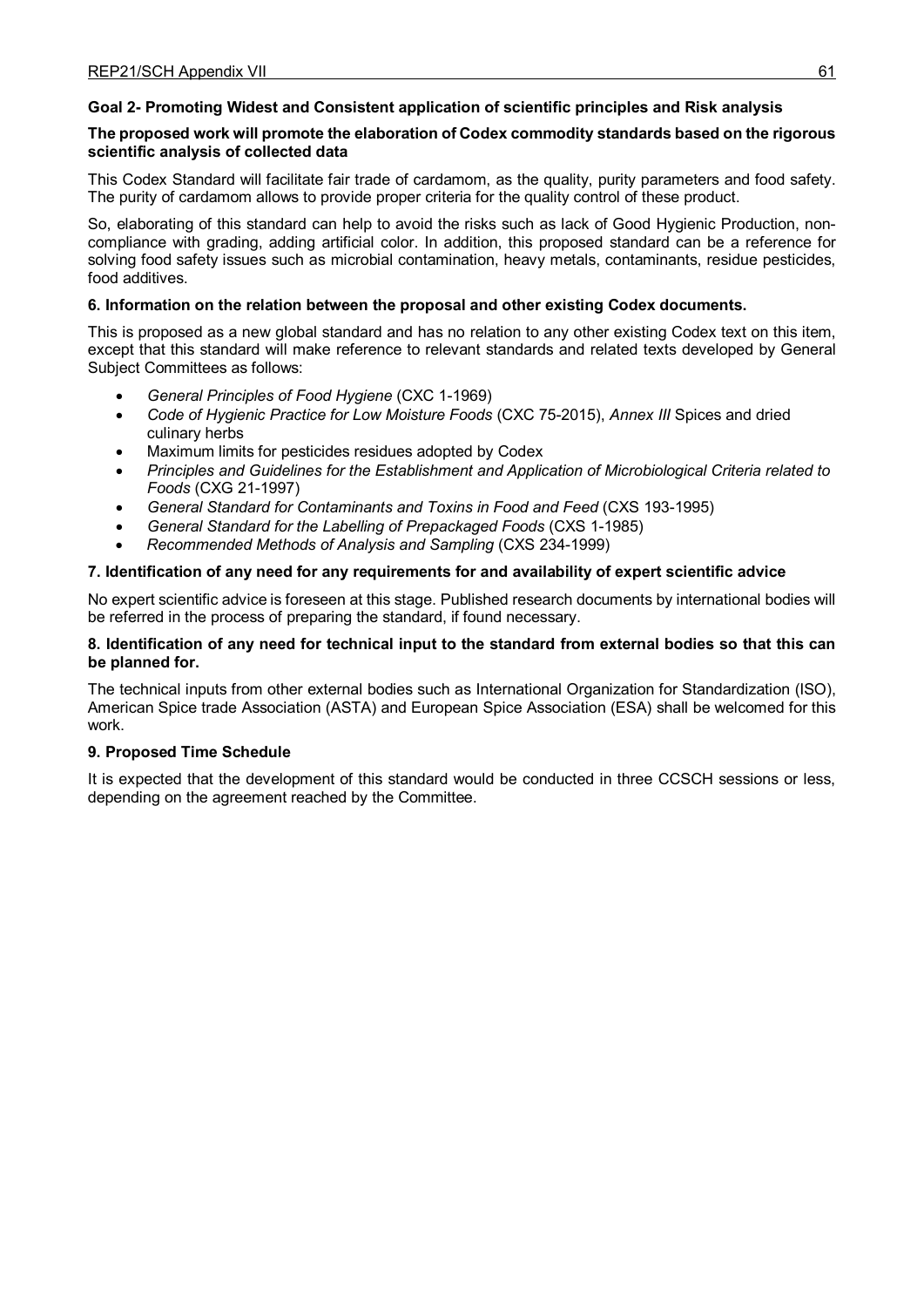## **APPENDIX VIII**

#### **PROJECT DOCUMENT**

#### **PROPOSAL FOR NEW WORK FOR A CODEX STANDARD FOR DRIED AND DEHYDRATED TURMERIC**

(CCSCH Group category – Dried roots, Rhizomes and Bulbs)

#### **(For Approval)**

#### **1. Purpose and scope of standard**

The scope of the work is to establish a worldwide standard for dried and dehydrated whole, split, crushed or ground turmeric (*Curcuma longa* L.) of the family *Zingiberaceae* to facilitate international trade and consumer protection.

The objective of the standard is to consider the essential quality characteristics of dried turmeric for industrial food production and for direct human consumption, including for catering purposes and other essential uses as required, to aid international trade in this product.

#### **2. Relevance and timeliness**

India is the largest producer, consumer and exporter of turmeric in the world, and other major producers include Pakistan, China, Haiti, Jamaica, Peru, Taiwan and Thailand.

Due to the growing trend of worldwide dried turmeric production and trade, it is necessary to establish a commodity standard covering the safety, quality, hygiene and labelling in order to have a reference that has been internationally agreed by consensus between the producing, consuming and trading countries across the world. More significantly, the present status of dried or dehydrated turmeric is not limited to any particular region and hence justifies the elaboration of an international standard commensurate with the dried or dehydrated turmeric's true standing as an increasingly valuable worldwide commodity. In addition, the drafting of a Codex standard for dried turmeric will help to protect consumers' health and to promote fair trade in accordance with the international agreements in particular the WTO SPS and TBT Agreements.

Traditionally, dried turmeric is used for culinary purposes as well as in confectionery industry. It is also frequently used to flavour or colour curry powders, mustards, butters, and cheeses.

#### **3. Main aspects to be covered**

The standard entails main aspects related to the definition of the produce, essential quality factors e.g moisture and labelling requirements in order to provide certainty to the consumer on the nature and characteristics. The standard will supply high quality and safe products to protect consumer's health and against misleading practices by including all the necessary parameters such as moisture, proper labelling, and other permissible limits among others.

The standard will cover characteristics related to identification and quality in all aspects as well as safety requirements.

- **-** Establish the minimum requirements of dried turmeric which shall be complied with, independently from the quality parameters and other requirements regardless of class.
- **-** Define the categories to classify dried or dehydrated turmeric in accordance with its characteristics.
- **-** Establish the tolerance as regards quality and size that may be permitted of dried or dehydrated turmeric contained in a package.
- **-** Include the provisions to be considered relating to the uniformity of the packaged product and the packaging used.
- **-** Include provisions for the labelling and marking of the product in accordance with the CODEX general standard for the labelling of pre-packaged foods.
- **-** Include provisions for pesticides and contaminants with the reference to the General Standard for Contaminants and toxins in food
- **-** Include provisions for hygiene with the reference to the general principles of food hygiene and other relevant codes of hygiene practices.
- **-** References to Methods of Analysis and Sampling.

#### **4. Assessment against the Criteria for the Establishment of Work Priorities**

#### **General Criteria**

Codex standard for dried or dehydrated turmeric would be beneficial for developing countries because they are the major producers, exporters and consumers. Establishing a standard for the commodity as a spice is necessary to meet minimum requirements for food quality and safety to ensure consumer protection.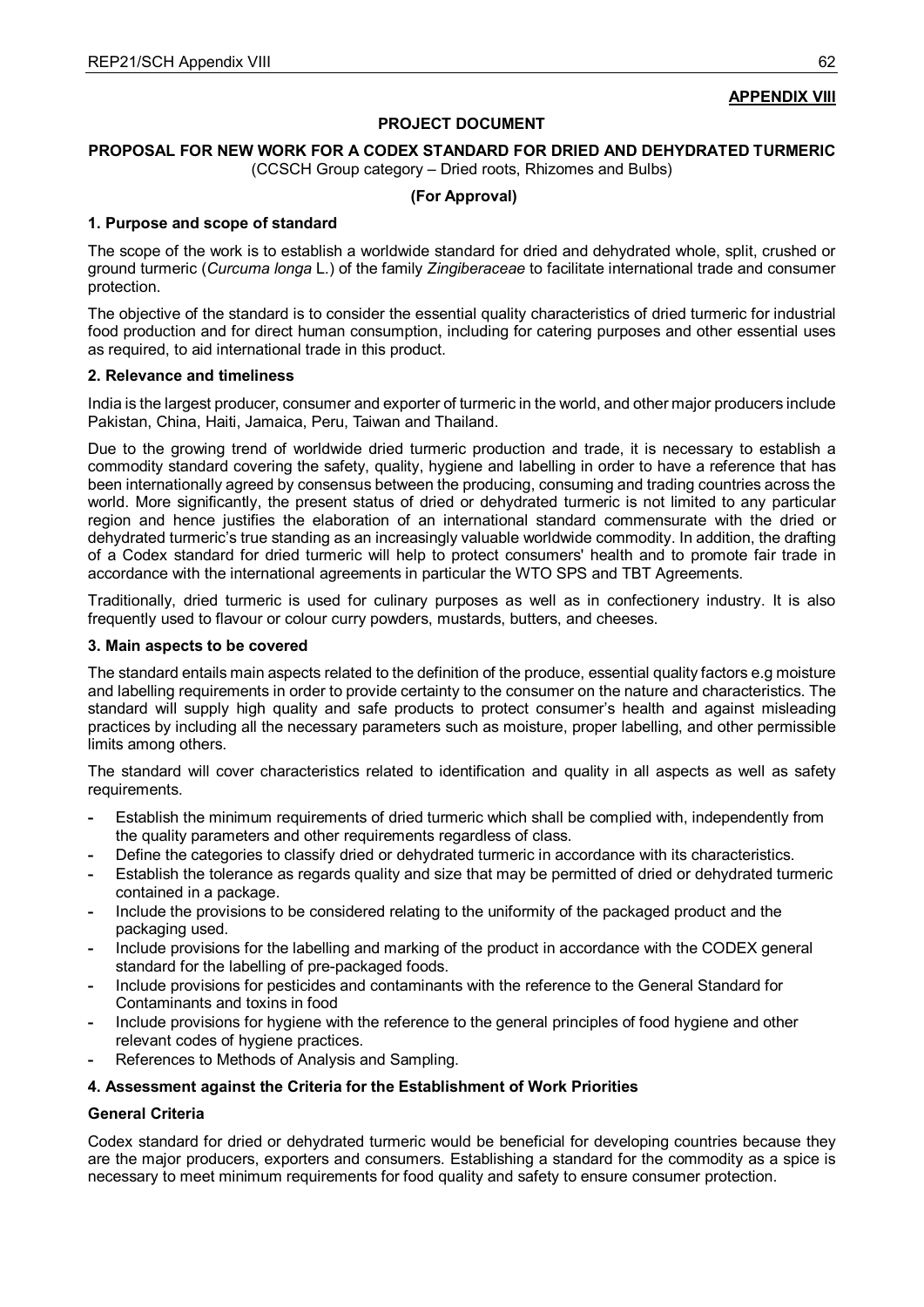# **(a) Volume of production and consumption in individual countries and volume and pattern of trade between countries**

There are as yet no exact figures available on the global production data of turmeric, but these will naturally become available as the project advances. Production data of India for Turmeric is listed below in Table 1.

| Year    | <b>Production</b><br>(in Tonnes) |  |
|---------|----------------------------------|--|
| 2012-13 | 986690                           |  |
| 2013-14 | 1092630                          |  |
| 2014-15 | 846250                           |  |
| 2015-16 | 967060                           |  |
| 2016-17 | 925270                           |  |
| 2017-18 | 863460                           |  |
| 2018-19 | 959797                           |  |
| 2019-20 | 938955                           |  |
|         |                                  |  |

**Table 1: Production data of India for Turmeric**

Source: Directorate of Arecanut and Spices Development (DASD), Kozhikode

Turmeric is one of the spices of the most traded in the world with a total volume of exports from producing countries such as India, Pakistan and China. Detailed statistics of worldwide import and export of Turmeric are given in Table 2 and 3.

| Table 2: Worldwide Export of Turmeric |                                       |                                          |  |  |
|---------------------------------------|---------------------------------------|------------------------------------------|--|--|
| Year                                  | <b>Export Quantity</b><br>(in Tonnes) | <b>Export Value</b><br>(in USD thousand) |  |  |
| 2013                                  | 116496                                | 166470                                   |  |  |
| 2014                                  | 112810                                | 158298                                   |  |  |
| 2015                                  | 125237                                | 189366                                   |  |  |
| 2016                                  | 142608                                | 253942                                   |  |  |
| 2017                                  | 162058                                | 275016                                   |  |  |
| 2018                                  | 175817                                | 348625                                   |  |  |
| 2019                                  | 192527                                | 304000                                   |  |  |

Source: ITC calculations based on UN COMTRADE and ITC statistics.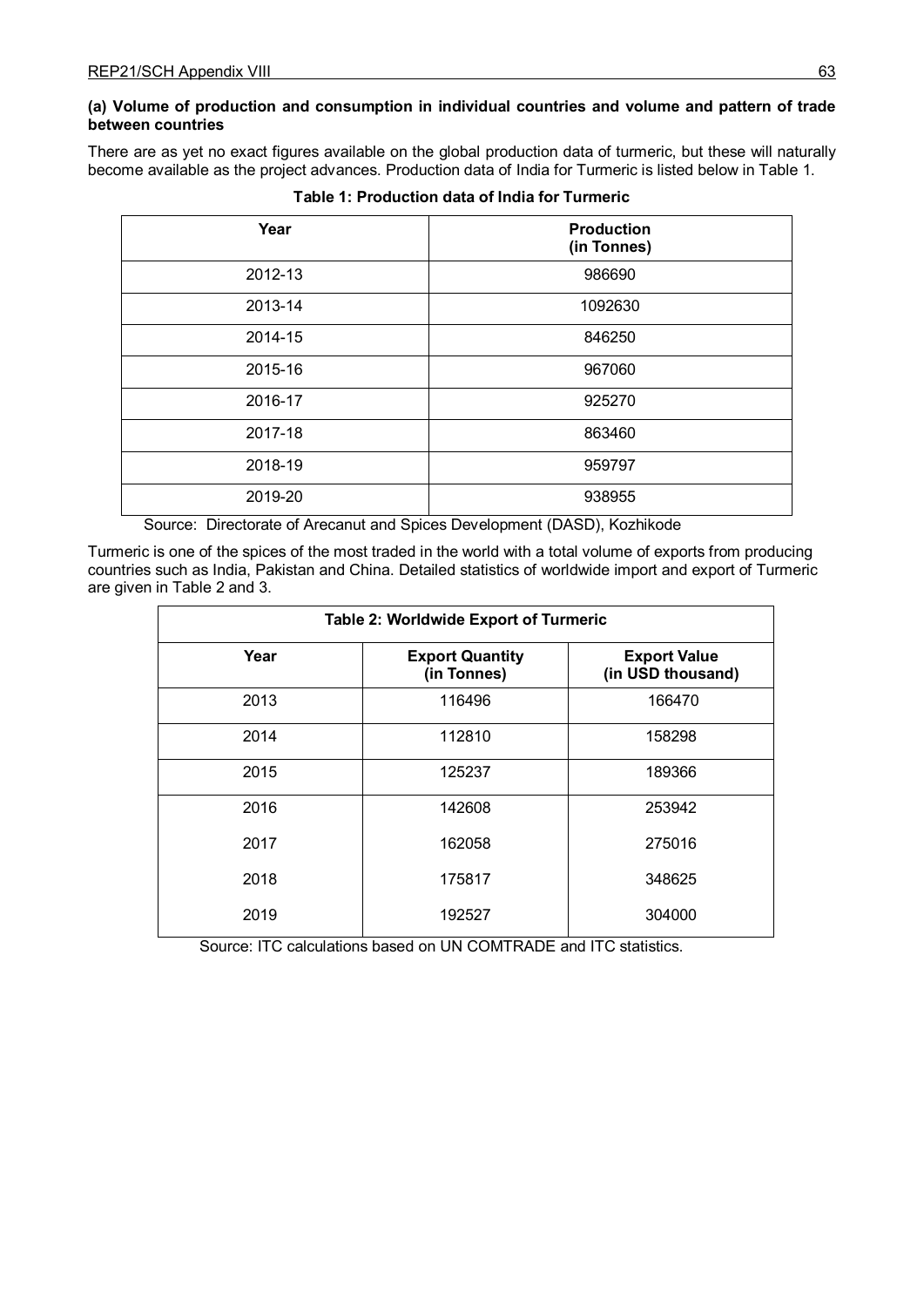| Table 3: Worldwide Import of Turmeric |                                       |                                          |  |
|---------------------------------------|---------------------------------------|------------------------------------------|--|
| Year                                  | <b>Import Quantity</b><br>(in Tonnes) | <b>Import Value</b><br>(in USD thousand) |  |
| 2013                                  | 88515                                 | 137114                                   |  |
| 2014                                  | 105397                                | 165164                                   |  |
| 2015                                  | 137677                                | 218665                                   |  |
| 2016                                  | $**$                                  | 246287                                   |  |
| 2017                                  | 150623                                | 265440                                   |  |
| 2018                                  | $**$                                  | 304660                                   |  |
| 2019                                  | $**$                                  | 294847                                   |  |

Source: ITC calculations based on UN COMTRADE and ITC statistics.

\*\*- In the source, import volume is mentioned as "No quantity"

The available data is updated as of 2019.

#### **(b) Diversification of national legislations and apparent resultant or potential impediments to international trade**

Imports and exports of turmeric take place for many applications. Trade in turmeric as at the moment depends on producing and importing countries mutual agreement in terms of grades and specifications, which lead to having different standards for each country. However, it would be preferred that the trade in turmeric is carried under an international criteria based on Codex Standard. Therefore, the new work would provide internationally recognized specific standards in order to enhance international trade and to accommodate the importer's requirements.

International organizations ISO already has an existing standards for turmeric. To overcome the resultant or potential impediments to international trade, it is essential to incorporate all existing different standards in a single improved comprehensive standard acceptable across board internationally. This warrants the establishment of a Codex standard as per the Procedural Manual.

#### **(c) International or regional market potential**

The import of dried or dehydrated turmeric by most countries is increasing. India, Iran and USA are the largest importers of dried turmeric according to the current statistic of FAOSTAT. India, Indonesia and Myanmar are the major exporters globally according to FAOSTAT.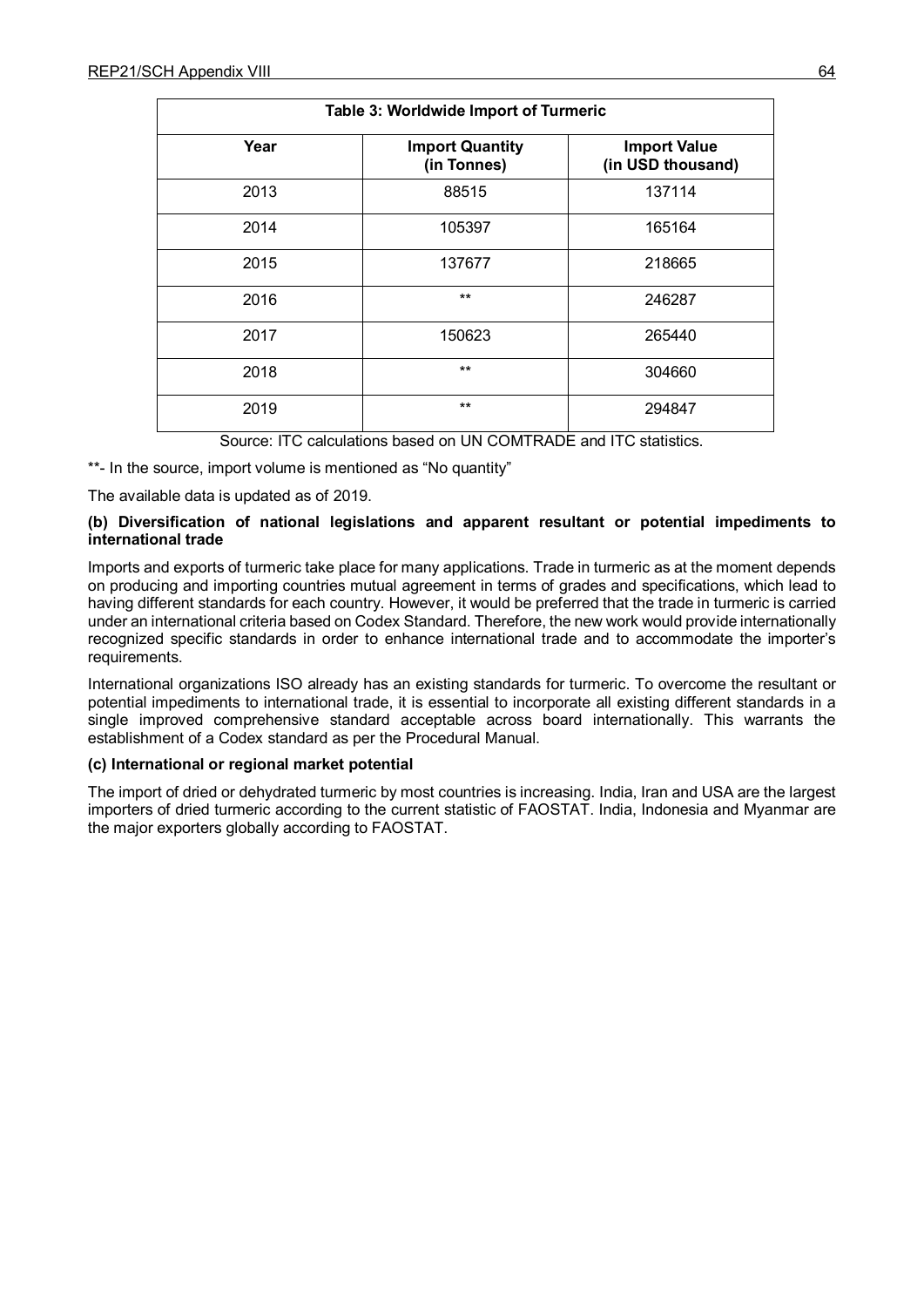| Table 4, Export of Turmeric from countries in 2019 (Top 15 countries by value) |                                                                               |                                   |                                   |  |  |  |
|--------------------------------------------------------------------------------|-------------------------------------------------------------------------------|-----------------------------------|-----------------------------------|--|--|--|
| SI <sub>No</sub>                                                               | Country                                                                       | <b>Exported quantity,</b><br>Tons | <b>Export value, USD</b><br>(000) |  |  |  |
| 1.                                                                             | India                                                                         | 131122                            | 194348                            |  |  |  |
| 2.                                                                             | Viet Nam                                                                      | 3566                              | 15608                             |  |  |  |
| 3.                                                                             | Myanmar                                                                       | 22594                             | 14472                             |  |  |  |
| 4.                                                                             | Netherlands                                                                   | 3146                              | 9752                              |  |  |  |
| 5.                                                                             | Indonesia                                                                     | 7163                              | 7765                              |  |  |  |
| 6.                                                                             | Ethiopia                                                                      | 6319                              | 5313                              |  |  |  |
| 7.                                                                             | <b>United Kingdom</b>                                                         | 846                               | 4912                              |  |  |  |
| 8.                                                                             | Germany                                                                       | 1128                              | 4773                              |  |  |  |
| 9.                                                                             | Bangladesh                                                                    | 1824                              | 4679                              |  |  |  |
| 10.                                                                            | United States of America                                                      | 924                               | 4664                              |  |  |  |
| 11.                                                                            | Peru                                                                          | 1938                              | 3633                              |  |  |  |
| 12.                                                                            | China                                                                         | 1118                              | 3196                              |  |  |  |
| 13.                                                                            | Fiji                                                                          | 1285                              | 3068                              |  |  |  |
| 14.                                                                            | Spain                                                                         | 676                               | 2641                              |  |  |  |
| 15.<br>$-1$                                                                    | <b>United Arab Emirates</b><br>1117001177157<br>$\mathbf{r}$ and $\mathbf{r}$ | 2089<br>$-$                       | 2574                              |  |  |  |

Source: ITC calculations based on UN COMTRADE and ITC statistics.

| Table 5, Import of Turmeric into countries in 2019 (Top 15 countries by value) |                                 |                    |                   |  |  |  |
|--------------------------------------------------------------------------------|---------------------------------|--------------------|-------------------|--|--|--|
| SI <sub>No</sub>                                                               | Country                         | Imported quantity, | Import value, USD |  |  |  |
|                                                                                |                                 | (Tons)             | (000)             |  |  |  |
| 1.                                                                             | India                           | 28019              | 34258             |  |  |  |
| 2.                                                                             | <b>United States of America</b> | 9881               | 33929             |  |  |  |
| 3.                                                                             | Iran, Islamic Republic of       | 14638              | 15477             |  |  |  |
| 4.                                                                             | United Kingdom                  | 8910               | 14887             |  |  |  |
| 5.                                                                             | Bangladesh                      | 15617              | 14447             |  |  |  |
| 6.                                                                             | Germany                         | 5041               | 13173             |  |  |  |
| 7.                                                                             | Malaysia                        | 8410               | 11039             |  |  |  |
| 8.                                                                             | Japan                           | 4668               | 10360             |  |  |  |
| 9.                                                                             | Netherlands                     | 4411               | 9316              |  |  |  |
| 10.                                                                            | Morocco                         | 8198               | 9225              |  |  |  |
| 11.                                                                            | <b>United Arab Emirates</b>     | 7608               | 9064              |  |  |  |
| 12.                                                                            | Saudi Arabia                    | 5966               | 7853              |  |  |  |
| 13.                                                                            | Canada                          | 1395               | 6745              |  |  |  |
| 14.                                                                            | Sri Lanka                       | 5517               | 6409              |  |  |  |
| 15.                                                                            | France                          | 2006               | 6233              |  |  |  |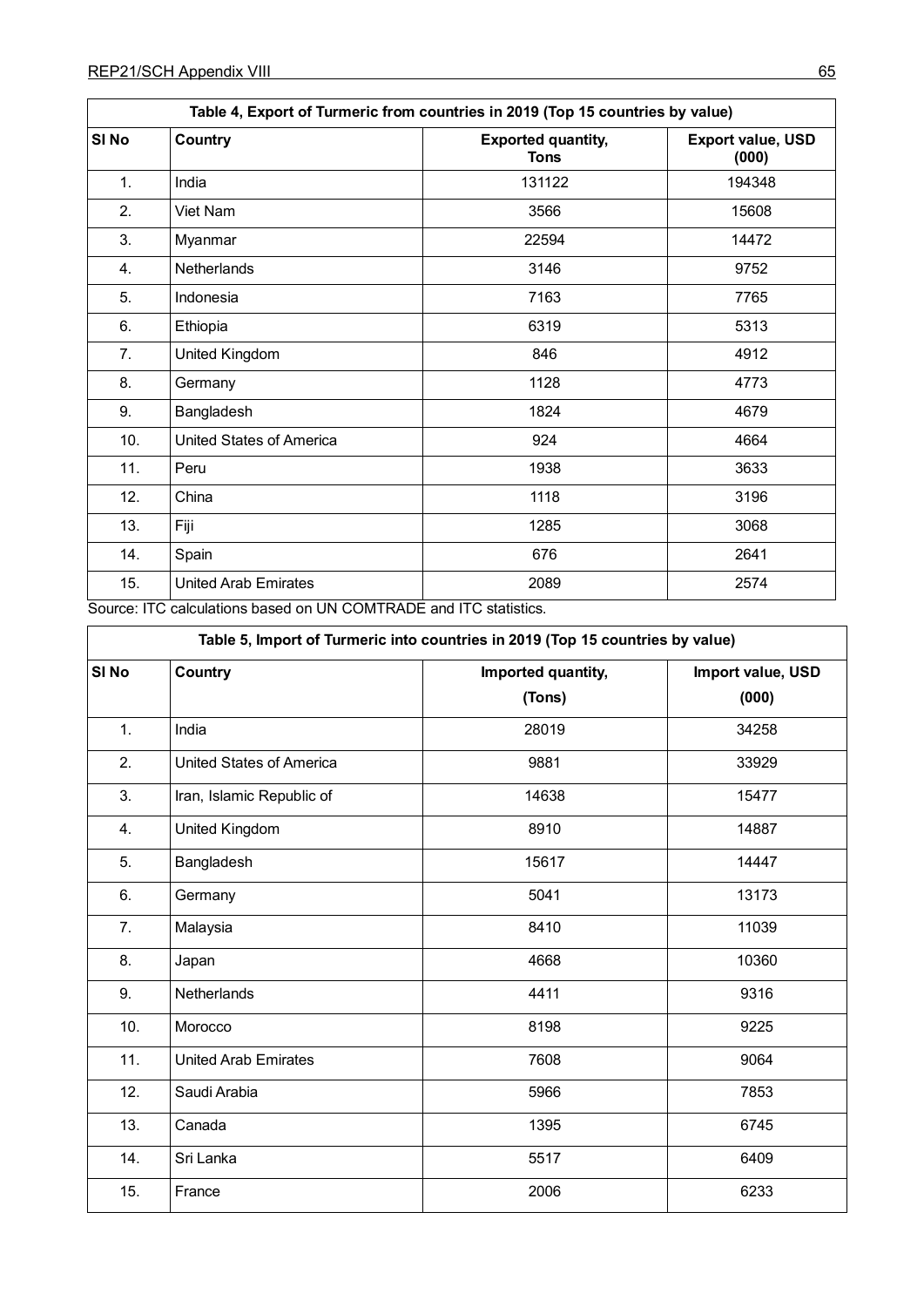Source: ITC calculations based on UN COMTRADE and ITC statistics.

#### **(d) Amenability of commodity to standardization**

The characteristics of Dried or dehydrated Turmeric from its cultivation to retail sale e.g. cultivar varieties, composition, quality characteristics, packaging, etc. all lead to adequate parameters for the standardization of the product.

#### **(e) Coverage of the main consumer protection and trade issues by existing or proposed general standards**

There is no general standard specifically covering dried or/and dehydrated Turmeric in international trade. The new work will strengthen consumer protection and will facilitate trade in dried or/and dehydrated Turmeric by establishing an internationally agreed and recognized quality standard.

#### **(f) Number of commodities which would need separate standards including whether raw, semiprocessed or processed**

The proposed standard will cover the different forms of dried and / or dehydrated Turmeric like whole, sliced, crushed and powdered.

#### **(g) Work already undertaken by other international organizations in this field and/or suggested by the relevant international intergovernmental body(ies)**

The existing standards, which may be considered while developing a Codex standard for dried turmeric, are:

- ISO 5562:1983, Turmeric, whole or ground (powdered) Specification
- ISO 5566:1982, Turmeric Determination of colouring power Spectrophotometric method
- European Spice Association quality minima document
- American Spice Trade Association (ASTA)

## **5. Relevance to the Codex strategic objectives**

The elaboration of a Codex standard for dried and dehydrated turmeric is in accordance with the strategic objectives as it will address current and emerging issues in the global trade of spices and culinary herbs by establishing a science-based standard developed with full participation of Codex Member countries throughout the process of development of the standard, and thereby promoting adoption of these standards by Member countries in their national legislation, and facilitating fair practices in food trade and protecting consumer health. Therefore, this proposal is consistent with the Strategic Plan 2020-25 of the Codex Alimentarius Commission, in particular outcomes 1.2, 2.2, 3.2, and 4.2.

#### **6. Information on the relation between the proposal and other existing Codex documents.**

This proposal is a new Codex standard and is not related to or based on any pre-existing Codex document. This standard will include references to relevant pre - existing Codex texts developed by general subject committees, as follows:

- (a) *General Principles of Food Hygiene* (CXC 1-1969)
- (b) *Code of Hygienic Practice for Low Moisture Foods (*CXC 75-2015) (Annex III)
- (c) *Principles and guidelines for the Establishment and Application of Microbiological Criteria related to Food*s (CXG 21-1997)
- (d) Maximum limits for pesticide residuesadopted by Codex.
- (e) *General Standard for Contaminants and Toxins in Food and Feed* (CXS 193-1995)
- (f) *General Standard for the Labelling of Prepackaged Foods* (CXS 1-1985)
- (g) *Recommended Methods of Analysis and Sampling* (CXS 234-1999)

#### **7. Identification of any need for any requirements for and availability of expert scientific advice**

Scientific advice from external global bodies like FAO/WHO; JECFA and others are welcomed, but no expert scientific advice is foreseen at this stage. Published research documents by international bodies will be referred in the process of preparing the standard, if found necessary.

#### **8. Identification of any need for technical input to the standard from external bodies so that this can be planned for.**

Technical input from the International Organization for Standardization (ISO), American Spice Trade Association (ASTA), and European Spice Association (ESA) while developing this standard may be sought when developing this standard.

#### **9. Proposed timeline for completion of the new work**

It is expected that the development of this standard would be conducted in three CCSCH sessions or less, depending on the agreement reached by the Committee.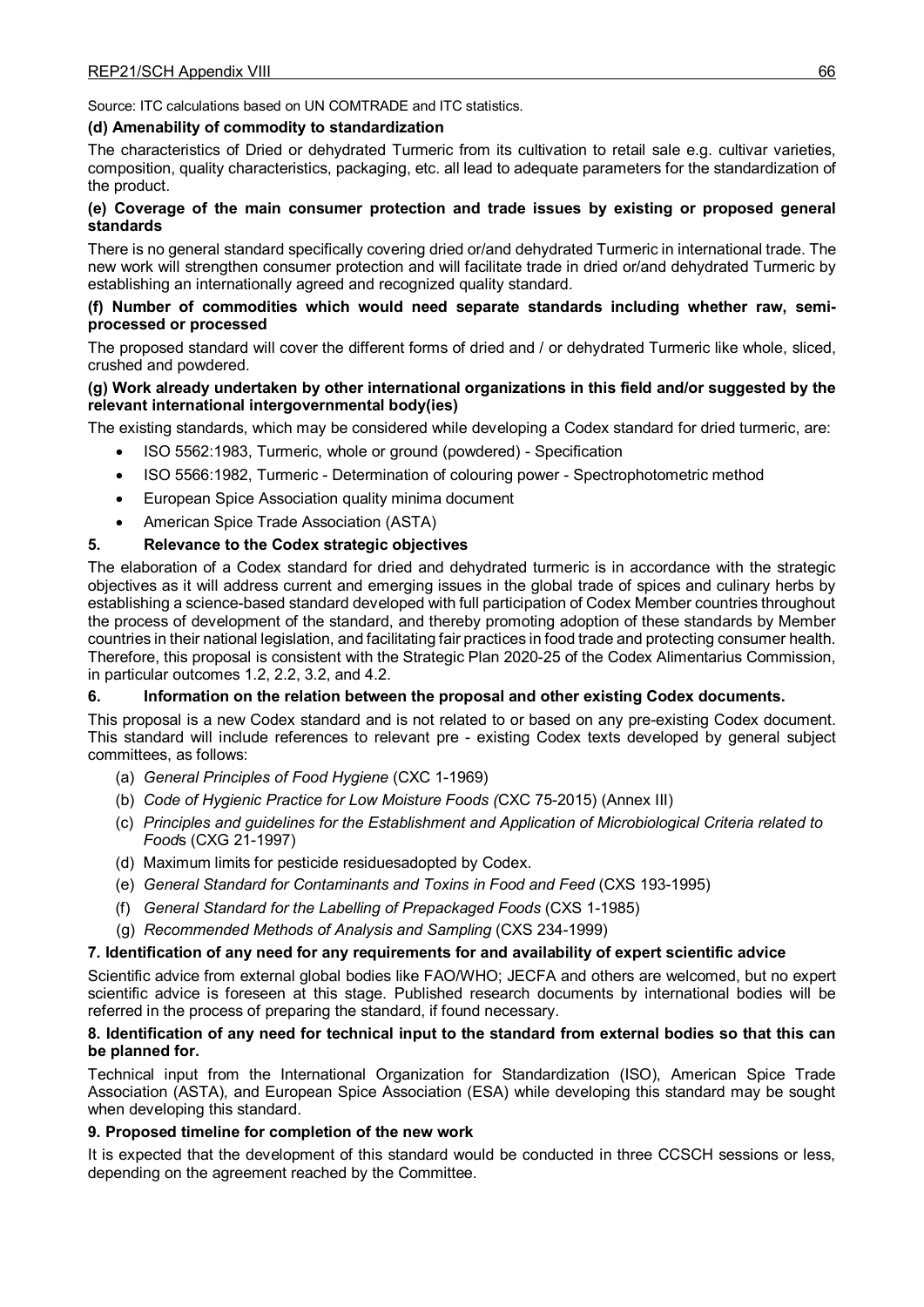## **APPENDIX IX**

#### **PROJECT DOCUMENT**

#### **PROPOSAL FOR NEW WORK ON CODEX STANDARD FOR SPICES IN THE FORM OF DRIED FRUITS AND BERRIES**

(Allspice, Juniper berry, Star anise, Vanilla)

**(For Approval)**

#### **1. Purposes and the Scope of the Standard**

The purpose of the new work is to develop a group standard for spices derived from the Dried Fruits and Berries. This new approach to standard development will demonstrate the rapid development of standard development that the CCSCH's can build on for broader application within the Committee mandate.

#### **2. Relevance and timeliness:**

Spices and culinary herbs are not used for caloric content, but as condiments or ingredients for imparting taste/flavor to food and beverages. They are globally used and are historically an important part of international trade. In many countries SCH are one of the few remaining crops largely produced by small farmers as their main source of income. Therefore, developing a group standard quickens the standard development process to meet the needs of traders and consumers, but also assist in providing markets to producers. To expedite development of this group standard, spices within the group without significant trade data, chemical and physical characteristics are excluded from this proposal. However, when such information becomes available, they can be added at the request of a member.

Due to competitive markets, producers and traders are no longer willing to wait four to six years for the development of a standard. Therefore, to be relevant to the SCH sector, the CCSCH must deliver its standards - scientifically correct and in the shortest possible time. The grouping proposed allow the CCSCH to develop standards for six spices within the dried fruit and berry group at once. This format focusing mainly on the chemical (authenticity - taste/flavor) and physical (safety and quality) characteristics. This faster method of development CCSCH standards will not compromise SCH quality and safety because these two characteristics sections will be the principal focal sections of the standard.

#### **3. The main aspects to be covered**

The main aspects to be covered in the Proposed Draft group Standard will include:

#### **1. Scope**

This Standard applies to spices derived from dried fruits and berries offered for direct consumption, as an ingredient in food processing, or for repackaging if required. It excludes spices intended for industrial processing.

#### **2. Product Definition**:

- a) The specific names of standardized products will be indicated whereby all six (6) commonly named products are listed in a table with their general, scientific, and subgroup names.
- b) **Styles**: This section will be elaborated in a broad manner that will apply to all products within the group in the predominant styles in trade (whole, cut/broken and ground/powdered). This section can be amended to reflect the style characteristics of a specific product that is different from the three indicated.

#### **3. Classification:**

Quality classes (Extra, Class I & Class II) are omitted because (i) they are not internationally accepted, (ii) the premise that Codex Standards should establish the "*absolute minimum requirements"* for international trade and consumer safety and (iii) the growing belief that classification should be left to contractual arrangements between traders

**Sections 3 to 9:** These sections include mainly templated (standard format) texts that rarely changes. However, changes may be made if needed to better reflect the product characteristics, trade practices or to enhance food safety.

**Annex on Chemical and Physical Characteristics:** This annex includes two tables, one for chemical characteristics and one for physical characteristics. Each table has the common product name listed in the same sequence as in Section 2.1 Product Definition along with the name of individual chemical and physical characteristics that must be checked as the heading of columns. In the same line with the named spice and the different styles, beneath each column heading, the minimum or maximum characteristic value will be entered. A last column titled "Other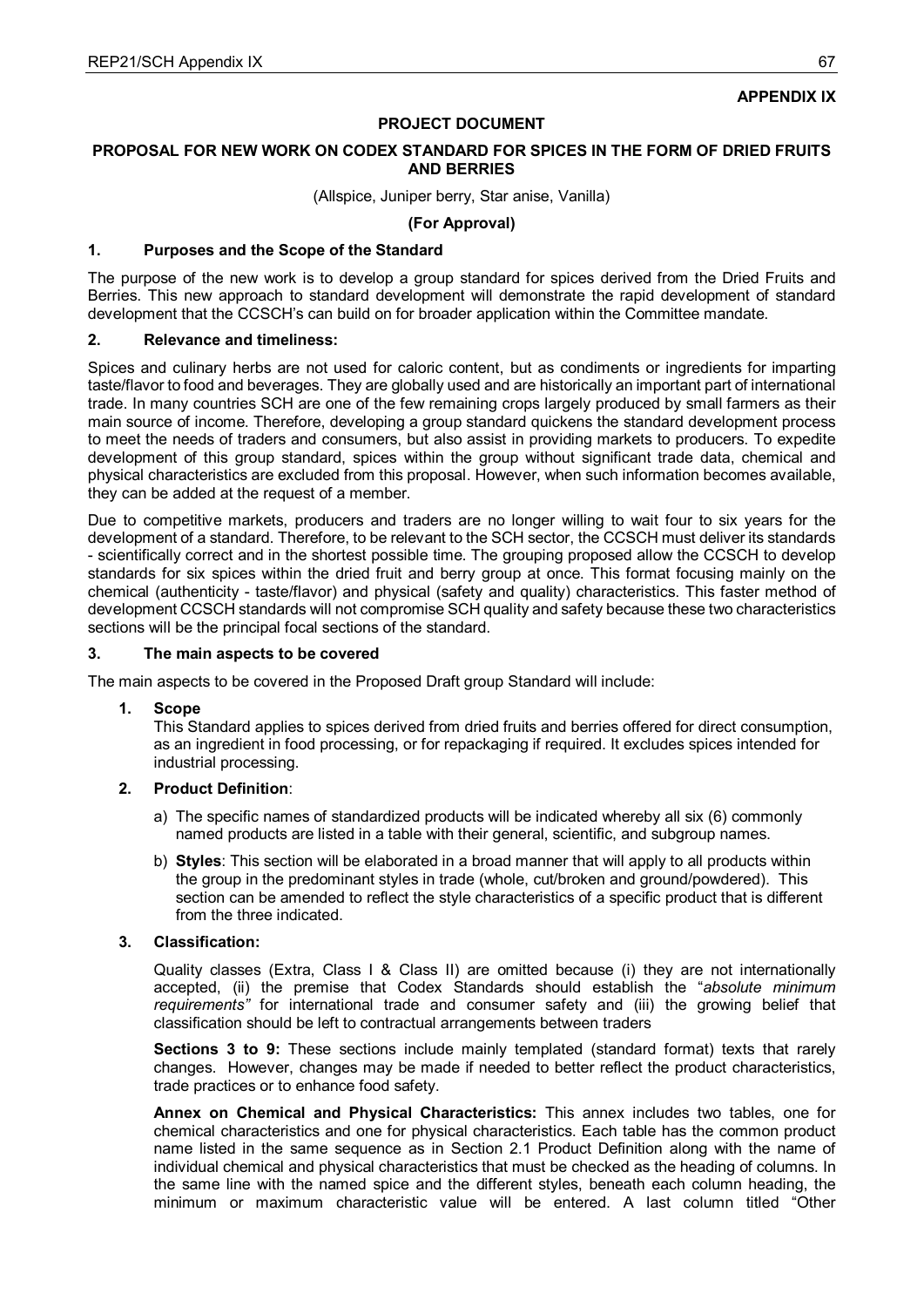factors/comments" will be used to facilitate inclusion of characteristics unique to an individual spice that do not fit within the common column headings.

## **4. An assessment against the Criteria for the Establishment of Work Priorities**

The development of the Group Standard format has been discussed in every CCSCH session. In the last three sessions, it discussed by "In-session Working Group on Priorities" that selects project proposals submitted for the development of standards. Most of the text in the CCSCH standards is consistent across all spices and herbs, (for example, sections including contaminants, food hygiene, weights and measures, food additives and labeling). The group standard will allow the CCSCH to focus on the variables among spices in ensuring consumer food safety and fair practices in the food trade.

Within the Dried Fruits and Berries group, the CCSCH completed two standards for Black, White and Green Peppers (CXS 326-2017) and Cumin (CXS 327- 2017). The committee is currently working on the development of a standard for Chili Pepper and Paprika at Step 3. A proposal for the development of a standard for cardamom was placed on the priority list for standardization at CCSCH4.

#### **a) Volume of production and consumption in individual countries and volume and pattern of trade between countries**

When compared to the volume of other agricultural products internationally traded, the volume of dried SCH are miniscule, however, SCH are have higher monetary value per kg or lb. or ton. Based on the availability of trade data, the following spices within the fruit and berries group are prioritized at this time (Table 1). Some other spices in this group including ambrette, cambodge, grains of paradise, kokam, dried mango and dried tamarind were not included in the table since they were not globally significantly traded. Production trade and value data for some spices in this group are not readily available due to the practice of placing the so called "minor spices" individual production and trade data under the general "spice" heading including by FAOSTAT and the Harmonized Tariff System (HTS).

|   | Common<br>Name    | Top Producers and<br>Trade<br>pattern between countries                                                                     | Trade<br>Volume          |
|---|-------------------|-----------------------------------------------------------------------------------------------------------------------------|--------------------------|
| 1 | Allspice          | \$1.94B total (2018)                                                                                                        | 591.5K                   |
|   |                   | <u>Top Exporters (2018)</u>                                                                                                 | Metric<br>tons<br>(2019) |
|   |                   | India: \$690M; China: \$531M;<br>Spain: \$170M; Peru: \$80.5;<br>Mexico: \$74.6M                                            |                          |
|   |                   | Top Importers (2018)                                                                                                        |                          |
|   |                   | United States: \$298M; Vietnam:<br>\$208M;<br>Thailand:<br>\$153M;<br>China: \$145M; Spain: \$103M                          |                          |
| 2 | Juniper<br>berry  | \$16,996K total exported (2019)                                                                                             |                          |
|   |                   | \$54,000 total imported (2018)                                                                                              |                          |
|   |                   | <u>Top Exporters (2019)</u>                                                                                                 |                          |
|   |                   | Switzerland: \$1,870K; United<br>States:<br>\$1,740K;<br>Brazil:<br>\$1,634K; Austria: \$1,548; United<br>Kingdom: \$1,350K |                          |
|   |                   | Top Importers (2018)                                                                                                        |                          |
|   |                   | India: \$23,000; United States:<br>\$21,000; Tunisia: \$5,000; Egypt:<br>\$3,000; Netherlands: \$1,000                      |                          |
| 3 | <b>Star Anise</b> | \$281M total (2018)                                                                                                         |                          |
|   |                   | Top Exporters (2018)                                                                                                        |                          |
|   |                   | China: \$51.2M; Egypt: \$38.1M;<br>India: \$36.8M.                                                                          |                          |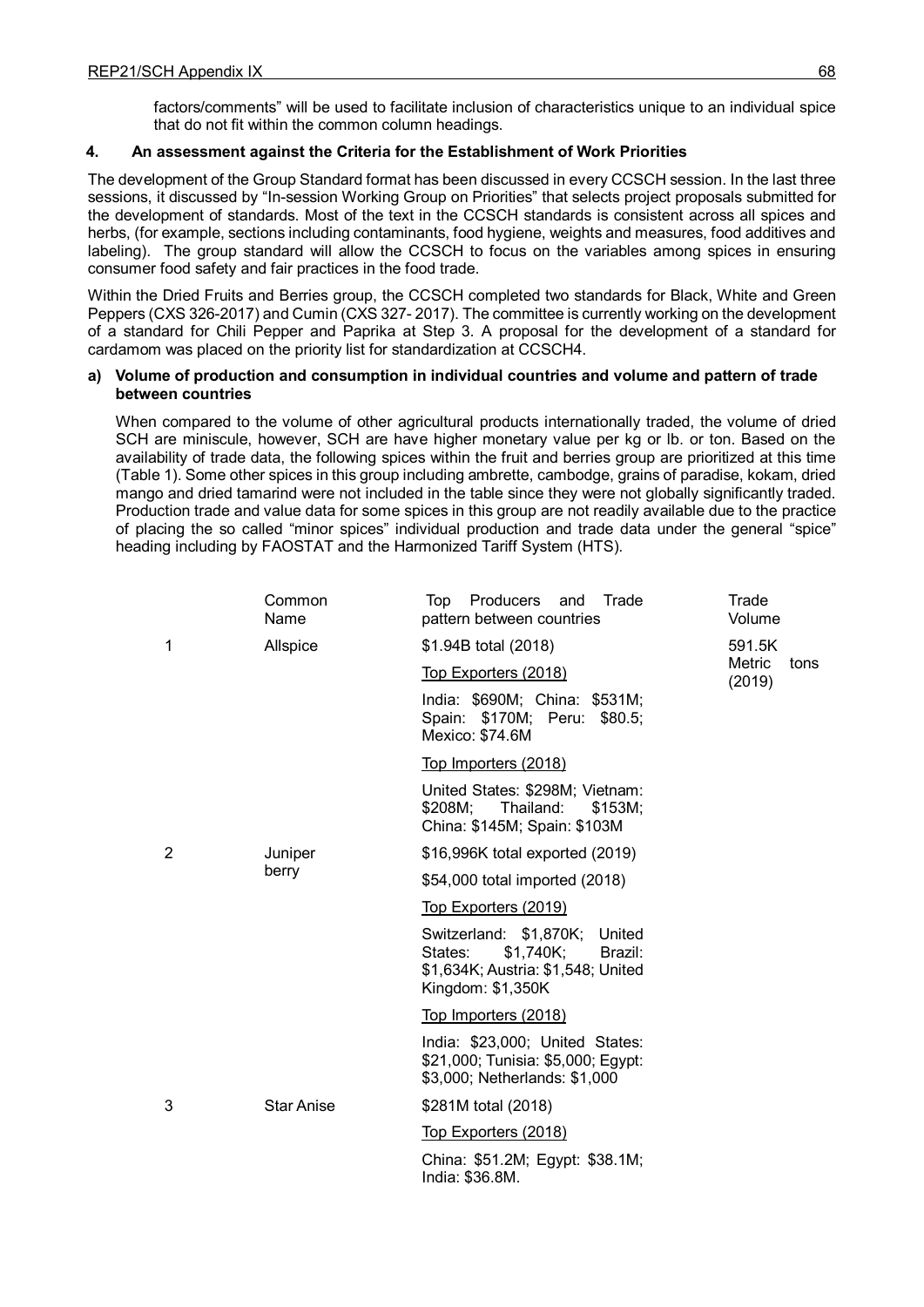Vietnam: \$29M; Afghanistan: \$18.3M Top Importers

India: \$44.9M; Vietnam: \$42.2M;<br>Germany: \$27.5M; United Germany: States: \$24.3M; United Kingdom: \$9.03M

4 Vanilla \$1.02Billion total (2019)

7575 tons (2018)

### **Top Exporters**

Madagascar: \$584M; France: \$99M; Germany: \$69M; Indonesia: \$69M; Canada: \$65M

Top Importers

USA: \$525M; France: \$209M;<br>Germany: \$125M Canada: Germany: \$65M; Japan: \$27M; Netherlands: \$24M

**Table 1.** Trade data for various fruits and berries type of spices. [The spices listed in this table does not comprise all spices in the dried fruit and berries grouping.]

### **b) Diversification of national legislations and apparent resultant or potential impediments to International trade:**

Globally, there exist diverse regulatory requirements and industry trade practices from existing national and international standards and regulations, including the following:

- Agmark India
- European Spice Association (ESA) Quality Minima Document Rev.5
- International Organization for Standardization (ISO)
- America Spice Trade Association (ASTA) Cleanliness Specifications
- United States Food and Drug Administration (FDA) Defect Action Levels
- Bureau of Standards Jamaica
- United States Department of Agriculture (USDA)
- Bureau of Indian Standards
- Indian Food Safety Standards 2.9.36 Pimento or Allspice

#### **c) International or regional market potential:**

**Table** 1 lists certain spices that are significantly traded internationally in terms of market potential, trade values and patterns. These are therefore justified to be included for the development of standards under the 'fruits and berries' grouping scheme. These include four spices, i.e. allspice, juniper berries, star anise, and vanilla.

## **d) Amenability of commodity(ies) to standardization**

There is existing information for physical and chemical characteristics for these spices, and discussions with the major exporting and importing countries of these commodities will help in harmonizing the values for some of the parameters as well as provide data for some missing parameters. Some of the listed spices have national food safety standards and some have current ISO standards.

### **e) Coverage of the main consumer protection and trade issues by existing or proposed general standards**

The new work proposal includes significantly traded spices and, consumer protection is expected. The priority commodities for inclusion in the group as indicated in Table 1.

### **f) Work already undertaken by other international organizations in this field and/or suggested by the relevant international intergovernmental body (dies)**

Some of the work already undertaken includes: